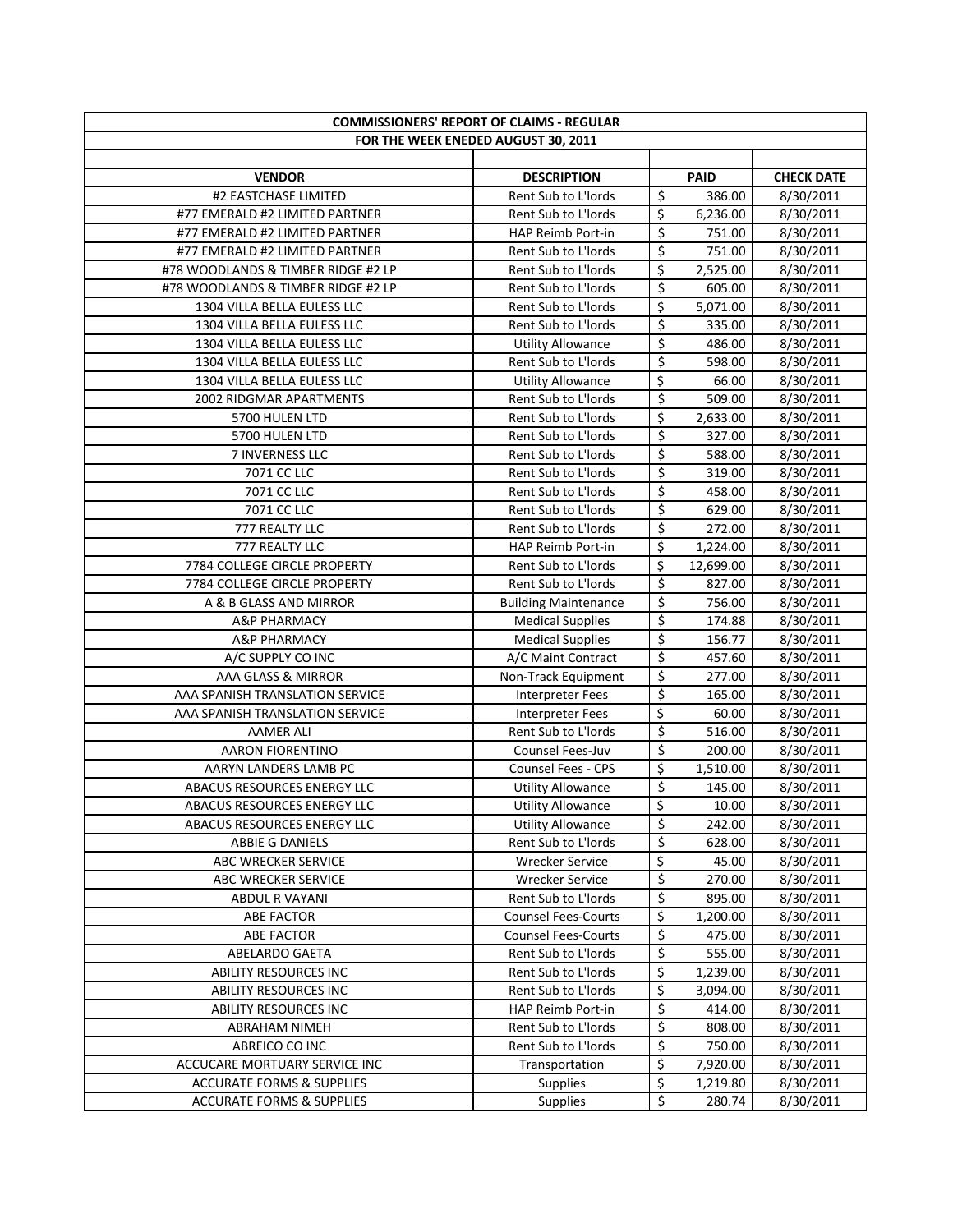| <b>ADDI ABUELSHAR</b>                                | HAP Reimb Port-in                                | \$                              | 808.00                | 8/30/2011              |
|------------------------------------------------------|--------------------------------------------------|---------------------------------|-----------------------|------------------------|
| ADL ASSOCIATES INC                                   | <b>Professional Service</b>                      | \$                              | 2,000.00              | 8/30/2011              |
| ADVANTAGE CAPITAL INVESTMENTS LP                     | Rent Sub to L'Iords                              | \$                              | 925.00                | 8/30/2011              |
| <b>AEONICS INC</b>                                   | <b>Supplies</b>                                  | $\overline{\mathcal{S}}$        | 94.75                 | 8/30/2011              |
| AFFILIATED BANK                                      | Rent Sub to L'Iords                              | \$                              | 668.00                | 8/30/2011              |
| AFFORDABLE POWER                                     | <b>Utility Assistance</b>                        | \$                              | 809.94                | 8/30/2011              |
| AFFORDABLE POWER LP                                  | <b>Utility Allowance</b>                         | \$                              | 613.00                | 8/30/2011              |
| AFFORDABLE POWER LP                                  | HAP Reimb Port-in                                | \$                              | 85.00                 | $\frac{1}{8}$ /30/2011 |
| <b>AG VANTAGE</b>                                    | <b>HAP Reimb Port-in</b>                         | \$                              | 790.00                | 8/30/2011              |
| <b>AG VANTAGE</b>                                    | Rent Sub to L'Iords                              | \$                              | $\overline{1,}315.00$ | 8/30/2011              |
| AHC BRECKENRIDGE ASSOC LLC                           | Rent Sub to L'Iords                              | \$                              | 2,529.00              | 8/30/2011              |
| AHC BRECKENRIDGE ASSOC LLC                           | Rent Sub to L'Iords                              | $\overline{\xi}$                | 937.00                | 8/30/2011              |
| AHF-HILLCREST LLC                                    | Rent Sub to L'Iords                              | \$                              | 2,266.00              | 8/30/2011              |
| AHF-HURST MANOR COMMUNITY DEV LLC                    | Rent Sub to L'Iords                              | \$                              | 2,722.00              | 8/30/2011              |
| AHF-HURST MANOR COMMUNITY DEV LLC                    | HAP Reimb Port-in                                | $\overline{\xi}$                | 684.00                | 8/30/2011              |
| AHF-QUAIL RIDGE LLC                                  | Rent Sub to L'Iords                              | \$                              | 524.00                | 8/30/2011              |
| <b>AHMAD RABIE</b>                                   | Rent Sub to L'Iords                              | \$                              | 697.00                | 8/30/2011              |
| AHMED BANDAR                                         | Rent Sub to L'Iords                              | $\overline{\xi}$                | 959.00                | 8/30/2011              |
| <b>AIRGAS</b>                                        | Parts and Supplies                               | \$                              | 24.74                 | 8/30/2011              |
| AL Z LAZARUS ATTORNEY AT LAW                         | <b>Counsel Fees-Courts</b>                       | \$                              | 300.00                | 8/30/2011              |
| AL Z LAZARUS ATTORNEY AT LAW                         | <b>Counsel Fees-Courts</b>                       | $\overline{\boldsymbol{\zeta}}$ | 400.00                | 8/30/2011              |
| AL Z LAZARUS ATTORNEY AT LAW                         | <b>Counsel Fees-Courts</b>                       | \$                              | 100.00                | 8/30/2011              |
| <b>ALAMO TITLE</b>                                   | State Right of Way                               | \$                              | 2,216.58              | 8/30/2011              |
| <b>ALAN WHEELOCK</b>                                 | Rent Sub to L'Iords                              | $\overline{\boldsymbol{\zeta}}$ | 315.00                | 8/30/2011              |
| ALARM SECURITY GROUP LLC                             | <b>Burglar Systems</b>                           | \$                              | 58.00                 | 8/30/2011              |
| ALARM SECURITY GROUP LLC                             | <b>Equipment Maint</b>                           | \$                              | 65.00                 | 8/30/2011              |
| ALARM SECURITY GROUP LLC                             | <b>Burglar Systems</b>                           | \$                              | 14.50                 | 8/30/2011              |
| ALARM SECURITY GROUP LLC                             | <b>Burglar Systems</b>                           | \$                              | 14.50                 | 8/30/2011              |
| ALARM SECURITY GROUP LLC                             | <b>Burglar Systems</b>                           | \$                              | 29.00                 | 8/30/2011              |
| ALARM SECURITY GROUP LLC                             | <b>Burglar Systems</b>                           | \$                              | 14.50                 | 8/30/2011              |
| ALARM SECURITY GROUP LLC                             | <b>Burglar Systems</b>                           | \$                              | 14.50                 | 8/30/2011              |
| ALARM SECURITY GROUP LLC                             | <b>Equipment Maint</b>                           | $\overline{\xi}$                | 18.50                 | 8/30/2011              |
| ALARM SECURITY GROUP LLC                             | <b>Equipment Maint</b>                           | $\overline{\xi}$                | 18.50                 | 8/30/2011              |
| ALARM SECURITY GROUP LLC                             | <b>Building Maintenance</b>                      | \$                              | 14.50                 | 8/30/2011              |
| ALARM SECURITY GROUP LLC                             | <b>Building Maintenance</b>                      | \$                              | 14.50                 | 8/30/2011              |
| ALARM SECURITY GROUP LLC                             | <b>Building Maintenance</b>                      | \$                              | 14.50                 | 8/30/2011              |
| ALARM SECURITY GROUP LLC                             | <b>Building Maintenance</b>                      | \$                              | 14.50                 | 8/30/2011              |
| ALARM SECURITY GROUP LLC                             | <b>Building Maintenance</b>                      | $\overline{\mathsf{S}}$         | 14.50                 | 8/30/2011              |
| ALARM SECURITY GROUP LLC                             | <b>Building Maintenance</b>                      | \$                              | 18.50                 | 8/30/2011              |
| ALARM SECURITY GROUP LLC                             | <b>Building Maintenance</b>                      | \$                              | 14.50                 | 8/30/2011              |
| ALARM SECURITY GROUP LLC                             | <b>Building Maintenance</b>                      | \$                              | 14.50                 | 8/30/2011              |
| ALARM SECURITY GROUP LLC                             | <b>Building Maintenance</b>                      | \$                              | 14.50                 | 8/30/2011              |
| ALARM SECURITY GROUP LLC                             | <b>Building Maintenance</b>                      | \$<br>\$                        | 14.50                 | 8/30/2011              |
| ALARM SECURITY GROUP LLC                             | <b>Burglar Systems</b>                           | \$                              | 33.00<br>65.00        | 8/30/2011              |
| ALARM SECURITY GROUP LLC                             | <b>Burglar Systems</b>                           | \$                              | 33.00                 | 8/30/2011              |
| ALARM SECURITY GROUP LLC                             | <b>Burglar Systems</b>                           | \$                              | 33.00                 | 8/30/2011              |
| ALARM SECURITY GROUP LLC<br>ALARM SECURITY GROUP LLC | <b>Burglar Systems</b>                           | \$                              | 33.00                 | 8/30/2011<br>8/30/2011 |
| ALARM SECURITY GROUP LLC                             | <b>Burglar Systems</b>                           | \$                              | 33.00                 | 8/30/2011              |
| ALARM SECURITY GROUP LLC                             | <b>Burglar Systems</b><br><b>Burglar Systems</b> | \$                              | 18.50                 | 8/30/2011              |
| ALARM SECURITY GROUP LLC                             | <b>Burglar Systems</b>                           | \$                              | 33.00                 | 8/30/2011              |
| ALARM SECURITY GROUP LLC                             | <b>Burglar Systems</b>                           | \$                              | 33.00                 | 8/30/2011              |
| ALARM SECURITY GROUP LLC                             | <b>Burglar Systems</b>                           | \$                              | 33.00                 | 8/30/2011              |
| ALARM SECURITY GROUP LLC                             | <b>Burglar Systems</b>                           | \$                              | 14.50                 | 8/30/2011              |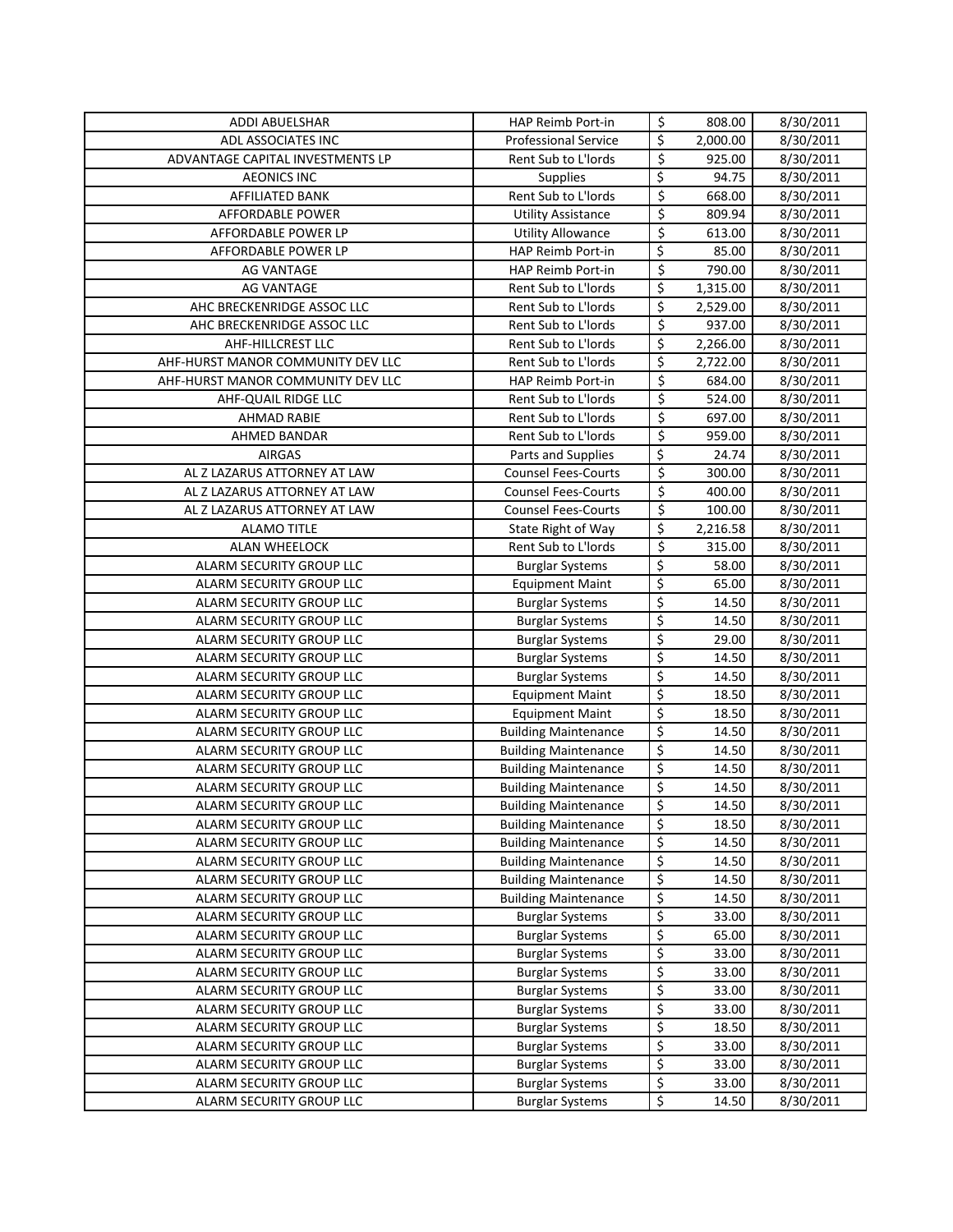| ALARM SECURITY GROUP LLC      | <b>Burglar Systems</b>      | \$                      | 33.00     | 8/30/2011 |
|-------------------------------|-----------------------------|-------------------------|-----------|-----------|
| ALARM SECURITY GROUP LLC      | <b>Burglar Systems</b>      | \$                      | 43.50     | 8/30/2011 |
| ALARM SECURITY GROUP LLC      | <b>Burglar Systems</b>      | \$                      | 14.50     | 8/30/2011 |
| ALARM SECURITY GROUP LLC      | <b>Burglar Systems</b>      | \$                      | 18.50     | 8/30/2011 |
| ALARM SECURITY GROUP LLC      | <b>Building Maintenance</b> | \$                      | 33.00     | 8/30/2011 |
| ALARM SECURITY GROUP LLC      | <b>Building Maintenance</b> | \$                      | 14.50     | 8/30/2011 |
| ALARM SECURITY GROUP LLC      | <b>Burglar Systems</b>      | \$                      | 33.00     | 8/30/2011 |
| ALARM SECURITY GROUP LLC      | Non-Track Const/Bldg        | \$                      | 3,585.79  | 8/30/2011 |
| ALARM SECURITY GROUP LLC      | <b>Building Maintenance</b> | \$                      | 217.50    | 8/30/2011 |
| ALARM SECURITY GROUP LLC      | <b>Burglar Systems</b>      | \$                      | 43.50     | 8/30/2011 |
| ALARM SECURITY GROUP LLC      | <b>Equipment Maint</b>      | \$                      | 14.50     | 8/30/2011 |
| ALBERT MARTINEZ               | Rent Sub to L'Iords         | $\overline{\xi}$        | 825.00    | 8/30/2011 |
| ALBERT P O'CONNOR             | Rent Sub to L'Iords         | \$                      | 10,794.00 | 8/30/2011 |
| <b>ALBERT P O'CONNOR</b>      | Rent Sub to L'Iords         | $\overline{\xi}$        | 709.00    | 8/30/2011 |
| ALBIN SLOVACEK                | Rent Sub to L'Iords         | \$                      | 725.00    | 8/30/2011 |
| ALBIN SLOVACEK                | HAP Reimb Port-in           | \$                      | 474.00    | 8/30/2011 |
| ALDINGER CO                   | Lab Equip Mainten           | $\overline{\xi}$        | 341.37    | 8/30/2011 |
| ALEED J RIVERA                | Counsel Fees - CPS          | $\overline{\xi}$        | 100.00    | 8/30/2011 |
| ALEED J RIVERA                | Cnsl Fees-Fam Drg Ct        | \$                      | 150.00    | 8/30/2011 |
| ALEMEDA VILLAS LP             | Rent Sub to L'Iords         | \$                      | 5,870.00  | 8/30/2011 |
| ALEMEDA VILLAS LP             | Rent Sub to L'Iords         | \$                      | 699.00    | 8/30/2011 |
| ALEX JAY CLAUNCH              | Rent Sub to L'Iords         | \$                      | 1,077.00  | 8/30/2011 |
| ALFRED DAVIS II               | Rent Sub to L'Iords         | \$                      | 382.00    | 8/30/2011 |
| ALI OLIVER HASSIBI            | <b>Counsel Fees-Courts</b>  | \$                      | 750.00    | 8/30/2011 |
| ALI OLIVER HASSIBI            | <b>Counsel Fees-Courts</b>  | \$                      | 150.00    | 8/30/2011 |
| ALI OLIVER HASSIBI            | <b>Counsel Fees-Courts</b>  | \$                      | 250.00    | 8/30/2011 |
| ALL CITIES SERVICE            | <b>Building Maintenance</b> | \$                      | 138.00    | 8/30/2011 |
| ALL CITIES SERVICE            | <b>Building Maintenance</b> | \$                      | 124.00    | 8/30/2011 |
| ALL CITIES SERVICE            | Kitchen Maintenance         | \$                      | 253.13    | 8/30/2011 |
| ALL CITIES SERVICE            | Kitchen Maintenance         | \$                      | 323.79    | 8/30/2011 |
| ALL CITIES SERVICE            | Kitchen Maintenance         | \$                      | 257.70    | 8/30/2011 |
| ALL CITIES SERVICE            | <b>Building Maintenance</b> | \$                      | 343.80    | 8/30/2011 |
| ALL CITIES SERVICE            | <b>Building Maintenance</b> | \$                      | 321.12    | 8/30/2011 |
| ALLEGIANCE SECURITY GROUP LLC | <b>Security Contract</b>    | \$                      | 3,210.30  | 8/30/2011 |
| <b>ALLEN FULSOM</b>           | Rent Sub to L'Iords         | \$                      | 549.00    | 8/30/2011 |
| <b>ALLIANCE MEDICAL INC</b>   | <b>Medical Supplies</b>     | \$                      | 26.00     | 8/30/2011 |
| ALLIED COURT REPORTERS        | Professional Service        | \$                      | 340.56    | 8/30/2011 |
| <b>ALLIED ELECTRONICS</b>     | <b>Building Maintenance</b> | $\overline{\mathsf{S}}$ | 368.00    | 8/30/2011 |
| <b>ALLIED ELECTRONICS</b>     | Central Garage Inv          | \$                      | 95.53     | 8/30/2011 |
| <b>ALLIED ELECTRONICS</b>     | <b>Small Tools</b>          | \$                      | 28.40     | 8/30/2011 |
| ALNA PROPERTIES LLC           | Rent Sub to L'Iords         | \$                      | 890.00    | 8/30/2011 |
| ALPINE FUNERAL HOME           | <b>County Burials</b>       | \$                      | 1,895.00  | 8/30/2011 |
| AMBIT ENERGY LP               | <b>Utility Assistance</b>   | \$                      | 1,451.46  | 8/30/2011 |
| AMBIT ENERGY LP               | <b>Utility Allowance</b>    | \$                      | 1,762.00  | 8/30/2011 |
| AMBIT ENERGY LP               | HAP Reimb Port-in           | \$                      | 130.00    | 8/30/2011 |
| AMBIT ENERGY LP               | <b>Utility Allowance</b>    | \$                      | 222.00    | 8/30/2011 |
| AMBIT TEXAS LLC               | <b>Utility Assistance</b>   | \$                      | 85.00     | 8/30/2011 |
| AMERASOUTH XVII LTD           | Rent Sub to L'Iords         | \$                      | 2,583.00  | 8/30/2011 |
| AMERASOUTH XVII LTD           | Rent Sub to L'Iords         | \$                      | 977.00    | 8/30/2011 |
| AMERASOUTH XVII LTD           | Rent Sub to L'Iords         | \$                      | 3,178.00  | 8/30/2011 |
| AMERICAN HYDRAULICS           | Parts and Supplies          | \$                      | 950.00    | 8/30/2011 |
| AMERICAN JAIL ASSOCIATION     | Dues                        | \$                      | 48.00     | 8/30/2011 |
| AMERIPLEX REALTORS INC        | Rent Sub to L'Iords         | \$                      | 650.00    | 8/30/2011 |
| AMERISOUTH XXVI               | Rent Sub to L'Iords         | \$                      | 819.00    | 8/30/2011 |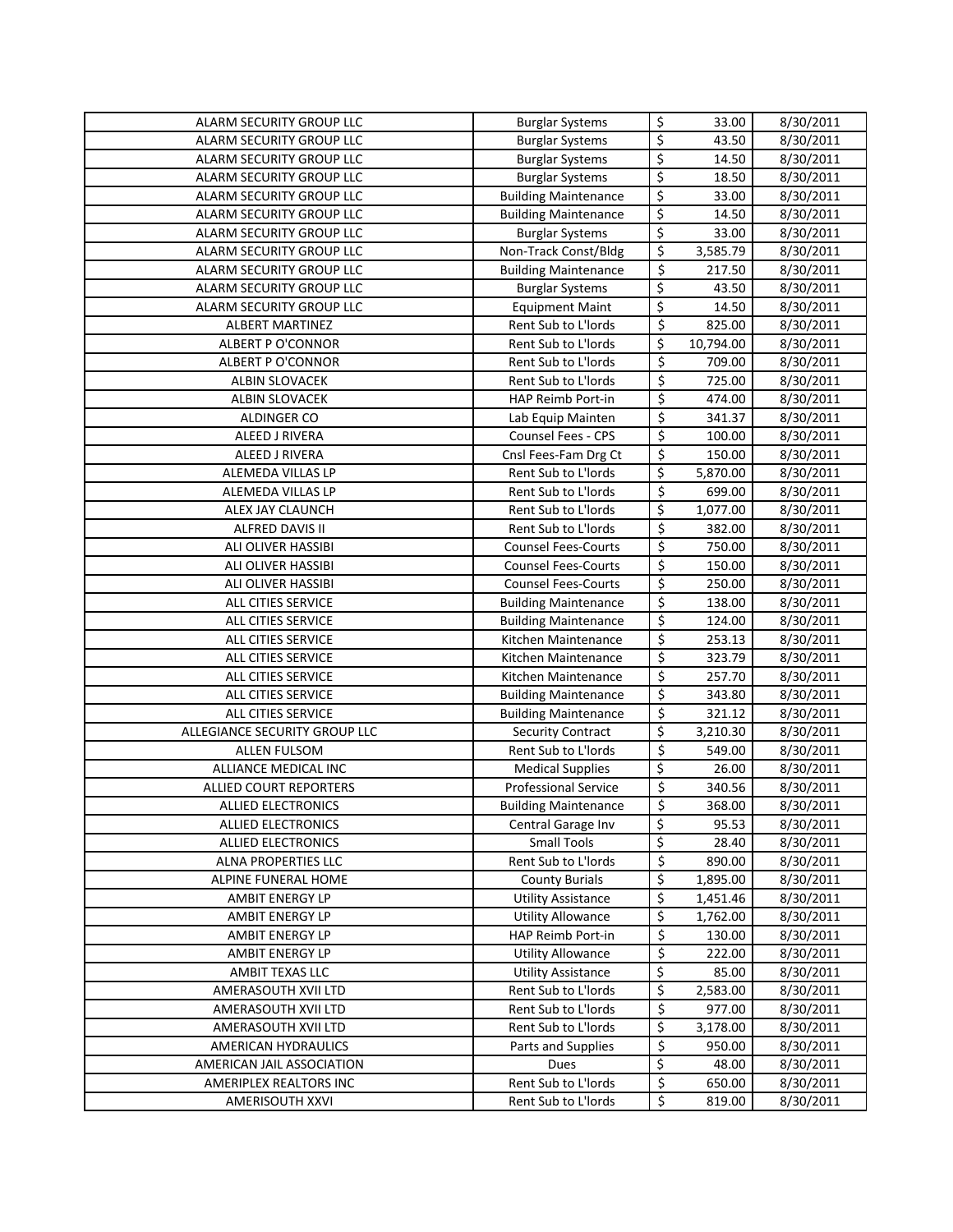| AMERISOUTH XXXI LTD              | Rent Sub to L'Iords         | \$               | 621.00   | 8/30/2011              |
|----------------------------------|-----------------------------|------------------|----------|------------------------|
| AMERISOUTH XXXI LTD              | Rent Sub to L'Iords         | \$               | 590.00   | 8/30/2011              |
| AMIN A ABBASHER                  | HAP Reimb Port-in           | \$               | 981.00   | 8/30/2011              |
| <b>AMY HUNG</b>                  | HAP Reimb Port-in           | \$               | 1,100.00 | 8/30/2011              |
| <b>ANAND KUMAR</b>               | Rent Sub to L'Iords         | \$               | 307.00   | 8/30/2011              |
| ANDELER CORPORATION              | <b>Utility Allowance</b>    | \$               | 219.00   | 8/30/2011              |
| ANDRE LANDRUM                    | Rent Sub to L'Iords         | \$               | 2,871.00 | 8/30/2011              |
| ANDREW OPPONG-BAWUAH             | Rent Sub to L'Iords         | \$               | 555.00   | 8/30/2011              |
| ANGEL JOHNSON                    | HAP Reimb Port-in           | \$               | 580.00   | 8/30/2011              |
| ANGELA CAUDURO                   | Rent Sub to L'Iords         | \$               | 620.00   | 8/30/2011              |
| ANH LAN LY                       | Rent Sub to L'Iords         | \$               | 672.00   | 8/30/2011              |
| <b>ANKUR CHAWLA</b>              | Rent Sub to L'Iords         | $\overline{\xi}$ | 587.00   | 8/30/2011              |
| <b>ANN KESSEL</b>                | Rent Sub to L'Iords         | $\overline{\xi}$ | 415.00   | 8/30/2011              |
| <b>ANN LAWLER</b>                | <b>Counsel Fees-Courts</b>  | $\overline{\xi}$ | 256.25   | 8/30/2011              |
| ANN LAWLER                       | Counsel Fees-Juv            | $\overline{\xi}$ | 100.00   | 8/30/2011              |
| ANNA JOHNSON                     | Rent Sub to L'Iords         | \$               | 1,159.00 | 8/30/2011              |
| ANQUY TONG                       | Rent Sub to L'Iords         | \$               | 475.00   | 8/30/2011              |
| ANSHU ASSOCIATES INC             | Rent Sub to L'Iords         | \$               | 675.00   |                        |
| <b>ANTHONY GREEN</b>             | <b>Counsel Fees - CPS</b>   | \$               | 100.00   | 8/30/2011              |
|                                  | Rent Sub to L'Iords         | \$               | 932.00   | 8/30/2011<br>8/30/2011 |
| <b>ANTHONY LAMAR BROWN</b>       | Rent Sub to L'Iords         | \$               |          |                        |
| <b>ANTHONY PEREIRA</b>           |                             | \$               | 475.00   | 8/30/2011              |
| APAC TEXAS INC                   | Asphalt-Rock/Hot Mix        |                  | 1,461.21 | 8/30/2011              |
| <b>APANIS REALTY LLC</b>         | Rent Sub to L'Iords         | \$               | 1,160.00 | 8/30/2011              |
| APEX POINT REALTY LLC            | Rent Sub to L'Iords         | \$               | 934.00   | 8/30/2011              |
| APPROVED HOUSING SOLUTIONS LTD   | Rent Sub to L'Iords         | \$               | 1,808.00 | 8/30/2011              |
| APPROVED PROPERTY MANAGEMENT INC | Rent Sub to L'Iords         | \$               | 1,317.00 | 8/30/2011              |
| April K Lemmons                  | Education                   | \$               | 40.60    | 8/30/2011              |
| ARAMARK UNIFORM SERVICES INC     | <b>Graphics Inventory</b>   | \$               | 6.00     | 8/30/2011              |
| ARAMARK UNIFORM SERVICES INC     | <b>Custodian Services</b>   | $\overline{\xi}$ | 31.25    | 8/30/2011              |
| ARAMARK UNIFORM SERVICES INC     | <b>Custodian Services</b>   | \$               | 107.00   | 8/30/2011              |
| ARAMARK UNIFORM SERVICES INC     | <b>Custodian Services</b>   | \$               | 44.00    | 8/30/2011              |
| ARAMARK UNIFORM SERVICES INC     | <b>Custodian Services</b>   | \$               | 4.50     | 8/30/2011              |
| ARAMARK UNIFORM SERVICES INC     | <b>Custodian Services</b>   | $\overline{\xi}$ | 11.00    | 8/30/2011              |
| ARAMARK UNIFORM SERVICES INC     | <b>Custodian Services</b>   | \$               | 16.00    | 8/30/2011              |
| ARAMARK UNIFORM SERVICES INC     | <b>Custodian Services</b>   | \$               | 21.00    | 8/30/2011              |
| ARAMARK UNIFORM SERVICES INC     | <b>Custodian Services</b>   | \$               | 4.50     | 8/30/2011              |
| ARAMARK UNIFORM SERVICES INC     | <b>Equipment Rentals</b>    | \$               | 153.80   | 8/30/2011              |
| ARAMARK UNIFORM SERVICES INC     | <b>Building Maintenance</b> | \$               | 22.75    | 8/30/2011              |
| ARAMARK UNIFORM SERVICES INC     | <b>Building Maintenance</b> | \$               | 41.90    | 8/30/2011              |
| ARAMARK UNIFORM SERVICES INC     | <b>Laundry Services</b>     | \$               | 5.50     | 8/30/2011              |
| ARBOR CP ASSOCIATES LP           | Rent Sub to L'Iords         | \$               | 798.00   | 8/30/2011              |
| ARC/ AUSTIN RIBBON & COMPUTER    | <b>Supplies</b>             | \$               | 375.46   | 8/30/2011              |
| ARC/ AUSTIN RIBBON & COMPUTER    | <b>Computer Maintenance</b> | \$               | 138.88   | 8/30/2011              |
| ARC/ AUSTIN RIBBON & COMPUTER    | <b>Computer Maintenance</b> | \$               | 388.89   | 8/30/2011              |
| ARC/ AUSTIN RIBBON & COMPUTER    | <b>Computer Maintenance</b> | \$               | 89.94    | 8/30/2011              |
| ARC/ AUSTIN RIBBON & COMPUTER    | Capital Outlay-Low V        | \$               | 3,461.94 | 8/30/2011              |
| ARC/ AUSTIN RIBBON & COMPUTER    | Non-Track Equipment         | \$               | 149.16   | 8/30/2011              |
| ARC/ AUSTIN RIBBON & COMPUTER    | Non-Track Equipment         | \$               | 298.52   | 8/30/2011              |
| ARC/ AUSTIN RIBBON & COMPUTER    | Non-Track Equipment         | \$               | 3,641.00 | 8/30/2011              |
| ARC/ AUSTIN RIBBON & COMPUTER    | Non-Track Equipment         | \$               | 74.47    | 8/30/2011              |
| ARC/ AUSTIN RIBBON & COMPUTER    | Non-Track Equipment         | \$               | 141.80   | 8/30/2011              |
| ARC/ AUSTIN RIBBON & COMPUTER    | Non-Track Equipment         | \$               | 21.49    | 8/30/2011              |
| ARC/ AUSTIN RIBBON & COMPUTER    | Capital Outlay-Low V        | \$               | 1,427.55 | 8/30/2011              |
| ARC/ AUSTIN RIBBON & COMPUTER    | Capital Outlay-Low V        | \$               | 9,901.85 | 8/30/2011              |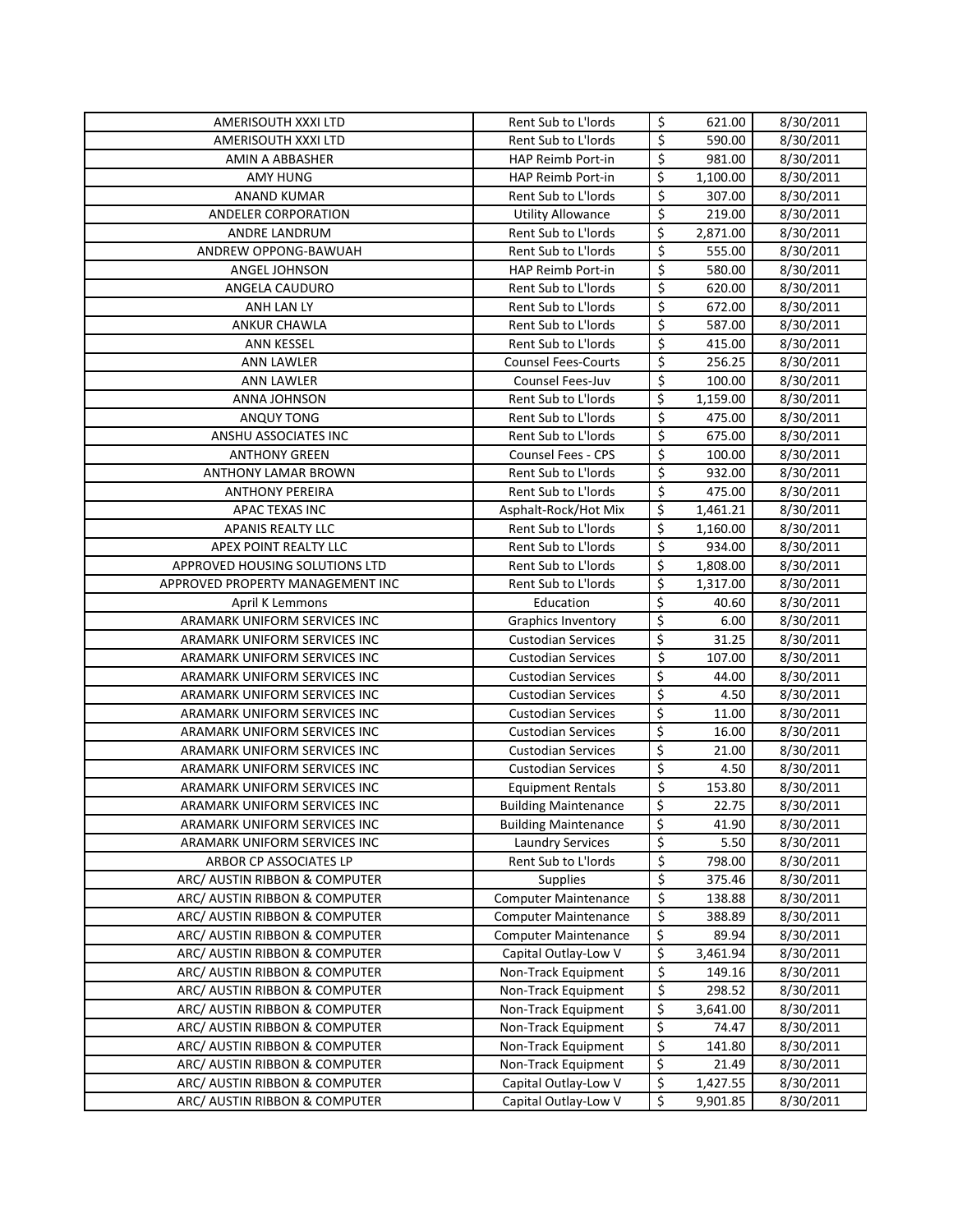| ARC/ AUSTIN RIBBON & COMPUTER                    | Capital Outlay-Low V        | \$                      | 2,342.33  | 8/30/2011 |
|--------------------------------------------------|-----------------------------|-------------------------|-----------|-----------|
| ARC/ AUSTIN RIBBON & COMPUTER                    | Non-Track Equipment         | \$                      | 169.99    | 8/30/2011 |
| ARC/ AUSTIN RIBBON & COMPUTER                    | Non-Track Equipment         | \$                      | 89.79     | 8/30/2011 |
| ARC/ AUSTIN RIBBON & COMPUTER                    | <b>Computer Maintenance</b> | \$                      | 5,170.72  | 8/30/2011 |
| ARCHIVE SUPPLIES INC                             | Photo Processing Inv        | \$                      | 125.87    | 8/30/2011 |
| <b>ARIZPE PROPERTIES</b>                         | Rent Sub to L'Iords         | \$                      | 800.00    | 8/30/2011 |
| ARLINGTON HOUSING AUTHORITY                      | Port HAP Port-out           | \$                      | 3,783.00  | 8/30/2011 |
| ARLINGTON HOUSING AUTHORITY                      | Port Admin Fee Expen        | \$                      | 342.96    | 8/30/2011 |
| ARLINGTON WATER UTILITIES                        | Water                       | \$                      | 25.05     | 8/30/2011 |
| ARLINGTON WATER UTILITIES                        | Water                       | $\overline{\mathsf{S}}$ | 21.33     | 8/30/2011 |
| <b>ARLINGTON WATER UTILITIES</b>                 | <b>Utility Assistance</b>   | \$                      | 301.28    | 8/30/2011 |
| ARROW BOLT & SUPPLY CO                           | Parts and Supplies          | \$                      | 28.72     | 8/30/2011 |
| ARROW BOLT & SUPPLY CO                           | Parts and Supplies          | \$                      | 523.78    | 8/30/2011 |
| ARROW MAGNOLIA CO                                | Parts and Supplies          | \$                      | 599.95    | 8/30/2011 |
| ARROW MAGNOLIA CO                                | Parts and Supplies          | \$                      | 213.10    | 8/30/2011 |
| ARROWHEAD SCIENTIFIC INC                         | Supplies                    | \$                      | 146.72    | 8/30/2011 |
| ARTEX AIR COMPANY INC                            | Rent Sub to L'Iords         | \$                      | 1,472.00  | 8/30/2011 |
|                                                  | <b>Professional Service</b> | \$                      |           |           |
| ARTHUR WEINMAN ARCHITECTS<br><b>ASHRAF ISHAK</b> | Rent Sub to L'Iords         | \$                      | 4,363.14  | 8/30/2011 |
| ASMARA AFFORDABLE HOUSING INC                    |                             | \$                      | 943.00    | 8/30/2011 |
|                                                  | Rent Sub to L'Iords         | \$                      | 1,615.00  | 8/30/2011 |
| ASSOCIATED TIME INSTRUMENTS CO INC               | <b>Equipment Maint</b>      | \$                      | 294.98    | 8/30/2011 |
| <b>ATMOS ENERGY CORP</b>                         | Gas                         |                         | 26.29     | 8/30/2011 |
| <b>ATMOS ENERGY CORP</b>                         | Gas                         | \$                      | 19.63     | 8/30/2011 |
| <b>ATMOS ENERGY CORP</b>                         | Gas                         | \$                      | 23.37     | 8/30/2011 |
| <b>ATMOS ENERGY CORP</b>                         | Gas                         | \$                      | 3,391.79  | 8/30/2011 |
| <b>ATMOS ENERGY CORP</b>                         | Gas                         | \$                      | 404.84    | 8/30/2011 |
| <b>ATMOS ENERGY CORP</b>                         | Gas                         | \$                      | 1,933.31  | 8/30/2011 |
| <b>ATMOS ENERGY CORP</b>                         | <b>Utility Assistance</b>   | \$                      | 280.87    | 8/30/2011 |
| <b>ATMOS ENERGY CORP</b>                         | Gas                         | \$                      | 59.16     | 8/30/2011 |
| <b>ATMOS ENERGY CORP</b>                         | <b>Utility Assistance</b>   | \$                      | 42.99     | 8/30/2011 |
| <b>ATMOS ENERGY CORP</b>                         | <b>Utility Assistance</b>   | \$                      | 70.49     | 8/30/2011 |
| <b>ATMOS ENERGY CORP</b>                         | <b>Utility Assistance</b>   | \$                      | 59.03     | 8/30/2011 |
| <b>ATMOS ENERGY CORP</b>                         | <b>Utility Assistance</b>   | \$                      | 724.55    | 8/30/2011 |
| AUBURN MANCHESTER LTD                            | Rent Sub to L'Iords         | \$                      | 2,550.00  | 8/30/2011 |
| AUBURN MANCHESTER LTD                            | HAP Reimb Port-in           | \$                      | 653.00    | 8/30/2011 |
| AV POLO RUN                                      | Rent Sub to L'Iords         | \$                      | 685.00    | 8/30/2011 |
| AV WATERS LANDING ASSOC LTD                      | Rental Assistance           | \$                      | 1,050.00  | 8/30/2011 |
| AV WATERS LANDING ASSOC LTD                      | <b>Utility Assistance</b>   | \$                      | 107.65    | 8/30/2011 |
| AVENTINE TARRANT PARKWAY APTS LP                 | Rent Sub to L'Iords         | \$                      | 10,065.00 | 8/30/2011 |
| AVENTINE TARRANT PARKWAY APTS LP                 | Rent Sub to L'Iords         | \$                      | 446.00    | 8/30/2011 |
| AVENTINE TARRANT PARKWAY APTS LP                 | Rent Sub to L'Iords         | \$                      | 1,616.00  | 8/30/2011 |
| AVENTINE TARRANT PARKWAY APTS LP                 | HAP Reimb Port-in           | \$                      | 2,387.00  | 8/30/2011 |
| <b>AVTAR S HAILER</b>                            | Rent Sub to L'Iords         | \$                      | 600.00    | 8/30/2011 |
| AZLE AVENUE BAPTIST CHURCH                       | Prepaid - Rent              | \$                      | 150.00    | 8/30/2011 |
| AZLE OAKS APARTMENTS PARTNERSHIP                 | Rent Sub to L'Iords         | \$                      | 271.00    | 8/30/2011 |
| AZLE OAKS APARTMENTS PARTNERSHIP                 | Rent Sub to L'Iords         | \$                      | 351.00    | 8/30/2011 |
| AZLE OAKS APARTMENTS PARTNERSHIP                 | Rent Sub to L'Iords         | \$                      | 255.00    | 8/30/2011 |
| <b>B &amp; H PHOTO VIDEO</b>                     | <b>Supplies</b>             | \$                      | 124.70    | 8/30/2011 |
| BAKER AND DAMERON LLC                            | <b>Counsel Fees-Courts</b>  | \$                      | 425.00    | 8/30/2011 |
| <b>BALANCE FORENSIC &amp; GENERAL</b>            | Psych Exam/Testimony        | \$                      | 650.00    | 8/30/2011 |
| <b>BALANCE FORENSIC &amp; GENERAL</b>            | Psych Exam/Testimony        | \$                      | 1,600.00  | 8/30/2011 |
| <b>BALL &amp; HASE PC</b>                        | <b>Counsel Fees-Courts</b>  | \$                      | 750.00    | 8/30/2011 |
| <b>BALL &amp; HASE PC</b>                        | <b>Counsel Fees-Courts</b>  | \$                      | 975.00    | 8/30/2011 |
| <b>BALL &amp; HASE PC</b>                        | <b>Counsel Fees-Courts</b>  | \$                      | 400.00    | 8/30/2011 |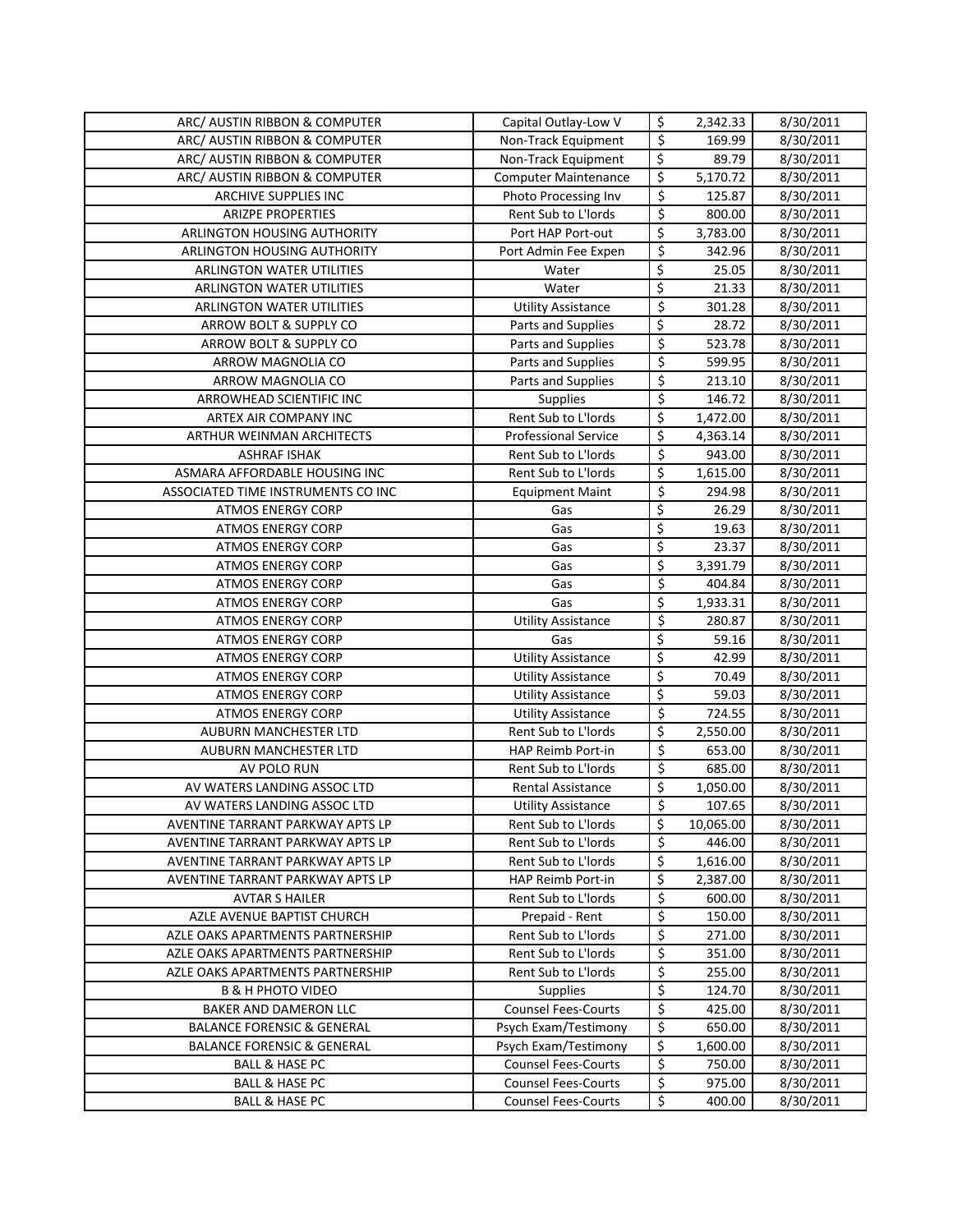| BANKSTON FORD OF SOUTH FORT WORTH    | Central Garage Inv          | \$                              | 317.88                | 8/30/2011 |
|--------------------------------------|-----------------------------|---------------------------------|-----------------------|-----------|
| <b>BARBRA COLEMAN</b>                | Rent Sub to L'Iords         | \$                              | 835.00                | 8/30/2011 |
| BARNES AND NOBLE BOOKSELLERS         | Books/Pamphlets             | $\varsigma$                     | 761.85                | 8/30/2011 |
| <b>BARNES PROX LAW PLLC</b>          | Counsel Fees - CPS          | \$                              | 7,915.00              | 8/30/2011 |
| BARNEY HOLLAND OIL COMPANY           | Fuel                        | \$                              | 79.03                 | 8/30/2011 |
| BARNEY HOLLAND OIL COMPANY           | Fuel                        | $\overline{\xi}$                | 52.57                 | 8/30/2011 |
| BARNEY HOLLAND OIL COMPANY           | Fuel                        | \$                              | 38.78                 | 8/30/2011 |
| BARNEY HOLLAND OIL COMPANY           | Fuel                        | \$                              | $\overline{1,677.41}$ | 8/30/2011 |
| BARNEY HOLLAND OIL COMPANY           | Fuel                        | $\overline{\boldsymbol{\zeta}}$ | 365.18                | 8/30/2011 |
| BARNEY HOLLAND OIL COMPANY           | Fuel                        | $\overline{\boldsymbol{\zeta}}$ | 922.72                | 8/30/2011 |
| BARNEY HOLLAND OIL COMPANY           | Fuel                        | $\overline{\xi}$                | 540.23                | 8/30/2011 |
| BARNEY HOLLAND OIL COMPANY           | Fuel                        | \$                              | 3,680.45              | 8/30/2011 |
| BARNEY HOLLAND OIL COMPANY           | Fuel                        | $\overline{\xi}$                | 215.84                | 8/30/2011 |
| BARNEY HOLLAND OIL COMPANY           | Fuel                        | $\overline{\xi}$                | 136.38                | 8/30/2011 |
| BARNEY HOLLAND OIL COMPANY           | Fuel                        | \$                              | 237.62                | 8/30/2011 |
| BARNEY HOLLAND OIL COMPANY           | Fuel                        | \$                              | 207.88                | 8/30/2011 |
| BARNEY HOLLAND OIL COMPANY           | Fuel                        | \$                              | 517.08                | 8/30/2011 |
| BARNEY HOLLAND OIL COMPANY           | Fuel                        | \$                              | 373.39                | 8/30/2011 |
| BARNEY HOLLAND OIL COMPANY           | Fuel                        | $\overline{\xi}$                | 427.08                | 8/30/2011 |
| <b>BARRY ALFORD</b>                  | <b>Counsel Fees-Courts</b>  | $\overline{\xi}$                | 650.00                | 8/30/2011 |
| <b>BARRY ALFORD</b>                  | <b>Counsel Fees-Courts</b>  | \$                              | 1,600.00              | 8/30/2011 |
| <b>BARRY ALFORD</b>                  | Cnsl Fees-Crim Appls        | $\overline{\boldsymbol{\zeta}}$ | 200.00                | 8/30/2011 |
| <b>BARRY YOUNG</b>                   | Rent Sub to L'Iords         | $\overline{\xi}$                | 167.00                | 8/30/2011 |
| <b>BARRY YOUNG</b>                   | Rent Sub to L'Iords         | $\overline{\boldsymbol{\zeta}}$ | 363.00                | 8/30/2011 |
| <b>BASECOM INC</b>                   | <b>Building Maintenance</b> | $\overline{\xi}$                | 258.97                | 8/30/2011 |
| <b>BASECOM INC</b>                   | Echo Lake Park              | $\overline{\xi}$                | 339.79                | 8/30/2011 |
| <b>BASECOM INC</b>                   | <b>Building Maintenance</b> | \$                              | 1,508.64              | 8/30/2011 |
| <b>BASECOM INC</b>                   | <b>Building Maintenance</b> | $\overline{\xi}$                | 119.13                | 8/30/2011 |
| BATON ROUGE HOUSING AUTHORITY        | Port HAP Port-out           | $\overline{\mathcal{S}}$        | 894.00                | 8/30/2011 |
| <b>BATON ROUGE HOUSING AUTHORITY</b> | Port Admin Fee Expen        | \$                              | 42.87                 | 8/30/2011 |
| BEAUTIFUL PROPERTIES INC             | Rent Sub to L'Iords         | \$                              | 5,126.00              | 8/30/2011 |
| BEAUTIFUL PROPERTIES INC             | HAP Reimb Port-in           | $\overline{\mathcal{S}}$        | 410.00                | 8/30/2011 |
| BEHAVIORAL MEASURES AND FORENSIC     | Polygraph                   | \$                              | 850.00                | 8/30/2011 |
| BEN LEONARD PLLC                     | <b>Counsel Fees-Courts</b>  | \$                              | 2,355.00              | 8/30/2011 |
| BEN LEONARD PLLC                     | <b>Counsel Fees-Courts</b>  | \$                              | 1,010.00              | 8/30/2011 |
| <b>BENNY JOHNSON</b>                 | Rent Sub to L'Iords         | \$                              | 237.00                | 8/30/2011 |
| BENTLEY SQUARE APARTMENTS            | Rent Sub to L'Iords         | \$                              | 4,903.00              | 8/30/2011 |
| BENTLEY SQUARE APARTMENTS            | Rent Sub to L'Iords         | $\overline{\mathsf{S}}$         | 590.00                | 8/30/2011 |
| BERLEY E TRENTHAM JR                 | Rent Sub to L'Iords         | \$                              | 538.00                | 8/30/2011 |
| BERNICE WYNELL HATCHETT              | Rent Sub to L'Iords         | \$                              | 564.00                | 8/30/2011 |
| <b>BETSY GLASS</b>                   | Rent Sub to L'Iords         | \$                              | 151.00                | 8/30/2011 |
| BETTER HOMES REAL ESTATE LLC         | Rent Sub to L'Iords         | \$                              | 342.00                | 8/30/2011 |
| <b>BETTY HUMPHRIES</b>               | Rent Sub to L'Iords         | \$                              | 900.00                | 8/30/2011 |
| <b>BETTY HUMPHRIES</b>               | Rent Sub to L'Iords         | \$                              | 900.00                | 8/30/2011 |
| <b>BIG COUNTRY AIDS RESOURCES</b>    | <b>Subrecipient Service</b> | \$                              | 5,841.77              | 8/30/2011 |
| BIG WINDMILL TERRACE LLC             | Rent Sub to L'Iords         | \$                              | 469.00                | 8/30/2011 |
| <b>BILLY R SCOTT</b>                 | Rent Sub to L'Iords         | \$                              | 1,149.00              | 8/30/2011 |
| BILLY RAY MARCOM                     | Rent Sub to L'Iords         | \$                              | 986.00                | 8/30/2011 |
| <b>BINSWANGER GLASS</b>              | <b>Building Maintenance</b> | \$                              | 1,622.32              | 8/30/2011 |
| <b>BLAKE BURNS</b>                   | <b>Counsel Fees-Courts</b>  | \$                              | 450.00                | 8/30/2011 |
| <b>BLAKE BURNS</b>                   | <b>Counsel Fees-Courts</b>  | \$                              | 380.00                | 8/30/2011 |
| <b>BLAKE BURNS</b>                   | <b>Counsel Fees-Courts</b>  | \$                              | 290.00                | 8/30/2011 |
| BLUE CROWN INVESTMENTS LLC           | Rent Sub to L'Iords         | \$                              | 895.00                | 8/30/2011 |
| BLUE LAKES AT MARINE CREEK           | Rent Sub to L'Iords         | \$                              | 4,111.00              | 8/30/2011 |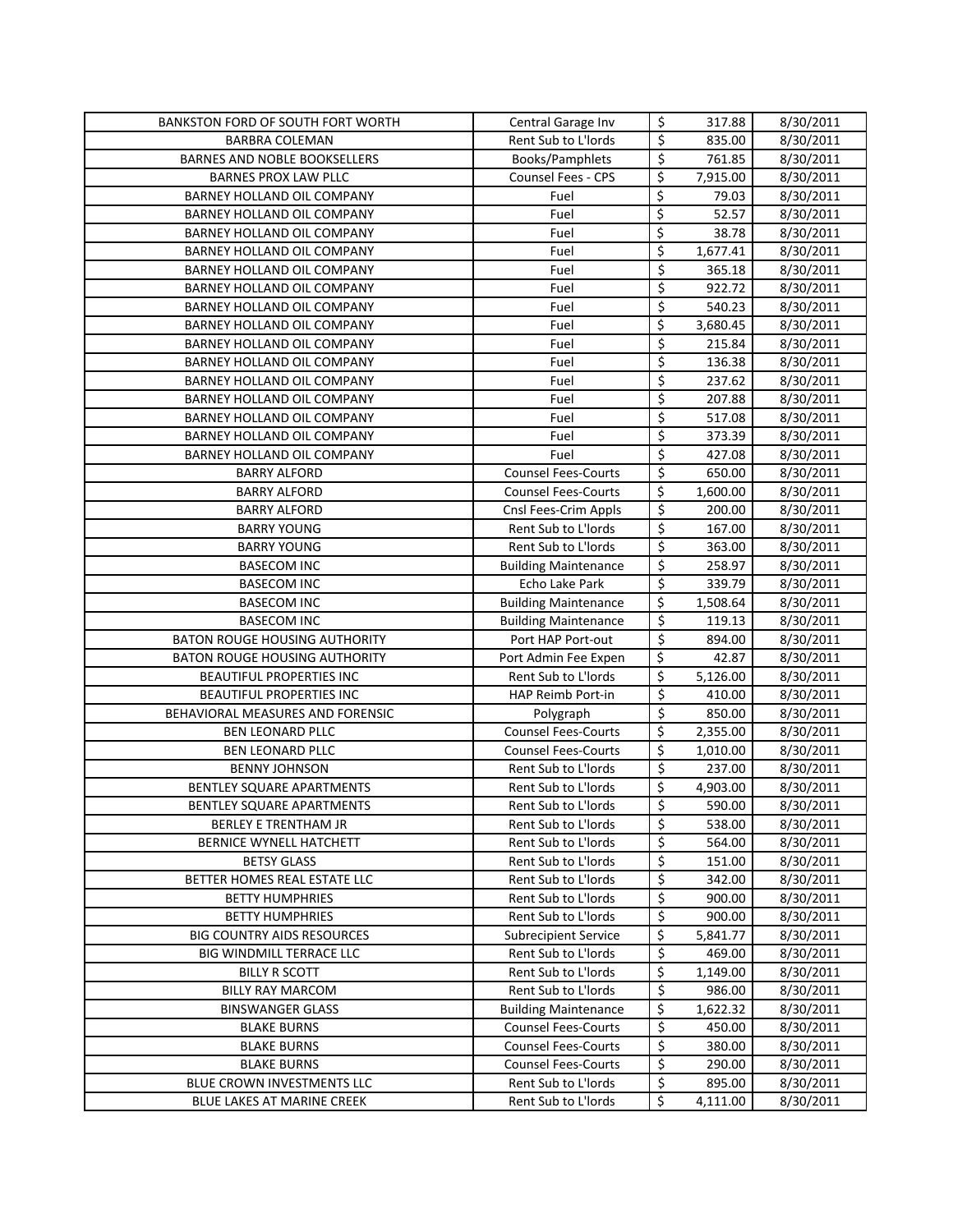| BLUE LAKES AT MARINE CREEK                         | HAP Reimb Port-in                          | \$                              | 925.00           | 8/30/2011              |
|----------------------------------------------------|--------------------------------------------|---------------------------------|------------------|------------------------|
| <b>BLUE PLAID INVESTMENTS LLC</b>                  | Rent Sub to L'Iords                        | \$                              | 281.00           | 8/30/2011              |
| <b>BOB VAN HOOSE</b>                               | Rent Sub to L'Iords                        | \$                              | 795.00           | 8/30/2011              |
| <b>BONNIE C WELLS</b>                              | Investigative                              | $\overline{\xi}$                | 509.50           | 8/30/2011              |
| <b>BOUNCE ENERGY INC</b>                           | <b>Utility Allowance</b>                   | \$                              | 340.00           | 8/30/2011              |
| <b>BOUNCE ENERGY INC</b>                           | HAP Reimb Port-in                          | \$                              | 13.00            | 8/30/2011              |
| <b>BRADFORD SHAW</b>                               | <b>Counsel Fees-Courts</b>                 | \$                              | 300.00           | 8/30/2011              |
| <b>BRADFORD SHAW</b>                               | <b>Counsel Fees-Courts</b>                 | $\varsigma$                     | 600.00           | 8/30/2011              |
| <b>BRADFORD SHAW</b>                               | <b>Counsel Fees-Courts</b>                 | $\overline{\boldsymbol{\zeta}}$ | 400.00           | 8/30/2011              |
| <b>BRADFORD SHAW</b>                               | Counsel Fees-Juv                           | $\overline{\boldsymbol{\zeta}}$ | 100.00           | 8/30/2011              |
| <b>BRADFORD SHAW</b>                               | <b>Counsel Fees - CPS</b>                  | $\overline{\xi}$                | 150.00           | 8/30/2011              |
| <b>BRADFORD W MCCURRY</b>                          | Rent Sub to L'Iords                        | $\overline{\xi}$                | 520.00           | 8/30/2011              |
| <b>BRADLEY RATLIFF</b>                             | <b>Restitution Payable</b>                 | \$                              | 50.00            | 8/30/2011              |
| BRAMA WEST POINTE PINES LTD                        | Rental Assistance                          | $\overline{\xi}$                | 784.00           | 8/30/2011              |
| BRAMA WEST POINTE PINES LTD                        | Rent Sub to L'Iords                        | \$                              | 5,139.00         | 8/30/2011              |
| <b>BRANDON HUGHES</b>                              | Rent Sub to L'Iords                        | \$                              | 644.00           | 8/30/2011              |
| <b>BRENDA HANSEN</b>                               | <b>Counsel Fees-Courts</b>                 | $\overline{\mathsf{S}}$         | 400.00           | 8/30/2011              |
| <b>BRENDA HANSEN</b>                               | Counsel Fees-Juv                           | \$                              | 100.00           | 8/30/2011              |
| <b>BRENT JENKINS</b>                               | HAP Reimb Port-in                          | $\overline{\xi}$                | 564.00           | 8/30/2011              |
| <b>BRENT L HOCK</b>                                | Rent Sub to L'Iords                        | \$                              | 700.00           | 8/30/2011              |
| <b>BRENTWOOD MULTI FAMILY LLC</b>                  | Rent Sub to L'Iords                        | \$                              | 878.00           | 8/30/2011              |
| <b>BRETT BOONE</b>                                 | <b>Counsel Fees-Courts</b>                 | $\overline{\xi}$                | 470.00           | 8/30/2011              |
| <b>BRETT BOONE</b>                                 | <b>Counsel Fees-Courts</b>                 | $\overline{\xi}$                | 150.00           | 8/30/2011              |
| <b>BRIAN C SIMPSON</b>                             | Counsel Fees - CPS                         | $\overline{\boldsymbol{\zeta}}$ | 100.00           | 8/30/2011              |
| <b>BRIAN J WILLETT</b>                             | <b>Counsel Fees-Courts</b>                 | \$                              | 6,975.00         | 8/30/2011              |
| <b>BRIAN J WILLETT</b>                             | <b>Counsel Fees-Courts</b>                 | $\overline{\xi}$                | 500.00           | 8/30/2011              |
| <b>BRIAN M BOUFFARD</b>                            | <b>Professional Service</b>                | \$                              | 206.25           | 8/30/2011              |
| <b>BRIAN M BOUFFARD</b>                            | <b>Counsel Fees-Courts</b>                 | \$                              | 550.00           | 8/30/2011              |
| <b>BRIAN SALVANT</b>                               | <b>Counsel Fees-Courts</b>                 | $\overline{\mathcal{S}}$        | 600.00           | 8/30/2011              |
| <b>BRIAN SALVANT</b>                               | <b>Counsel Fees-Courts</b>                 | \$                              | 850.00           | 8/30/2011              |
| <b>BRIAN SALVANT</b>                               | <b>Counsel Fees-Courts</b>                 | \$                              | 120.00           | 8/30/2011              |
| <b>BRIAN ZWICK</b>                                 | Rent Sub to L'Iords                        | \$                              | 575.00           | 8/30/2011              |
| BRISBEN MERIDIAN LP                                | Rent Sub to L'Iords                        | \$                              | 3,640.00         | 8/30/2011              |
| BRISBEN MERIDIAN LP                                | HAP Reimb Port-in                          | \$                              | 609.00           | 8/30/2011              |
| BRISBEN MERIDIAN LP                                | Rent Sub to L'Iords                        | \$                              | 731.00           | 8/30/2011              |
| <b>BRISTOW CONTRACTING</b>                         | Non-Track Const/Bldg                       | \$                              | 68,577.30        | 8/30/2011              |
| <b>BROADDUS &amp; ASSOCIATES INC</b>               | <b>Professional Service</b>                | \$                              | 15,050.00        | 8/30/2011              |
| BROADDUS & ASSOCIATES INC                          | <b>Professional Service</b>                | \$                              | 3,761.00         | 8/30/2011              |
| <b>BROCK REALTORS LLC</b>                          | Rent Sub to L'Iords                        | \$                              | 6,052.00         | 8/30/2011              |
| <b>BROCK REALTORS LLC</b>                          | Rental Assistance                          | \$                              | 1,900.00         | 8/30/2011              |
| <b>BROOKE BAKER</b>                                | <b>Counsel Fees - CPS</b>                  | \$                              | 100.00           | 8/30/2011              |
| <b>BROWN PROPERTIES LLC</b>                        | Rent Sub to L'Iords                        | \$                              | 700.00           | 8/30/2011              |
| BROWN PRUITT PETERSON & WAMBSGANSS                 | Counsel Fees - CPS                         | \$                              | 100.00           | 8/30/2011              |
| BROWN, OWENS AND BRUMLEY                           | <b>County Burials</b>                      | \$                              | 495.00           | 8/30/2011              |
| <b>BRUCE ASHWORTH</b>                              | <b>Counsel Fees-Courts</b>                 | \$                              | 175.00           | 8/30/2011              |
| <b>BUD STARNES AND ASSOCIATES INC</b>              | Rent Sub to L'Iords                        | \$                              | 790.00           | 8/30/2011              |
| <b>BULLER FIXTURE COMPANY</b>                      | Kitchen Supplies                           | \$                              | 796.75           | 8/30/2011              |
| <b>BURLESON ARB LTD</b><br><b>BURLESON ARB LTD</b> | Rent Sub to L'Iords<br>Rent Sub to L'Iords | \$<br>\$                        | 466.00<br>430.00 | 8/30/2011              |
| C & J MULTI #1 LP                                  | HAP Reimb Port-in                          | \$                              | 625.00           | 8/30/2011<br>8/30/2011 |
| C RICHARD DAVIS JR                                 | Rent Sub to L'Iords                        | \$                              | 485.00           | 8/30/2011              |
| C.D. HARTNETT CO                                   | Food                                       | \$                              | 229.69           | 8/30/2011              |
| C.R.'S AUTO REPAIR                                 | Parts and Supplies                         | \$                              | 58.00            | 8/30/2011              |
| CABINETS BY MICHAEL INC                            | Rent Sub to L'Iords                        | \$                              | 810.00           | 8/30/2011              |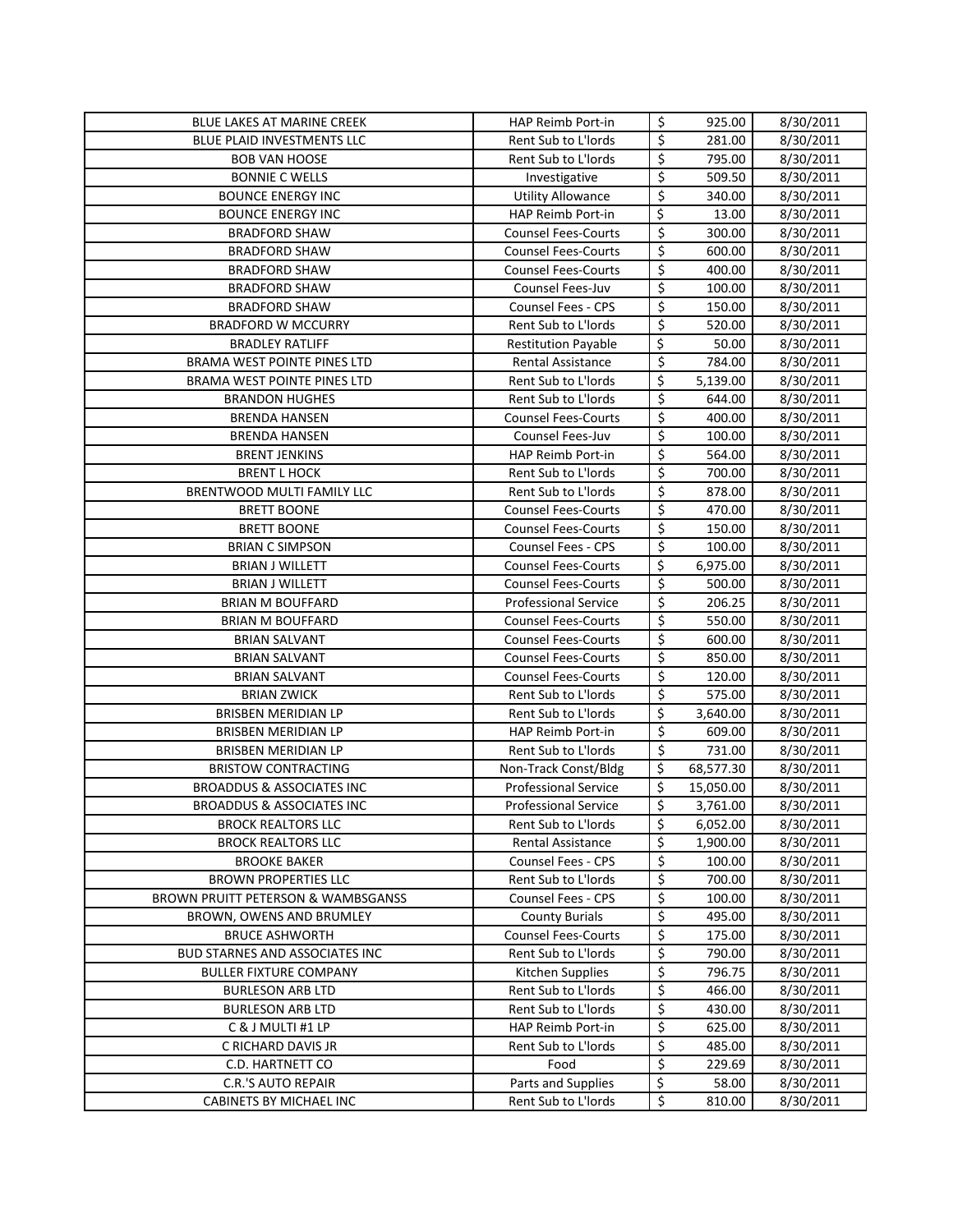| CALEB I MOORE                                   | Cnsl Fees-Fam Drg Ct                                 | \$                              | 200.00           | 8/30/2011              |
|-------------------------------------------------|------------------------------------------------------|---------------------------------|------------------|------------------------|
| <b>CALICO INDUSTRIES INC</b>                    | Sheriff Inventory                                    | \$                              | 453.50           | 8/30/2011              |
| <b>CAMERON CREEK</b>                            | Rent Sub to L'Iords                                  | \$                              | 3,220.00         | 8/30/2011              |
| <b>CANAS &amp; FLORES</b>                       | <b>Counsel Fees-Courts</b>                           | \$                              | 375.00           | 8/30/2011              |
| <b>CANAS &amp; FLORES</b>                       | <b>Counsel Fees-Courts</b>                           | \$                              | 300.00           | 8/30/2011              |
| <b>CANAS &amp; FLORES</b>                       | <b>Counsel Fees-Courts</b>                           | \$                              | 200.00           | 8/30/2011              |
| CARDINAL HEALTH INC                             | Lab Supplies                                         | \$                              | 509.59           | 8/30/2011              |
| CARL A JOHNSON JR                               | Rent Sub to L'Iords                                  | \$                              | 1,190.00         | 8/30/2011              |
| <b>CARLA GIBBS KELMAN</b>                       | <b>Counsel Fees-Courts</b>                           | \$                              | 800.00           | 8/30/2011              |
| CARLOS ANIBAL ARCHILA                           | Rent Sub to L'Iords                                  | \$                              | 625.00           | 8/30/2011              |
| CARLOS GUILLERMO GALLIANI                       | <b>Counsel Fees-Courts</b>                           | $\overline{\mathsf{S}}$         | 390.00           | 8/30/2011              |
| CARLOS GUILLERMO GALLIANI                       | <b>Counsel Fees-Courts</b>                           | \$                              | 510.00           | 8/30/2011              |
| <b>CARLSON INVESTMENTS INC</b>                  | Rent Sub to L'Iords                                  | \$                              | 1,052.00         | 8/30/2011              |
| <b>CARLSON INVESTMENTS INC</b>                  | Rent Sub to L'Iords                                  | \$                              | 271.00           | 8/30/2011              |
| <b>CARLTON DEAN YOUNG</b>                       | Rent Sub to L'Iords                                  | \$                              | 920.00           | 8/30/2011              |
| <b>CAROL A BIRDWELL</b>                         | <b>Counsel Fees-Courts</b>                           | \$                              | 600.00           | 8/30/2011              |
| <b>CAROL A BIRDWELL</b>                         | <b>Counsel Fees-Courts</b>                           | $\overline{\xi}$                | 350.00           | 8/30/2011              |
| <b>CAROL A BIRDWELL</b>                         | Counsel Fees-Juv                                     | \$                              | 200.00           | 8/30/2011              |
| <b>CAROLE KERR</b>                              | <b>Counsel Fees-Courts</b>                           | \$                              | 300.00           | 8/30/2011              |
| <b>CAROLE KERR</b>                              | <b>Counsel Fees-Courts</b>                           | \$                              | 200.00           | 8/30/2011              |
| <b>CAROLE KERR</b>                              | <b>Counsel Fees-Courts</b>                           | $\overline{\boldsymbol{\zeta}}$ | 100.00           | 8/30/2011              |
| <b>CAROLINE ELAD TABE</b>                       | Rent Sub to L'Iords                                  | \$                              | 1,550.00         | 8/30/2011              |
| <b>CAROLINE ELAD TABE</b>                       | Rent Sub to L'Iords                                  | \$                              | 484.00           | 8/30/2011              |
| <b>CAROLINE ELAD TABE</b>                       | Rent Sub to L'Iords                                  | \$                              | 975.00           | 8/30/2011              |
| <b>CAROLYN A CROSS</b>                          | Rent Sub to L'Iords                                  | \$                              | 697.00           | 8/30/2011              |
| Carolyn S Sims                                  | Education                                            | \$                              | 130.00           | 8/30/2011              |
| <b>CARRIE R MURPHY</b>                          | Rent Sub to L'Iords                                  | \$                              | 524.00           | 8/30/2011              |
| CARRINGTON PROPERTY SERVICES LLC                | Rent Sub to L'Iords                                  | \$                              | 501.00           | 8/30/2011              |
| CARSCO ENT LLC                                  | Rent Sub to L'Iords                                  | \$                              | 934.00           | 8/30/2011              |
| CASA ROYALE APARTMENTS, LTD.                    | Rent Sub to L'Iords                                  | \$                              | 1,027.00         | 8/30/2011              |
| CASA ROYALE APARTMENTS, LTD.                    | Rent Sub to L'Iords                                  | \$                              | 321.00           | 8/30/2011              |
| <b>CASSATA LEARNING CENTER</b>                  | <b>Professional Service</b>                          | \$                              | 7,058.16         | 8/30/2011              |
| <b>CATHERINE A WATERS</b>                       | Rent Sub to L'Iords                                  | \$                              | 1,229.00         | 8/30/2011              |
| <b>CATHERINE DUNNAVANT</b>                      | <b>Counsel Fees-Courts</b>                           | \$                              | 350.00           | 8/30/2011              |
| CATHOLIC CHARITIES DIOCESE OF                   | <b>Professional Service</b>                          | \$                              | 357.50           | 8/30/2011              |
| CATHOLIC CHARITIES DIOCESE OF                   | <b>Professional Service</b>                          | \$                              | 4,111.25         | 8/30/2011              |
| CATHOLIC CHARITIES DIOCESE OF FTW               | <b>Interpreter Fees</b>                              | \$                              | 320.00           | 8/30/2011              |
| CATHOLIC CHARITIES DIOCESE OF FTW               | Interpreter Fees                                     | $\mathsf{\hat{S}}$              | 160.00           | 8/30/2011              |
| CATHOLIC CHARITIES DIOCESE OF FTW               | <b>Interpreter Fees</b>                              | \$                              | 300.00           | 8/30/2011              |
| CATHOLIC CHARITIES DIOCESE OF FTW               | <b>Interpreter Fees</b>                              | \$                              | 120.00           | 8/30/2011              |
| <b>CDJ HOLDINGS LLC</b>                         | Rent Sub to L'Iords                                  | \$                              | 926.00           | 8/30/2011              |
| <b>CDW GOVERNMENT INC</b>                       | LV Grant Equip(Mod)                                  | \$                              | 1,903.44         | 8/30/2011              |
| <b>CDW GOVERNMENT INC</b>                       | Sheriff Inventory                                    | \$                              | 234.26           | 8/30/2011              |
| <b>CDW GOVERNMENT INC</b>                       | <b>Supplies</b>                                      | \$                              | 316.82           | 8/30/2011              |
| <b>CDW GOVERNMENT INC</b>                       | <b>Computer Supplies</b>                             | \$                              |                  | 8/30/2011              |
| <b>CDW GOVERNMENT INC</b>                       | <b>Computer Supplies</b><br><b>Computer Supplies</b> | \$                              | 33.85            | 8/30/2011              |
| CDW GOVERNMENT INC                              |                                                      | $\varsigma$                     | 275.50           | 8/30/2011              |
| CDW GOVERNMENT INC                              | Capital Outlay-Low V                                 | \$<br>\$                        | 3,241.84         | 8/30/2011              |
| <b>CDW GOVERNMENT INC</b><br>CDW GOVERNMENT INC | Non-Track Equipment<br>Non-Track Equipment           | \$                              | 296.07<br>233.59 | 8/30/2011<br>8/30/2011 |
| CEDAR HILL MEMORIAL PARK                        | <b>County Burials</b>                                | \$                              | 1,750.00         | 8/30/2011              |
| CEDAR POINT APTS LP                             | Rent Sub to L'Iords                                  | \$                              | 11,890.00        | 8/30/2011              |
| <b>CEDAR POINT APTS LP</b>                      | HAP Reimb Port-in                                    | \$                              | 2,939.00         | 8/30/2011              |
| <b>CEDAR POINT APTS LP</b>                      | Rent Sub to L'Iords                                  | \$                              | 801.00           | 8/30/2011              |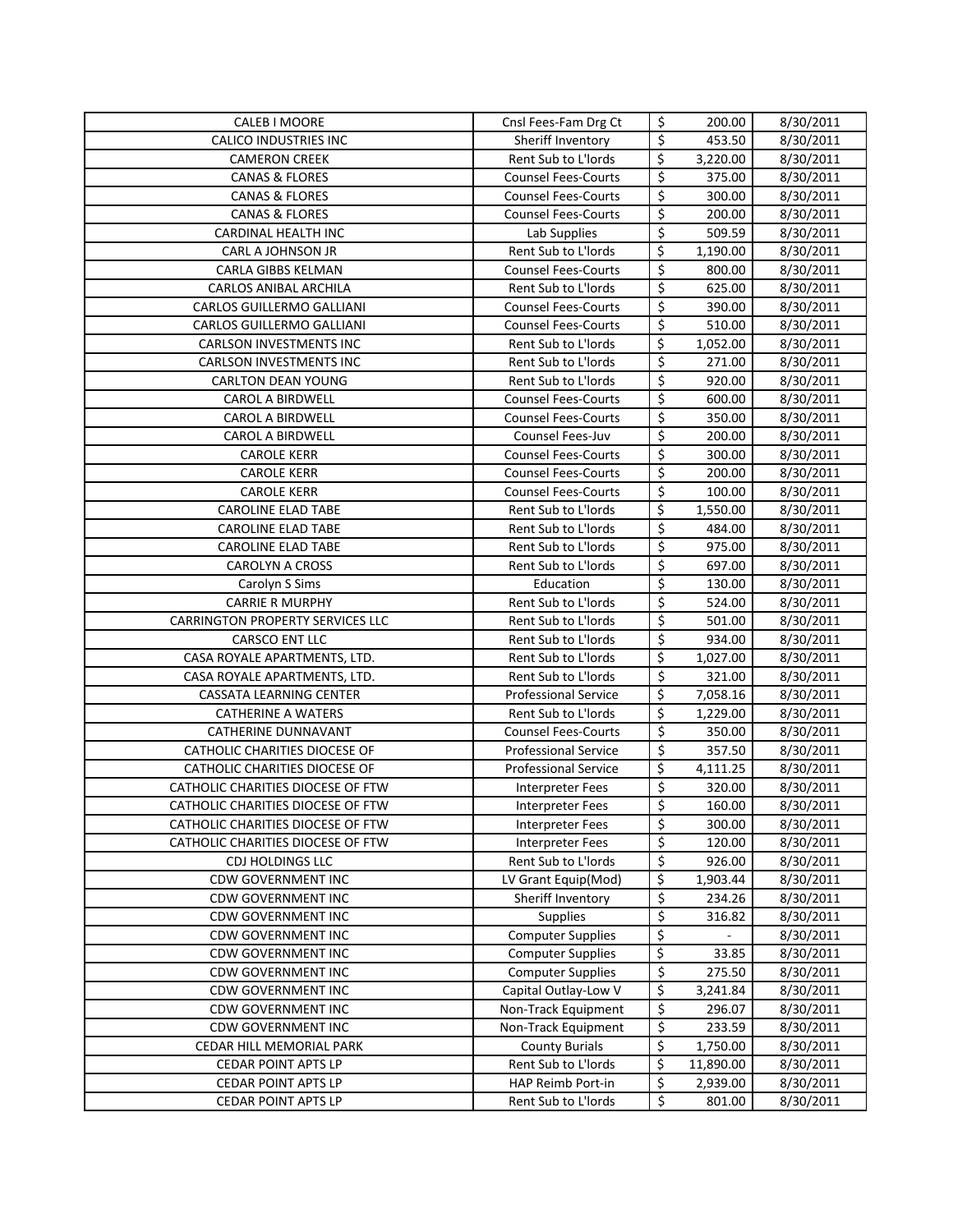| <b>CELIA GARCIA</b>                            | Rent Sub to L'Iords                                   | \$                      | 800.00           | 8/30/2011              |
|------------------------------------------------|-------------------------------------------------------|-------------------------|------------------|------------------------|
| <b>CELIA J THORNTON</b>                        | Rent Sub to L'Iords                                   | \$                      | 650.00           | 8/30/2011              |
| <b>CENTAURUS GF TERRACE LLC</b>                | Rent Sub to L'Iords                                   | \$                      | 1,275.00         | 8/30/2011              |
| CENTER FOR THERAPEUTIC CHANGE LTD              | O/P Group Counseling                                  | \$                      | 7,918.50         | 8/30/2011              |
| CENTER FOR THERAPEUTIC CHANGE LTD              | O/P Group Counseling                                  | \$                      | 3,600.00         | 8/30/2011              |
| <b>CENTERLINE SUPPLY</b>                       | Field Equip&Supplies                                  | \$                      | 204.00           | 8/30/2011              |
| CEN-TEX UNIFORM SALES INC                      | Clothing                                              | \$                      | 24.00            | 8/30/2011              |
| CEN-TEX UNIFORM SALES INC                      | Clothing                                              | \$                      | 297.74           | $\frac{1}{8}$ /30/2011 |
| CEN-TEX UNIFORM SALES INC                      | Clothing                                              | \$                      | 2,482.51         | 8/30/2011              |
| CEN-TEX UNIFORM SALES INC                      | Clothing                                              | \$                      | 2,191.71         | 8/30/2011              |
| CEN-TEX UNIFORM SALES INC                      | Clothing                                              | $\overline{\mathsf{S}}$ | 144.15           | 8/30/2011              |
| CENTRAL FREIGHT LINES INC                      | Postage                                               | \$                      | 203.21           | 8/30/2011              |
| CENTRAL JUNIOR HIGH SCHOOL                     | <b>Restitution Payable</b>                            | \$                      | 106.78           | 8/30/2011              |
| <b>CHAD LEE</b>                                | <b>Counsel Fees-Courts</b>                            | \$                      | 1,200.00         | 8/30/2011              |
| <b>CHAD LEE</b>                                | <b>Counsel Fees-Courts</b>                            | \$                      | 200.00           | 8/30/2011              |
| <b>CHAD TRIBBLE</b>                            | Rent Sub to L'Iords                                   | $\overline{\xi}$        | 762.00           | 8/30/2011              |
| <b>CHADWELL GROUP LP</b>                       | <b>Professional Service</b>                           | \$                      | 8,200.20         | 8/30/2011              |
| <b>CHAMPION ENERGY SERVICES LLC</b>            | <b>Utility Allowance</b>                              | \$                      | 214.00           | 8/30/2011              |
| CHANNING BETE COMPANY INC                      | <b>Medical Supplies</b>                               | \$                      | 840.15           | 8/30/2011              |
| <b>CHARLES BURGESS</b>                         | <b>Counsel Fees-Courts</b>                            | \$                      | 300.00           | 8/30/2011              |
| <b>CHARLES BURGESS</b>                         | <b>Counsel Fees-Courts</b>                            | \$                      | 200.00           | 8/30/2011              |
| <b>CHARLES ROACH</b>                           | <b>Counsel Fees-Courts</b>                            | \$                      | 100.00           | 8/30/2011              |
| <b>CHARLES WADE PARRISH</b>                    | Rent Sub to L'Iords                                   | $\overline{\xi}$        | 730.00           | 8/30/2011              |
| <b>CHARLIE NICKERSON</b>                       | Rent Sub to L'Iords                                   | \$                      | 1,933.00         | 8/30/2011              |
| CHARM-TEX                                      | <b>Bedding and Clothing</b>                           | \$                      | 1,144.50         | 8/30/2011              |
| <b>CHECKPOINT SERVICES INC</b>                 | <b>Computer Maintenance</b>                           | \$                      | 257.00           | 8/30/2011              |
| <b>CHEM AQUA</b>                               | A/C Maint Contract                                    | \$                      | 516.66           | 8/30/2011              |
| <b>CHEM AQUA</b>                               | A/C Maint Contract                                    | \$                      | 150.00           | 8/30/2011              |
| <b>CHEM AQUA</b>                               | A/C Maint Contract                                    | \$                      | 50.00            | 8/30/2011              |
| CHEM AQUA                                      | A/C Maint Contract                                    | \$                      | 150.00           | 8/30/2011              |
| <b>CHEM AQUA</b>                               | A/C Maint Contract                                    | \$                      | 466.67           | 8/30/2011              |
| <b>CHERYL NASON</b>                            | <b>Professional Service</b>                           | \$                      | 300.00           | 8/30/2011              |
| <b>CHICAGO PROPERTIES INC</b>                  | Rent Sub to L'Iords                                   | \$                      | 522.00           | 8/30/2011              |
| <b>CHRIS MINTEER</b>                           | Rent Sub to L'Iords                                   | \$                      | 989.00           | 8/30/2011              |
| <b>CHRIS SAUNDERS</b>                          | Rent Sub to L'Iords                                   | \$                      | 717.00           | 8/30/2011              |
| CHRISTINA JOANNE WHIPPLE                       | <b>Counsel Fees-Courts</b>                            | \$                      | 400.00           | 8/30/2011              |
| CHRISTINA M CULBERTSON                         | <b>Restitution Payable</b>                            | \$                      | 1,247.26         | 8/30/2011              |
| <b>CHRISTOPHER D BURDEN SR</b>                 | Rent Sub to L'Iords                                   | Ś                       | 782.00           | 8/30/2011              |
| <b>CHRISTOPHER LEO CASTANON</b>                | <b>Counsel Fees-Courts</b>                            | \$                      | 375.00           | 8/30/2011              |
| <b>CHRISTY BRANDT</b>                          | Rent Sub to L'Iords                                   | \$                      | 1,429.00         | 8/30/2011              |
| <b>CINDY LE</b>                                | Rent Sub to L'Iords                                   | \$                      | 830.00           | 8/30/2011              |
| <b>CINTAS FIRST AID &amp; SAFETY</b>           | <b>Supplies</b>                                       | \$<br>\$                | 117.03           | 8/30/2011              |
| <b>CIRRO ENERGY</b>                            | <b>Utility Assistance</b><br><b>Utility Allowance</b> | \$                      | 100.87<br>945.00 | 8/30/2011<br>8/30/2011 |
| <b>CIRRO ENERGY</b><br><b>CITEC INDUSTRIES</b> | Rental Assistance                                     | \$                      | 629.00           | 8/30/2011              |
| <b>CITY OF ARLINGTON</b>                       | Fuel                                                  | \$                      | 1,004.49         | 8/30/2011              |
| CITY OF CROWLEY UTILITIES                      | <b>Utility Assistance</b>                             | \$                      | 110.00           | 8/30/2011              |
| CITY OF EULESS WATER & SEWER                   | <b>Utility Assistance</b>                             | \$                      | 99.76            | 8/30/2011              |
| CITY OF HALTOM CITY                            | <b>Utility Assistance</b>                             | \$                      | 136.71           | 8/30/2011              |
| CITY OF HURST WATER DEPT                       | Water                                                 | \$                      | 233.16           | 8/30/2011              |
| CITY OF HURST WATER DEPT                       | Water                                                 | \$                      | 1,971.24         | 8/30/2011              |
| CITY OF HURST WATER DEPT                       | Water                                                 | \$                      | 858.84           | 8/30/2011              |
| <b>CITY OF LAKE WORTH</b>                      | Water                                                 | \$                      | 29.15            | 8/30/2011              |
| <b>CITY OF LAKE WORTH</b>                      | Water                                                 | \$                      | 41.30            | 8/30/2011              |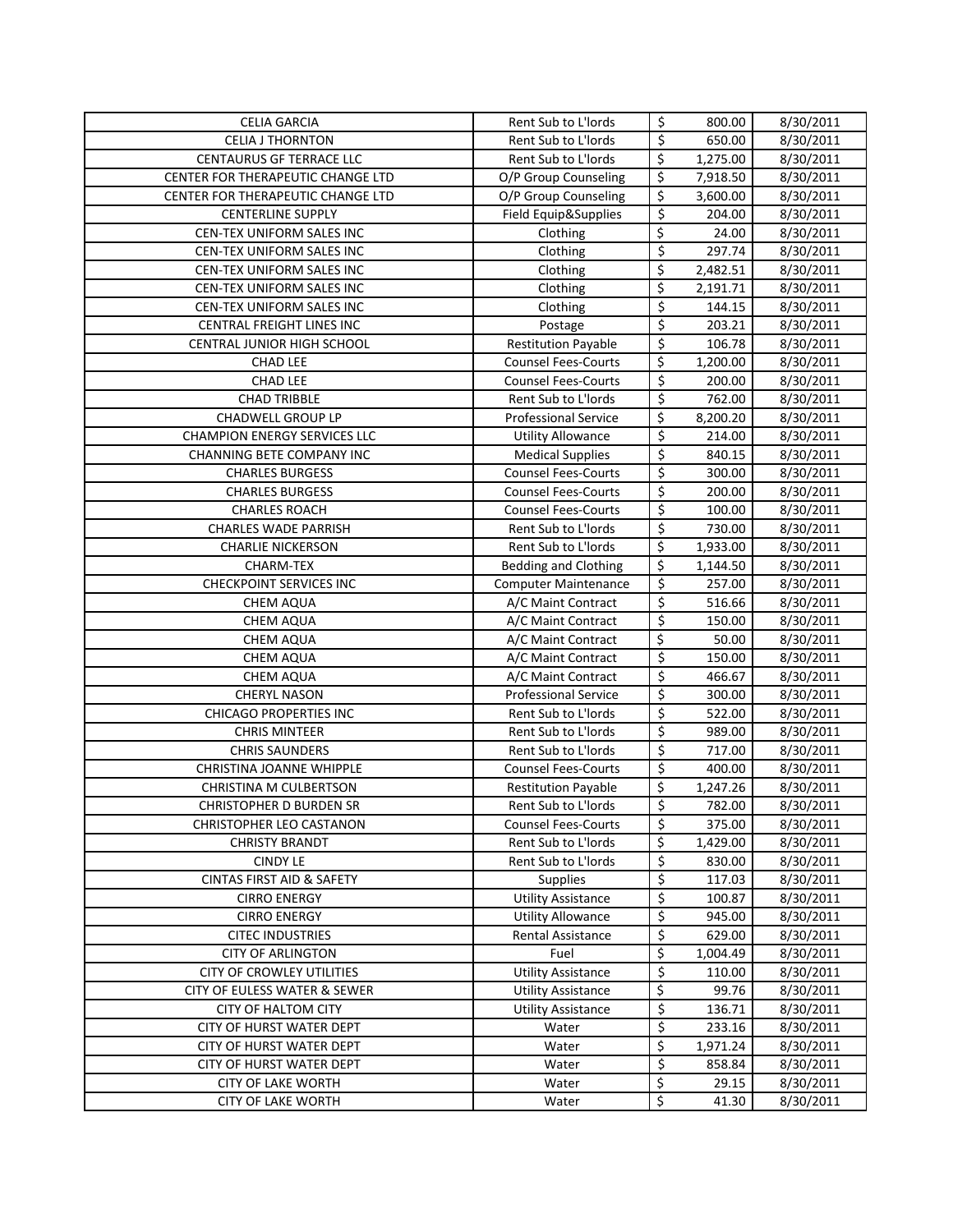| <b>CITY OF LAKE WORTH</b>                    | Water                                      | \$                              | 145.11             | 8/30/2011              |
|----------------------------------------------|--------------------------------------------|---------------------------------|--------------------|------------------------|
| <b>CITY OF LAKE WORTH</b>                    | Water                                      | \$                              | 396.20             | 8/30/2011              |
| <b>CITY OF LAKE WORTH</b>                    | Water                                      | \$                              | 350.27             | 8/30/2011              |
| <b>CITY OF LAKE WORTH</b>                    | Water                                      | \$                              | 29.15              | 8/30/2011              |
| CITY OF NORTH RICHLAND HILLS                 | Field Equip&Supplies                       | \$                              | 48.00              | 8/30/2011              |
| <b>CLARK PANNIER</b>                         | Rent Sub to L'Iords                        | \$                              | 854.00             | 8/30/2011              |
| <b>CLASSIC LOCATORS INC</b>                  | Rent Sub to L'Iords                        | \$                              | 1,585.00           | 8/30/2011              |
| <b>CLASSIC PLASTIC CORP</b>                  | Lab Supplies                               | \$                              | 846.32             | 8/30/2011              |
| <b>CLAUDE SCALLY</b>                         | <b>Restitution Payable</b>                 | \$                              | 100.00             | 8/30/2011              |
| <b>CLAUDIE C LOFTON JR</b>                   | Rent Sub to L'Iords                        | \$                              | 929.00             | 8/30/2011              |
| CLEMENTE DE LA CRUZ                          | <b>Counsel Fees-Courts</b>                 | \$                              | 100.00             | 8/30/2011              |
| CLEMENTE DE LA CRUZ                          | <b>Counsel Fees-Courts</b>                 | \$                              | 700.00             | 8/30/2011              |
| CLERK OF COURTS, WHITE COUNTY                | Cert Copies/Trans                          | \$                              | 9.50               | 8/30/2011              |
| <b>CLIFFORD GINN</b>                         | Investigative                              | $\overline{\xi}$                | 501.30             | 8/30/2011              |
| <b>CLOVIS PARTNERS LP</b>                    | Rent Sub to L'Iords                        | \$                              | 1,770.00           | 8/30/2011              |
| <b>COBB PARK TOWNHOMES II LP</b>             | Rent Sub to L'Iords                        | \$                              | 7,422.00           | 8/30/2011              |
| <b>COBB PARK TOWNHOMES II LP</b>             | Rent Sub to L'Iords                        | \$                              | 986.00             | 8/30/2011              |
| <b>COBB PARK TOWNHOMES II LP</b>             | <b>HAP Reimb Port-in</b>                   | $\overline{\xi}$                | 737.00             | 8/30/2011              |
| CODY L COFER                                 | <b>Counsel Fees-Courts</b>                 | \$                              | 800.00             | 8/30/2011              |
| <b>CODY L COFER</b>                          | Counsel Fees-Juv                           | \$                              | 200.00             | 8/30/2011              |
| <b>COLE JENNINGS BRYAN</b>                   | <b>Counsel Fees-Courts</b>                 | $\overline{\boldsymbol{\zeta}}$ | 200.00             | 8/30/2011              |
| <b>COMBINED SERVICES OF DALLAS INC</b>       | <b>Custodian Services</b>                  | \$                              | 210.00             | 8/30/2011              |
| <b>COMMERCIAL RECORDER</b>                   | Advertis/Leg Notice                        | \$                              | 15.50              | 8/30/2011              |
| <b>COMMERCIAL RECORDER</b>                   | <b>Estray Livestock</b>                    | \$                              | 32.50              | 8/30/2011              |
| <b>COMMERCIAL RECORDER</b>                   | Advertis/Leg Notice                        | \$                              | 13.50              | 8/30/2011              |
| <b>COMMUNICATION CONCEPTS</b>                | <b>Building Maintenance</b>                | \$                              | 1,549.00           | 8/30/2011              |
| <b>COMMUNITY ENRICHMENT CENTER</b>           | <b>Subrecipient Service</b>                | \$                              | 2,897.93           | 8/30/2011              |
| <b>COMMUNITY ENRICHMENT CENTER</b>           | Rent Sub to L'Iords                        | \$                              | 4,808.00           | 8/30/2011              |
| <b>COMMUNITY ENRICHMENT CENTER</b>           | Rent Sub to L'Iords                        | \$                              | 812.00             | 8/30/2011              |
| <b>COMMUNITY ENRICHMENT CENTER</b>           | Rent Sub to L'Iords                        | \$                              | 585.00             | 8/30/2011              |
| <b>COMMUNITY ENRICHMENT CENTER</b>           | HAP Reimb Port-in                          | \$                              | 402.00             | 8/30/2011              |
| COMPREHENSIVE BREAST CARE CNTR OF T          | <b>Professional Service</b>                | \$                              | 3,145.38           | 8/30/2011              |
| COMPREHENSIVE BREAST CARE CNTR OF T          | <b>Professional Service</b>                | \$                              | 13,011.98          | 8/30/2011              |
| CONCIERGE ASSET MANAGEMENT LLC               | Rent Sub to L'Iords                        | \$                              | 320.00             | 8/30/2011              |
| CONCORD SUMMIT LTD.                          | Rent Sub to L'Iords                        | \$                              | 550.00             | 8/30/2011              |
| CONCORD SUMMIT LTD.                          | <b>Utility Allowance</b>                   | \$                              | 14.00              | 8/30/2011              |
| CONCORD SUMMIT LTD.                          | HAP Reimb Port-in                          | \$                              | 467.00             | 8/30/2011              |
| CONNIE HARRIS GILFEATHER                     | <b>Professional Service</b>                | $\overline{\mathsf{S}}$         | 681.12             | 8/30/2011              |
| <b>CONNIE TRUONG</b>                         | Rent Sub to L'Iords                        | \$                              | 658.00             | 8/30/2011              |
| CONSTANTINE GEORGE ANAGNOSTIS                | Counsel Fees-Juv                           | \$                              | 400.00             | 8/30/2011              |
| CONTROL CONCEPTS INC                         | A/C Maint Contract                         | \$                              | 1,845.00           | 8/30/2011              |
| COOK CHILDRENS MEDICAL CENTER                | <b>Subrecipient Service</b>                | \$                              | 6,600.09           | 8/30/2011              |
| COOK CHILDRENS MEDICAL CENTER                | <b>Subrecipient Service</b>                | \$                              | 1,307.86           | 8/30/2011              |
| COOK CHILDRENS MEDICAL CENTER                | <b>Subrecipient Service</b>                | \$                              | 391.20             | 8/30/2011              |
| <b>COREY NEUNER</b>                          | Rent Sub to L'Iords                        | \$                              | 843.00             | 8/30/2011<br>8/30/2011 |
| COTTONWOOD HAMMER LP                         | Rent Sub to L'Iords<br>Rent Sub to L'Iords | \$<br>\$                        | 6,837.00<br>526.00 | 8/30/2011              |
| COTTONWOOD HAMMER LP<br>COTTONWOOD HAMMER LP | HAP Reimb Port-in                          | \$                              | 3,808.00           | 8/30/2011              |
| COTTONWOOD HAMMER LP                         | Rent Sub to L'Iords                        | \$                              | 374.00             | 8/30/2011              |
| <b>COUNTRY BEND PROPERTIES</b>               | Rental Assistance                          | \$                              | 1,360.88           | 8/30/2011              |
| <b>COUNTRY BEND PROPERTIES</b>               | <b>Utility Assistance</b>                  | \$                              | 170.94             | 8/30/2011              |
| COUNTY AND DISTRICT CLERKS                   | Dues                                       | \$                              | 110.00             | 8/30/2011              |
| COURTYARDS PARTNERSHIP                       | Rent Sub to L'Iords                        | \$                              | 183.00             | 8/30/2011              |
| <b>COWTOWN PROPERTIES</b>                    | Rent Sub to L'Iords                        | \$                              | 3,159.00           | 8/30/2011              |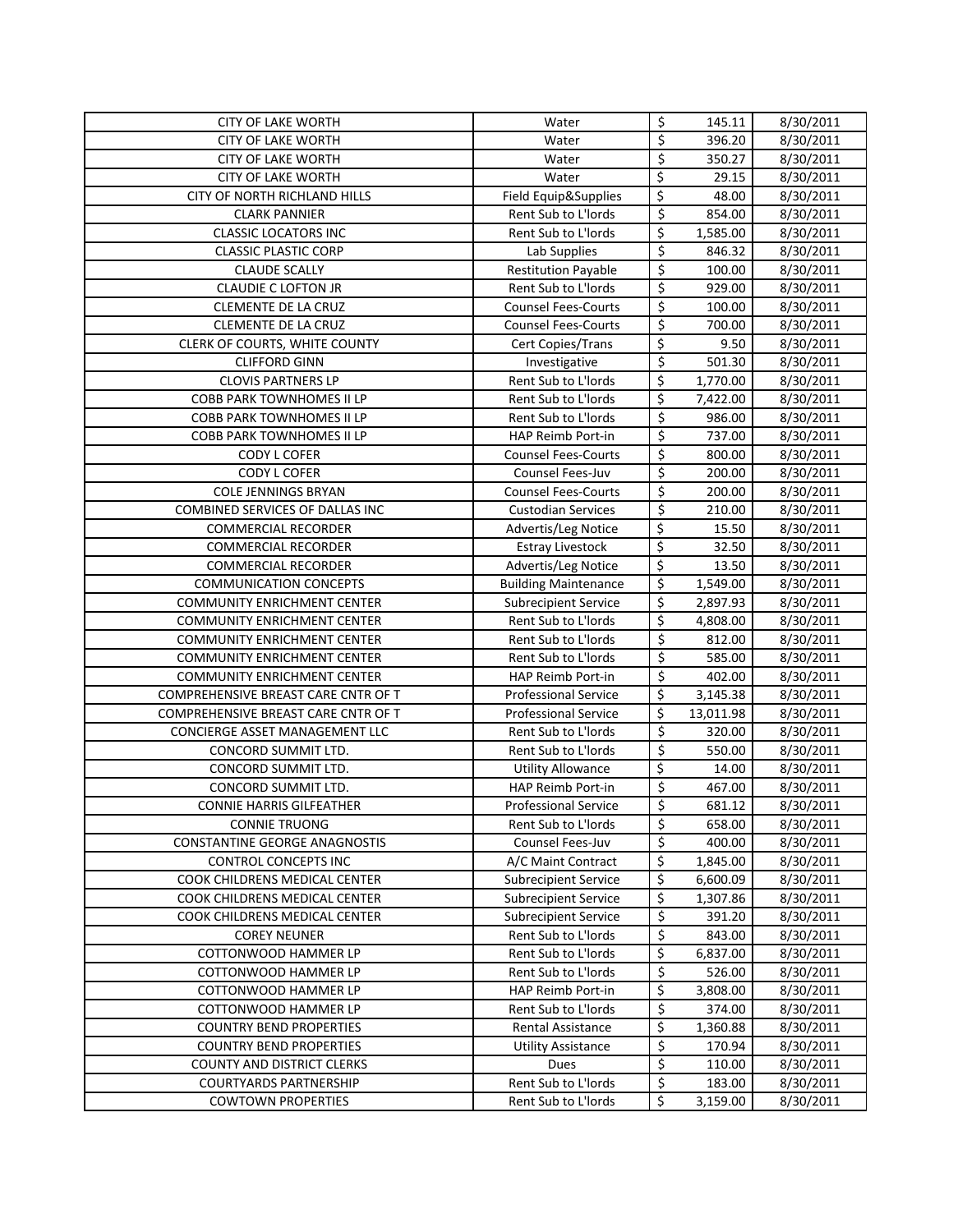| CP CONTINENTAL LP                  | Rent Sub to L'Iords                        | \$                              | 666.00           | 8/30/2011              |
|------------------------------------|--------------------------------------------|---------------------------------|------------------|------------------------|
| CP CONTINENTAL LP                  | HAP Reimb Port-in                          | \$                              | 354.00           | 8/30/2011              |
| CP CONTINENTAL LP                  | Rent Sub to L'Iords                        | \$                              | 1,825.00         | 8/30/2011              |
| <b>CREMATION SERVICES</b>          | <b>County Burials</b>                      | \$                              | 165.00           | 8/30/2011              |
| <b>CROSS PROPERTIES</b>            | Rent Sub to L'Iords                        | \$                              | 559.00           | 8/30/2011              |
| <b>CROWLEY FOUNTAINHEAD LP</b>     | Rent Sub to L'Iords                        | \$                              | 353.00           | 8/30/2011              |
| CROWLEY RETIREMENT VILLAGE LP      | Rent Sub to L'Iords                        | \$                              | 730.00           | 8/30/2011              |
| CTC FAMILY LIMITED PARTNERSHIP     | Rent Sub to L'Iords                        | \$                              | 4,308.00         | 8/30/2011              |
| CTC FAMILY LIMITED PARTNERSHIP     | HAP Reimb Port-in                          | \$                              | 749.00           | 8/30/2011              |
| CTC FAMILY LIMITED PARTNERSHIP     | Rent Sub to L'Iords                        | \$                              | 820.00           | 8/30/2011              |
| <b>CUEVAS DISTRIBUTION INC</b>     | Lab Supplies                               | $\overline{\xi}$                | 132.00           | 8/30/2011              |
| <b>CUEVAS DISTRIBUTION INC</b>     | Lab Supplies                               | \$                              | 660.00           | 8/30/2011              |
| <b>CUMMINS SOUTHERN PLAINS LLC</b> | Parts and Supplies                         | \$                              | 59.82            | 8/30/2011              |
| <b>CURT MAGEE</b>                  | Cnsl Fees-Crim Appls                       | \$                              | 1,938.75         | 8/30/2011              |
| <b>CURTIS ROSEBERRY</b>            | Rent Sub to L'Iords                        | \$                              | 495.00           | 8/30/2011              |
| <b>CYNTHIA A JONES</b>             | Rent Sub to L'Iords                        | \$                              | 637.00           | 8/30/2011              |
| Cynthia Dillard Ince               | Education                                  | \$                              | 415.98           | 8/30/2011              |
| <b>D ROBIN MCCARTY</b>             | <b>Counsel Fees-Courts</b>                 | \$                              | 4,600.00         | 8/30/2011              |
| <b>DALE A BALLARD</b>              | Rent Sub to L'Iords                        | \$                              | 289.00           | 8/30/2011              |
| <b>DALE R STONECIPHER</b>          | Rent Sub to L'Iords                        | \$                              | 309.00           | 8/30/2011              |
| <b>DALLAS COUNTY</b>               | <b>Expert Witness Serv</b>                 | $\overline{\boldsymbol{\zeta}}$ | 884.00           | 8/30/2011              |
| DALLAS DOOR & SUPPLY CO            | <b>Building Maintenance</b>                | \$                              | 3,230.00         | 8/30/2011              |
| DALLAS GET THERE FAST (GTF) INC    | Rent Sub to L'Iords                        | \$                              | 1,668.00         | 8/30/2011              |
| DANA A DUFFEY                      | Counsel Fees-Juv                           | \$                              | 200.00           | 8/30/2011              |
| DANA A DUFFEY                      | Counsel Fees - CPS                         | \$                              | 100.00           | 8/30/2011              |
| DANETTE DEE ALVARADO               | Counsel Fees-Juv                           | \$                              | 300.00           | 8/30/2011              |
| DANIEL D PHAM                      | Rent Sub to L'Iords                        | \$                              | 1,100.00         | 8/30/2011              |
| DANIEL HERNANDEZ                   | <b>Counsel Fees-Courts</b>                 | \$                              | 350.00           | 8/30/2011              |
| DANIEL HERNANDEZ                   | <b>Counsel Fees-Courts</b>                 | \$                              | 800.00           | 8/30/2011              |
| <b>DANIEL KLU</b>                  | Rent Sub to L'Iords                        | \$                              | 794.00           | 8/30/2011              |
| DANIEL R ALTMAN                    | Psych Exam/Testimony                       | \$                              | 400.00           | 8/30/2011              |
| <b>DANIEL YOUNG</b>                | <b>Counsel Fees-Courts</b>                 | \$                              | 125.00           | 8/30/2011              |
| DANIEL YOUNG                       | <b>Counsel Fees-Courts</b>                 | \$                              | 300.00           | 8/30/2011              |
| DANIEL YOUNG                       | <b>Counsel Fees-Courts</b>                 | \$                              | 225.00           | 8/30/2011              |
| DANILO A ACEVEDO                   | Rent Sub to L'Iords                        | \$                              | 811.00           | 8/30/2011              |
| DANNY D PITZER                     | <b>Counsel Fees-Courts</b>                 | \$                              | 1,950.00         | 8/30/2011              |
| <b>DANNY D PITZER</b>              | <b>Counsel Fees-Courts</b>                 | \$                              | 800.00           | 8/30/2011              |
| DANNY D PITZER                     | <b>Counsel Fees-Courts</b>                 | $\mathsf{\hat{S}}$              | 417.50           | 8/30/2011              |
| DANNY D PITZER                     | <b>Counsel Fees-Courts</b>                 | \$                              | 200.00           | 8/30/2011              |
| DANNY L HELMS                      | Rent Sub to L'Iords                        | \$                              | 750.00           | 8/30/2011              |
| DARCY NILES DENO                   | Counsel Fees-Juv                           | \$                              | 100.00           | 8/30/2011              |
| DARCY NILES DENO                   | Cnsl Fees-Fam Drg Ct                       | \$                              | 100.00           | 8/30/2011              |
| DARCY NILES DENO                   | Counsel Fees-Probate                       | \$                              | 2,200.00         | 8/30/2011              |
| DARREL E THRASHER                  | Rent Sub to L'Iords                        | \$                              | 850.00           | 8/30/2011              |
| DARWIN LEE TYLER                   | Constable 2 Fees                           | \$                              | 50.00            | 8/30/2011              |
| DAVID A FRISBY                     | <b>Counsel Fees-Courts</b>                 | \$                              | 600.00           | 8/30/2011              |
| DAVID BAYS                         | <b>Counsel Fees-Courts</b>                 | \$<br>\$                        | 550.00           | 8/30/2011              |
| DAVID CLEVELAND                    | Travel                                     |                                 | 286.15           | 8/30/2011              |
| DAVID DANIELS<br>DAVID I JOHNSON   | Rent Sub to L'Iords<br>Rent Sub to L'Iords | \$<br>\$                        | 623.00<br>700.00 | 8/30/2011<br>8/30/2011 |
| DAVID J KRIENER                    | Rent Sub to L'Iords                        | \$                              | 693.00           | 8/30/2011              |
| <b>DAVID LAGAT</b>                 | Rent Sub to L'Iords                        | \$                              | 5,211.00         | 8/30/2011              |
| DAVID M BRIGGS                     | Rental Assistance                          | \$                              | 700.00           | 8/30/2011              |
| David M Franco                     | Transportation                             | \$                              | 19.56            | 8/30/2011              |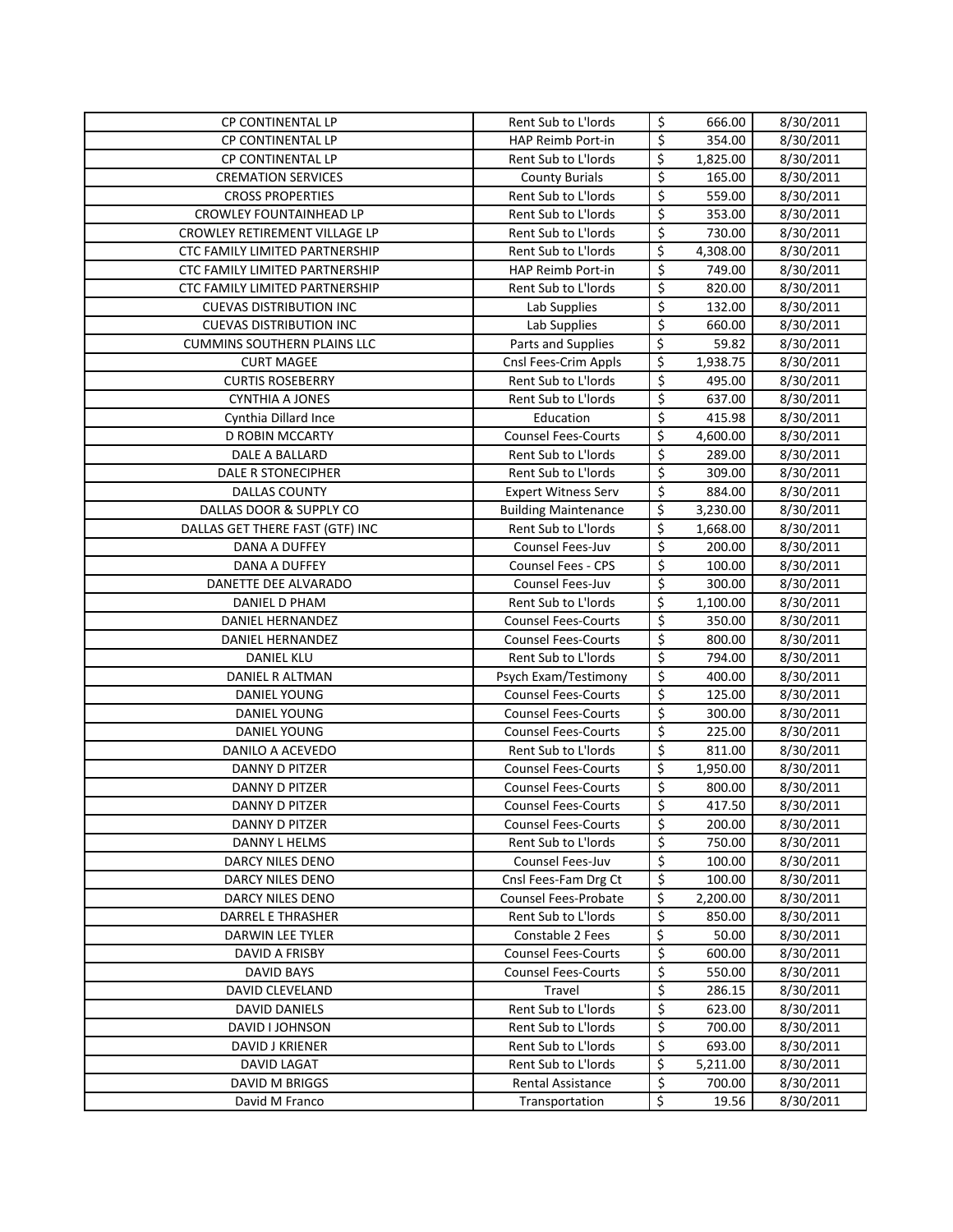| DAVID MICHAEL PERAHIA           | Rent Sub to L'Iords         | \$               | 352.00   | 8/30/2011 |
|---------------------------------|-----------------------------|------------------|----------|-----------|
| DAVID MONROE INGRAM             | Rent Sub to L'Iords         | \$               | 1,083.00 | 8/30/2011 |
| DAVID PEARSON, IV               | <b>Counsel Fees-Courts</b>  | \$               | 350.00   | 8/30/2011 |
| DAVID PEARSON, IV               | <b>Counsel Fees-Courts</b>  | \$               | 570.00   | 8/30/2011 |
| DAVID PEARSON, IV               | <b>Counsel Fees-Courts</b>  | \$               | 155.00   | 8/30/2011 |
| DAVID PEARSON, IV               | <b>Counsel Fees-Courts</b>  | \$               | 400.00   | 8/30/2011 |
| <b>DAVID POST</b>               | Rent Sub to L'Iords         | \$               | 1,460.00 | 8/30/2011 |
| DAVID R YALE                    | Rent Sub to L'Iords         | \$               | 250.00   | 8/30/2011 |
| <b>DAVID RICHARDS</b>           | <b>Counsel Fees-Courts</b>  | \$               | 1,200.00 | 8/30/2011 |
| <b>DAVID RICHARDS</b>           | <b>Counsel Fees-Courts</b>  | \$               | 175.00   | 8/30/2011 |
| <b>DAVID RICHARDS</b>           | <b>Counsel Fees-Courts</b>  | \$               | 100.00   | 8/30/2011 |
| <b>DAVID RICHARDS</b>           | Cnsl Fees-Crim Appls        | \$               | 1,100.00 | 8/30/2011 |
| <b>DAVID RICHARDS</b>           | Cnsl Fees-Crim Appls        | \$               | 1,250.00 | 8/30/2011 |
| <b>DAVID RICHARDS</b>           | Crim Appeal-OthrCost        | \$               | 11.35    | 8/30/2011 |
| <b>DAVID RODRIGUEZ</b>          | Rent Sub to L'Iords         | \$               | 854.00   | 8/30/2011 |
| DAVID T STONE                   | Rent Sub to L'Iords         | \$               | 144.00   | 8/30/2011 |
| DAWN VAN WINKLE                 | Rent Sub to L'Iords         | \$               | 478.00   | 8/30/2011 |
| DCTC SPHINX DEVELOPMENT LP      | Rent Sub to L'Iords         | \$               | 1,773.00 | 8/30/2011 |
| DCTC SPHINX DEVELOPMENT LP      | Rent Sub to L'Iords         | \$               | 486.00   | 8/30/2011 |
| DCTC SPHINX DEVELOPMENT LP      | <b>HAP Reimb Port-in</b>    | \$               | 2,606.00 | 8/30/2011 |
| DDRE MCDONALD FAMILY LP         | Rent Sub to L'Iords         | \$               | 1,795.00 | 8/30/2011 |
| <b>DEAN SWANDA</b>              | <b>Counsel Fees - CPS</b>   | \$               | 6,145.00 | 8/30/2011 |
| <b>DEBORAH ANN MADEWELL</b>     | Rent Sub to L'Iords         | \$               | 800.00   | 8/30/2011 |
| <b>DEBORAH HOOVER</b>           | Rent Sub to L'Iords         | \$               | 853.00   | 8/30/2011 |
| DEBORAH L MOORE                 | <b>Professional Service</b> | \$               | 960.00   | 8/30/2011 |
| DEBRA A FLOYD                   | Rent Sub to L'Iords         | \$               | 933.00   | 8/30/2011 |
| Debra S Singleton               | Education                   | \$               | 229.00   | 8/30/2011 |
| DECASAS PROPERTIES LLC          | Rent Sub to L'Iords         | \$               | 453.00   | 8/30/2011 |
| DECASAS PROPERTIES LLC          | Rent Sub to L'Iords         | \$               | 487.00   | 8/30/2011 |
| DEEN FORT WORTH ASSOCIATES LTD  | Rent Sub to L'Iords         | \$               | 1,887.00 | 8/30/2011 |
| DEEN FORT WORTH ASSOCIATES LTD  | Rent Sub to L'Iords         | \$               | 1,260.00 | 8/30/2011 |
| DEEN FORT WORTH ASSOCIATES LTD  | Rent Sub to L'Iords         | $\overline{\xi}$ | 644.00   | 8/30/2011 |
| DEEN FORT WORTH ASSOCIATES LTD  | Rent Sub to L'Iords         | $\overline{\xi}$ | (96.00)  | 8/30/2011 |
| DEEN FORT WORTH ASSOCIATES LTD  | Rent Sub to L'Iords         | \$               | 786.00   | 8/30/2011 |
| DEEPDALE INVESTMENTS LTD        | Rent Sub to L'Iords         | \$               | 999.00   | 8/30/2011 |
| DEEPDALE INVESTMENTS LTD        | Rent Sub to L'Iords         | \$               | 649.00   | 8/30/2011 |
| DEITRIC D DUNN SR               | HAP Reimb Port-in           | \$               | 1,712.00 | 8/30/2011 |
| DEL PRADO PROPERTIES LTD        | <b>Utility Assistance</b>   | \$               | 114.08   | 8/30/2011 |
| DELANEY SLOAN                   | Rent Sub to L'Iords         | \$               | 678.00   | 8/30/2011 |
| DELARIO KIZZEE                  | Rent Sub to L'Iords         | \$               | 953.00   | 8/30/2011 |
| DELTA DENTAL INSURANCE COMPANY  | Dental Admin                | \$               | 3,804.16 | 8/30/2011 |
| DELTA DENTAL INSURANCE COMPANY  | Dental Admin                | \$               | 893.44   | 8/30/2011 |
| DELTHAREAN HAMILTON             | Rent Sub to L'Iords         | \$               | 702.00   | 8/30/2011 |
| DENISE M JONES                  | Rent Sub to L'Iords         | \$               | 928.00   | 8/30/2011 |
| <b>DENNIS SIMMONS SR</b>        | Rent Sub to L'Iords         | \$               | 7.00     | 8/30/2011 |
| DERRICK JOHN SAMUELS            | Rent Sub to L'Iords         | \$               | 996.00   | 8/30/2011 |
| DEVLIN, NAYLOR & TURBYFILL PLLC | Constable 7 Fees            | \$               | 5.00     | 8/30/2011 |
| DHARMPAL SINGH CHAUHAN          | Rent Sub to L'Iords         | \$               | 1,449.00 | 8/30/2011 |
| DHARMPAL SINGH CHAUHAN          | Rent Sub to L'Iords         | \$               | 1,631.00 | 8/30/2011 |
| DIAGNOSTIC HYBRIDS, INC.        | Lab Supplies                | \$               | 201.42   | 8/30/2011 |
| DIANE DEBRUYN                   | Rent Sub to L'Iords         | \$               | 269.00   | 8/30/2011 |
| DIANE V SELLECK                 | <b>Utility Allowance</b>    | \$               | 49.00    | 8/30/2011 |
| DIDRAIL JENNINGS                | Rent Sub to L'Iords         | \$               | 2,848.00 | 8/30/2011 |
| DIMMIE WILLIS JR                | Rent Sub to L'Iords         | \$               | 1,114.00 | 8/30/2011 |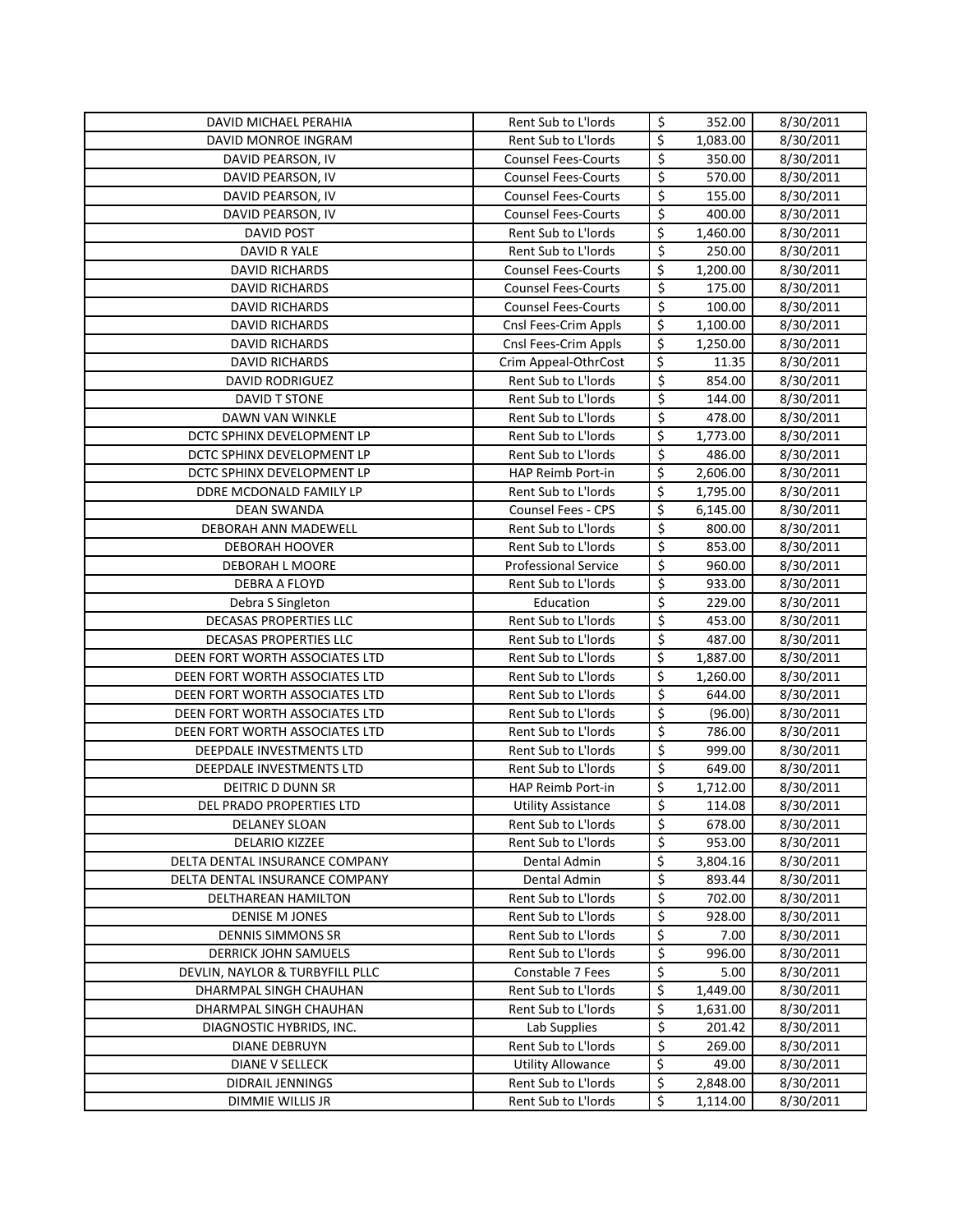| <b>DIRECT ENERGY LP</b>                              | <b>Utility Assistance</b>    | \$                              | 234.99             | 8/30/2011              |
|------------------------------------------------------|------------------------------|---------------------------------|--------------------|------------------------|
| <b>DIRECT ENERGY LP</b>                              | <b>Utility Assistance</b>    | $\overline{\boldsymbol{\zeta}}$ | 607.11             | 8/30/2011              |
| <b>DIRECT ENERGY LP</b>                              | <b>Utility Assistance</b>    | \$                              | 1,272.03           | 8/30/2011              |
| <b>DIRECT ENERGY LP</b>                              | <b>Utility Assistance</b>    | \$                              | 171.18             | 8/30/2011              |
| <b>DIRECT ENERGY LP</b>                              | <b>Utility Allowance</b>     | \$                              | 5,129.00           | 8/30/2011              |
| <b>DIRECT ENERGY LP</b>                              | HAP Reimb Port-in            | $\overline{\xi}$                | 203.00             | 8/30/2011              |
| <b>DIRECT ENERGY LP</b>                              | <b>Utility Allowance</b>     | \$                              | 52.00              | 8/30/2011              |
| <b>DIRECTV INC</b>                                   | Subscriptions                | \$                              | 60.98              | 8/30/2011              |
| DOLORES STEWART & ASSOCIATES INC                     | <b>Professional Service</b>  | \$                              | 1,702.80           | 8/30/2011              |
| DOLORES STEWART & ASSOCIATES INC                     | <b>Professional Service</b>  | \$                              | 681.12             | 8/30/2011              |
| DOLORES STEWART & ASSOCIATES INC                     | <b>Professional Service</b>  | $\overline{\xi}$                | 681.12             | $\frac{1}{8}$ /30/2011 |
| DOLORES STEWART & ASSOCIATES INC                     | <b>Professional Service</b>  | \$                              | 340.56             | 8/30/2011              |
| <b>DON GANDY</b>                                     | <b>Counsel Fees-Courts</b>   | \$                              | 100.00             | 8/30/2011              |
| <b>DONALD E FLECK</b>                                | Rent Sub to L'Iords          | \$                              | 663.00             | 8/30/2011              |
| <b>DONALD G JOHNSON</b>                              | Rent Sub to L'Iords          | \$                              | 800.00             | 8/30/2011              |
| DONALD J HETLING                                     | Rent Sub to L'Iords          | \$                              | 850.00             | 8/30/2011              |
| DONALD O FLOYD                                       | Rent Sub to L'Iords          | \$                              | 1,000.00           | 8/30/2011              |
| DONNA FITZGERALD                                     | Rent Sub to L'Iords          | $\overline{\boldsymbol{\zeta}}$ | 337.00             | 8/30/2011              |
| <b>DONNELL PARISH</b>                                | Rent Sub to L'Iords          | \$                              | 754.00             | 8/30/2011              |
| DORIS CZERNY                                         | Rent Sub to L'Iords          | \$                              | 1,088.00           | 8/30/2011              |
| DOUBLE EAGLE MECHANICAL SERVICE                      | <b>Building Maintenance</b>  | \$                              | 275.24             | 8/30/2011              |
| DOUBLE EAGLE MECHANICAL SERVICE                      | <b>Building Maintenance</b>  | \$                              | 159.54             | 8/30/2011              |
| DOUBLE EAGLE MECHANICAL SERVICE                      | <b>Building Maintenance</b>  | \$                              | 423.37             | 8/30/2011              |
| DOUBLE EAGLE MECHANICAL SERVICE                      | <b>Building Maintenance</b>  | \$                              | 526.00             | 8/30/2011              |
| DOUBLE EAGLE MECHANICAL SERVICE                      | Landscaping Expense          | \$                              | 283.19             | 8/30/2011              |
| DOUBLE EAGLE MECHANICAL SERVICE                      | <b>Building Maintenance</b>  | \$                              | 401.45             | 8/30/2011              |
| <b>DOUG PHAM</b>                                     | Rent Sub to L'Iords          | \$                              | 1,050.00           | 8/30/2011              |
| DPI ENERGY LLC                                       | <b>Utility Allowance</b>     | \$                              | 1,677.00           | 8/30/2011              |
| <b>DPI ENERGY LLC</b>                                | HAP Reimb Port-in            | \$                              | 92.00              | 8/30/2011              |
| DRAKE DUNNAVENT PC                                   | <b>Counsel Fees-Courts</b>   | \$                              | 400.00             | 8/30/2011              |
| DRAKE DUNNAVENT PC                                   | <b>Counsel Fees-Courts</b>   | \$                              | 100.00             | 8/30/2011              |
| <b>DRPW LLC</b>                                      | State Right of Way           | \$                              | 150.00             | 8/30/2011              |
| DT WOODLAND OAKS APARTMENTS LP                       | Rent Sub to L'Iords          | \$                              | 939.00             | 8/30/2011              |
| DT WOODLAND OAKS APARTMENTS LP                       | Rent Sub to L'Iords          | \$                              | 1,226.00           | 8/30/2011              |
| DU T PHAM                                            | HAP Reimb Port-in            | \$                              | 900.00             | 8/30/2011              |
| <b>DUNG Q TRAN</b>                                   | Rent Sub to L'Iords          | \$                              | 1,380.00           | 8/30/2011              |
| <b>DUNG Q TRAN</b>                                   | HAP Reimb Port-in            | \$                              | 921.00             | 8/30/2011              |
| DW REALTY INC                                        | Rent Sub to L'Iords          | Ś                               | 707.00             | 8/30/2011              |
| EAGLE MOUNTAIN VETERINARY CLINIC                     | <b>Estray Livestock</b>      | \$                              | 782.64             | 8/30/2011              |
| EAN HOLDINGS LLC                                     | Education                    | \$                              | 37.72              | 8/30/2011              |
| EAN HOLDINGS LLC                                     | Education                    | \$                              | 266.89             | 8/30/2011              |
| EAN HOLDINGS LLC                                     | Damage Claims<br><b>Dues</b> | \$<br>\$                        | 965.91             | 8/30/2011              |
| EAPA - EMPLOYEE ASSISTANCE<br><b>EARL E BATES JR</b> | <b>Counsel Fees-Courts</b>   | \$                              | 170.00<br>1,050.00 | 8/30/2011<br>8/30/2011 |
| <b>EARL E BATES JR</b>                               | <b>Counsel Fees-Courts</b>   | \$                              | 700.00             | 8/30/2011              |
| <b>EARL E BATES JR</b>                               | <b>Counsel Fees-Courts</b>   | \$                              | 775.00             | 8/30/2011              |
| EARL E BATES JR                                      | <b>Counsel Fees-Courts</b>   | \$                              | 250.00             | 8/30/2011              |
| EARL G GOEZ                                          | Rent Sub to L'Iords          | \$                              | 965.00             | 8/30/2011              |
| <b>EARL GREINETZ</b>                                 | Rent Sub to L'Iords          | \$                              | 1,584.00           | 8/30/2011              |
| EASTCHASE MILL VALLEY LLC                            | Rent Sub to L'Iords          | \$                              | 1,333.00           | 8/30/2011              |
| EASTCHASE MILL VALLEY LLC                            | Rent Sub to L'Iords          | \$                              | 692.00             | 8/30/2011              |
| EATON ELECTRICAL INC                                 | <b>Building Maintenance</b>  | \$                              | 3,814.00           | 8/30/2011              |
| <b>EBSCO INDUSTRIES INC</b>                          | Law Books                    | \$                              | 178.69             | 8/30/2011              |
| <b>ECOWATER TEXAS</b>                                | Kitchen Maintenance          | \$                              | 1,192.00           | 8/30/2011              |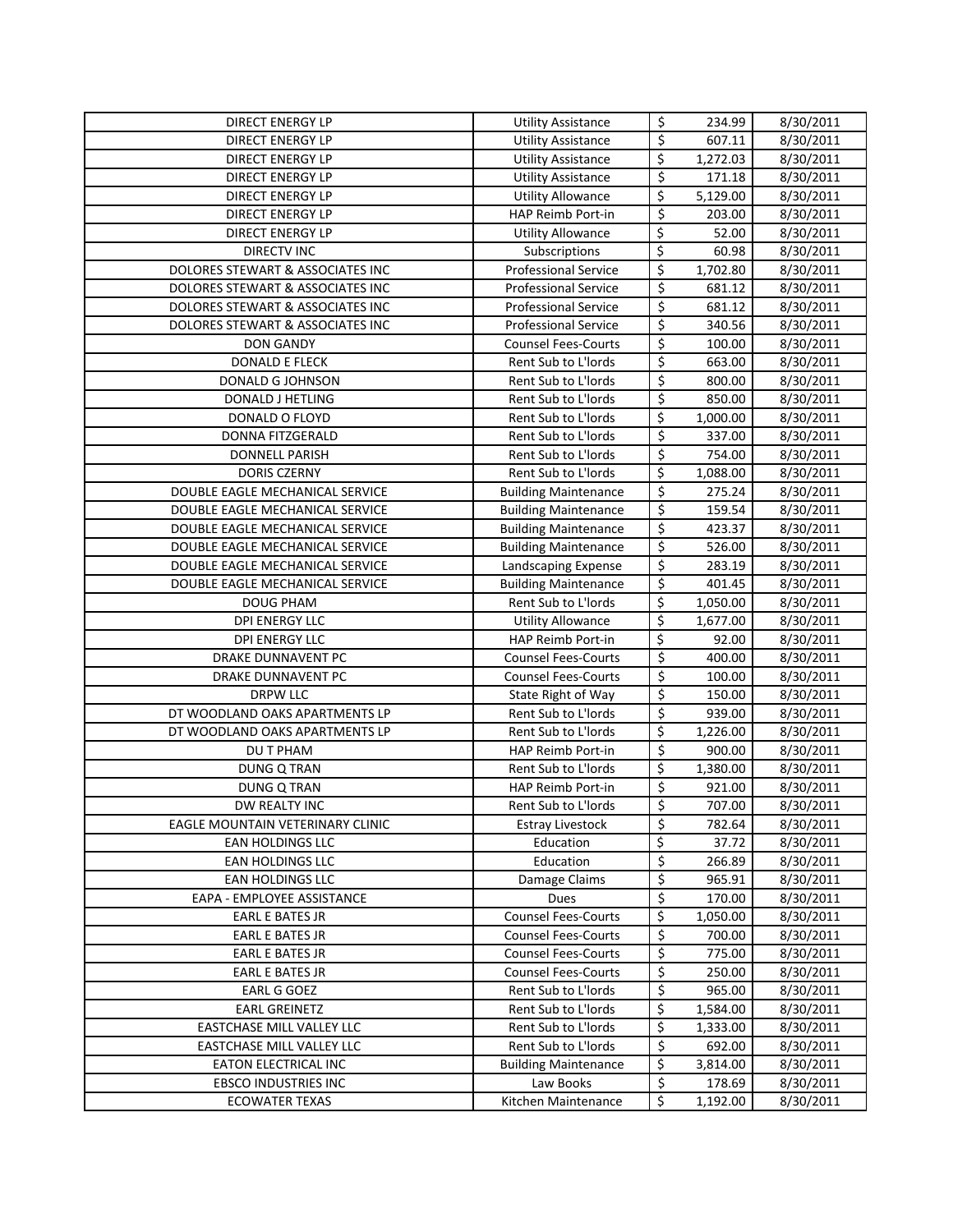| <b>ED FASKE</b>                      | Rent Sub to L'Iords         | \$                       | 739.00    | 8/30/2011 |
|--------------------------------------|-----------------------------|--------------------------|-----------|-----------|
| <b>EDGAR RAMIREZ</b>                 | Rent Sub to L'Iords         | \$                       | 1,170.00  | 8/30/2011 |
| <b>EDWARD DON &amp; COMPANY</b>      | Sheriff Inventory           | \$                       | 318.60    | 8/30/2011 |
| <b>EDWARD G JONES</b>                | <b>Counsel Fees-Courts</b>  | \$                       | 7,987.50  | 8/30/2011 |
| <b>EDWARD K HAHN</b>                 | Rent Sub to L'Iords         | \$                       | 565.00    | 8/30/2011 |
| EDWIN YOUNGBLOOD                     | <b>Counsel Fees-Courts</b>  | \$                       | 445.00    | 8/30/2011 |
| <b>EDWIN YOUNGBLOOD</b>              | <b>Counsel Fees-Courts</b>  | \$                       | 565.00    | 8/30/2011 |
| EDWIN YOUNGBLOOD                     | Counsel Fees-Juv            | \$                       | 330.00    | 8/30/2011 |
| EJLAD INVESTMENTS LLC                | Rent Sub to L'Iords         | \$                       | 914.00    | 8/30/2011 |
| <b>ELECTRIC NOW LP</b>               | <b>Utility Allowance</b>    | \$                       | 130.00    | 8/30/2011 |
| <b>ELECTRIC PARTNERS LLP</b>         | Rental Assistance           | \$                       | 1,594.00  | 8/30/2011 |
| ELITE VIDEO PRODUCTIONS INC          | Litigation Expense          | \$                       | 2,232.00  | 8/30/2011 |
| <b>ELKE L DANIEL</b>                 | Counsel Fees - CPS          | $\overline{\xi}$         | 100.00    | 8/30/2011 |
| <b>ELMO SHORTER</b>                  | Rent Sub to L'Iords         | $\overline{\xi}$         | 521.00    | 8/30/2011 |
| <b>ELOY SEPULVEDA</b>                | <b>Counsel Fees-Courts</b>  | \$                       | 1,218.00  | 8/30/2011 |
| <b>ELOY SEPULVEDA</b>                | <b>Counsel Fees-Courts</b>  | \$                       | 100.00    | 8/30/2011 |
| ELROD'S COST PLUS #7                 | Food/Hygiene Assist         | \$                       | 17.00     | 8/30/2011 |
| <b>EMERSON NETWORK POWER LIEBERT</b> | <b>Building Maintenance</b> | \$                       | 3,784.00  | 8/30/2011 |
| Emily L LaChance                     | Education                   | \$                       | 234.32    | 8/30/2011 |
| <b>EMMA J JOHNSON</b>                | Rent Sub to L'Iords         | \$                       | 58.00     | 8/30/2011 |
| <b>EMMANUEL E AJAEGBU</b>            | Rent Sub to L'Iords         | $\overline{\xi}$         | 616.00    | 8/30/2011 |
| ENCLAVE @ PARKVIEW LP                | Rent Sub to L'Iords         | \$                       | 1,713.00  | 8/30/2011 |
| ENCLAVE @ PARKVIEW LP                | Rent Sub to L'Iords         | \$                       | 156.00    | 8/30/2011 |
| ENCLAVE @ PARKVIEW LP                | Rent Sub to L'Iords         | \$                       | 89.00     | 8/30/2011 |
| ENCLAVE @ PARKVIEW LP                | HAP Reimb Port-in           | \$                       | 910.00    | 8/30/2011 |
| <b>ENEX HOSEA CARO</b>               | Rent Sub to L'Iords         | \$                       | 775.00    | 8/30/2011 |
| <b>ENVIROMATIC SYSTEMS</b>           | <b>Building Maintenance</b> | \$                       | 526.50    | 8/30/2011 |
| <b>ENVIROMATIC SYSTEMS</b>           | A/C Maint Contract          | \$                       | 95.00     | 8/30/2011 |
| <b>ENVIROMATIC SYSTEMS</b>           | A/C Maint Contract          | \$                       | 247.77    | 8/30/2011 |
| <b>ENVIROMATIC SYSTEMS</b>           | A/C Maint Contract          | \$                       | 190.00    | 8/30/2011 |
| <b>ENVIROMATIC SYSTEMS</b>           | <b>Energy Mgmt Maint</b>    | \$                       | 3,600.00  | 8/30/2011 |
| <b>ENVIROMATIC SYSTEMS</b>           | <b>Energy Mgmt Maint</b>    | \$                       | 3,150.00  | 8/30/2011 |
| <b>ENVIROMATIC SYSTEMS</b>           | Insurance Receivable        | \$                       | 11,605.00 | 8/30/2011 |
| <b>ENVIROMATIC SYSTEMS</b>           | Non-Track Const/Bldg        | \$                       | 10,000.00 | 8/30/2011 |
| EQUIPMENT DEPOT-FORT WORTH           | Landscaping Expense         | \$                       | 1,728.99  | 8/30/2011 |
| ERGON ASPHALT & EMULSIONS INC        | Asphalt-Liquid              | \$                       | 1,354.67  | 8/30/2011 |
| Eric B Remington                     | <b>Promotional Expenses</b> | $\overline{\xi}$         | 32.45     | 8/30/2011 |
| <b>ERIC CUMMINGS</b>                 | <b>Counsel Fees-Courts</b>  | $\overline{\mathsf{S}}$  | 930.00    | 8/30/2011 |
| <b>ERICK MCNAIR</b>                  | Rent Sub to L'Iords         | \$                       | 1,070.00  | 8/30/2011 |
| ERLINDA SALINAS VILLANUEVA           | Rent Sub to L'Iords         | \$                       | 520.00    | 8/30/2011 |
| <b>ESTELLE WILSON</b>                | Rent Sub to L'Iords         | \$                       | 350.00    | 8/30/2011 |
| <b>ESTHER RASHAD</b>                 | Rent Sub to L'Iords         | \$                       | 702.00    | 8/30/2011 |
| EULESS SYCAMORE CIRCLE LLC           | HAP Reimb Port-in           | \$                       | 735.00    | 8/30/2011 |
| <b>EVCO PARTNERS LP</b>              | <b>Supplies</b>             | \$                       | 336.98    | 8/30/2011 |
| <b>EVCO PARTNERS LP</b>              | Sheriff Inventory           | \$                       | 171.72    | 8/30/2011 |
| <b>EVCO PARTNERS LP</b>              | <b>Supplies</b>             | \$                       | 24.27     | 8/30/2011 |
| <b>EVCO PARTNERS LP</b>              | <b>Supplies</b>             | \$                       | 79.37     | 8/30/2011 |
| <b>EVCO PARTNERS LP</b>              | <b>Supplies</b>             | \$                       | 118.16    | 8/30/2011 |
| <b>EVCO PARTNERS LP</b>              | <b>Supplies</b>             | \$                       | 64.54     | 8/30/2011 |
| <b>EVCO PARTNERS LP</b>              | <b>Supplies</b>             | \$                       | 418.53    | 8/30/2011 |
| <b>EVCO PARTNERS LP</b>              | <b>Computer Supplies</b>    | \$                       | 147.78    | 8/30/2011 |
| <b>EVCO PARTNERS LP</b>              | <b>Laundry Services</b>     | \$                       | 52.60     | 8/30/2011 |
| <b>EVCO PARTNERS LP</b>              | <b>Building Maintenance</b> | \$                       | 351.05    | 8/30/2011 |
| <b>EVCO PARTNERS LP</b>              | <b>Building Maintenance</b> | $\overline{\mathcal{S}}$ | 305.36    | 8/30/2011 |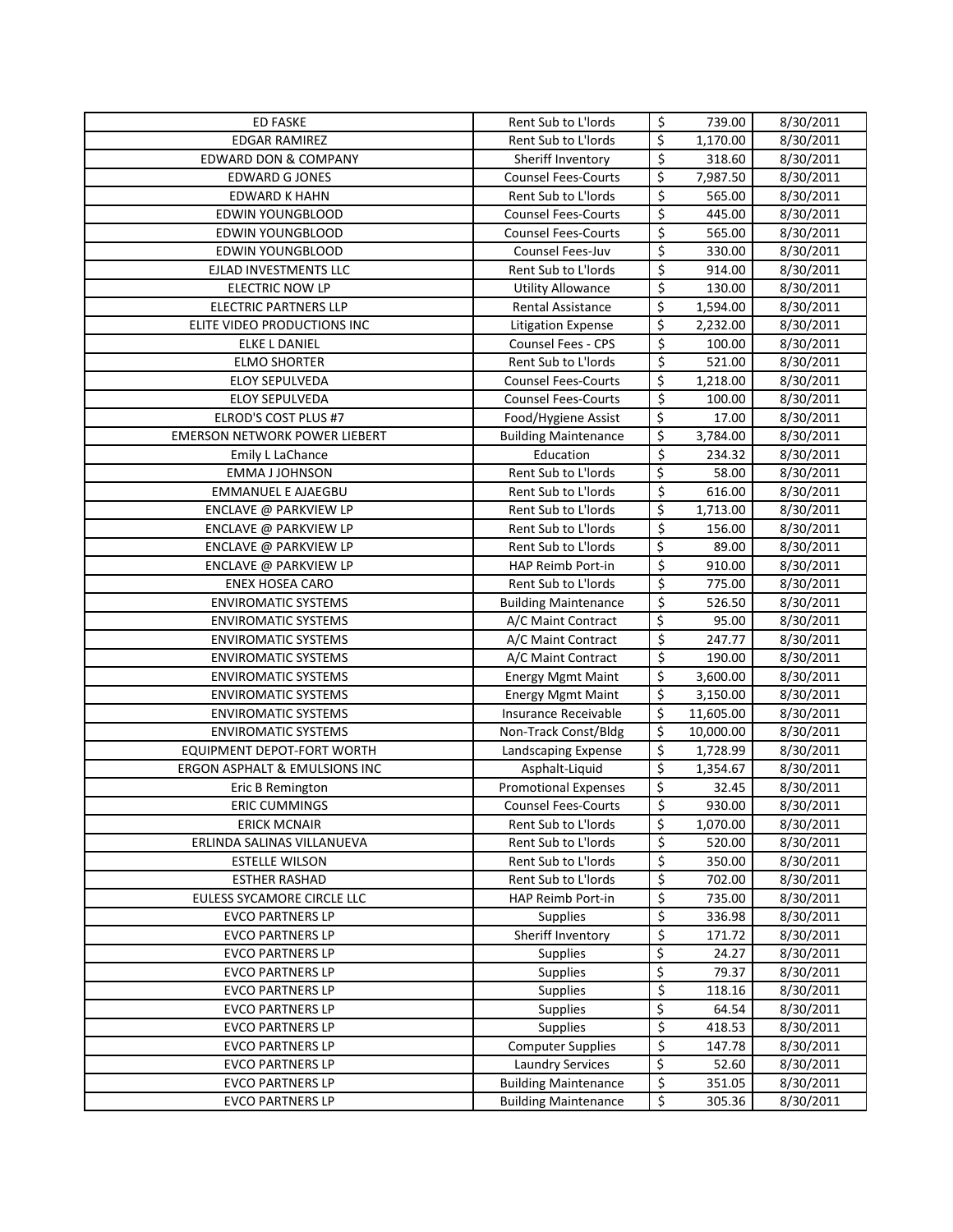| <b>EVCO PARTNERS LP</b>                                                    | Landscaping Expense                                   | \$                      | 133.02                | 8/30/2011              |
|----------------------------------------------------------------------------|-------------------------------------------------------|-------------------------|-----------------------|------------------------|
| <b>EVCO PARTNERS LP</b>                                                    | Landscaping Expense                                   | \$                      | 324.08                | 8/30/2011              |
| <b>EVCO PARTNERS LP</b>                                                    | Supplies                                              | \$                      | 10.60                 | 8/30/2011              |
| <b>EVCO PARTNERS LP</b>                                                    | <b>Small Tools</b>                                    | \$                      | 363.72                | 8/30/2011              |
| <b>EVCO PARTNERS LP</b>                                                    | Non-Track Const/Bldg                                  | \$                      | 2,284.25              | 8/30/2011              |
| <b>EVCO PARTNERS LP</b>                                                    | <b>Building Maintenance</b>                           | \$                      | 173.60                | 8/30/2011              |
| <b>EVRIDGE TRACTOR INC</b>                                                 | Parts and Supplies                                    | \$                      | 144.50                | $\frac{1}{8}$ /30/2011 |
| <b>EVRIDGE TRACTOR INC</b>                                                 | Parts and Supplies                                    | \$                      | 499.52                | 8/30/2011              |
| <b>EVRIDGE TRACTOR INC</b>                                                 | Parts and Supplies                                    | \$                      | 598.91                | 8/30/2011              |
| <b>EXECUTIVE FORMS &amp; SUPPLIES</b>                                      | Sheriff Inventory                                     | \$                      | 840.00                | 8/30/2011              |
| <b>EXECUTIVE FORMS &amp; SUPPLIES</b>                                      | Supplies                                              | \$                      | 197.50                | 8/30/2011              |
| EZ ELECTRICAL CONTRACTORS LLC                                              | <b>Building Maintenance</b>                           | \$                      | 3,300.00              | 8/30/2011              |
| EZ ELECTRICAL CONTRACTORS LLC                                              | <b>Building Maintenance</b>                           | \$                      | 611.81                | 8/30/2011              |
| EZ ELECTRICAL CONTRACTORS LLC                                              | <b>Building Maintenance</b>                           | $\overline{\xi}$        | 259.51                | 8/30/2011              |
| <b>EZELL WILDER</b>                                                        | Rent Sub to L'Iords                                   | $\overline{\xi}$        | 405.00                | 8/30/2011              |
| <b>FABIN CAMACHO</b>                                                       | Rent Sub to L'Iords                                   | $\overline{\xi}$        | 485.00                | 8/30/2011              |
| FAMILY DOLLAR #1365                                                        | Food/Hygiene Assist                                   | \$                      | 97.90                 | 8/30/2011              |
| FAMILY DOLLAR #5504                                                        | Food/Hygiene Assist                                   | \$                      | 39.00                 | 8/30/2011              |
| FAMILY DOLLAR #6634                                                        | Food/Hygiene Assist                                   | \$                      | 22.00                 | 8/30/2011              |
| <b>FAMILY DOLLAR #7232</b>                                                 | Food/Hygiene Assist                                   | \$                      | 15.00                 | 8/30/2011              |
| FARMER & ASSOCIATES, INC.                                                  | <b>Building Maintenance</b>                           | \$                      | 1,663.00              | 8/30/2011              |
| <b>FARMERS MARKET</b>                                                      | Food                                                  | \$                      | 243.25                | 8/30/2011              |
| <b>FARSHID KHOSHGAM</b>                                                    | Rent Sub to L'Iords                                   | \$                      | 443.00                | 8/30/2011              |
| <b>FASTENAL</b>                                                            | <b>Building Maintenance</b>                           | \$                      | 29.66                 | 8/30/2011              |
| <b>FEDEX</b>                                                               | Postage                                               | \$                      | 62.85                 | 8/30/2011              |
| <b>FEDEX</b>                                                               | Postage                                               | \$                      | 22.86                 | 8/30/2011              |
| <b>FEDEX</b>                                                               | Postage                                               | \$                      | 23.61                 | 8/30/2011              |
| <b>FEDEX</b>                                                               | Postage                                               | \$                      | 1,347.34              | 8/30/2011              |
| <b>FEDEX</b>                                                               | Postage                                               | \$                      | 24.44                 | 8/30/2011              |
| <b>FEDEX</b>                                                               | Postage                                               | \$                      | 54.23                 | 8/30/2011              |
| FELIPE O CALZADA                                                           | <b>Counsel Fees-Courts</b>                            | \$                      | 200.00                | 8/30/2011              |
| FELIPE O CALZADA                                                           | <b>Counsel Fees-Courts</b>                            | \$                      | 150.00                | 8/30/2011              |
| FELIPE O CALZADA                                                           | Counsel Fees-Juv                                      | \$                      | 200.00                | 8/30/2011              |
| FELIPE O CALZADA                                                           | <b>Counsel Fees - CPS</b>                             | \$                      | 100.00                | 8/30/2011              |
| FIESTA MART #69                                                            | Food/Hygiene Assist                                   | \$                      | 15.00                 | 8/30/2011              |
| FIESTA MART #76                                                            | Food/Hygiene Assist                                   | \$                      | 44.39                 | 8/30/2011              |
| FIESTA MART INC                                                            | Food/Hygiene Assist                                   | \$                      | 29.38                 | 8/30/2011              |
| FIRST CHOICE POWER                                                         | <b>Utility Assistance</b>                             | $\overline{\mathsf{S}}$ | 135.00                | 8/30/2011              |
| <b>FIRST CHOICE POWER</b>                                                  | <b>Utility Assistance</b>                             | \$                      | 2,217.71              | 8/30/2011              |
| <b>FIRST CHOICE POWER</b>                                                  | <b>Utility Allowance</b>                              | \$                      | 5,026.00              | 8/30/2011              |
| <b>FIRST CHOICE POWER</b>                                                  | <b>Utility Allowance</b>                              | \$                      | 99.00                 | 8/30/2011              |
| FIRST CONSOLIDATED ASSET MGMT LLC                                          | Rent Sub to L'Iords                                   | \$                      | 545.00                | 8/30/2011              |
| <b>FIRSTTECH CORP</b>                                                      | <b>Computer Supplies</b>                              | \$                      | 615.95                | 8/30/2011              |
| <b>FISHER SCIENTIFIC</b>                                                   | Lab Supplies                                          | \$                      | 3,390.00              | 8/30/2011              |
| <b>FISHER SCIENTIFIC</b>                                                   | Lab Supplies                                          | \$<br>\$                | 392.40                | 8/30/2011              |
| <b>FISHER SCIENTIFIC</b><br>FITNESS SERVICE OF NORTH TEXAS                 | Lab Supplies                                          | \$                      | 91.43                 | 8/30/2011              |
|                                                                            | <b>Equipment Maint</b><br><b>Food Contr/Prisoners</b> |                         | 171.60                | 8/30/2011              |
| FIVE STAR CORRECTIONAL SERVICES INC<br>FIVE STAR CORRECTIONAL SERVICES INC | Food Contr/Employees                                  | \$<br>\$                | 79,154.94<br>2,497.12 | 8/30/2011              |
| <b>FLAGSTAR BANK FSB</b>                                                   | Rent Sub to L'Iords                                   | \$                      | 466.00                | 8/30/2011<br>8/30/2011 |
| <b>FLOYD L HOPKINS</b>                                                     | Rental Assistance                                     | \$                      | 750.00                | 8/30/2011              |
| <b>FLOYD L PETERSON</b>                                                    | Rent Sub to L'Iords                                   | \$                      | 682.00                | 8/30/2011              |
| <b>FLOYD ROBINSON</b>                                                      | Rent Sub to L'Iords                                   | \$                      | 611.00                | 8/30/2011              |
|                                                                            |                                                       |                         |                       |                        |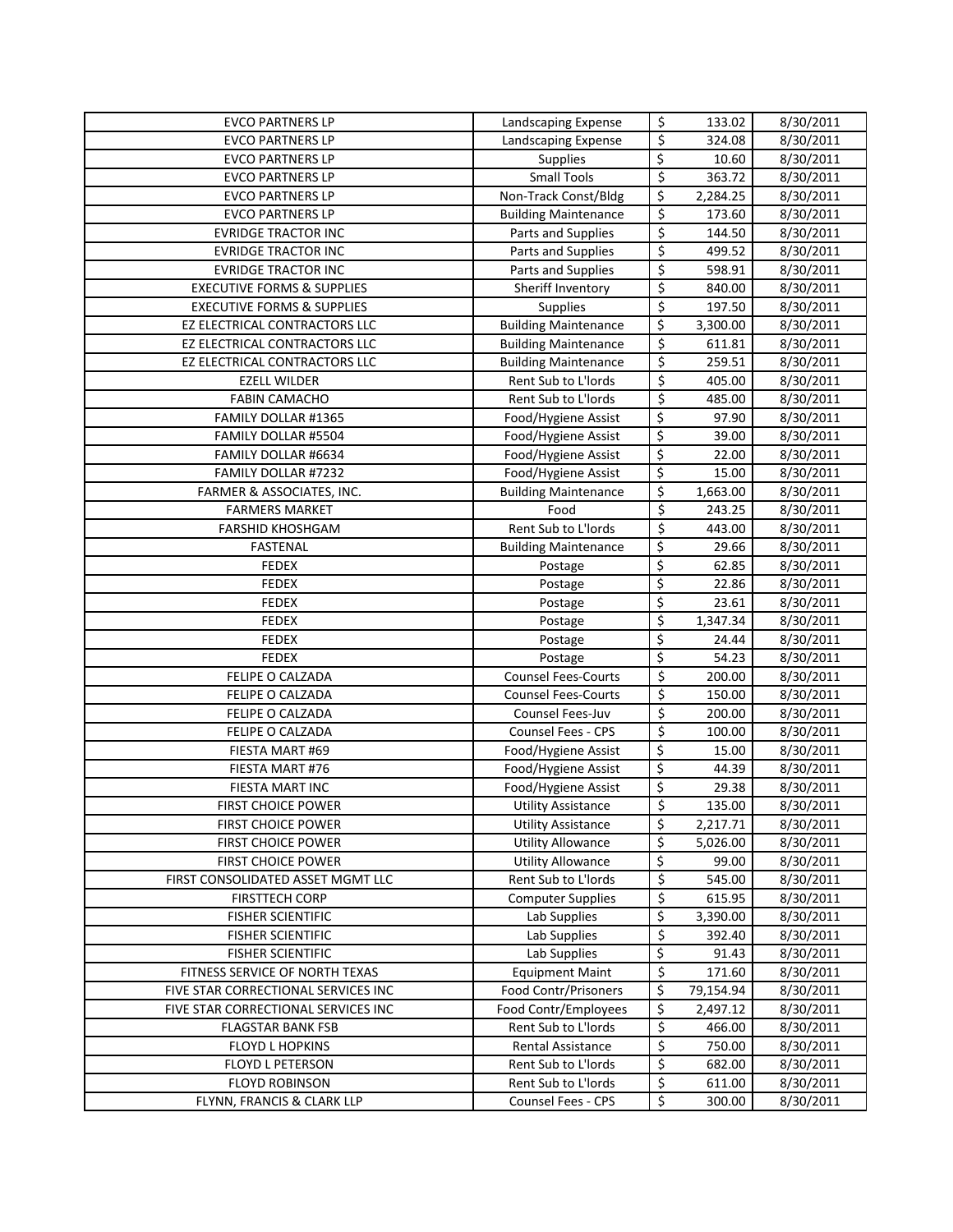| <b>FMS PRODUCTIONS</b>                                                 | <b>Training Supplies</b>                       | \$               | 2,608.00                | 8/30/2011              |
|------------------------------------------------------------------------|------------------------------------------------|------------------|-------------------------|------------------------|
| FORD & SONS REAL ESTATE INVESTORS                                      | Rent Sub to L'Iords                            | \$               | 272.00                  | 8/30/2011              |
| <b>FORENSIC CONSULTANT SERVICES</b>                                    | <b>Professional Service</b>                    | \$               | 1,500.00                | 8/30/2011              |
| FORESIGHT MANAGEMENT & DEVELOPMENT                                     | Rent Sub to L'Iords                            | \$               | 653.00                  | 8/30/2011              |
| FORT WORTH AFFORDABILITY INC                                           | Rent Sub to L'Iords                            | \$               | 1,566.00                | 8/30/2011              |
| FORT WORTH AFFORDABILITY INC                                           | HAP Reimb Port-in                              | \$               | 380.00                  | 8/30/2011              |
| FORT WORTH AMBASSADOR APARTMENTS                                       | Rent Sub to L'Iords                            | \$               | 403.00                  | 8/30/2011              |
| FORT WORTH AUTO GLASS CENTER LTD                                       | Central Garage Inv                             | \$               | 65.00                   | 8/30/2011              |
| FORT WORTH ELECTRIC                                                    | <b>Building Maintenance</b>                    | \$               | $\overline{6}$ , 739.37 | 8/30/2011              |
| FORT WORTH FOSSIL RIDGE APTS LLC                                       | Rental Assistance                              | \$               | 550.00                  | 8/30/2011              |
| <b>FORT WORTH ISD</b>                                                  | <b>Restitution Payable</b>                     | $\overline{\xi}$ | 110.00                  | 8/30/2011              |
| FORT WORTH PROPERTY MANAGEMENT LLC                                     | Rent Sub to L'Iords                            | \$               | 650.00                  | 8/30/2011              |
| FORT WORTH STAR TELEGRAM ADVERT                                        | Advertis/Leg Notice                            | \$               | 2,138.87                | 8/30/2011              |
| FORT WORTH STAR TELEGRAM ADVERT                                        | Advertis/Leg Notice                            | \$               | 301.00                  | 8/30/2011              |
| FORT WORTH STAR TELEGRAM ADVERT                                        | Advertis/Leg Notice                            | \$               | 5,065.20                | 8/30/2011              |
| FORT WORTH WATER DEPARTMENT                                            | Water                                          | \$               | 20.31                   | 8/30/2011              |
| FORT WORTH WATER DEPARTMENT                                            | Water                                          | \$               | 5,564.10                | 8/30/2011              |
| FORT WORTH WATER DEPARTMENT                                            | Water                                          | \$               | 2,700.68                | 8/30/2011              |
| FORT WORTH WATER DEPARTMENT                                            | Water                                          | \$               | 8,333.76                | 8/30/2011              |
| FORT WORTH WATER DEPARTMENT                                            | <b>Utility Assistance</b>                      | \$               | 3,174.11                | 8/30/2011              |
| FORT WORTH WATER DEPARTMENT                                            | Water                                          | \$               | 18,946.36               | 8/30/2011              |
| FORTUNE REAL PROPERTY                                                  | Rent Sub to L'Iords                            | \$               | 1,448.00                | 8/30/2011              |
| <b>FOUR BUCKS LLC</b>                                                  | Rent Sub to L'Iords                            | \$               | 606.00                  | 8/30/2011              |
| FPC REGIONAL PLACE APTS LTD                                            | Rent Sub to L'Iords                            | \$               | 675.00                  | 8/30/2011              |
| FQFW LIMITED PARTNERSHIP                                               | Rent Sub to L'Iords                            | \$               | 1,493.00                | 8/30/2011              |
| FQFW LIMITED PARTNERSHIP                                               | Rent Sub to L'Iords                            | \$               | 1,320.00                | 8/30/2011              |
| <b>FRANCES B JANEZIC</b>                                               | <b>Professional Service</b>                    | \$               | 170.28                  | 8/30/2011              |
| FRANCISCO HERNANDEZ JR                                                 | <b>Counsel Fees-Courts</b>                     | \$               | 550.00                  | 8/30/2011              |
| FRANCISCO HERNANDEZ JR                                                 | <b>Counsel Fees-Courts</b>                     | \$               | 600.00                  | 8/30/2011              |
| FRANCISCO HERNANDEZ JR                                                 | <b>Counsel Fees-Courts</b>                     | \$               | 200.00                  | 8/30/2011              |
| FRANCISCO HERNANDEZ JR                                                 | <b>Counsel Fees-Courts</b>                     | \$               | 250.00                  | 8/30/2011              |
| FRANCISCO HERNANDEZ JR                                                 | <b>Professional Service</b>                    | \$               | 65.00                   | 8/30/2011              |
| <b>FRANCISCO RIOS</b>                                                  | Rent Sub to L'Iords                            | \$               | 449.00                  | 8/30/2011              |
| <b>FRANK ADLER</b>                                                     | Counsel Fees-Juv                               | \$               | 650.00                  | 8/30/2011              |
| <b>FRANK ADLER</b>                                                     | <b>Counsel Fees - CPS</b>                      | \$               | 250.00                  | 8/30/2011              |
| <b>FRANK D SHILLER</b>                                                 | <b>Expert Witness Serv</b>                     | \$               | 815.36                  | 8/30/2011              |
| FRANK KENT MOTOR COMPANY                                               | Central Garage Inv                             | \$               | 73.71                   | 8/30/2011              |
| <b>FRANK R WARREN</b>                                                  | <b>Rent Sub to L'Iords</b>                     | $\zeta$          | 2,011.00                | 8/30/2011              |
| <b>FRED A ANDREWS</b>                                                  | Rent Sub to L'Iords                            | \$               | 498.00                  | 8/30/2011              |
| <b>FRED CUMMINGS</b>                                                   | <b>Counsel Fees-Courts</b>                     | \$               | 3,610.00                | 8/30/2011              |
| <b>FRED QUATRO</b>                                                     | Rent Sub to L'Iords                            | \$               | 572.00                  | 8/30/2011              |
| FREDDY GOMEZ                                                           | Rent Sub to L'Iords                            | \$               | 408.00                  | 8/30/2011              |
| <b>FREDERICK B YOUNG JR</b>                                            | Rent Sub to L'Iords                            | \$               | 629.00                  | 8/30/2011              |
| <b>FREDERICK GLEN MCCARTHY</b>                                         | Rent Sub to L'Iords                            | \$               | 383.00                  | 8/30/2011              |
| <b>FREDERICK GLEN MCCARTHY</b>                                         | HAP Reimb Port-in                              | \$               | 650.00                  | 8/30/2011              |
| FREDRIKA SAMPSON                                                       | Rent Sub to L'Iords                            | \$               | 290.00                  | 8/30/2011              |
| FREMANI PROPERTIES LLC                                                 | Rent Sub to L'Iords                            | \$               | 700.00                  | 8/30/2011              |
| <b>FRENCHELL WHITE</b>                                                 | Rent Sub to L'Iords<br><b>Meeting Expenses</b> | \$               | 615.00                  | 8/30/2011              |
| FRESH CHOICE LLC                                                       | <b>Utility Allowance</b>                       | \$<br>\$         | 465.92<br>176.00        | 8/30/2011<br>8/30/2011 |
| FRONTIER UTILITIES INC                                                 | Rent Sub to L'Iords                            | \$               |                         |                        |
| FRONTLINE PROPERTY MANAGEMENT INC<br>FRONTLINE PROPERTY MANAGEMENT INC | HAP Reimb Port-in                              | \$               | 3,536.00<br>1,000.00    | 8/30/2011<br>8/30/2011 |
| FT WORTH LAUNDRY & DRY CLEAN                                           | Lab Equip Mainten                              | \$               | 42.50                   | 8/30/2011              |
| <b>FUGRO CONSULTANTS INC</b>                                           | <b>Professional Service</b>                    | \$               | 5,809.00                | 8/30/2011              |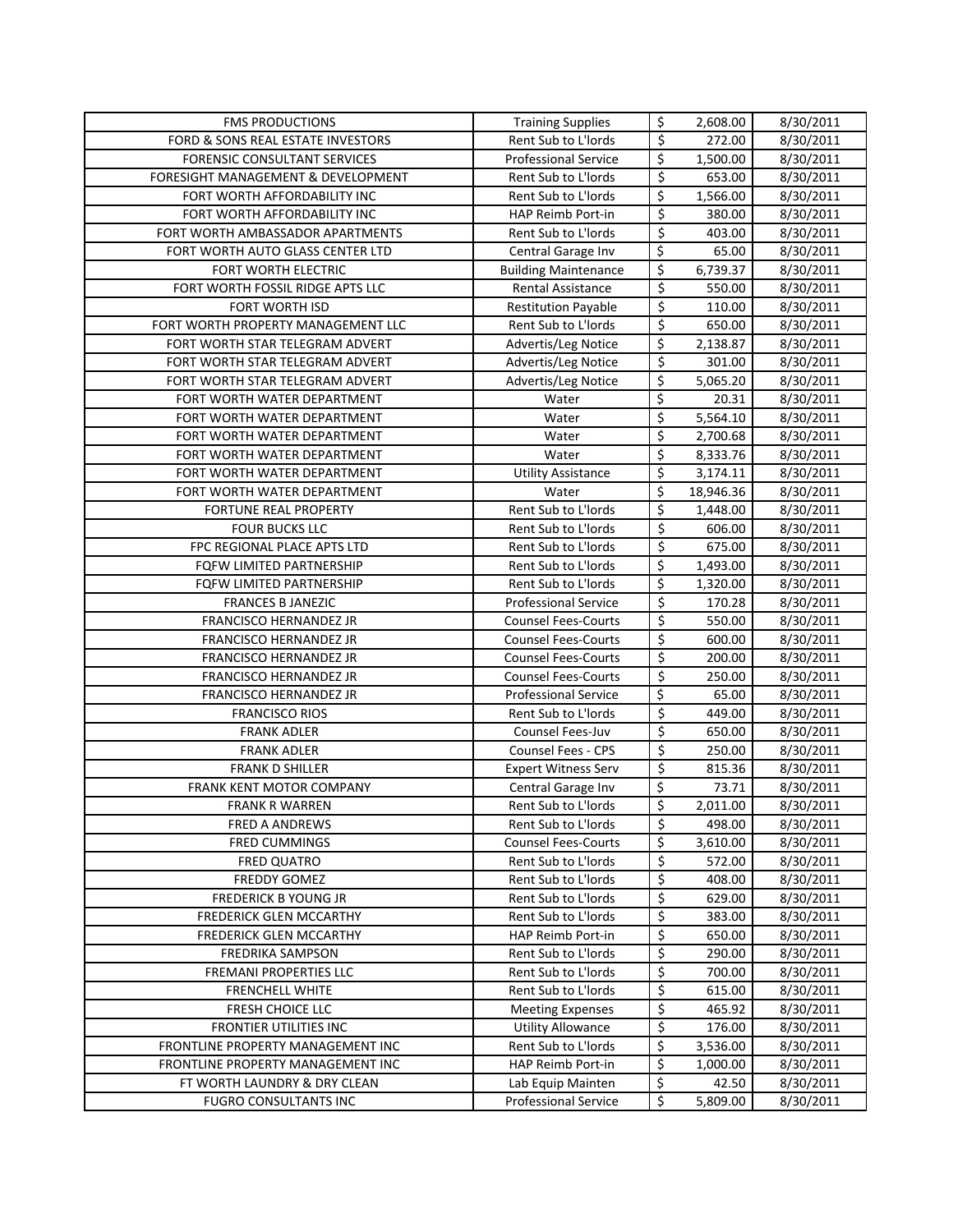| FULCRUM RETAIL ENERGY LLC             | <b>Utility Allowance</b>                                   | \$       | 75.00              | 8/30/2011              |
|---------------------------------------|------------------------------------------------------------|----------|--------------------|------------------------|
| FULCRUM RETAIL ENERGY LLC             | HAP Reimb Port-in                                          | \$       | 2.00               | 8/30/2011              |
| FULGHAM LAW FIRM PC                   | <b>Counsel Fees-Courts</b>                                 | \$       | 100.00             | 8/30/2011              |
| FULGHAM LAW FIRM PC                   | <b>Counsel Fees-Courts</b>                                 | \$       | 400.00             | 8/30/2011              |
| FW BRENTWOOD APTS LTD                 | HAP Reimb Port-in                                          | \$       | 644.00             | 8/30/2011              |
| FW BRENTWOOD APTS LTD                 | Rent Sub to L'Iords                                        | \$       | 1,192.00           | 8/30/2011              |
| FW EASTLAND HOUSING PARTNERS LTD      | Rent Sub to L'Iords                                        | \$       | 6,712.00           | 8/30/2011              |
| FW MILLSTONE PARTNERS LP              | Rent Sub to L'Iords                                        | \$       | 1,878.00           | 8/30/2011              |
| FW MILLSTONE PARTNERS LP              | <b>HAP Reimb Port-in</b>                                   | \$       | 851.00             | 8/30/2011              |
| <b>G ALAN STEELE</b>                  | <b>Counsel Fees-Courts</b>                                 | \$       | 100.00             | 8/30/2011              |
| <b>G ANDREW PLATT</b>                 | <b>Counsel Fees-Courts</b>                                 | \$       | 775.00             | 8/30/2011              |
| <b>G ANDREW PLATT</b>                 | <b>Counsel Fees-Courts</b>                                 | \$       | 300.00             | 8/30/2011              |
| <b>GLSEAMAN &amp; COMPANY</b>         | <b>Professional Service</b>                                | \$       | 90.00              | 8/30/2011              |
| <b>GABINO D GARCIA</b>                | Rent Sub to L'Iords                                        | \$       | 827.00             | 8/30/2011              |
| <b>GABRIEL CASTRO</b>                 | Rent Sub to L'Iords                                        | \$       | 1,590.00           | 8/30/2011              |
| <b>GARLAN HOLDEN</b>                  | Rent Sub to L'Iords                                        | \$       | 414.00             | 8/30/2011              |
| <b>GARLAND HOUSING AUTHORITY</b>      | Port HAP Port-out                                          | \$       | 276.00             | 8/30/2011              |
| <b>GARLAND HOUSING AUTHORITY</b>      | Port Admin Fee Expen                                       | \$       | 42.87              | 8/30/2011              |
| <b>GEM JONES</b>                      | Rent Sub to L'Iords                                        | \$       | 1,203.00           | 8/30/2011              |
| <b>GENE TIPPENS</b>                   | Rent Sub to L'Iords                                        | \$       | 1,342.00           | 8/30/2011              |
| <b>GENE TIPPENS</b>                   | HAP Reimb Port-in                                          | \$       | 900.00             | 8/30/2011              |
| <b>GEORGE D BLACK</b>                 | HAP Reimb Port-in                                          | \$       | 914.00             | 8/30/2011              |
| <b>GEORGE MACKEY</b>                  | <b>Counsel Fees-Courts</b>                                 | \$       | 1,200.00           | 8/30/2011              |
| <b>GEORGE MACKEY</b>                  | <b>Counsel Fees-Courts</b>                                 | \$       | 500.00             | 8/30/2011              |
| <b>GEORGE R TRIMBER LAW OFFICE</b>    | <b>Counsel Fees-Courts</b>                                 | \$       | 500.00             | 8/30/2011              |
| <b>GEORGE R TRIMBER LAW OFFICE</b>    | <b>Counsel Fees-Courts</b>                                 | \$       | 1,525.00           | 8/30/2011              |
| <b>GEORGE R TRIMBER LAW OFFICE</b>    | <b>Counsel Fees-Courts</b>                                 | \$       | 1,150.00           | 8/30/2011              |
| <b>GEORGE R TRIMBER LAW OFFICE</b>    | <b>Counsel Fees-Courts</b>                                 | \$       | 137.50             | 8/30/2011              |
| <b>GEORGE R TRIMBER LAW OFFICE</b>    | <b>Counsel Fees-Courts</b>                                 | \$       | 850.00             | 8/30/2011              |
| <b>GEORGE R TRIMBER LAW OFFICE</b>    | <b>Counsel Fees-Courts</b>                                 | \$       | 480.00             | 8/30/2011              |
| <b>GEORGE W NORRIS</b>                | Rent Sub to L'Iords                                        | \$       | 850.00             | 8/30/2011              |
| <b>GEORGIA DEPT COMMUNITY AFFAIRS</b> | Port HAP Port-out                                          | \$       | 1,012.00           | 8/30/2011              |
| <b>GEORGIA DEPT COMMUNITY AFFAIRS</b> | Port Admin Fee Expen                                       | \$       | 42.87              | 8/30/2011              |
| <b>GEOSHACK</b>                       | Field Equip&Supplies                                       | \$       | 84.00              | 8/30/2011              |
| <b>GERMAIN ROJO</b>                   | Rent Sub to L'Iords                                        | \$       | 339.00             | 8/30/2011              |
| <b>GERMAINE WRIGHT</b>                | Rent Sub to L'Iords                                        | \$       | 813.00             | 8/30/2011              |
| <b>GERRY LYNN INC</b>                 | Rent Sub to L'Iords                                        | \$       | 2,827.00           | 8/30/2011              |
| <b>GERRY LYNN INC</b>                 | Rent Sub to L'Iords                                        | Ś        | 871.00             | 8/30/2011              |
| <b>GERRY LYNN INC</b>                 | HAP Reimb Port-in                                          | \$       | 720.00             | 8/30/2011              |
| <b>GES</b>                            | <b>Building Maintenance</b>                                | \$       | 172.77             | 8/30/2011              |
| GES                                   | A/C Maint Contract                                         | \$       | 270.23             | 8/30/2011              |
| GES                                   | A/C Maint Contract                                         | \$       | 1,753.43<br>881.31 | 8/30/2011              |
| GES                                   | A/C Maint Contract                                         | \$       | 202.00             | 8/30/2011              |
| <b>GES</b>                            | A/C Maint Contract<br>A/C Maint Contract                   | \$<br>\$ |                    | 8/30/2011              |
| GES                                   |                                                            |          | 288.17             | 8/30/2011              |
| <b>GES</b>                            | A/C Maint Contract                                         | \$<br>\$ | 659.48             | 8/30/2011              |
| GES                                   | A/C Maint Contract                                         | \$       | 377.16             | 8/30/2011              |
| GES<br>GES                            | <b>Building Maintenance</b><br><b>Building Maintenance</b> | \$       | 163.00<br>124.00   | 8/30/2011<br>8/30/2011 |
| <b>GES</b>                            | Echo Lake Park                                             | \$       | 1,000.29           | 8/30/2011              |
| GES                                   | A/C Maint Contract                                         | \$       | 291.25             | 8/30/2011              |
| GES                                   | A/C Maint Contract                                         | \$       | 496.00             | 8/30/2011              |
| <b>GEXA ENERGY CORPORATION</b>        | <b>Utility Assistance</b>                                  | \$       | 125.61             | 8/30/2011              |
| <b>GEXA ENERGY CORPORATION</b>        | <b>Utility Allowance</b>                                   | \$       | 88.00              | 8/30/2011              |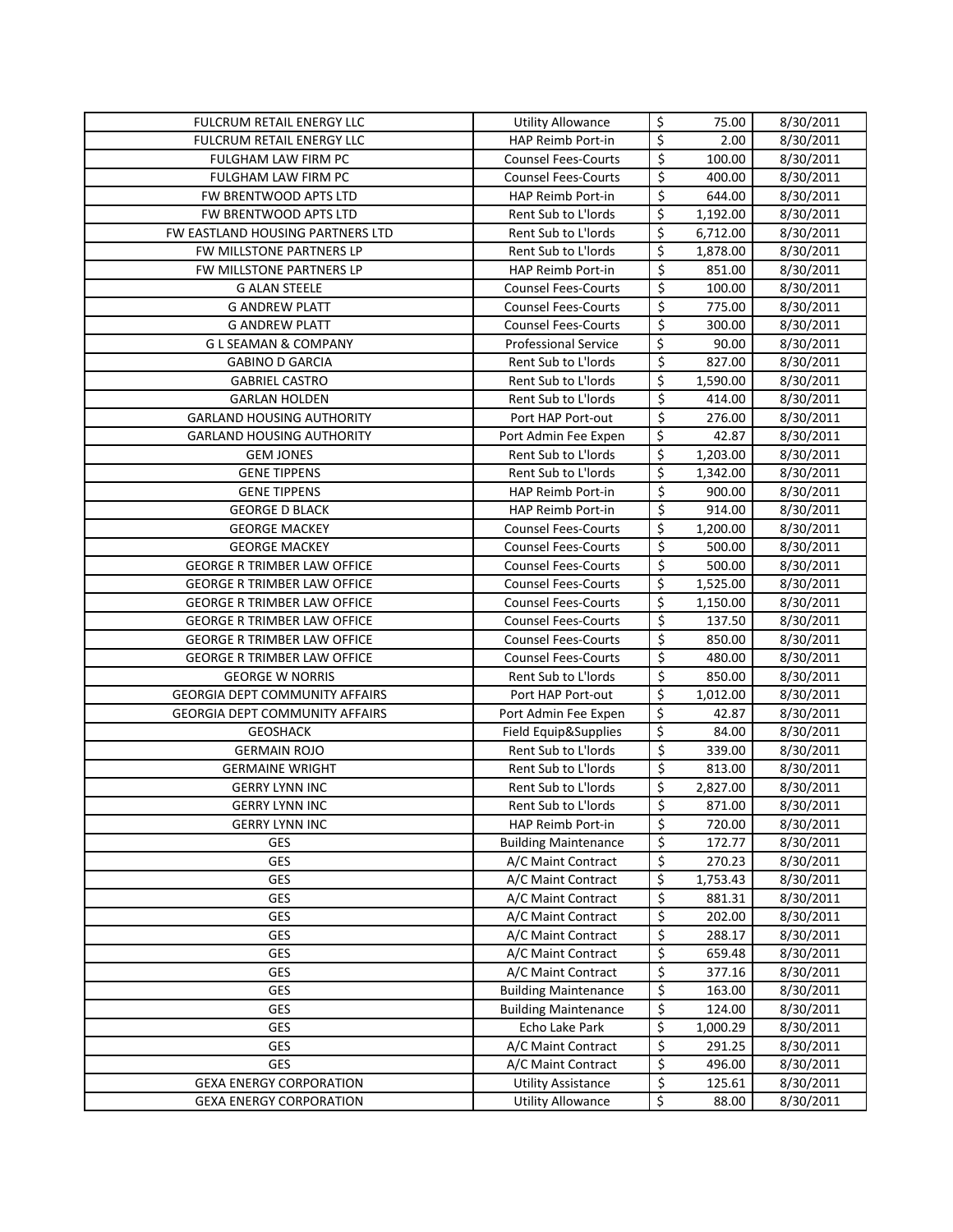| <b>GEXA ENERGY CORPORATION</b>                                               | <b>Utility Allowance</b>                      | \$               | 73.00              | 8/30/2011              |
|------------------------------------------------------------------------------|-----------------------------------------------|------------------|--------------------|------------------------|
| <b>GIAN S TANWAR</b>                                                         | Rent Sub to L'Iords                           | \$               | 5,060.00           | 8/30/2011              |
| <b>GIDEON TOAL</b>                                                           | <b>Professional Service</b>                   | \$               | 4,524.00           | 8/30/2011              |
| <b>GIDEON TOAL</b>                                                           | <b>Professional Service</b>                   | \$               | 76,789.28          | 8/30/2011              |
| <b>GIDEON TOAL</b>                                                           | <b>Professional Service</b>                   | \$               | 905.72             | 8/30/2011              |
| <b>GILBERT RUSSELL ROWE</b>                                                  | <b>Counsel Fees-Courts</b>                    | \$               | 912.50             | 8/30/2011              |
| <b>GILBERT RUSSELL ROWE</b>                                                  | <b>Counsel Fees-Courts</b>                    | \$               | 675.00             | 8/30/2011              |
| <b>GILBERT RUSSELL ROWE</b>                                                  | <b>Counsel Fees-Courts</b>                    | \$               | 450.00             | 8/30/2011              |
| <b>GILBERT RUSSELL ROWE</b>                                                  | <b>Counsel Fees-Courts</b>                    | \$               | 200.00             | 8/30/2011              |
| <b>GILLES SENSENBRENNER</b>                                                  | Prepaid - Rent                                | \$               | 8,305.02           | 8/30/2011              |
| <b>GLAXO SMITH KLINE (GSK)</b>                                               | <b>Medical Supplies</b>                       | \$               | 3,278.00           | 8/30/2011              |
| <b>GLAXO SMITH KLINE (GSK)</b>                                               | <b>Medical Supplies</b>                       | \$               | 1,531.29           | 8/30/2011              |
| <b>GLEN ROSE PARK APARTMENTS</b>                                             | Rent Sub to L'Iords                           | \$               | 3,002.00           | 8/30/2011              |
| <b>GLEN ROSE PARK APARTMENTS</b>                                             | HAP Reimb Port-in                             | $\overline{\xi}$ | 630.00             | 8/30/2011              |
| <b>GLOBAL KNOWLEDGE</b>                                                      | Education                                     | \$               | 3,295.00           | 8/30/2011              |
| <b>GNV REI LLC</b>                                                           | Rent Sub to L'Iords                           | \$               | 725.00             | 8/30/2011              |
| <b>GOLDEN GATE FUNERAL HOME</b>                                              | <b>County Burials</b>                         | \$               | 700.00             | 8/30/2011              |
| <b>GOMEZ FLOOR COVERING INC</b>                                              | <b>Building Maintenance</b>                   | \$               | 486.00             | 8/30/2011              |
| <b>GOMEZ FLOOR COVERING INC</b>                                              | <b>Building Maintenance</b>                   | \$               | 1,754.05           | 8/30/2011              |
| <b>GONY LTD</b>                                                              | Prepaid - Rent                                | \$               | 9,450.00           | 8/30/2011              |
| <b>GORDON T ARMSTRONG</b>                                                    | Rent Sub to L'Iords                           | \$               | 250.00             | 8/30/2011              |
| <b>GOVERNMENT FINANCE OFFICERS</b>                                           | Dues                                          | \$               | 80.00              | 8/30/2011              |
| <b>GOVERNMENT FINANCE OFFICERS</b>                                           | Dues                                          | \$               | 80.00              | 8/30/2011              |
| <b>GPT FAIRWAYS LP</b>                                                       | <b>Rental Assistance</b>                      | \$               | 595.00             | 8/30/2011              |
| <b>GPT FAIRWAYS LP</b>                                                       | <b>Utility Assistance</b>                     | \$               | 124.40             | 8/30/2011              |
| <b>GRAND PRAIRIE HOUSING ASSISTANCE</b>                                      | Port HAP Port-out                             | \$               | 4,266.00           | 8/30/2011              |
| <b>GRAND PRAIRIE HOUSING ASSISTANCE</b>                                      | Port Admin Fee Expen                          | \$               | 257.22             | 8/30/2011              |
| GRAND PRAIRIE POLICE DEPARTMENT                                              | Due to Other Govts                            | \$               | 26.00              | 8/30/2011              |
| <b>GRANICUS INC</b>                                                          | Software Maintenance                          | \$               | 52.00              | 8/30/2011              |
| <b>GRAPEVINE DCJ LLC</b>                                                     | Capital Outlay - Veh                          | \$               | 41,732.00          | 8/30/2011              |
| <b>GRAPEVINE RELIEF &amp; COMMUNITY EXCHAN</b>                               | <b>Subrecipient Service</b>                   | \$               | 207.00             | 8/30/2011              |
| <b>GREATEST-GEN SENIOR HOUSING LTD</b>                                       | Rent Sub to L'Iords                           | \$               | 3,777.00           | 8/30/2011              |
| <b>GREATEST-GEN SENIOR HOUSING LTD</b>                                       | Rent Sub to L'Iords                           | \$               | 376.00             | 8/30/2011              |
| GREEN GUARD FIRST AID AND SAFETY                                             | Supplies                                      | \$               | 109.81             | 8/30/2011              |
| <b>GREEN MOUNTAIN ENERGY COMPANY</b>                                         | <b>Utility Assistance</b>                     | \$               | 220.00             | 8/30/2011              |
| <b>GREEN MOUNTAIN ENERGY COMPANY</b>                                         | <b>Utility Assistance</b>                     | \$               | 108.63             | 8/30/2011              |
| <b>GREEN MOUNTAIN ENERGY COMPANY</b>                                         | <b>Utility Assistance</b>                     | \$<br>$\zeta$    | 197.05             | 8/30/2011              |
| <b>GREEN MOUNTAIN ENERGY COMPANY</b>                                         | <b>Utility Assistance</b>                     |                  | 119.75             | 8/30/2011              |
| <b>GREEN MOUNTAIN ENERGY COMPANY</b>                                         | <b>Utility Assistance</b>                     | \$               | 450.00             | 8/30/2011              |
| <b>GREEN MOUNTAIN ENERGY COMPANY</b>                                         | <b>Utility Assistance</b>                     | \$               | 224.72             | 8/30/2011              |
| <b>GREEN MOUNTAIN ENERGY COMPANY</b>                                         | <b>Utility Assistance</b>                     | \$               | 400.00<br>139.33   | 8/30/2011              |
| <b>GREEN MOUNTAIN ENERGY COMPANY</b>                                         | <b>Utility Assistance</b>                     | \$<br>\$         |                    | 8/30/2011              |
| <b>GREEN MOUNTAIN ENERGY COMPANY</b><br><b>GREEN MOUNTAIN ENERGY COMPANY</b> | <b>Utility Allowance</b><br>HAP Reimb Port-in | \$               | 1,453.00<br>22.00  | 8/30/2011<br>8/30/2011 |
| <b>GREEN MOUNTAIN ENERGY COMPANY</b>                                         | <b>Utility Allowance</b>                      | \$               | 171.00             | 8/30/2011              |
| <b>GREENSCAPE PUMP SERVICES INC</b>                                          | <b>Building Maintenance</b>                   | \$               |                    |                        |
|                                                                              |                                               | \$               | 5,135.00           | 8/30/2011              |
| <b>GREENWOOD MOUNT OLIVET</b><br><b>GREGG GOODWIN</b>                        | <b>County Burials</b><br>Rent Sub to L'Iords  | \$               | 1,375.00<br>725.00 | 8/30/2011<br>8/30/2011 |
| <b>GREGORY ALLEN MCCUTCHEON</b>                                              | <b>Restitution Payable</b>                    | \$               | 5.00               | 8/30/2011              |
| <b>GREGORY S STITH</b>                                                       | Rent Sub to L'Iords                           | \$               | 720.00             | 8/30/2011              |
| <b>GREGORY SPENCER FUNERAL</b>                                               | <b>County Burials</b>                         | \$               | 700.00             | 8/30/2011              |
| <b>GT INVESTIGATIVE SERVICES</b>                                             | Investigative                                 | \$               | 823.50             | 8/30/2011              |
| <b>GUADALUPE R CASTRO</b>                                                    | Rent Sub to L'Iords                           | \$               | 825.00             | 8/30/2011              |
| <b>GUILD MORTAGE COMPANY</b>                                                 | Rent Sub to L'Iords                           | \$               | 935.00             | 8/30/2011              |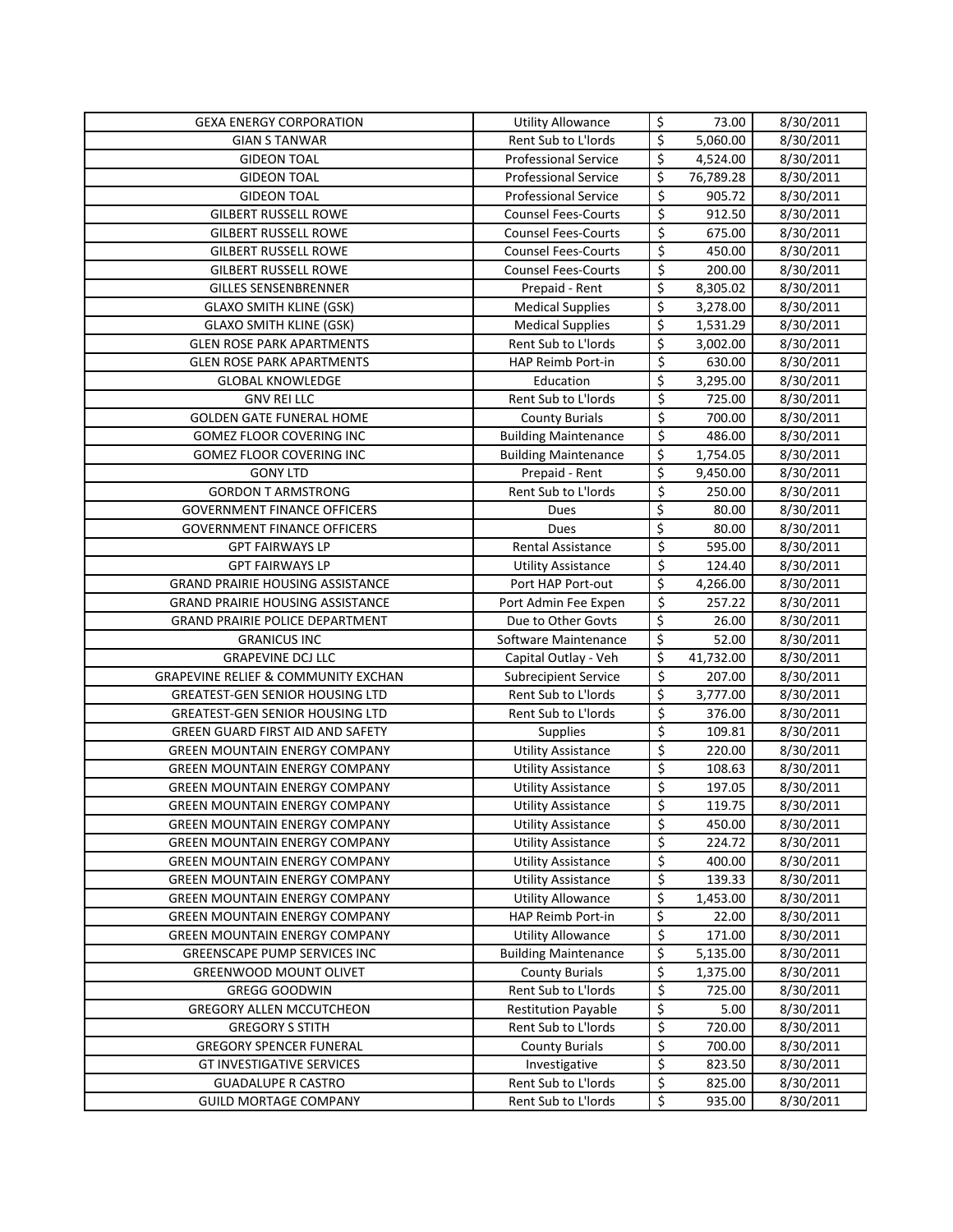| <b>GW OUTFITTERS LP</b>                                                    | Supplies                                 | \$                              | 148.50             | 8/30/2011              |
|----------------------------------------------------------------------------|------------------------------------------|---------------------------------|--------------------|------------------------|
| <b>GW OUTFITTERS LP</b>                                                    | Supplies                                 | $\overline{\xi}$                | 99.00              | 8/30/2011              |
| <b>GW OUTFITTERS LP</b>                                                    | Graphics Inventory                       | \$                              | 1,165.00           | 8/30/2011              |
| <b>GW OUTFITTERS LP</b>                                                    | <b>Supplies</b>                          | \$                              | 99.00              | 8/30/2011              |
| <b>GW OUTFITTERS LP</b>                                                    | Supplies                                 | $\overline{\xi}$                | 198.00             | 8/30/2011              |
| <b>GWENDOLYN HOWARD</b>                                                    | Rent Sub to L'Iords                      | \$                              | 599.00             | 8/30/2011              |
| <b>GWENDOLYN PRICE MCCOWEN</b>                                             | Rent Sub to L'Iords                      | \$                              | 561.00             | 8/30/2011              |
| H D SMITH WHOLESALE CO                                                     | <b>Medical Supplies</b>                  | \$                              | 4,410.83           | 8/30/2011              |
| H D SMITH WHOLESALE CO                                                     | <b>Medical Supplies</b>                  | \$                              | 419.25             | 8/30/2011              |
| H KENNETH JETT                                                             | Rent Sub to L'Iords                      | \$                              | 1,010.00           | 8/30/2011              |
| <b>HAI NGUYEN</b>                                                          | Prepaid - Rent                           | \$                              | 2,750.00           | 8/30/2011              |
| HALAWA VIEW APARTMENTS GP                                                  | Prepaid - Rent                           | \$                              | 460.33             | 8/30/2011              |
| HALAWA VIEW APARTMENTS GP                                                  | Prepaid - Rent                           | $\overline{\mathsf{S}}$         | 2,646.90           | 8/30/2011              |
| HALAWA VIEW APARTMENTS GP                                                  | Prepaid - Rent                           | \$                              | 2,646.90           | 8/30/2011              |
| HAMID JAY ASKARI                                                           | Rent Sub to L'Iords                      | \$                              | 530.00             | 8/30/2011              |
| <b>HAMID JAY ASKARI</b>                                                    | HAP Reimb Port-in                        | \$                              | 1,000.00           | 8/30/2011              |
| HAMIDA A ABDAL-KHALLAQ INC                                                 | <b>Counsel Fees-Courts</b>               | \$                              | 150.00             | 8/30/2011              |
| HAMMOND HOUSING AUTHORITY                                                  | Port HAP Port-out                        | $\overline{\boldsymbol{\zeta}}$ | 605.00             | 8/30/2011              |
| <b>HAMMOND HOUSING AUTHORITY</b>                                           | Port Admin Fee Expen                     | \$                              | 42.87              | 8/30/2011              |
| <b>HANNAH ISAACS</b>                                                       | Rent Sub to L'Iords                      | \$                              | 750.00             | 8/30/2011              |
| HANRATTY PLACE APARTMENTS LP                                               | Rent Sub to L'Iords                      | $\overline{\boldsymbol{\zeta}}$ | 744.00             | 8/30/2011              |
| HANSON AGGREGATES CENTRAL INC                                              | Rock and Gravel                          | \$                              | 15,376.71          | 8/30/2011              |
| <b>HAO WEI HSU</b>                                                         | Rent Sub to L'Iords                      | \$                              | 900.00             | 8/30/2011              |
| <b>HAPPY HABITATS LLC</b>                                                  | Rent Sub to L'Iords                      | \$                              | 649.00             | 8/30/2011              |
| <b>HAPPY HABITATS LLC</b>                                                  | Rent Sub to L'Iords                      | \$                              | 450.00             | 8/30/2011              |
| <b>HAPPY HABITATS LLC</b>                                                  | HAP Reimb Port-in                        | \$                              | 368.00             | 8/30/2011              |
| <b>HAPPY HABITATS LLC</b>                                                  | Rent Sub to L'Iords                      | \$                              | 1,241.00           | 8/30/2011              |
| HARDIN MORTGAGE COMPANY INC                                                | Rent Sub to L'Iords                      | \$                              | 1,279.00           | 8/30/2011              |
| <b>HARMONY VITACCO</b>                                                     | Rent Sub to L'Iords                      | \$                              | 775.00             | 8/30/2011              |
| HAROLD R & JOYCE M SCHATZ REV TRUST                                        | <b>Utility Assistance</b>                | \$                              | 28.26              | 8/30/2011              |
| HAROLD R & JOYCE SCHATZ REV TRUST                                          | Rent Sub to L'Iords                      | \$                              | 668.00             | 8/30/2011              |
| <b>HAROLD V JOHNSON</b>                                                    | <b>Counsel Fees-Courts</b>               | \$                              | 675.00             | 8/30/2011              |
| HAROLD V JOHNSON                                                           | <b>Counsel Fees-Courts</b>               | \$                              | 850.00             | 8/30/2011              |
| HAROLD V JOHNSON                                                           | <b>Counsel Fees-Courts</b>               | \$                              | 137.50             | 8/30/2011              |
| HARRELL WOODARD                                                            | Rent Sub to L'Iords                      | \$                              | 532.00             | 8/30/2011              |
| HARRY HARRIS, III                                                          | <b>Counsel Fees-Courts</b>               | \$                              | 200.00             | 8/30/2011              |
| HARRY HARRIS, III                                                          | <b>Counsel Fees-Courts</b>               | \$<br>$\mathsf{\hat{S}}$        | 1,000.00           | 8/30/2011              |
| <b>HAWK ELECTRONICS</b>                                                    | Telephone - Mobile                       |                                 | 299.32             | 8/30/2011              |
| HAZELDEN EDUCATION MATERIALS                                               | Books/Pamphlets                          | \$                              | 926.00             | 8/30/2011              |
| <b>HAZELNUT LLC</b>                                                        | Rent Sub to L'Iords                      | \$                              | 310.00             | 8/30/2011              |
| HDC FOREST HILL LIMITED PARTNERSHIP                                        | Rent Sub to L'Iords                      | \$                              | 7,334.00           | 8/30/2011              |
| HDC FOREST HILL LIMITED PARTNERSHIP<br>HDC FOREST HILL LIMITED PARTNERSHIP | Rent Sub to L'Iords<br>HAP Reimb Port-in | \$<br>\$                        | 717.00<br>1,077.00 | 8/30/2011<br>8/30/2011 |
| HEALTHSMART BENEFIT SOLUTIONS INC                                          | <b>Medical Admn Fees</b>                 | \$                              | 610.00             | 8/30/2011              |
| HEALTHSMART BENEFIT SOLUTIONS INC                                          | <b>Medical Admn Fees</b>                 | \$                              | 100.00             | 8/30/2011              |
| HEALTHY LIFE GOALS LLC                                                     | Rent Sub to L'Iords                      | \$                              | 1,811.00           | 8/30/2011              |
| HEART OF A CHAMPION FOUNDATION                                             | Food                                     | \$                              | 227.50             | 8/30/2011              |
| <b>HEATHER LARSEN</b>                                                      | Rent Sub to L'Iords                      | \$                              | 551.00             | 8/30/2011              |
| <b>HEATHER YVONNE OGIER</b>                                                | Counsel Fees - CPS                       | \$                              | 1,265.00           | 8/30/2011              |
| Heidi A McCusker                                                           | Mileage Allowance                        | \$                              | 118.58             | 8/30/2011              |
| Heidi A McCusker                                                           | Travel                                   | \$                              | 30.00              | 8/30/2011              |
| HEISE LAW FIRM PC                                                          | <b>Counsel Fees-Courts</b>               | \$                              | 1,300.00           | 8/30/2011              |
| <b>HELBING'S MOBIL SERVICE</b>                                             | Central Garage Inv                       | \$                              | 188.00             | 8/30/2011              |
| <b>HELLO DIRECT</b>                                                        | <b>Equipment Maint</b>                   | \$                              | 15.00              | 8/30/2011              |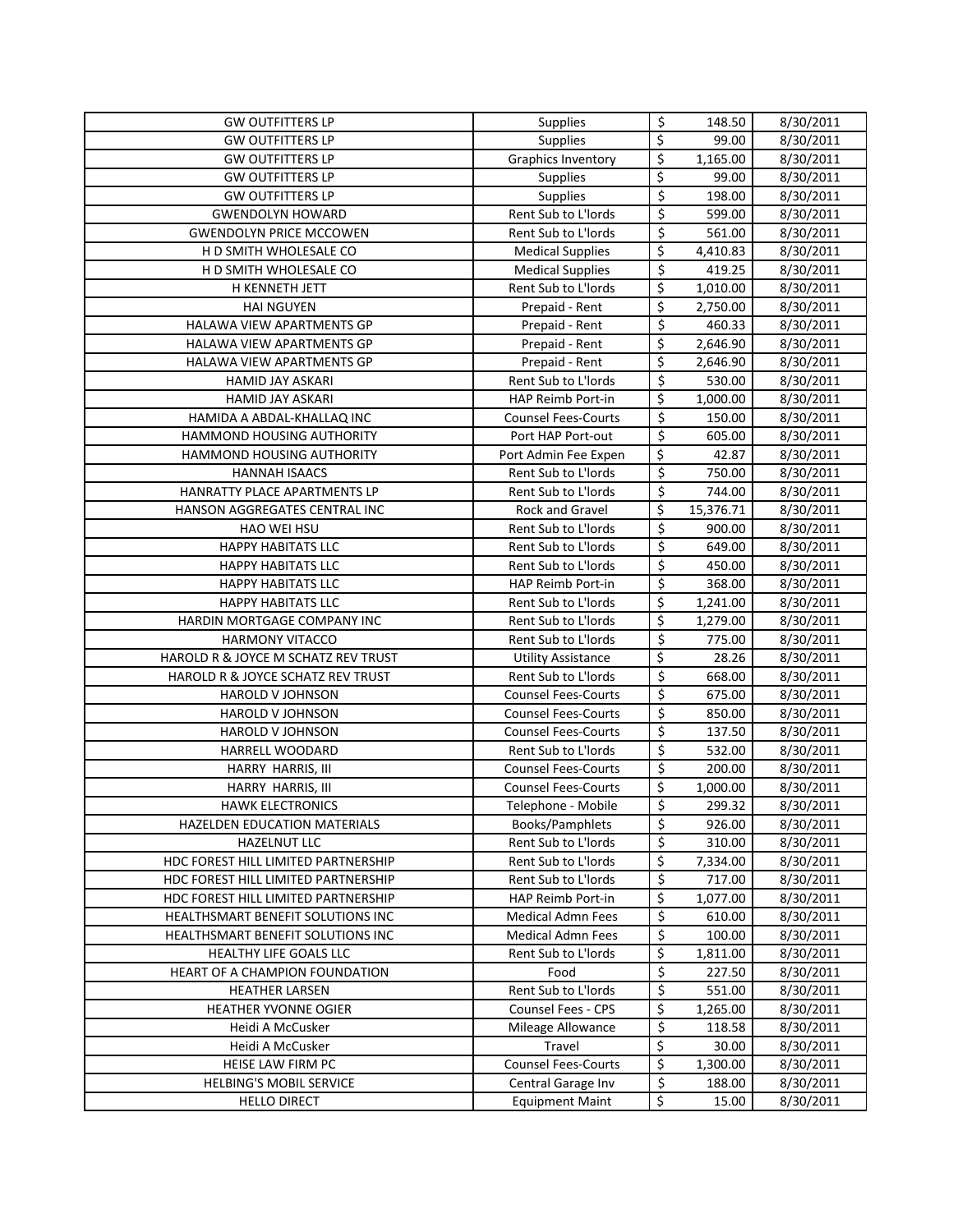| HEMPHILL SAMARITAN LP             | Rent Sub to L'Iords                         | \$       | 246.00   | 8/30/2011              |
|-----------------------------------|---------------------------------------------|----------|----------|------------------------|
| <b>HENDERSON R PALMER</b>         | Rent Sub to L'Iords                         | \$       | 795.00   | 8/30/2011              |
| <b>HENRY SCHEIN</b>               | Lab Supplies                                | \$       | 801.72   | 8/30/2011              |
| <b>HENRY SCHEIN</b>               | <b>Medical Supplies</b>                     | \$       | 136.80   | 8/30/2011              |
| <b>HENRY SCHEIN</b>               | <b>Medical Supplies</b>                     | \$       | 99.53    | 8/30/2011              |
| <b>HENRY SCHEIN</b>               | <b>Medical Supplies</b>                     | \$       | (1.04)   | 8/30/2011              |
| <b>HENRY SCHEIN</b>               | <b>Medical Supplies</b>                     | \$       | 167.36   | 8/30/2011              |
| <b>HERKIM LIMITED</b>             | Rent Sub to L'Iords                         | \$       | 408.00   | 8/30/2011              |
| HHA INVESTORS LLC                 | Rent Sub to L'Iords                         | \$       | 7,945.00 | 8/30/2011              |
| HHA INVESTORS LLC                 | Rent Sub to L'Iords                         | \$       | 1,176.00 | 8/30/2011              |
| HHA INVESTORS LLC                 | Rent Sub to L'Iords                         | \$       | 1,513.00 | 8/30/2011              |
| HILLSIDE VIEW SG LLC              | Rent Sub to L'Iords                         | \$       | 1,567.00 | 8/30/2011              |
| <b>HIRED HANDS INC</b>            | Interpreter Fees                            | \$       | 140.00   | 8/30/2011              |
| <b>HIXLO LTD</b>                  | Rent Sub to L'Iords                         | \$       | 516.00   | 8/30/2011              |
| HM TRAVEL LLC                     | HAP Reimb Port-in                           | \$       | 3,750.00 | 8/30/2011              |
| HM TRAVEL LLC                     | Rent Sub to L'Iords                         | \$       | 798.00   | 8/30/2011              |
| <b>HOA PHAN</b>                   | HAP Reimb Port-in                           | \$       | 565.00   | 8/30/2011              |
|                                   | Rent Sub to L'Iords                         | \$       |          | 8/30/2011              |
| HOA THI VU<br><b>HOANG NGUYEN</b> | Rent Sub to L'Iords                         | \$       | 842.00   |                        |
|                                   |                                             | \$       | 688.00   | 8/30/2011              |
| <b>HOBART SERVICE</b>             | Kitchen Maintenance                         |          | 257.00   | 8/30/2011              |
| HOME TOWNE AT MATADOR RANCH LP    | Rent Sub to L'Iords                         | \$       | 4,761.00 | 8/30/2011              |
| HOME TOWNE AT MATADOR RANCH LP    | Rent Sub to L'Iords                         | \$       | 820.00   | 8/30/2011              |
| <b>HOMES OF PARKER COMMONS</b>    | Rent Sub to L'Iords                         | \$       | 563.00   | 8/30/2011              |
| HOMES OF PARKER COMMONS           | Rent Sub to L'Iords                         | \$       | 1,546.00 | 8/30/2011              |
| HOMES OF PARKER COMMONS           | Rent Sub to L'Iords                         | \$       | 568.00   | 8/30/2011              |
| <b>HOMETEX AFW LLC</b>            | Rent Sub to L'Iords                         | \$       | 3,922.00 | 8/30/2011              |
| HOMETEX AFW LLC                   | Rent Sub to L'Iords                         | \$       | 1,629.00 | 8/30/2011              |
|                                   |                                             |          |          |                        |
| HOSE TECH                         | Parts and Supplies                          | \$       | 184.82   | 8/30/2011              |
| <b>HOUSE4EVER LLC</b>             | Rent Sub to L'Iords                         | \$       | 785.00   | 8/30/2011              |
| <b>HOUSING AUTHORITY</b>          | Port HAP Port-out                           | \$       | 1,938.00 | 8/30/2011              |
| <b>HOUSING AUTHORITY</b>          | Port Admin Fee Expen                        | \$       | 128.61   | 8/30/2011              |
| HOUSING AUTHORITY OF COLLEGE PARK | Port HAP Port-out                           | \$       | 730.00   | 8/30/2011              |
| HOUSING AUTHORITY OF COLLEGE PARK | Port Admin Fee Expen                        | \$       | 42.87    | 8/30/2011              |
| HOUSING AUTHORITY OF NEW ORLEANS  | Port HAP Port-out                           | \$       | 3,184.00 | 8/30/2011              |
| HOUSING AUTHORITY OF NEW ORLEANS  | Port Admin Fee Expen                        | \$       | 171.48   | 8/30/2011              |
| HOYT ENTERPRISES INC              | <b>Equipment Maint</b>                      | \$       | 180.00   | 8/30/2011              |
| <b>HUGH L ROBERTS JR</b>          | Rent Sub to L'Iords                         | \$       | 84.00    | 8/30/2011              |
| HUNTINGTON PLACE APARTMENTS LTD   | <b>Utility Assistance</b>                   | \$       | 20.37    | 8/30/2011              |
| HUNTINGTON PLACE APARTMENTS LTD   | Rent Sub to L'Iords                         | \$       | 122.00   | 8/30/2011              |
| HUNTINGTON PLACE APARTMENTS LTD   | Rent Sub to L'Iords                         | \$       | 821.00   | 8/30/2011              |
| HURST-JEREMIAH 29:11 LP           | Rent Sub to L'Iords                         | \$       | 3,197.00 | 8/30/2011              |
| HURST-JEREMIAH 29:11 LP           | Rent Sub to L'Iords                         | \$       | 1,600.00 | 8/30/2011              |
| HURST-JEREMIAH 29:11 LP           | HAP Reimb Port-in                           | \$       | 614.00   | 8/30/2011              |
| <b>HYDN P VALES</b>               | Rent Sub to L'Iords                         | \$       | 951.00   | 8/30/2011              |
| ICS                               | Shrff Commissary Inv                        | \$       | 3,700.00 | 8/30/2011              |
| <b>IMAD FATEN DAOUK</b>           | Rent Sub to L'Iords                         | \$       | 785.00   | 8/30/2011              |
| INDEPENDENT ENVIRONMENTAL SERV    | <b>Disposal Service</b>                     | \$       | 50.00    | 8/30/2011              |
| INDEPENDENT ENVIRONMENTAL SERV    | <b>Disposal Service</b>                     | \$       | 1,773.66 | 8/30/2011              |
| INDEPENDENT ENVIRONMENTAL SERV    | <b>Disposal Service</b>                     | \$       | 264.00   | 8/30/2011              |
| INDEPENDENT ENVIRONMENTAL SERV    | <b>Disposal Service</b>                     | \$       | 508.00   | 8/30/2011              |
| INDEPENDENT ENVIRONMENTAL SERV    | Disposal Service                            | \$       | 264.00   | 8/30/2011              |
| INDEPENDENT ENVIRONMENTAL SERV    | <b>Disposal Service</b>                     | \$       | 135.00   | 8/30/2011              |
| INDEPENDENT ENVIRONMENTAL SERV    | Disposal Service<br><b>Disposal Service</b> | \$<br>\$ | 30.00    | 8/30/2011<br>8/30/2011 |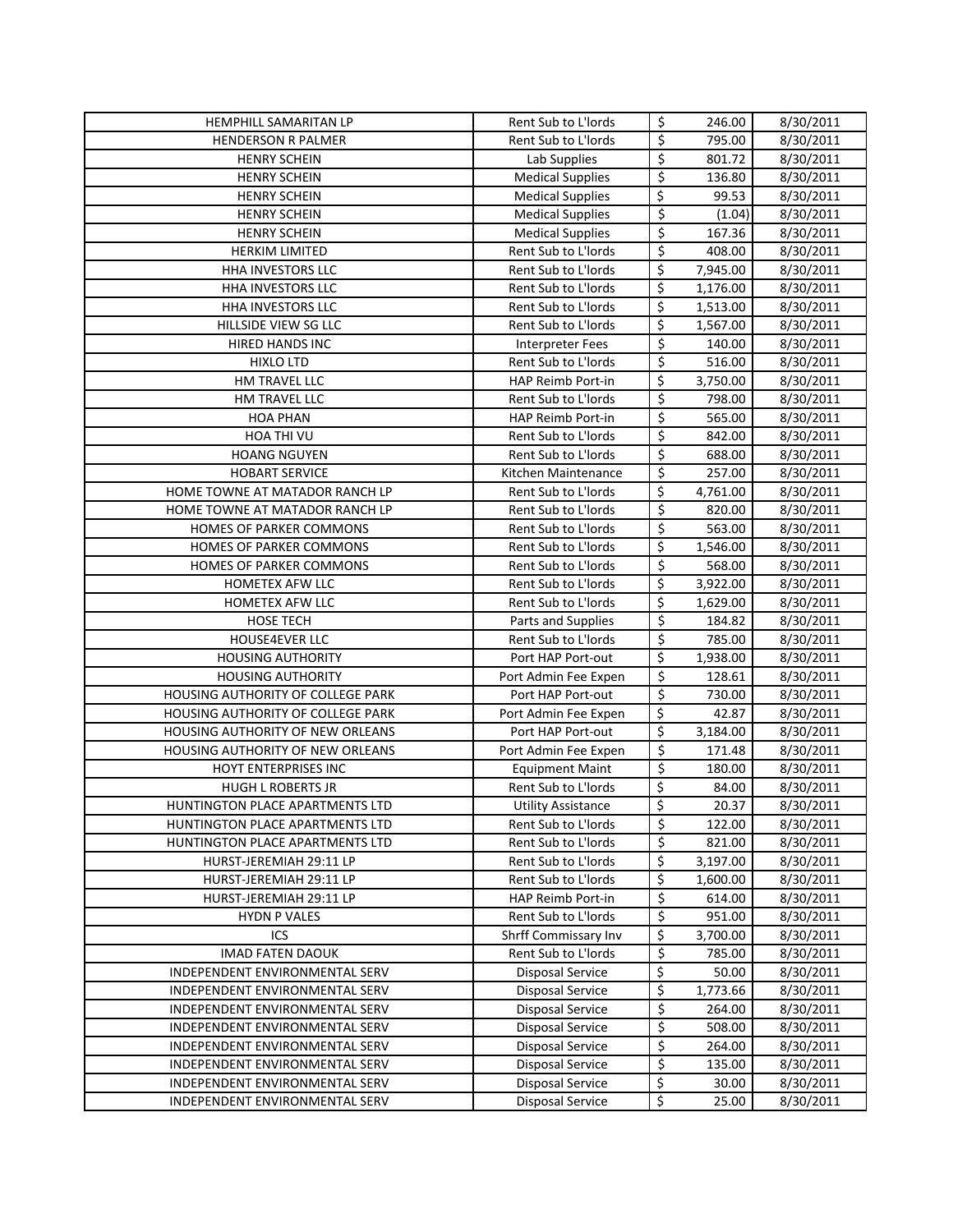| INDEPENDENT ENVIRONMENTAL SERV                    | <b>Disposal Service</b>                           | \$               | 186.00          | 8/30/2011              |
|---------------------------------------------------|---------------------------------------------------|------------------|-----------------|------------------------|
| INDUSTRIAL POWER ISUZU TRUCK                      | Central Garage Inv                                | \$               | 531.78          | 8/30/2011              |
| INDUSTRIAL POWER ISUZU TRUCK                      | Parts and Supplies                                | \$               | 593.54          | 8/30/2011              |
| <b>INLAND TRUCK PARTS CO</b>                      | Parts and Supplies                                | \$               | 79.36           | 8/30/2011              |
| INTEGRATED LEADERSHIP CONCEPTS INC                | <b>Professional Service</b>                       | \$               | 333.35          | 8/30/2011              |
| INTER-CITY SUPPLY CO INC                          | <b>School Supplies</b>                            | \$               | 18.06           | 8/30/2011              |
| INTER-CITY SUPPLY CO INC                          | <b>School Supplies</b>                            | \$               | 563.42          | 8/30/2011              |
| INTERSTATE BATTERY OF FT WORTH                    | Central Garage Inv                                | \$               | 1,021.45        | 8/30/2011              |
| <b>IRONWOOD RANCH TOWNHOMES LP</b>                | Rent Sub to L'Iords                               | \$               | 14,141.00       | 8/30/2011              |
| <b>IRONWOOD RANCH TOWNHOMES LP</b>                | Rent Sub to L'Iords                               | \$               | 655.00          | 8/30/2011              |
| <b>IRONWOOD RANCH TOWNHOMES LP</b>                | Rent Sub to L'Iords                               | \$               | 719.00          | 8/30/2011              |
| <b>IRONWOOD RANCH TOWNHOMES LP</b>                | <b>HAP Reimb Port-in</b>                          | \$               | 2,864.00        | 8/30/2011              |
| IRONWOOD RANCH TOWNHOMES LP                       | Rent Sub to L'Iords                               | \$               | 748.00          | 8/30/2011              |
| <b>IRVING INVESTMENTS LTD</b>                     | Rent Sub to L'Iords                               | $\overline{\xi}$ | 601.00          | 8/30/2011              |
| IRVING WEST BUILDING CO., INC                     | Rent Sub to L'Iords                               | \$               | 690.00          | 8/30/2011              |
| IRVING WEST BUILDING CO., INC                     | Rent Sub to L'Iords                               | \$               | 518.00          | 8/30/2011              |
| <b>ISAAC PIEDRA</b>                               | Rent Sub to L'Iords                               | \$               | 863.00          | 8/30/2011              |
| <b>ISABEL R OCHOA</b>                             | Rent Sub to L'Iords                               | \$               | 770.00          | 8/30/2011              |
| J A SEXAUER                                       | <b>Building Maintenance</b>                       | \$               | 175.61          | 8/30/2011              |
| J ANTHONY SMITH                                   | Rent Sub to L'Iords                               | \$               | 948.00          | 8/30/2011              |
| J MASON PROPERTIES LLC                            | Rent Sub to L'Iords                               | \$               | 859.00          | 8/30/2011              |
| <b>J STEVEN BUSH</b>                              | <b>Counsel Fees-Courts</b>                        | \$               | 1,640.00        | 8/30/2011              |
| <b>J STEVEN BUSH</b>                              | <b>Counsel Fees-Courts</b>                        | \$               | 320.00          | 8/30/2011              |
| J STEVEN BUSH                                     | <b>Counsel Fees-Courts</b>                        | \$               | 220.00          | 8/30/2011              |
| J STEVEN BUSH                                     | <b>Counsel Fees-Courts</b>                        | \$               | 125.00          | 8/30/2011              |
| JACK B ADAMS                                      | Rent Sub to L'Iords                               | \$               | 885.00          | 8/30/2011              |
| <b>JACK HENSON JR</b>                             | Rent Sub to L'Iords                               | \$               | 795.00          | 8/30/2011              |
| JACK L CASE                                       | Rent Sub to L'Iords                               | \$               | 725.00          | 8/30/2011              |
| <b>JACK T MILLER</b>                              | Rent Sub to L'Iords                               | \$               | 373.00          | 8/30/2011              |
| <b>JACKIE MARTIN</b>                              | <b>Counsel Fees - CPS</b>                         | \$               | 100.00          | 8/30/2011              |
| JACOBS ENGINEERING GROUP INC                      | <b>Professional Service</b>                       | \$               | 737.38          | 8/30/2011              |
| <b>JACQUELINE LEE</b>                             | Rent Sub to L'Iords                               | \$               | 847.00          | 8/30/2011              |
| James B Munford                                   | Education                                         | \$               | 1,221.63        | 8/30/2011              |
| <b>JAMES D RENFORTH II</b>                        | <b>Counsel Fees-Courts</b>                        | \$               | 100.00          | 8/30/2011              |
| JAMES DALE ERWIN                                  | Rent Sub to L'Iords                               | \$               | 748.00          | 8/30/2011              |
| JAMES F CZACH JR                                  | Rent Sub to L'Iords                               | \$               | 475.00          | 8/30/2011              |
| <b>JAMES L GOSEY</b>                              | Rent Sub to L'Iords                               | \$               | 592.00          | 8/30/2011              |
| JAMES L GOSEY                                     | Rent Sub to L'Iords                               | \$               | 1,861.00        | 8/30/2011              |
| JAMES M HART                                      | Rental Assistance                                 | \$               | 627.00          | 8/30/2011              |
| <b>JAMES MASEK</b>                                | Counsel Fees - CPS                                | \$               | 100.00          | 8/30/2011              |
| <b>JAMES MCNEILL</b>                              | Rent Sub to L'Iords                               | \$               | 601.00          | 8/30/2011              |
| <b>JAMES P CAVANAUGH</b>                          | Rent Sub to L'Iords                               | \$               | 800.00          | 8/30/2011              |
| JAMES R HUDSON                                    | Rent Sub to L'Iords                               | \$               | 574.00          | 8/30/2011              |
| <b>JAMES S DENNIS</b>                             | Rent Sub to L'Iords                               | \$               | 1,820.00        | 8/30/2011              |
| JAMES WIGEN                                       | Rent Sub to L'Iords<br><b>Restitution Payable</b> | \$               | 562.00          | 8/30/2011              |
| <b>JANA CARVER</b>                                | Rent Sub to L'Iords                               | \$<br>\$         | 50.00<br>600.00 | 8/30/2011              |
| JANAY ENTERPRISES INC<br>JANE LANE APARTMENTS LLC | Rent Sub to L'Iords                               | \$               | 3,050.00        | 8/30/2011<br>8/30/2011 |
| JANET S O'NEIL                                    | Counsel Fees - CPS                                | \$               | 100.00          | 8/30/2011              |
| JANICE F STEWART                                  | Rent Sub to L'Iords                               | \$               | 468.00          | 8/30/2011              |
| <b>JANIE BROWNLEE</b>                             | Investigative                                     | \$               | 852.00          | 8/30/2011              |
| JANPAK                                            | Sheriff Inventory                                 | \$               | 468.00          | 8/30/2011              |
| <b>JANPAK</b>                                     | Kitchen Supplies                                  | \$               | 144.00          | 8/30/2011              |
| <b>JANPAK</b>                                     | <b>Custodian Supplies</b>                         | \$               | 196.60          | 8/30/2011              |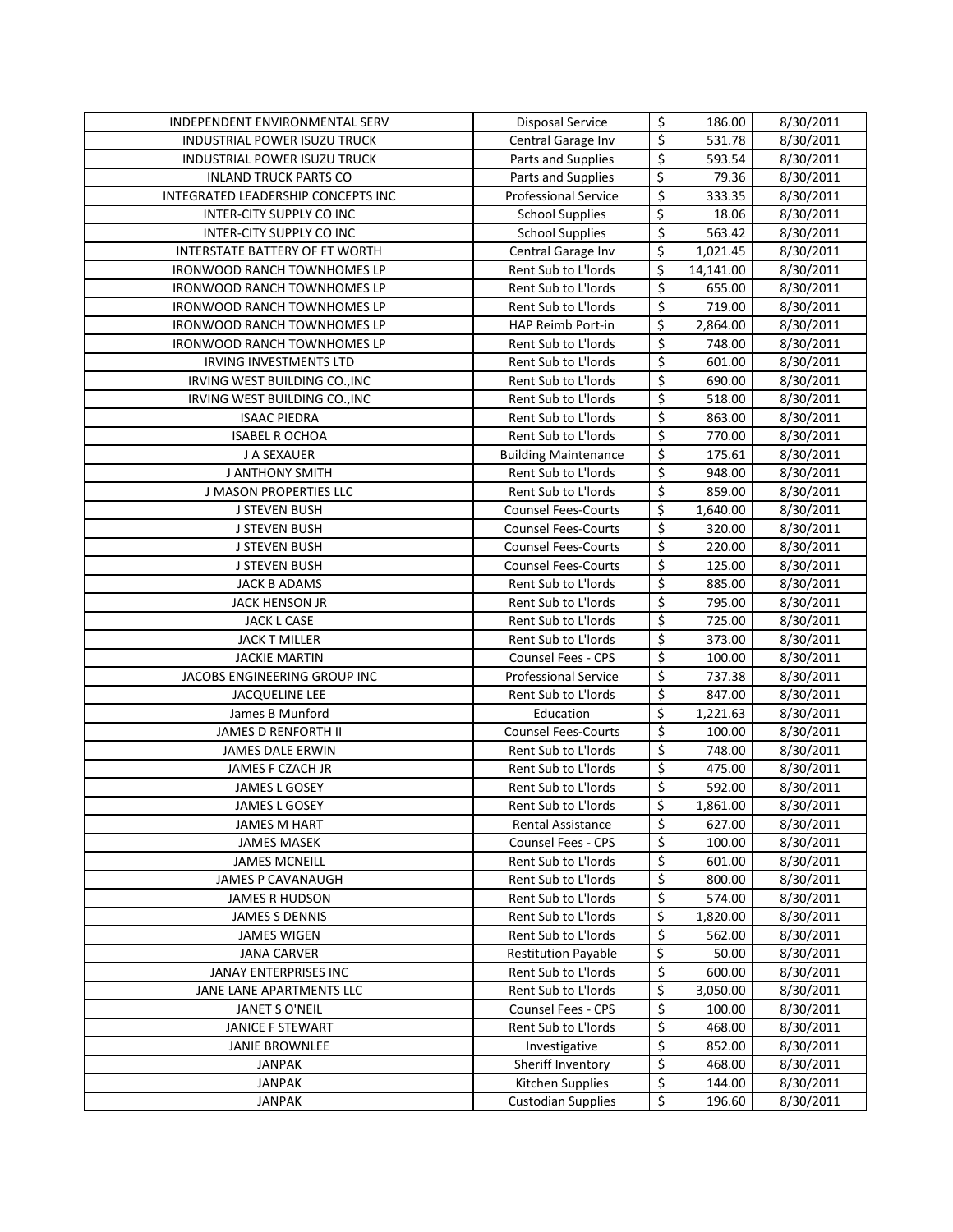| <b>JANPAK</b>                                 | <b>Custodian Supplies</b>                         | \$                              | 319.95           | 8/30/2011              |
|-----------------------------------------------|---------------------------------------------------|---------------------------------|------------------|------------------------|
| JANPAK                                        | <b>Custodian Supplies</b>                         | $\overline{\xi}$                | 123.36           | 8/30/2011              |
| JANPAK                                        | <b>Custodian Supplies</b>                         | \$                              | 205.60           | 8/30/2011              |
| <b>JARC ASSOCIATES</b>                        | Rent Sub to L'Iords                               | \$                              | 879.00           | 8/30/2011              |
| JAY GILBERT CABALLERO                         | <b>Counsel Fees-Courts</b>                        | \$                              | 1,925.00         | 8/30/2011              |
| JAY GILBERT CABALLERO                         | <b>Counsel Fees-Courts</b>                        | \$                              | 250.00           | 8/30/2011              |
| JAY GILBERT CABALLERO                         | <b>Counsel Fees-Courts</b>                        | \$                              | 150.00           | 8/30/2011              |
| JAY GILBERT CABALLERO                         | <b>Counsel Fees-Courts</b>                        | \$                              | 250.00           | 8/30/2011              |
| <b>JBA PROPERTY MANAGEMENT</b>                | Rent Sub to L'Iords                               | \$                              | 459.00           | 8/30/2011              |
| <b>JEANIE MORRIS</b>                          | <b>Professional Service</b>                       | \$                              | 681.12           | 8/30/2011              |
| <b>JEFF NEALE</b>                             | HAP Reimb Port-in                                 | \$                              | 794.00           | 8/30/2011              |
| JEFF S HOOVER                                 | <b>Counsel Fees-Courts</b>                        | \$                              | 450.00           | 8/30/2011              |
| <b>JEFF S HOOVER</b>                          | <b>Counsel Fees-Courts</b>                        | \$                              | 225.00           | 8/30/2011              |
| JEFFERY D KING SR                             | Rent Sub to L'Iords                               | \$                              | 607.00           | 8/30/2011              |
| JEFFERY DAVID BONCEK                          | <b>Counsel Fees-Courts</b>                        | \$                              | 600.00           | 8/30/2011              |
| JEFFERY DAVID BONCEK                          | <b>Counsel Fees-Courts</b>                        | \$                              | 1,500.00         | 8/30/2011              |
| JEFFERY DAVID BONCEK                          | <b>Counsel Fees-Courts</b>                        | $\overline{\mathsf{S}}$         | 100.00           | 8/30/2011              |
| JEFFREY A HOKE                                | Rent Sub to L'Iords                               | $\overline{\xi}$                | 839.00           | 8/30/2011              |
| JEFFREY L QUICK                               | Rent Sub to L'Iords                               | \$                              | 440.00           | 8/30/2011              |
| JEFFREY S STEWART PC                          | <b>Counsel Fees-Courts</b>                        | \$                              | 1,400.00         | 8/30/2011              |
| JEFFREY S STEWART PC                          | <b>Counsel Fees-Courts</b>                        | \$                              | 225.00           | 8/30/2011              |
| JEFFREY S STEWART PC                          | <b>Counsel Fees-Courts</b>                        | \$                              | 400.00           |                        |
| JEFFREY S STEWART PC                          |                                                   | \$                              | 118.75           | 8/30/2011              |
|                                               | <b>Counsel Fees-Courts</b>                        | \$                              | 70.00            | 8/30/2011              |
| Jennifer A Alonso                             | Travel<br>Rent Sub to L'Iords                     | \$                              | 857.00           | 8/30/2011              |
| <b>JENNIFER BOATRIGHT</b>                     |                                                   | \$                              |                  | 8/30/2011              |
| JEROLD S MOORE                                | Rent Sub to L'Iords                               | $\overline{\boldsymbol{\zeta}}$ | 865.00           | 8/30/2011              |
| <b>JERRY A WINN</b>                           | Rent Sub to L'Iords                               | \$                              | 821.00           | 8/30/2011              |
| <b>JERRY L BOYETT</b>                         | Rent Sub to L'Iords                               | $\overline{\xi}$                | 315.00           | 8/30/2011              |
| JERRY NELSON JENKINS                          | Rent Sub to L'Iords                               | \$                              | 767.00           | 8/30/2011              |
| <b>JERRY PIERCE</b>                           | Rent Sub to L'Iords                               | \$                              | 647.00           | 8/30/2011              |
| <b>JERRY WALKER</b><br><b>JERRY WOOD</b>      | <b>Counsel Fees-Courts</b>                        | \$                              | 100.00           | 8/30/2011              |
|                                               | <b>Counsel Fees-Courts</b>                        | \$                              | 100.00           | 8/30/2011              |
| <b>JESSE L MORRIS</b><br><b>JESUS NEVAREZ</b> | Rent Sub to L'Iords<br><b>Counsel Fees-Courts</b> | \$                              | 750.00<br>625.00 | 8/30/2011              |
| <b>JESUS NEVAREZ</b>                          | Counsel Fees-Juv                                  | \$                              | 200.00           | 8/30/2011<br>8/30/2011 |
|                                               |                                                   | \$                              |                  | 8/30/2011              |
| <b>JESUS NEVAREZ</b>                          | Counsel Fees - CPS                                | \$                              | 200.00           |                        |
| <b>JESUS NEVAREZ</b>                          | Cnsl Fees-Fam Drg Ct                              | \$                              | 100.00           | 8/30/2011              |
| JIM BEARDEN AND ASSOCIATES PLLC               | Counsel Fees - CPS                                |                                 | 100.00           | 8/30/2011              |
| <b>JIM CULBERTSON</b>                         | Counsel Fees - CPS                                | \$<br>\$                        | 1,535.00         | 8/30/2011              |
| JIMMIE LEE BELL                               | Rent Sub to L'Iords                               | \$                              | 768.00           | 8/30/2011              |
| <b>JJW PROPERTIES</b>                         | HAP Reimb Port-in                                 |                                 | 220.00           | 8/30/2011              |
| <b>JOE TEAKELL</b>                            | Rent Sub to L'Iords                               | \$                              | 1,036.00         | 8/30/2011              |
| <b>JOE TEAKELL</b>                            | Rent Sub to L'Iords<br><b>Counsel Fees-Courts</b> | \$                              | 985.00           | 8/30/2011              |
| <b>JOETTA KEENE</b>                           |                                                   | \$                              | 893.75           | 8/30/2011              |
| JOETTA KEENE                                  | <b>Counsel Fees-Courts</b>                        | \$                              | 150.00           | 8/30/2011              |
| JOETTA KEENE                                  | <b>Counsel Fees-Courts</b>                        | \$                              | 768.75           | 8/30/2011              |
| JOHN AVERY                                    | <b>Counsel Fees-Courts</b>                        | \$                              | 1,500.00         | 8/30/2011              |
| JOHN CARL BEATTY                              | <b>Counsel Fees-Courts</b>                        | \$                              | 1,150.00         | 8/30/2011              |
| JOHN CARL BEATTY                              | <b>Counsel Fees-Courts</b>                        | \$                              | 400.00           | 8/30/2011              |
| JOHN CARL BEATTY                              | Counsel Fees-Juv                                  | \$                              | 100.00           | 8/30/2011              |
| JOHN DAVID ALVAREZ                            | Rent Sub to L'Iords                               | \$                              | 701.00           | 8/30/2011              |
| <b>JOHN ECK</b>                               | Counsel Fees - CPS                                | \$                              | 100.00           | 8/30/2011              |
| JOHN EHLERS                                   | <b>Restitution Payable</b>                        | \$                              | 30.00            | 8/30/2011              |
| JOHN HARDING                                  | <b>Counsel Fees-Courts</b>                        | \$                              | 1,200.00         | 8/30/2011              |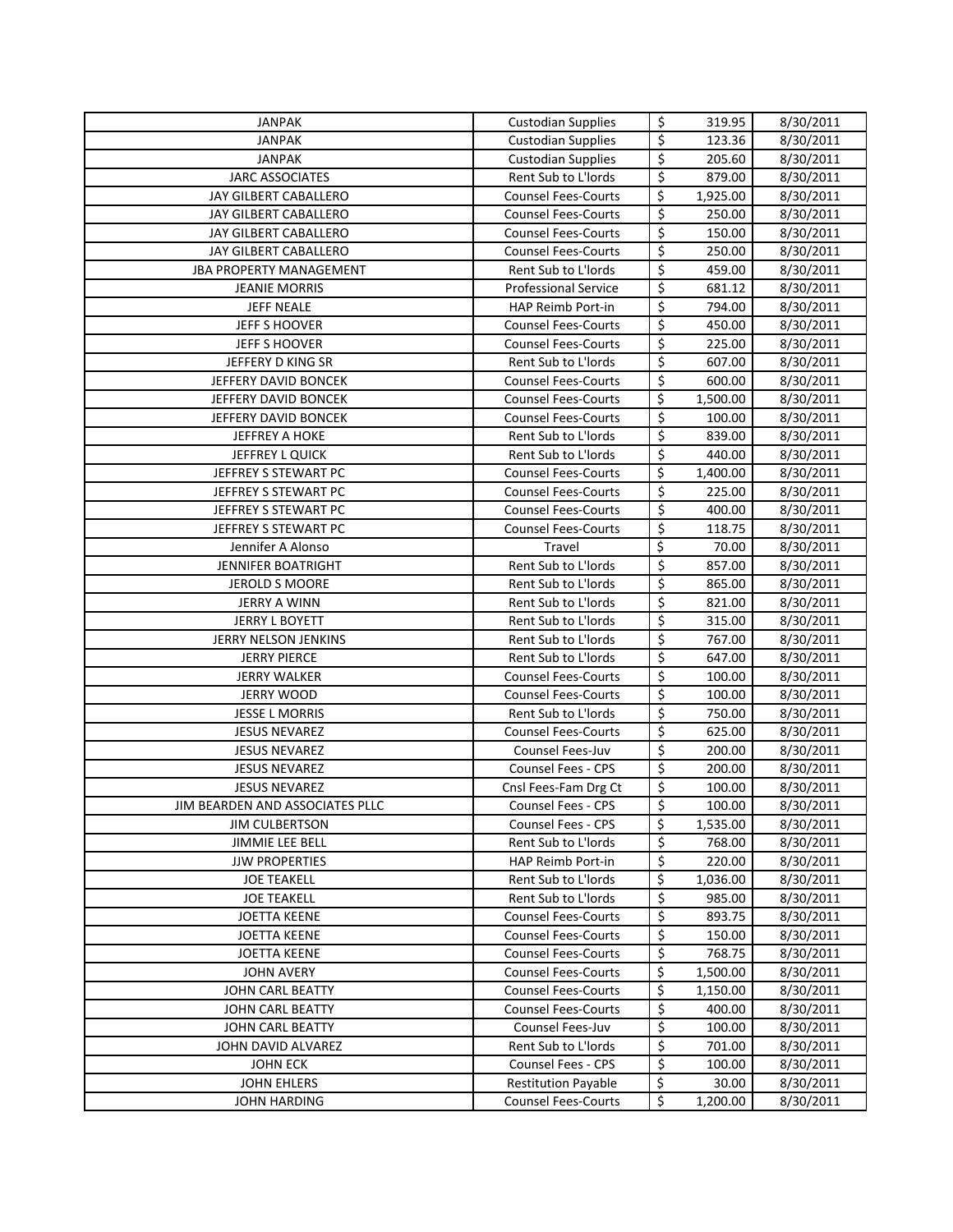| JOHN HARDING                        | <b>Counsel Fees-Courts</b>                 | \$                      | 300.00    | 8/30/2011 |
|-------------------------------------|--------------------------------------------|-------------------------|-----------|-----------|
| JOHN J HALE                         | Rent Sub to L'Iords                        | \$                      | 720.00    | 8/30/2011 |
| JOHN J HALE                         | HAP Reimb Port-in                          | \$                      | 487.00    | 8/30/2011 |
| JOHN KELLY BRITTAIN PROPERTY        | Rent Sub to L'Iords                        | \$                      | 15,966.00 | 8/30/2011 |
| JOHN KELLY BRITTAIN PROPERTY        | Rent Sub to L'Iords                        | \$                      | 333.00    | 8/30/2011 |
| JOHN KELLY BRITTAIN PROPERTY        | HAP Reimb Port-in                          | \$                      | 1,590.00  | 8/30/2011 |
| <b>JOHN L POWERS</b>                | Rent Sub to L'Iords                        | \$                      | 442.00    | 8/30/2011 |
| <b>JOHN LINEBARGER</b>              | <b>Counsel Fees-Courts</b>                 | \$                      | 100.00    | 8/30/2011 |
| <b>JOHN M RAHIMI</b>                | Rent Sub to L'Iords                        | \$                      | 834.00    | 8/30/2011 |
| <b>JOHN RUDDER</b>                  | Rent Sub to L'Iords                        | \$                      | 497.00    | 8/30/2011 |
| JOHN W MCNARY                       | Rent Sub to L'Iords                        | \$                      | 296.00    | 8/30/2011 |
| JOHN W STICKELS                     | <b>Counsel Fees-Courts</b>                 | \$                      | 1,400.00  | 8/30/2011 |
| JOHN W STICKELS                     | <b>Counsel Fees-Courts</b>                 | \$                      | 300.00    | 8/30/2011 |
| JOHN WILEY AND SONS INC             | Subscriptions                              | \$                      | 99.00     | 8/30/2011 |
| JOHNNIE LEE WHITE                   | Rent Sub to L'Iords                        | $\overline{\xi}$        | 473.00    | 8/30/2011 |
| <b>JOHNNY L MIKLE</b>               | Rent Sub to L'Iords                        | \$                      | 1,000.00  | 8/30/2011 |
| JOHNNY R STEPHENS                   | Rent Sub to L'Iords                        | $\overline{\mathsf{S}}$ | 146.00    | 8/30/2011 |
| <b>JOHNSON &amp; JOHNSON</b>        | <b>Counsel Fees-Courts</b>                 | \$                      | 250.00    | 8/30/2011 |
| JOHNSON & SILVER LLP                | Constable 7 Fees                           | \$                      | 5.00      | 8/30/2011 |
| JOHNSON FAMILY PARTNERSHIP          | Rent Sub to L'Iords                        | \$                      | 3,080.00  | 8/30/2011 |
| JOHNSON FAMILY PARTNERSHIP          | Rent Sub to L'Iords                        | \$                      | 427.00    | 8/30/2011 |
| <b>JOHNSON PROPERTIES</b>           | Rent Sub to L'Iords                        | \$                      | 275.00    | 8/30/2011 |
| <b>JON WESTROM</b>                  | Rent Sub to L'Iords                        | \$                      | 1,057.00  | 8/30/2011 |
| <b>JON WESTROM</b>                  | Rent Sub to L'Iords                        | \$                      | 595.00    | 8/30/2011 |
| <b>JORDON WEHNER</b>                | Rent Sub to L'Iords                        | \$                      | 8,041.00  | 8/30/2011 |
| <b>JORDON WEHNER</b>                | Rent Sub to L'Iords                        | \$                      | 459.00    | 8/30/2011 |
| <b>JORGE MENDOZA</b>                | Rent Sub to L'Iords                        | \$                      | 930.00    | 8/30/2011 |
| <b>JOSE A VARELA</b>                | Rent Sub to L'Iords                        | \$                      | 651.00    | 8/30/2011 |
| JOSE HECTOR HUANTE                  | Rent Sub to L'Iords                        | \$                      | 973.00    | 8/30/2011 |
| JOSE R MERCED                       | Rent Sub to L'Iords                        | \$                      | 543.00    | 8/30/2011 |
| <b>JOSE TORRES</b>                  | Rent Sub to L'Iords                        | \$                      | 596.00    | 8/30/2011 |
| <b>JOSEPH HARRIS</b>                | <b>Restitution Payable</b>                 | \$                      | 11.75     | 8/30/2011 |
| JOSEPH J SIMELARO                   | Rent Sub to L'Iords                        | \$                      | 694.00    | 8/30/2011 |
| <b>JOVITA ANAYA</b>                 | Rent Sub to L'Iords                        | \$                      | 589.00    | 8/30/2011 |
| JOY PROMOTIONS INC                  | Advertis/Leg Notice                        | \$                      | 270.00    | 8/30/2011 |
| JP-FT WORTH APARTMENTS              | Rent Sub to L'Iords                        | \$                      | 2,371.00  | 8/30/2011 |
| JP-FT WORTH APARTMENTS              | Rent Sub to L'Iords                        | \$                      | 653.00    | 8/30/2011 |
| JPMCC 2005 LDP2 EMERALD CREST DR LL | <b>Rental Assistance</b>                   | \$                      | 342.00    | 8/30/2011 |
| JPMCC 2005 LDP2 EMERALD CREST DR LL | <b>Utility Assistance</b>                  | \$                      | 28.25     | 8/30/2011 |
| JPMCC 2005 LDP2 EMERALD CREST DR LL | Rent Sub to L'Iords                        | \$                      | 2,981.00  | 8/30/2011 |
| JPMORGAN CHASE BANK NA              | Subscriptions                              | \$                      | 204.00    | 8/30/2011 |
| JPMORGAN CHASE BANK NA              | Transportation                             | \$                      | 179.10    | 8/30/2011 |
| JPMORGAN CHASE BANK NA              | <b>Supplies</b>                            | \$                      | 43.10     | 8/30/2011 |
| JPMORGAN CHASE BANK NA              | Parts and Supplies                         | \$                      | 208.05    | 8/30/2011 |
| JUAN M GONZALES                     | Rent Sub to L'Iords                        | \$                      | 334.00    | 8/30/2011 |
| <b>JUAN MARTINEZ</b>                | Rent Sub to L'Iords                        | \$                      | 835.00    | 8/30/2011 |
| <b>JUAN SAUCEDA</b>                 | <b>Detox Divert</b>                        | \$                      | 180.00    | 8/30/2011 |
| JUDITH VAN HOOF                     | Counsel Fees-Juv                           | \$                      | 550.00    | 8/30/2011 |
| JUDITH VAN HOOF                     | Counsel Fees - CPS                         | \$                      | 3,945.00  | 8/30/2011 |
| <b>JUDY BUNCH</b>                   | Rent Sub to L'Iords                        | \$                      | 600.00    | 8/30/2011 |
| JUDY G VANAMAN                      | <b>Professional Service</b>                | \$                      | 340.56    | 8/30/2011 |
| JUDY L HANSEN                       | Rent Sub to L'Iords<br>Rent Sub to L'Iords | \$<br>\$                | 850.00    | 8/30/2011 |
| JULES DEHI KOUE<br>Julia A Sladek   | Education                                  | \$                      | 1,017.00  | 8/30/2011 |
|                                     |                                            |                         | 372.12    | 8/30/2011 |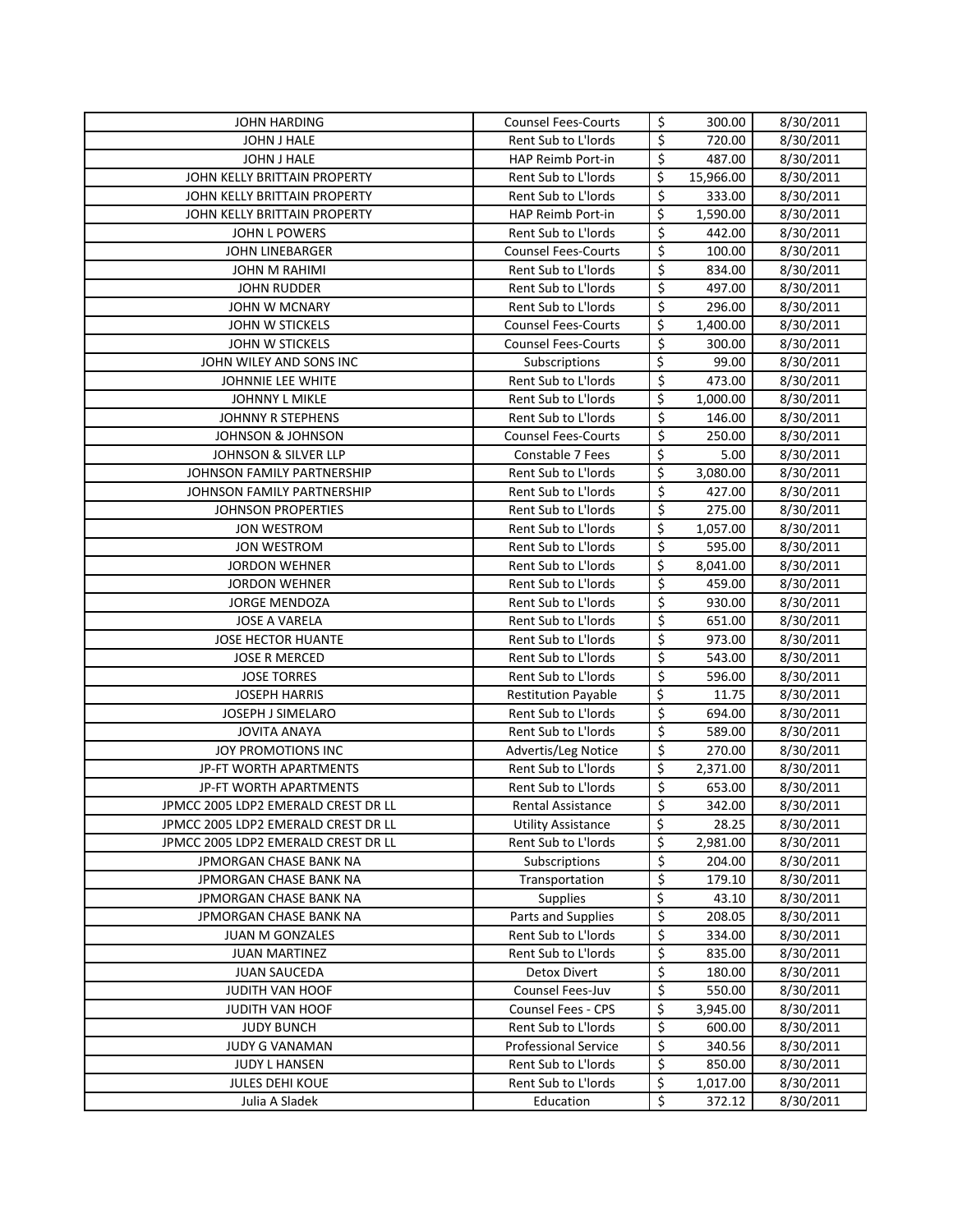| <b>JULIA COOK</b>                          | Rent Sub to L'Iords                        | \$                      | 778.00               | 8/30/2011              |
|--------------------------------------------|--------------------------------------------|-------------------------|----------------------|------------------------|
| JULIA GATHING                              | Education                                  | \$                      | 10.00                | 8/30/2011              |
| <b>JULIAN MIJOL</b>                        | Rent Sub to L'Iords                        | \$                      | 516.00               | 8/30/2011              |
| JULIANNE B SHAUGHNESSY                     | Rent Sub to L'Iords                        | \$                      | 2,316.00             | 8/30/2011              |
| <b>JULIE JACOBSON</b>                      | <b>Counsel Fees - CPS</b>                  | \$                      | 100.00               | 8/30/2011              |
| JUNIPER GG FORT WORTH LLC                  | Rent Sub to L'Iords                        | \$                      | 7,800.00             | 8/30/2011              |
| JUNIPER GG FORT WORTH LLC                  | HAP Reimb Port-in                          | \$                      | 2,213.00             | 8/30/2011              |
| <b>JUST ENERGY TEXAS I CORP</b>            | <b>Utility Assistance</b>                  | \$                      | 36.44                | 8/30/2011              |
| <b>JUST ENERGY TEXAS I CORP</b>            | <b>Utility Assistance</b>                  | \$                      | 1,068.37             | 8/30/2011              |
| <b>JUST ENERGY TEXAS I CORP</b>            | <b>Utility Allowance</b>                   | \$                      | 388.00               | 8/30/2011              |
| <b>JUST ENERGY TEXAS I CORP</b>            | HAP Reimb Port-in                          | \$                      | 207.00               | 8/30/2011              |
| Kanika D Lee                               | Travel                                     | $\overline{\xi}$        | 130.00               | 8/30/2011              |
| <b>KARA CARRERAS</b>                       | <b>Counsel Fees-Courts</b>                 | $\overline{\xi}$        | 700.00               | 8/30/2011              |
| <b>KARA CARRERAS</b>                       | <b>Counsel Fees-Courts</b>                 | $\overline{\mathsf{S}}$ | 350.00               | 8/30/2011              |
| <b>KARA CARRERAS</b>                       | <b>Counsel Fees-Courts</b>                 | \$                      | 100.00               | 8/30/2011              |
| <b>KARA CARRERAS</b>                       | <b>Counsel Fees-Courts</b>                 | \$                      | 125.00               | 8/30/2011              |
| <b>KAREN A POWELL</b>                      | Rent Sub to L'Iords                        | \$                      | 977.00               | 8/30/2011              |
| <b>KAREN C BOHLING</b>                     | Rent Sub to L'Iords                        | $\overline{\xi}$        | 675.00               | 8/30/2011              |
| Karen C Miller                             | Prepaid - Travel                           | \$                      | (577.38)             | 8/30/2011              |
| Karen C Miller                             | Travel                                     | \$                      | 670.39               | 8/30/2011              |
| <b>KARIM YASIN</b>                         | Rent Sub to L'Iords                        | \$                      | 525.00               | 8/30/2011              |
| <b>KARIN DENISE MAYER</b>                  | <b>Counsel Fees-Courts</b>                 | $\overline{\xi}$        | 230.00               | 8/30/2011              |
| <b>KARMEN JOHNSON</b>                      | Counsel Fees-Juv                           | \$                      | 400.00               | 8/30/2011              |
| <b>KARMEN JOHNSON</b>                      | <b>Counsel Fees - CPS</b>                  | $\overline{\xi}$        | 450.00               | 8/30/2011              |
| <b>KASHIF KHAN</b>                         | Rent Sub to L'Iords                        | \$                      | 1,828.00             | 8/30/2011              |
| KATHERINE MARIE ALLEN                      | Counsel Fees-Juv                           | \$                      | 550.00               | 8/30/2011              |
| KATHERINE MARIE ALLEN                      | Counsel Fees - CPS                         | \$                      | 3,290.00             | 8/30/2011              |
| KATHERINE MARIE ALLEN                      | Cnsl Fees-Fam Drg Ct                       | \$                      | 100.00               | 8/30/2011              |
| KATHERYN HAYWOOD                           | <b>Counsel Fees-Courts</b>                 | \$                      | 900.00               | 8/30/2011              |
| KATHERYN HAYWOOD                           | <b>Counsel Fees-Courts</b>                 | \$                      | 1,600.00             | 8/30/2011              |
| KATHERYN HAYWOOD                           | <b>Counsel Fees-Courts</b>                 | \$                      | 200.00               | 8/30/2011              |
| KATHLEEN GALLAGHER REALTY                  | Rent Sub to L'Iords                        | \$                      | 2,870.00             | 8/30/2011              |
| KATHLEEN JEANNE MEGONIGAL                  | Counsel Fees - CPS                         | \$                      | 275.00               | 8/30/2011              |
| <b>KATHRYN B HARGIS</b>                    | Rent Sub to L'Iords                        | \$                      | 209.00               | 8/30/2011              |
| <b>KATHRYN CRAVEN</b>                      | <b>Counsel Fees - CPS</b>                  | \$                      | 580.00               | 8/30/2011              |
| <b>KATHRYN CRAVEN</b>                      | Cnsl Fees-Fam Drg Ct                       | \$                      | 200.00               | 8/30/2011              |
| <b>KATHRYN S STEPHAN</b>                   | Rent Sub to L'Iords                        | \$                      | 1,000.00             | 8/30/2011              |
| KATHY A LOWTHORP                           | <b>Counsel Fees-Courts</b>                 | $\overline{\mathsf{S}}$ | 800.00               | 8/30/2011              |
| KATHY A LOWTHORP                           | <b>Counsel Fees-Courts</b>                 | \$                      | 300.00               | 8/30/2011              |
| <b>KATHY WALKER</b>                        | Rent Sub to L'Iords                        | \$                      | 1,986.00             | 8/30/2011              |
| KEARNEY/WYNN ATTORNEYS AT LAW              | <b>Counsel Fees-Courts</b>                 | \$                      | 200.00               | 8/30/2011              |
| Keegan A Martin<br><b>KEITH HILDEBRANT</b> | Travel                                     | \$<br>\$                | 70.00                | 8/30/2011              |
| KELLER SENIOR COMMUNITY LP                 | Rent Sub to L'Iords<br>Rent Sub to L'Iords | \$                      | 2,378.00             | 8/30/2011              |
| KELLER SENIOR COMMUNITY LP                 | HAP Reimb Port-in                          | \$                      | 1,823.00<br>948.00   | 8/30/2011<br>8/30/2011 |
| <b>KELLY R GOODNESS PHD</b>                | Psych Exam/Testimony                       | \$                      |                      |                        |
| KELLY R GOODNESS PHD                       | Psych Exam/Testimony                       | \$                      | 2,554.00<br>1,800.00 | 8/30/2011<br>8/30/2011 |
| KELLY, HART & HALLMAN                      | Litigation Expense                         | \$                      | 10,327.50            | 8/30/2011              |
| KELLY-MOORE PAINT COMPANY INC              | <b>Building Maintenance</b>                | \$                      | 1,630.28             | 8/30/2011              |
| KELLY-MOORE PAINT COMPANY INC              | Paint                                      | \$                      | 71.09                | 8/30/2011              |
| KELLY-MOORE PAINT COMPANY INC              | Paint                                      | \$                      | (76.00)              | 8/30/2011              |
| <b>KENNETH CUTRER</b>                      | <b>Counsel Fees-Courts</b>                 | \$                      | 600.00               | 8/30/2011              |
| <b>KENNETH CUTRER</b>                      | <b>Counsel Fees-Courts</b>                 | \$                      | 250.00               | 8/30/2011              |
| <b>KENNETH CUTRER</b>                      | <b>Counsel Fees-Courts</b>                 | $\overline{\mathsf{S}}$ | 200.00               | 8/30/2011              |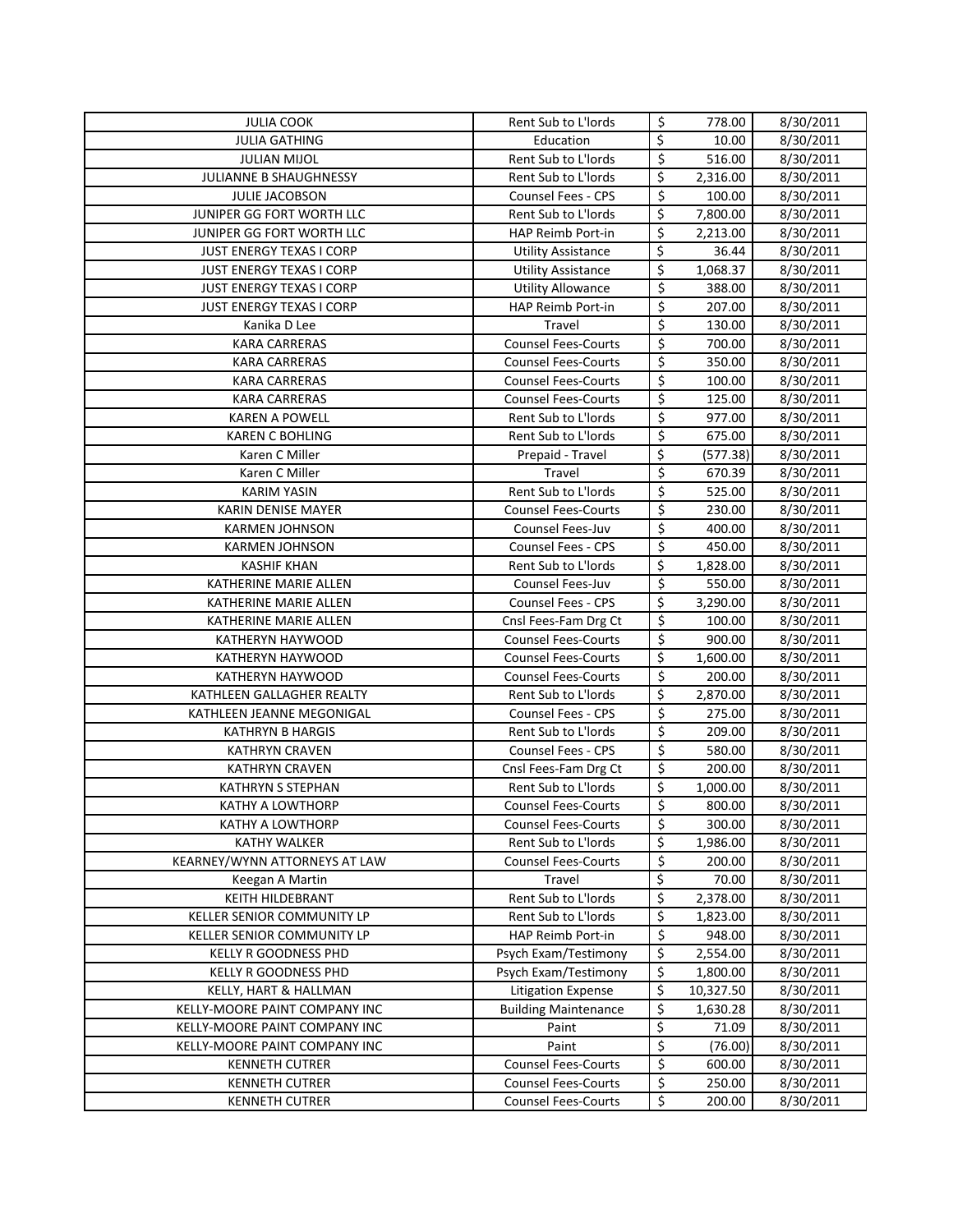| <b>KENNETH D LINDSEY</b>            | Rent Sub to L'Iords                      | \$                      | 842.00           | 8/30/2011              |
|-------------------------------------|------------------------------------------|-------------------------|------------------|------------------------|
| <b>KENNETH N MORTON</b>             | Rent Sub to L'Iords                      | \$                      | 1,355.00         | 8/30/2011              |
| KENNETH R GORDON PC                 | <b>Counsel Fees-Courts</b>               | \$                      | 200.00           | 8/30/2011              |
| KENNETH W MULLEN                    | <b>Counsel Fees-Courts</b>               | \$                      | 250.00           | 8/30/2011              |
| <b>KERRI MARSHALL</b>               | Rent Sub to L'Iords                      | \$                      | 559.00           | 8/30/2011              |
| <b>KERRI WEBB</b>                   | Rent Sub to L'Iords                      | \$                      | 390.00           | 8/30/2011              |
| <b>KERRY CRAWFORD</b>               | Rent Sub to L'Iords                      | \$                      | 499.00           | 8/30/2011              |
| <b>KERRY OWENS</b>                  | <b>Counsel Fees-Courts</b>               | \$                      | 300.00           | 8/30/2011              |
| <b>KERRY OWENS</b>                  | Counsel Fees - CPS                       | \$                      | 675.00           | 8/30/2011              |
| <b>KERRY OWENS</b>                  | <b>Counsel Fees - CPS</b>                | \$                      | 1,186.20         | 8/30/2011              |
| <b>KERRY OWENS</b>                  | <b>Counsel Fees - CPS</b>                | \$                      | 1,900.00         | 8/30/2011              |
| <b>KERRY OWENS</b>                  | Cnsl Fees-Fam Drg Ct                     | \$                      | 1,659.83         | 8/30/2011              |
| <b>KERRY YANEZ</b>                  | <b>Counsel Fees-Courts</b>               | \$                      | 500.00           | 8/30/2011              |
| <b>KERRY YANEZ</b>                  | <b>Counsel Fees-Courts</b>               | $\overline{\xi}$        | 250.00           | 8/30/2011              |
| <b>KERRY YANEZ</b>                  | Counsel Fees-Juv                         | $\overline{\mathsf{S}}$ | 500.00           | 8/30/2011              |
| <b>KEVIN D RILEY</b>                | Rent Sub to L'Iords                      | \$                      | 446.00           | 8/30/2011              |
| <b>KEVIN MCMAHAN</b>                | Rent Sub to L'Iords                      | \$                      | 1,007.00         | 8/30/2011              |
| <b>KHANH LE</b>                     | Rent Sub to L'Iords                      | \$                      | 828.00           | 8/30/2011              |
| <b>KHANH V NGUYEN</b>               | HAP Reimb Port-in                        | \$                      | 546.00           | 8/30/2011              |
| KHOSROW SADEGHIAN                   | <b>Rental Assistance</b>                 | \$                      | 2,385.00         | 8/30/2011              |
| KIM & ANDREWS, ATTORNEYS AT LAW LLP | <b>Counsel Fees-Courts</b>               | \$                      | 650.00           | 8/30/2011              |
| <b>KIMBERLY NGUYEN</b>              | Rent Sub to L'Iords                      | \$                      | 1,239.00         | 8/30/2011              |
| <b>KINSEY KROEGER</b>               | Rent Sub to L'Iords                      | \$                      | 200.00           | 8/30/2011              |
| <b>KIRPAL BHOGAL</b>                | Rent Sub to L'Iords                      | \$                      | 835.00           | 8/30/2011              |
| KNOWLES PUBLISHING                  | Law Books                                | \$                      | 101.45           | 8/30/2011              |
| <b>KOBBY T WARREN</b>               | <b>Counsel Fees-Courts</b>               | \$                      | 400.00           | 8/30/2011              |
| <b>KOFI SEFAH</b>                   | Rent Sub to L'Iords                      | \$                      | 711.00           | 8/30/2011              |
| KONICA MINOLTA BUSINESS SOLUTIONS   | <b>Equipment Maint</b>                   | \$                      | 178.50           | 8/30/2011              |
| KONICA MINOLTA BUSINESS SOLUTIONS   | <b>Equipment Maint</b>                   | \$                      | 135.00           | 8/30/2011              |
| KOSEL INVESTMENTS INC               | Rent Sub to L'Iords                      | \$                      | 806.00           | 8/30/2011              |
| <b>KRISTI LYNN JONES</b>            | Rent Sub to L'Iords                      | \$                      | 215.00           | 8/30/2011              |
| <b>KRISTINA WEST</b>                | Counsel Fees-Juv                         | \$                      | 100.00           | 8/30/2011              |
| <b>KROGER COMPANY</b>               | Food/Hygiene Assist                      | \$                      | 110.64           | 8/30/2011              |
| <b>KRR VILLAS ON BEAR CREEK LP</b>  | Rent Sub to L'Iords                      | \$                      | 1,992.00         | 8/30/2011              |
| KRR VILLAS ON BEAR CREEK LP         | HAP Reimb Port-in                        | \$                      | 394.00           | 8/30/2011              |
| <b>KSM EXCHANGE LLC</b>             | Parts and Supplies                       | \$                      | 713.68           | 8/30/2011              |
| <b>KULVIR BHOGAL</b>                | Rent Sub to L'Iords                      | \$                      | 3,410.00         | 8/30/2011              |
| <b>KULVIR BHOGAL</b>                | <b>HAP Reimb Port-in</b>                 | \$                      | 1,620.00         | 8/30/2011              |
| L C JACKSON                         | <b>Utility Allowance</b>                 | \$                      | 32.00            | 8/30/2011              |
| LA PRIMAVERA ASSOCIATES LP          | Rent Sub to L'Iords                      | \$                      | 339.00           | 8/30/2011              |
| LA PRIMAVERA ASSOCIATES LP          | HAP Reimb Port-in                        | \$                      | 419.00           | 8/30/2011              |
| LA PRIMAVERA ASSOCIATES LP          | Rent Sub to L'Iords                      | \$                      | 1,060.00         | 8/30/2011              |
| <b>LACY BRITTEN</b>                 | Counsel Fees-Juv                         | \$                      | 200.00           | 8/30/2011              |
| <b>LACY BRITTEN</b>                 | Counsel Fees - CPS                       | \$                      | 100.00           | 8/30/2011              |
| LADONNA GAIL AUBREY                 | Rent Sub to L'Iords                      | \$                      | 779.00           | 8/30/2011              |
| LAHAINA GROUP INC                   | Telephone-Basic                          | \$                      | 65.00            | 8/30/2011              |
| LAJONDA HARRIS                      | Rent Sub to L'Iords                      | \$                      | 793.00           | 8/30/2011              |
| LAKEVIEW ON SHADY OAKS LLC          | Rent Sub to L'Iords                      | \$                      | 1,577.00         | 8/30/2011              |
| LAKEVIEW ON SHADY OAKS LLC          | Rent Sub to L'Iords                      | \$                      | 427.00           | 8/30/2011              |
| LAKEVIEW ON SHADY OAKS LLC          | HAP Reimb Port-in                        | \$<br>\$                | 1,101.00         | 8/30/2011              |
| LAL CHAUHAN                         | Rent Sub to L'Iords                      | \$                      | 497.00<br>975.00 | 8/30/2011<br>8/30/2011 |
| LAN NINH HUYNH<br>LANCE RANKIN      | HAP Reimb Port-in<br>Rent Sub to L'Iords | \$                      | 731.00           | 8/30/2011              |
| LANDSAFE INVESTMENTS LLC            | Rent Sub to L'Iords                      | \$                      | 1,239.00         | 8/30/2011              |
|                                     |                                          |                         |                  |                        |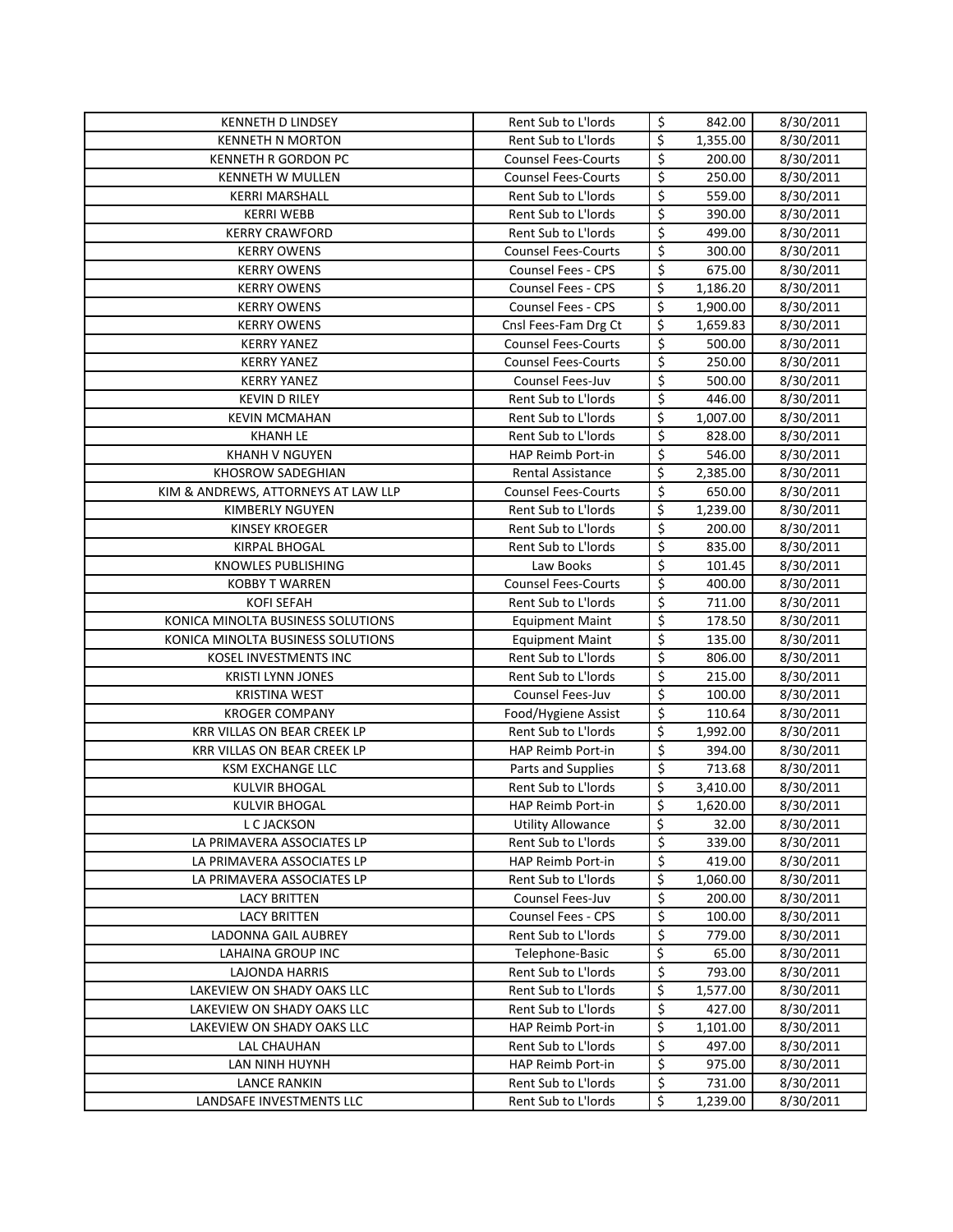| LANGUAGE LINE SERVICES INC                                           | <b>Professional Service</b>                             | \$                              | 206.04           | 8/30/2011              |
|----------------------------------------------------------------------|---------------------------------------------------------|---------------------------------|------------------|------------------------|
| LANGUAGE LINE SERVICES INC                                           | <b>Professional Service</b>                             | \$                              | 864.34           | 8/30/2011              |
| LAQUITA SHONTE WILLIAMS                                              | Rent Sub to L'Iords                                     | \$                              | 932.00           | 8/30/2011              |
| <b>LARRY E REED</b>                                                  | <b>Counsel Fees-Courts</b>                              | \$                              | 250.00           | 8/30/2011              |
| <b>LARRY E REED</b>                                                  | <b>Counsel Fees-Courts</b>                              | \$                              | 200.00           | 8/30/2011              |
| LARRY JOE THOMAS                                                     | Rent Sub to L'Iords                                     | \$                              | 806.00           | 8/30/2011              |
| LASERLINK INTERNATIONAL INC                                          | Supplies                                                | \$                              | 660.00           | 8/30/2011              |
| LASERLINK INTERNATIONAL INC                                          | Supplies                                                | \$                              | 440.00           | 8/30/2011              |
| LASERLINK INTERNATIONAL INC                                          | Supplies                                                | \$                              | 220.00           | 8/30/2011              |
| LASERLINK INTERNATIONAL INC                                          | Supplies                                                | \$                              | 110.00           | 8/30/2011              |
| <b>LASERLINK INTERNATIONAL INC</b>                                   | Sheriff Inventory                                       | \$                              | 1,446.00         | 8/30/2011              |
| LASERLINK INTERNATIONAL INC                                          | <b>Supplies</b>                                         | \$                              | 275.00           | 8/30/2011              |
| LASERLINK INTERNATIONAL INC                                          | <b>Supplies</b>                                         | \$                              | 40.00            | 8/30/2011              |
| LASERLINK INTERNATIONAL INC                                          | Supplies                                                | \$                              | 172.00           | 8/30/2011              |
| LASERLINK INTERNATIONAL INC                                          | <b>Supplies</b>                                         | \$                              | 370.00           | 8/30/2011              |
| LASERLINK INTERNATIONAL INC                                          | Supplies                                                | \$                              | 55.00            | 8/30/2011              |
| LASERLINK INTERNATIONAL INC                                          | <b>Supplies</b>                                         | \$                              | 158.00           | 8/30/2011              |
| <b>LASERLINK INTERNATIONAL INC</b>                                   | Supplies                                                | \$                              | 178.00           | 8/30/2011              |
| LASERLINK INTERNATIONAL INC                                          | Supplies                                                | \$                              | 186.00           | 8/30/2011              |
| LASERLINK INTERNATIONAL INC                                          | Supplies                                                | \$                              | 465.00           | 8/30/2011              |
| LAST GROUP ENTERPRISES INC                                           | <b>Custodian Supplies</b>                               | $\overline{\boldsymbol{\zeta}}$ | 130.20           | 8/30/2011              |
| LATEPH ADENIJI                                                       | <b>Counsel Fees-Courts</b>                              | \$                              | 450.00           | 8/30/2011              |
| LATEPH ADENIJI                                                       | <b>Counsel Fees-Juv</b>                                 | $\overline{\xi}$                | 100.00           | 8/30/2011              |
| <b>LAUCO ENTERPRISES</b>                                             | Rent Sub to L'Iords                                     | \$                              | 673.00           | 8/30/2011              |
| Laura M Miller                                                       | Education                                               | \$                              | 1,370.08         | 8/30/2011              |
| LAURA MICHELE DELOTTO                                                | Cnsl Fees-Fam Drg Ct                                    | \$                              | 100.00           | 8/30/2011              |
| <b>LAURANCE TRAYLOR</b>                                              | Rent Sub to L'Iords                                     | \$                              | 609.00           | 8/30/2011              |
| Lauren C Turnerhill                                                  | Transportation                                          | \$                              | 106.50           | 8/30/2011              |
| <b>LAURIVA DAY</b>                                                   | Rent Sub to L'Iords                                     | \$                              | 1,447.00         | 8/30/2011              |
| LAW OFC OF PATTON E MAYNARD PC                                       | <b>Counsel Fees-Courts</b>                              | \$                              | 800.00           | 8/30/2011              |
| LAW OFFICE EDWARD E CASTILLO PLLC                                    | <b>Counsel Fees-Courts</b>                              | \$                              | 300.00           | 8/30/2011              |
| LAW OFFICE EDWARD E CASTILLO PLLC                                    | <b>Counsel Fees-Courts</b>                              | \$                              | 300.00           | 8/30/2011              |
| LAW OFFICE EDWARD E CASTILLO PLLC                                    | <b>Counsel Fees-Courts</b>                              | \$                              | 100.00           | 8/30/2011              |
| LAW OFFICE EDWARD E CASTILLO PLLC                                    | <b>Counsel Fees-Courts</b>                              | \$                              | 100.00           | 8/30/2011              |
| LAW OFFICE EDWARD E CASTILLO PLLC                                    | Counsel Fees-Juv                                        | \$                              | 600.00           | 8/30/2011              |
| LAW OFFICE EDWARD E CASTILLO PLLC                                    | <b>Interpreter Fees</b>                                 | \$                              | 50.00            | 8/30/2011              |
| LAW OFFICE OF ALEXANDER KIM                                          | <b>Counsel Fees-Courts</b>                              | \$                              | 1,062.50         | 8/30/2011              |
| LAW OFFICE OF ALEXANDER KIM                                          | <b>Counsel Fees-Courts</b>                              | Ś                               | 1,870.00         | 8/30/2011              |
| LAW OFFICE OF ALEXANDER KIM                                          | <b>Counsel Fees-Courts</b>                              | \$                              | 3,235.00         | 8/30/2011              |
| LAW OFFICE OF ALEXANDER KIM                                          | <b>Counsel Fees-Courts</b>                              | \$                              | 438.75           | 8/30/2011              |
| LAW OFFICE OF ALEXANDER KIM                                          | <b>Counsel Fees-Courts</b>                              | \$                              | 100.00           | 8/30/2011              |
| LAW OFFICE OF ALEXANDER KIM                                          | <b>Counsel Fees-Courts</b>                              | \$                              | 550.00           | 8/30/2011              |
| LAW OFFICE OF ALEXANDER KIM                                          | <b>Counsel Fees-Courts</b>                              | \$                              | 137.50           | 8/30/2011              |
| LAW OFFICE OF ALICE RODRIGUEZ                                        | Counsel Fees - CPS                                      | \$                              | 1,224.00         | 8/30/2011              |
| LAW OFFICE OF BRADLEY L CLARK PC                                     | <b>Counsel Fees-Courts</b>                              | \$                              | 400.00           | 8/30/2011              |
| LAW OFFICE OF BRADLEY L CLARK PC                                     | <b>Counsel Fees-Courts</b>                              | \$                              | 500.00           | 8/30/2011              |
| LAW OFFICE OF BRADLEY L CLARK PC<br>LAW OFFICE OF BRADLEY L CLARK PC | <b>Counsel Fees-Courts</b><br><b>Counsel Fees - CPS</b> | \$<br>\$                        | 125.00           | 8/30/2011<br>8/30/2011 |
| LAW OFFICE OF BRADLEY L CLARK PC                                     | Counsel Fees - CPS                                      | \$                              | 290.00           | 8/30/2011              |
| LAW OFFICE OF GARY L NICKELSON                                       | Counsel Fees - CPS                                      | \$                              | 100.00<br>450.00 | 8/30/2011              |
| LAW OFFICE OF KATHY E ROUX                                           | Counsel Fees-Probate                                    | \$                              | 1,000.00         | 8/30/2011              |
| LAW OFFICE OF KEE A ABLES PC                                         | Counsel Fees-Juv                                        | \$                              | 100.00           | 8/30/2011              |
| LAW OFFICE OF LINDSAY D DEVOS                                        | Counsel Fees - CPS                                      | \$                              | 2,535.00         | 8/30/2011              |
| LAW OFFICE OF LINDSAY D DEVOS                                        | Counsel Fees - CPS                                      | \$                              | 2,250.00         | 8/30/2011              |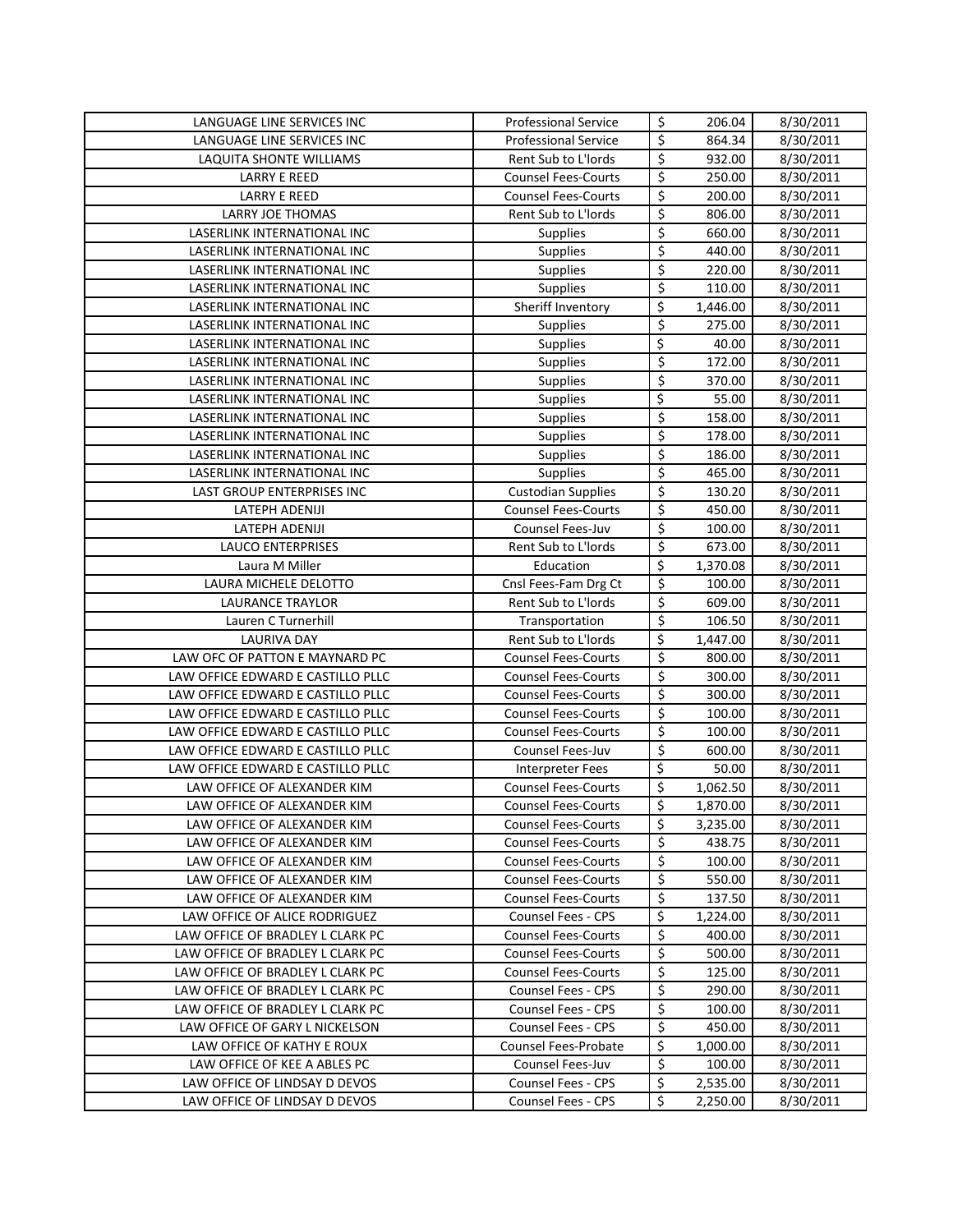| LAW OFFICE OF PETROVICH & GIRAUD                   | <b>Counsel Fees - CPS</b>                                  | \$                      | 100.00         | 8/30/2011              |
|----------------------------------------------------|------------------------------------------------------------|-------------------------|----------------|------------------------|
| LAWANDA HURST                                      | Rent Sub to L'Iords                                        | \$                      | 869.00         | 8/30/2011              |
| <b>LAWPRESS CORPORATION</b>                        | Law Books                                                  | \$                      | 195.00         | 8/30/2011              |
| <b>LAWRENCE BARRETT</b>                            | Rent Sub to L'Iords                                        | \$                      | 419.00         | 8/30/2011              |
| LAWTON HOUSING AUTHORITY                           | Port HAP Port-out                                          | \$                      | 89.00          | 8/30/2011              |
| LAWTON HOUSING AUTHORITY                           | Port Admin Fee Expen                                       | \$                      | 42.87          | 8/30/2011              |
| LAZARUS LEASING INC                                | Rent Sub to L'Iords                                        | \$                      | 1,896.00       | 8/30/2011              |
| <b>LBL ARCHITECT INC</b>                           | <b>Professional Service</b>                                | \$                      | 4,574.79       | 8/30/2011              |
| <b>LBL ARCHITECT INC</b>                           | <b>Professional Service</b>                                | \$                      | 9,873.21       | 8/30/2011              |
| LEAH PALOMERO PARRENO WILDE                        | Rent Sub to L'Iords                                        | \$                      | 401.00         | 8/30/2011              |
| LEE E WEST                                         | Rent Sub to L'Iords                                        | \$                      | 1,005.00       | 8/30/2011              |
| <b>LEGACY CAPITAL LLC</b>                          | Rent Sub to L'Iords                                        | \$                      | 1,653.00       | 8/30/2011              |
| LEGG MASON REAL ESTATE CAPITAL II                  | Rent Sub to L'Iords                                        | \$                      | 2,754.00       | 8/30/2011              |
| LEIGH MOURING                                      | Rent Sub to L'Iords                                        | $\overline{\mathsf{S}}$ | 320.00         | 8/30/2011              |
| Leighton G Iles                                    | Travel                                                     | \$                      | 40.00          | 8/30/2011              |
| LEISURE FOODS OF TEXAS INC                         | <b>Auction Expense</b>                                     | \$                      | 169.00         | 8/30/2011              |
| <b>LEO CARTER</b>                                  | Rent Sub to L'Iords                                        | \$                      | 901.00         | 8/30/2011              |
| LEON REED JR                                       | <b>Professional Service</b>                                | \$                      | 300.00         | 8/30/2011              |
| LEONARD W MOORE III                                | Rent Sub to L'Iords                                        | \$                      | 4,149.00       | 8/30/2011              |
| <b>LEROY YORK</b>                                  | Rent Sub to L'Iords                                        | \$                      | 4,682.00       | 8/30/2011              |
| <b>LESA PAMPLIN</b>                                | <b>Counsel Fees-Courts</b>                                 | \$                      | 5,950.00       | 8/30/2011              |
| <b>LESA PAMPLIN</b>                                | <b>Litigation Expense</b>                                  | \$                      | 184.08         | 8/30/2011              |
| <b>LESLIE NORMAN</b>                               | Rent Sub to L'Iords                                        | \$                      | 568.00         | 8/30/2011              |
| LIBBY BRADY REAL ESTATE INC                        | Rent Sub to L'Iords                                        | \$                      | 637.00         | 8/30/2011              |
| LILLIE HATCHETT                                    | Rent Sub to L'Iords                                        | \$                      | 1,113.00       | 8/30/2011              |
| LINDEN & ASSOCIATES, P.C.                          | <b>Counsel Fees-Courts</b>                                 | \$                      | (100.00)       | 8/30/2011              |
| LINDEN & ASSOCIATES, P.C.                          | Counsel Fees - CPS                                         | \$                      | 200.00         | 8/30/2011              |
| <b>LIONEL ROBINSON</b>                             | Rent Sub to L'Iords                                        | \$                      | 924.00         | 8/30/2011              |
| LISA C BELL                                        | Rent Sub to L'Iords                                        | \$                      | 710.00         | 8/30/2011              |
| Lisa D Smith                                       | Education                                                  | \$                      | 40.60          | 8/30/2011              |
| LISA HOOBLER                                       | <b>Counsel Fees-Courts</b>                                 | \$                      | 300.00         | 8/30/2011              |
| LISA HOOBLER                                       | <b>Counsel Fees-Courts</b>                                 | \$                      | 380.00         | 8/30/2011              |
| LISA L DAWSON                                      | Rent Sub to L'Iords                                        | \$                      | 658.00         | 8/30/2011              |
| Lisa McKamie-Muttiah                               | Travel                                                     | \$                      | 48.50          | 8/30/2011              |
| <b>LISA MORTON</b>                                 | Reporter's Records                                         | \$                      | 328.00         | 8/30/2011              |
| LISA MULLEN                                        | <b>Counsel Fees-Courts</b>                                 | \$                      | 100.00         | 8/30/2011              |
| <b>LISA TOBIAS</b>                                 | <b>Restitution Payable</b>                                 | \$                      | 132.13         | 8/30/2011              |
| <b>LITTLE ELEMENTARY</b>                           | <b>Restitution Payable</b>                                 | \$                      | 46.32          | 8/30/2011              |
| LIVINGWORKS EDUCATION LP                           | <b>Training Supplies</b>                                   | \$                      | 778.00         | 8/30/2011              |
| LLOYD GOSSELINK ROCHELLE & TOWNSEND                | <b>Litigation Expense</b>                                  | \$                      | 10,504.56      | 8/30/2011              |
| LMW REALTY TRUST                                   | Rent Sub to L'Iords                                        | \$                      | 393.00         | 8/30/2011              |
| <b>LMW REALTY TRUST</b>                            | HAP Reimb Port-in                                          | \$                      | 289.00         | 8/30/2011              |
| LOCK TIGHT SECURITY INC                            | <b>Building Maintenance</b>                                | \$                      | 53.00          | 8/30/2011              |
| LOCK TIGHT SECURITY INC                            | <b>Equipment Maint</b>                                     | \$                      | 51.00          | 8/30/2011              |
| LOCK TIGHT SECURITY INC                            | <b>Equipment Maint</b>                                     | \$                      | 51.75          | 8/30/2011              |
| LOCK TIGHT SECURITY INC                            | <b>Equipment Maint</b>                                     | \$                      | 53.00          | 8/30/2011              |
| LOCK TIGHT SECURITY INC                            | <b>Building Maintenance</b>                                | \$                      | 95.00          | 8/30/2011              |
| LOCK TIGHT SECURITY INC                            | <b>Building Maintenance</b>                                | \$                      | 40.50          | 8/30/2011              |
| LOCK TIGHT SECURITY INC                            | <b>Building Maintenance</b>                                | \$                      | 1,323.50       | 8/30/2011              |
| LOCK TIGHT SECURITY INC                            | <b>Building Maintenance</b>                                | \$                      | 54.50          | 8/30/2011              |
| LOCK TIGHT SECURITY INC                            | <b>Building Maintenance</b>                                | \$<br>\$                | 57.00<br>53.75 | 8/30/2011              |
| LOCK TIGHT SECURITY INC<br>LOCK TIGHT SECURITY INC | <b>Building Maintenance</b><br><b>Building Maintenance</b> | \$                      | 161.00         | 8/30/2011<br>8/30/2011 |
| LOCK TIGHT SECURITY INC                            | Non-Track Equipment                                        | \$                      | 729.00         | 8/30/2011              |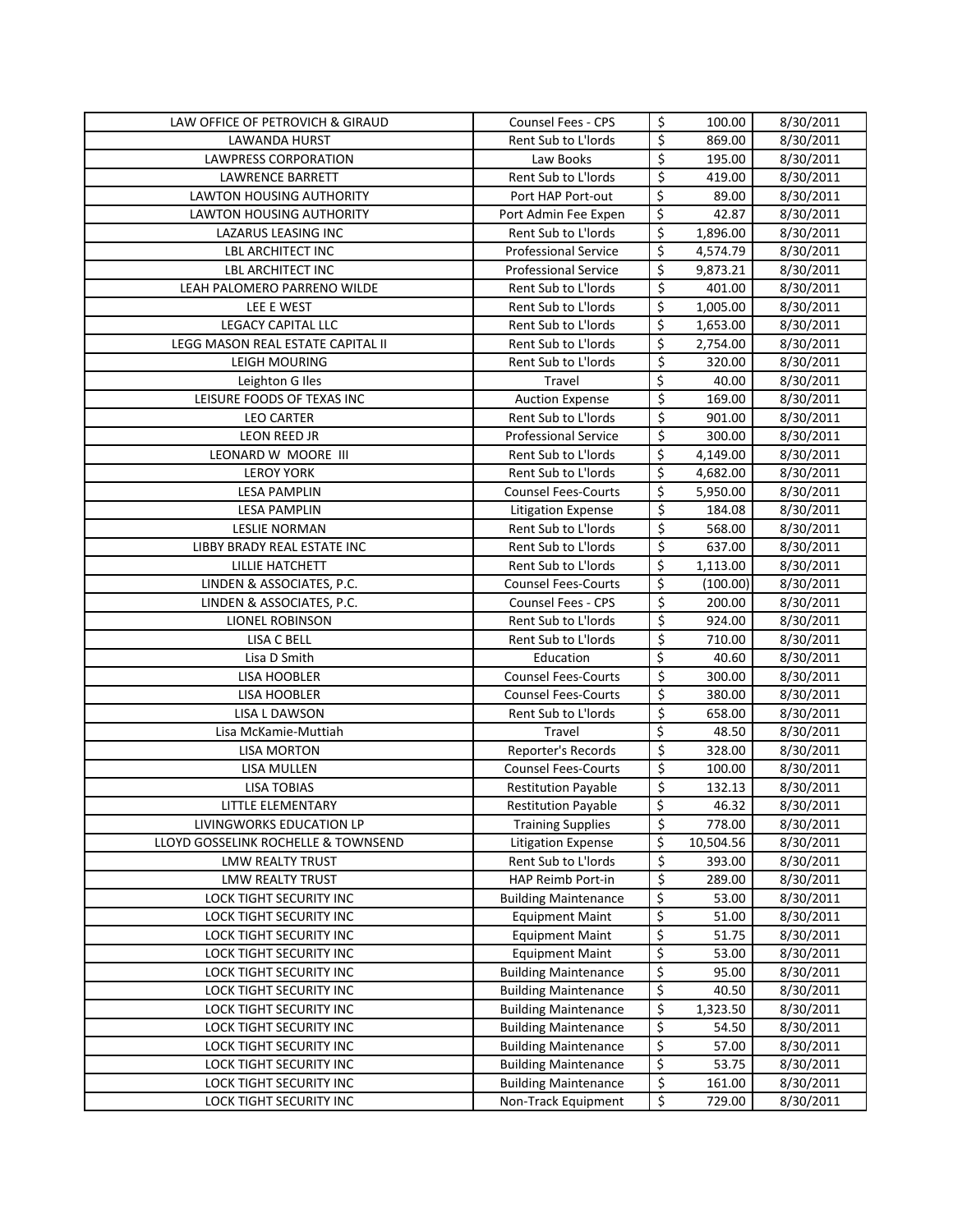| <b>LOCK TIGHT SECURITY INC</b>                      | Central Garage Inv               | \$               | 79.50              | 8/30/2011              |
|-----------------------------------------------------|----------------------------------|------------------|--------------------|------------------------|
| <b>LOCK TIGHT SECURITY INC</b>                      | Parts and Supplies               | \$               | 267.74             | 8/30/2011              |
| LOCK TIGHT SECURITY INC                             | <b>Building Maintenance</b>      | \$               | 40.00              | 8/30/2011              |
| LOCK TIGHT SECURITY INC                             | <b>Equipment Maint</b>           | \$               | 49.00              | 8/30/2011              |
| LONG NGUYEN                                         | Rent Sub to L'Iords              | \$               | 684.00             | 8/30/2011              |
| LOREN C GREEN PC                                    | <b>Counsel Fees-Courts</b>       | \$               | 200.00             | 8/30/2011              |
| <b>LORI DEANGELIS</b>                               | <b>Counsel Fees-Courts</b>       | \$               | 950.00             | 8/30/2011              |
| <b>LORIE GRAHAM</b>                                 | Reporter's Records               | \$               | 1,032.00           | 8/30/2011              |
| LOS ROBLES MOBILE HOME PRK                          | <b>Utility Assistance</b>        | \$               | 67.60              | 8/30/2011              |
| <b>LOUIE F RUIZ</b>                                 | Rent Sub to L'Iords              | \$               | 9,172.00           | 8/30/2011              |
| <b>LOUIE F RUIZ</b>                                 | Rent Sub to L'Iords              | \$               | 2,545.00           | 8/30/2011              |
| LOUIE M HEERWAGEN JR                                | Rent Sub to L'Iords              | $\overline{\xi}$ | 811.00             | 8/30/2011              |
| LOWE'S                                              | Supplies                         | \$               | 984.80             | 8/30/2011              |
| LOWE'S                                              | Parts and Supplies               | $\overline{\xi}$ | 749.10             | 8/30/2011              |
| LOWE'S                                              | Field Equip&Supplies             | \$               | 82.53              | 8/30/2011              |
| LOWE'S                                              | <b>Small Tools</b>               | \$               | 29.96              | 8/30/2011              |
| LOWE'S                                              | <b>Building Maintenance</b>      | \$               | 27.10              | 8/30/2011              |
| LOWE'S                                              | Echo Lake Park                   | $\overline{\xi}$ | 372.96             | 8/30/2011              |
| LPD REALTY LLC                                      | Rent Sub to L'Iords              | \$               | 1,470.00           | 8/30/2011              |
| LRP KENSINGTON PARK LP                              | Rent Sub to L'Iords              | \$               | 660.00             | 8/30/2011              |
| LUNCH BOX                                           | <b>Meeting Expenses</b>          | \$               | 93.00              | 8/30/2011              |
| <b>LUVAN T TRAN</b>                                 | Rent Sub to L'Iords              | \$               | 484.00             | 8/30/2011              |
| LYNNETTE WALLACE                                    | Rent Sub to L'Iords              | \$               | 625.00             | 8/30/2011              |
| M A AUSTIN                                          | <b>Bail Bond Surety Fee</b>      | \$               | 13.50              | 8/30/2011              |
| M A AUSTIN                                          | <b>Bail Bond Surety Fee</b>      | \$               | 1.50               | 8/30/2011              |
| M A E D C - FAIR OAKS LLP                           | Rent Sub to L'Iords              | \$               | 2,386.00           | 8/30/2011              |
| M MONIQUE WALTERS                                   | Counsel Fees-Juv                 | \$               | 200.00             | 8/30/2011              |
| M SUZANNE FROSSARD PC                               | <b>Counsel Fees - CPS</b>        | \$               | 670.00             | 8/30/2011              |
| M TRENT LOFTIN                                      | <b>Counsel Fees-Courts</b>       | \$               | 700.00             | 8/30/2011              |
| <b>MACK TIPPENS</b>                                 | Rent Sub to L'Iords              | \$               | 1,474.00           | 8/30/2011              |
| <b>MACKJ INC</b>                                    | Rent Sub to L'Iords              | \$               | 617.00             | 8/30/2011              |
| <b>MADISON LEIGH TYLER</b>                          | <b>Restitution Payable</b>       | \$               | 50.00              | 8/30/2011              |
| MADISON SUMMIT LTD                                  | Prepaid - Rent                   | \$               | 5,515.00           | 8/30/2011              |
| <b>MAE L HOOKS</b>                                  | Rent Sub to L'Iords              | \$               | 700.00             | 8/30/2011              |
| MAEDC HULEN BEND SENIOR COMMUNITY L                 | Rent Sub to L'Iords              | \$               | 3,125.00           | 8/30/2011              |
| MAEDC HULEN BEND SENIOR COMMUNITY L                 | HAP Reimb Port-in                | \$               | 479.00             | 8/30/2011              |
| MAEDC PALM HOUSE LLC                                | Rent Sub to L'Iords              | \$               | 402.00             | 8/30/2011              |
| MAGNOLIA PROJECTS, LTD                              | Rent Sub to L'Iords              | \$               | 610.00             | 8/30/2011              |
| <b>MAHIN JAN KIANI</b>                              | Rent Sub to L'Iords              | \$               | 1,035.00           | 8/30/2011              |
| <b>MAHIN JAN KIANI</b>                              | Rent Sub to L'Iords              | \$               | 900.00             | 8/30/2011              |
| MAINSTREAM PROPERTIES INC                           | Rent Sub to L'Iords              | \$               | 2,042.00           | 8/30/2011              |
| MAMIE BUSH JOHNSON                                  | <b>Counsel Fees-Courts</b>       | \$               | 3,275.00           | 8/30/2011              |
| MAMIE BUSH JOHNSON                                  | <b>Counsel Fees-Courts</b>       | \$               | 1,000.00           | 8/30/2011              |
| MANAGED HEALTH NETWORK INC                          | <b>Employee Assist Prog</b>      | \$               | 1,021.76           | 8/30/2011              |
| MANAGED HEALTH NETWORK INC                          | <b>Employee Assist Prog</b>      | \$               | 13,311.40          | 8/30/2011              |
| MANAGED HEALTH NETWORK INC                          | <b>Employee Assist Prog</b>      | \$               | 988.00<br>1,093.00 | 8/30/2011              |
| MANAGEMENT OF SURREY OAKS LLC                       | Rent Sub to L'Iords              | \$               |                    | 8/30/2011              |
| <b>MANDALAY BAY RESORT</b><br><b>MANOHAR RAJPUT</b> | Education<br>Rent Sub to L'Iords | \$<br>\$         | 424.44             | 8/30/2011              |
| MANSFIELD RETIREMENT LTD                            | Rent Sub to L'Iords              | \$               | 141.00<br>279.00   | 8/30/2011<br>8/30/2011 |
| MANUEL DELGADO JR                                   | Rent Sub to L'Iords              | \$               | 160.00             | 8/30/2011              |
| <b>MARC GAULT</b>                                   | Counsel Fees - CPS               | \$               | 200.00             | 8/30/2011              |
| <b>MARC GAULT</b>                                   | Cnsl Fees-Fam Drg Ct             | \$               | 200.00             | 8/30/2011              |
| MARCUSE AND SON                                     | <b>Building Maintenance</b>      | \$               | 280.00             | 8/30/2011              |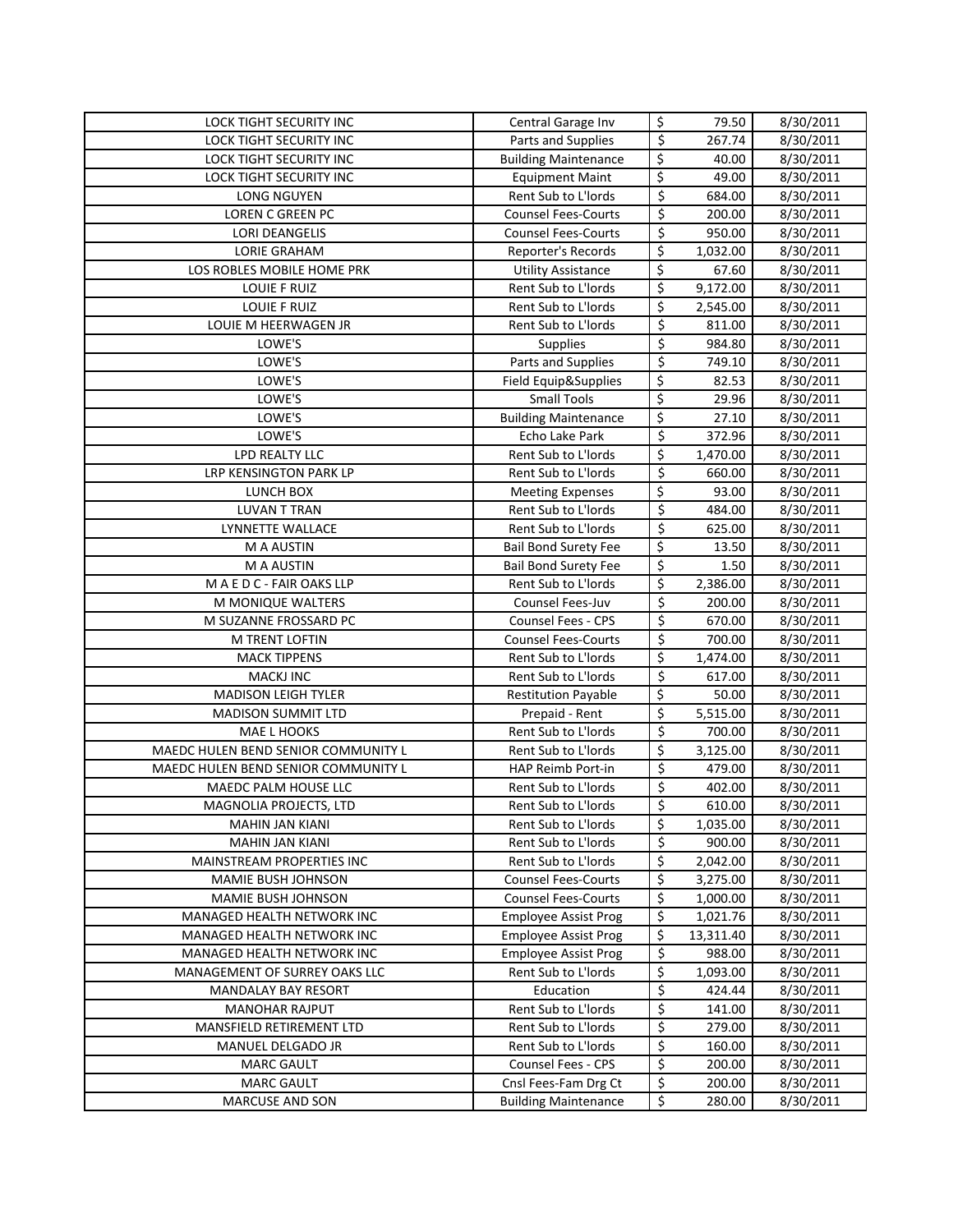| MARGARET G ANDERSON                                          | Rent Sub to L'Iords                                 | \$                       | 850.00             | 8/30/2011              |
|--------------------------------------------------------------|-----------------------------------------------------|--------------------------|--------------------|------------------------|
| <b>MARGARET PRUITT</b>                                       | Rent Sub to L'Iords                                 | \$                       | 850.00             | 8/30/2011              |
| <b>MARIA RAMIREZ</b>                                         | Rent Sub to L'Iords                                 | \$                       | 848.00             | 8/30/2011              |
| MARIA ROSARIO SAI MADIGAN                                    | Rent Sub to L'Iords                                 | \$                       | 583.00             | 8/30/2011              |
| MARIE PIGG REAL ESTATE                                       | Rent Sub to L'Iords                                 | \$                       | 613.00             | 8/30/2011              |
| MARINE CREEK RESIDENTIAL LP                                  | Rent Sub to L'Iords                                 | \$                       | 4,020.00           | 8/30/2011              |
| MARINE CREEK RESIDENTIAL LP                                  | Rent Sub to L'Iords                                 | \$                       | 5.00               | 8/30/2011              |
| MARINE CREEK RESIDENTIAL LP                                  | HAP Reimb Port-in                                   | \$                       | 815.00             | 8/30/2011              |
| <b>MARION BAUGH</b>                                          | Rent Sub to L'Iords                                 | \$                       | 903.00             | 8/30/2011              |
| <b>MARION J AIKEN</b>                                        | Rent Sub to L'Iords                                 | \$                       | 884.00             | 8/30/2011              |
| <b>MARK D HIXSON</b>                                         | Rent Sub to L'Iords                                 | \$                       | 1,918.00           | 8/30/2011              |
| <b>MARK D SHEARER</b>                                        | Rent Sub to L'Iords                                 | \$                       | 1,734.00           | 8/30/2011              |
| <b>MARK MCGINNIS</b>                                         | Rent Sub to L'Iords                                 | \$                       | 950.00             | 8/30/2011              |
| <b>MARK ROSTEET</b>                                          | <b>Counsel Fees-Courts</b>                          | \$                       | 450.00             | 8/30/2011              |
| <b>MARK ROSTEET</b>                                          | <b>Counsel Fees-Courts</b>                          | \$                       | 600.00             | 8/30/2011              |
| <b>MARK ROSTEET</b>                                          | <b>Counsel Fees-Courts</b>                          | \$                       | 300.00             | 8/30/2011              |
| <b>MARK ROSTEET</b>                                          | <b>Counsel Fees-Courts</b>                          | $\overline{\xi}$         | 400.00             | 8/30/2011              |
| MARK ROSTEET                                                 | <b>Counsel Fees-Courts</b>                          | \$                       | 200.00             | 8/30/2011              |
| <b>MARK ROSTEET</b>                                          | <b>Counsel Fees-Courts</b>                          | \$                       | 100.00             | 8/30/2011              |
| <b>MARK SCOTT WILLIS</b>                                     | Rent Sub to L'Iords                                 | \$                       | 734.00             | 8/30/2011              |
| MAR-SHALE EQUITY LLC                                         | Rent Sub to L'Iords                                 | \$                       | 413.00             | 8/30/2011              |
| <b>MARTHA TRAN</b>                                           | Rent Sub to L'Iords                                 | \$                       | 864.00             | 8/30/2011              |
| MARTIN EAGLE OIL COMPANY INC                                 | Gasoline Inventory                                  | \$                       | 9,473.10           | 8/30/2011              |
| MARTIN EAGLE OIL COMPANY INC                                 | Gasoline Inventory                                  | \$                       | 37,578.05          | 8/30/2011              |
| MARTINEZ & BONE REALTY INC                                   | Rent Sub to L'Iords                                 | \$                       | 651.00             | 8/30/2011              |
| <b>MARY B THORNTON</b>                                       | <b>Counsel Fees-Courts</b>                          | \$                       | 200.00             | 8/30/2011              |
| MARY ELLEN ECKLUND                                           | Rent Sub to L'Iords                                 | \$                       | 455.00             | 8/30/2011              |
| <b>MARY J YOUNG</b>                                          | <b>Counsel Fees-Courts</b>                          | \$                       | 387.50             | 8/30/2011              |
| <b>MARY J YOUNG</b>                                          | Litigation Expense                                  | \$                       | 5.50               | 8/30/2011              |
| <b>MARY R THOMSEN</b>                                        | Counsel Fees - CPS                                  | \$                       | 300.00             | 8/30/2011              |
| MASSIE'S LOCKSMITH                                           | <b>Equipment Maint</b>                              | \$                       | 70.00              | 8/30/2011              |
| MATRIX ASSOCIATES                                            | Rent Sub to L'Iords                                 | $\overline{\xi}$         | 751.00             | 8/30/2011              |
| MATTHEW BENDER & COMPANY INC                                 | Law Books                                           | \$                       | 188.92             | 8/30/2011              |
| MATTHEW BENDER & COMPANY INC                                 | Law Books                                           | \$                       | 134.06             | 8/30/2011              |
| MATTHEW BENDER & COMPANY INC                                 | Law Books                                           | \$                       | 37.27              | 8/30/2011              |
| MATTHEW BENDER & COMPANY INC<br>MATTHEW BENDER & COMPANY INC | Law Books                                           | \$<br>\$                 | 148.46<br>74.71    | 8/30/2011              |
| MAXIM HEALTHCARE SERVICES INC                                | Law Books<br><b>Professional Service</b>            | \$                       |                    | 8/30/2011              |
| MAXUM HEALTH SERVICES CORP                                   |                                                     | \$                       | 5,798.00<br>132.50 | 8/30/2011<br>8/30/2011 |
| MAXUM HEALTH SERVICES CORP                                   | <b>Professional Service</b><br>Professional Service | \$                       | 91.86              | 8/30/2011              |
| MAXUM HEALTH SERVICES CORP                                   | <b>Professional Service</b>                         | \$                       | 157.69             | 8/30/2011              |
| MAXUM HEALTH SERVICES CORP                                   | <b>Professional Service</b>                         | \$                       | 91.86              | 8/30/2011              |
| MAXUM HEALTH SERVICES CORP                                   | <b>Professional Service</b>                         | \$                       | 91.86              | 8/30/2011              |
| MAXUM HEALTH SERVICES CORP                                   | <b>Professional Service</b>                         | \$                       | 132.50             | 8/30/2011              |
| MAXUM HEALTH SERVICES CORP                                   | <b>Professional Service</b>                         | \$                       | 132.50             | 8/30/2011              |
| MAXUM HEALTH SERVICES CORP                                   | <b>Professional Service</b>                         | \$                       | 157.69             | 8/30/2011              |
| MAXUM HEALTH SERVICES CORP                                   | <b>Professional Service</b>                         | \$                       | 91.86              | 8/30/2011              |
| MAXUM HEALTH SERVICES CORP                                   | <b>Professional Service</b>                         | \$                       | 132.50             | 8/30/2011              |
| MAXUM HEALTH SERVICES CORP                                   | <b>Professional Service</b>                         | \$                       | 91.86              | 8/30/2011              |
| MAXUM HEALTH SERVICES CORP                                   | <b>Professional Service</b>                         | \$                       | 132.50             | 8/30/2011              |
| MAXUM HEALTH SERVICES CORP                                   | <b>Professional Service</b>                         | \$                       | 132.50             | 8/30/2011              |
| MAXUM HEALTH SERVICES CORP                                   | <b>Professional Service</b>                         | \$                       | 124.75             | 8/30/2011              |
| MAXUM HEALTH SERVICES CORP                                   | <b>Professional Service</b>                         | \$                       | 91.86              | 8/30/2011              |
| MAXUM HEALTH SERVICES CORP                                   | <b>Professional Service</b>                         | $\overline{\mathcal{S}}$ | 132.50             | 8/30/2011              |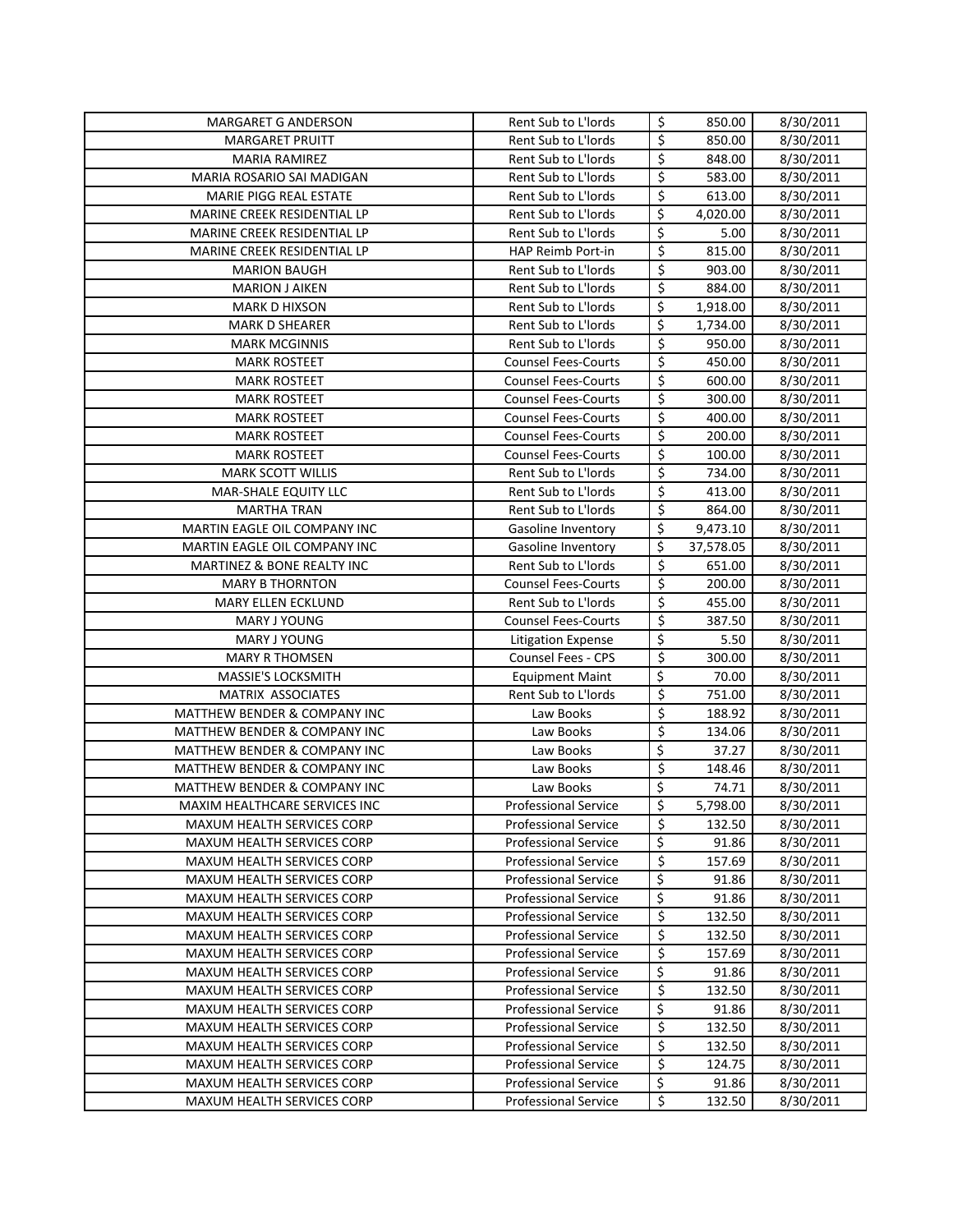| \$<br>\$<br>8/30/2011<br><b>MAXUM HEALTH SERVICES CORP</b><br><b>Professional Service</b><br>91.86<br>$\overline{\mathsf{S}}$<br>MAXUM HEALTH SERVICES CORP<br>132.50<br>8/30/2011<br><b>Professional Service</b><br>$\overline{\mathsf{S}}$<br>129.92<br>MAXUM HEALTH SERVICES CORP<br><b>Professional Service</b><br>8/30/2011 |  |
|----------------------------------------------------------------------------------------------------------------------------------------------------------------------------------------------------------------------------------------------------------------------------------------------------------------------------------|--|
|                                                                                                                                                                                                                                                                                                                                  |  |
|                                                                                                                                                                                                                                                                                                                                  |  |
|                                                                                                                                                                                                                                                                                                                                  |  |
| $\overline{\xi}$<br>MAXUM HEALTH SERVICES CORP<br><b>Professional Service</b><br>129.92<br>8/30/2011                                                                                                                                                                                                                             |  |
| $\overline{\mathsf{S}}$<br><b>Professional Service</b><br>129.92<br>8/30/2011<br>MAXUM HEALTH SERVICES CORP                                                                                                                                                                                                                      |  |
| \$<br><b>Professional Service</b><br>129.92<br>8/30/2011<br>MAXUM HEALTH SERVICES CORP                                                                                                                                                                                                                                           |  |
| $\overline{\mathsf{S}}$<br><b>Professional Service</b><br>129.92<br>8/30/2011<br>MAXUM HEALTH SERVICES CORP                                                                                                                                                                                                                      |  |
| \$<br>129.92<br>8/30/2011<br>MAXUM HEALTH SERVICES CORP<br><b>Professional Service</b>                                                                                                                                                                                                                                           |  |
| $\overline{\boldsymbol{\zeta}}$<br><b>Professional Service</b><br>129.92<br>8/30/2011<br><b>MAXUM HEALTH SERVICES CORP</b>                                                                                                                                                                                                       |  |
| \$<br>8/30/2011<br>MCCLENDON CONSTRUCTION CO INC.<br>Non-Track Const/Bldg<br>17,902.35                                                                                                                                                                                                                                           |  |
| \$<br>MCCLENDON CONSTRUCTION CO INC.<br>Non-Track Const/Bldg<br>65,239.20<br>8/30/2011                                                                                                                                                                                                                                           |  |
| \$<br>A/C Maint Contract<br>1,654.75<br>8/30/2011<br>MCQUAY INTERNATIONAL                                                                                                                                                                                                                                                        |  |
| $\overline{\xi}$<br>A/C Maint Contract<br>985.00<br>8/30/2011<br>MCQUAY INTERNATIONAL                                                                                                                                                                                                                                            |  |
| \$<br>MCQUAY INTERNATIONAL<br>A/C Maint Contract<br>1,869.00<br>8/30/2011                                                                                                                                                                                                                                                        |  |
| $\overline{\mathsf{S}}$<br>985.00<br>MCQUAY INTERNATIONAL<br>A/C Maint Contract<br>8/30/2011                                                                                                                                                                                                                                     |  |
| \$<br>1,199.00<br>MCQUAY INTERNATIONAL<br>A/C Maint Contract<br>8/30/2011                                                                                                                                                                                                                                                        |  |
| \$<br>MCQUAY INTERNATIONAL<br>A/C Maint Contract<br>2,753.50<br>8/30/2011                                                                                                                                                                                                                                                        |  |
| $\overline{\mathcal{S}}$<br>MCQUAY INTERNATIONAL<br>A/C Maint Contract<br>985.00<br>8/30/2011                                                                                                                                                                                                                                    |  |
| $\overline{\xi}$<br><b>MDRD LLC</b><br>Rent Sub to L'Iords<br>906.00<br>8/30/2011                                                                                                                                                                                                                                                |  |
| $\overline{\boldsymbol{\zeta}}$<br><b>MEDINA &amp; MEDINA INC</b><br>290.00<br>8/30/2011<br>Central Garage Inv                                                                                                                                                                                                                   |  |
| $\overline{\xi}$<br>700.00<br>MEDLAN FUNERAL SERVICES INC<br><b>County Burials</b><br>8/30/2011                                                                                                                                                                                                                                  |  |
| $\overline{\xi}$<br>Lab Supplies<br>182.00<br><b>MEDLINE INDUSTRIES</b><br>8/30/2011                                                                                                                                                                                                                                             |  |
| $\overline{\boldsymbol{\zeta}}$<br>8/30/2011<br><b>MELANIE F WEBB</b><br>Psych Exam/Testimony<br>1,300.00                                                                                                                                                                                                                        |  |
| $\overline{\mathcal{S}}$<br>Rent Sub to L'Iords<br>535.00<br><b>MELISSIA Y TALTON</b><br>8/30/2011                                                                                                                                                                                                                               |  |
| \$<br>Rent Sub to L'Iords<br>2,568.00<br>8/30/2011<br>MELVILLE R ASHDOWN                                                                                                                                                                                                                                                         |  |
| \$<br>2,773.00<br>8/30/2011<br>MELVILLE R ASHDOWN<br>Rent Sub to L'Iords                                                                                                                                                                                                                                                         |  |
| \$<br>MERCANTILE PARTNERS LP<br>15,545.16<br>Prepaid - Rent<br>8/30/2011                                                                                                                                                                                                                                                         |  |
| \$<br>MERCANTILE PARTNERS LP<br>5,427.54<br>8/30/2011<br>Prepaid - Other                                                                                                                                                                                                                                                         |  |
| \$<br>MERCANTILE PARTNERS LP<br>4,216.67<br>8/30/2011<br>Prepaid - Rent                                                                                                                                                                                                                                                          |  |
| \$<br>MERCANTILE PARTNERS LP<br>Prepaid - Other<br>1,472.46<br>8/30/2011                                                                                                                                                                                                                                                         |  |
| $\overline{\mathcal{S}}$<br>MERCEDES MEDICAL INC<br><b>Medical Supplies</b><br>395.27<br>8/30/2011                                                                                                                                                                                                                               |  |
| \$<br>Rent Sub to L'Iords<br>MERLIN G HOLLOWAY<br>675.00<br>8/30/2011                                                                                                                                                                                                                                                            |  |
| \$<br>METROPLEX BATTERY INC<br>Parts and Supplies<br>480.10<br>8/30/2011                                                                                                                                                                                                                                                         |  |
| $\overline{\boldsymbol{\zeta}}$<br>MHMR OF TARRANT COUNTY<br>554.10<br>8/30/2011<br><b>Subrecipient Service</b>                                                                                                                                                                                                                  |  |
| \$<br>MHMR OF TARRANT COUNTY<br><b>Subrecipient Service</b><br>861.82<br>8/30/2011                                                                                                                                                                                                                                               |  |
| \$<br>MHMR OF TARRANT COUNTY<br><b>Subrecipient Service</b><br>1,391.50<br>8/30/2011                                                                                                                                                                                                                                             |  |
| \$<br>6,115.96<br>8/30/2011<br>MHMR OF TARRANT COUNTY<br>Spec Needs Off Proj                                                                                                                                                                                                                                                     |  |
| \$<br><b>MHMR</b><br>3,940.95<br>8/30/2011<br>MHMR OF TARRANT COUNTY                                                                                                                                                                                                                                                             |  |
| \$<br>MHMR OF TARRANT COUNTY<br>Prepaid - Rent<br>4,247.48<br>8/30/2011                                                                                                                                                                                                                                                          |  |
| \$<br><b>MHMR</b><br>192,229.23<br>MHMR OF TARRANT COUNTY<br>8/30/2011                                                                                                                                                                                                                                                           |  |
| \$<br>MHMR OF TARRANT COUNTY<br><b>MHMR</b><br>1,535.49<br>8/30/2011                                                                                                                                                                                                                                                             |  |
| \$<br>MHMR OF TARRANT COUNTY<br><b>MHMR</b><br>5,051.88<br>8/30/2011                                                                                                                                                                                                                                                             |  |
| \$<br>MHMR OF TARRANT COUNTY<br><b>Professional Service</b><br>2,166.66<br>8/30/2011                                                                                                                                                                                                                                             |  |
| \$<br>Spec Needs Off Proj<br>25,765.78<br>8/30/2011<br>MHMR OF TARRANT COUNTY                                                                                                                                                                                                                                                    |  |
| \$<br>Counsel Fees - CPS<br>MICHAEL BERGER<br>200.00<br>8/30/2011                                                                                                                                                                                                                                                                |  |
| \$<br>Rent Sub to L'Iords<br>439.00<br>8/30/2011<br>MICHAEL D TOLAND                                                                                                                                                                                                                                                             |  |
| \$<br><b>Counsel Fees-Courts</b><br>400.00<br>8/30/2011<br>MICHAEL DEEGAN                                                                                                                                                                                                                                                        |  |
| \$<br><b>Counsel Fees-Courts</b><br>125.00<br>8/30/2011<br>MICHAEL DEEGAN<br>\$<br>Rent Sub to L'Iords                                                                                                                                                                                                                           |  |
| 8/30/2011<br>MICHAEL HAILEY<br>391.00<br>\$<br>Rent Sub to L'Iords<br>8/30/2011                                                                                                                                                                                                                                                  |  |
| MICHAEL JAMES WILLIAMS<br>376.00<br>\$<br>Rent Sub to L'Iords<br>8/30/2011<br>MICHAEL MOORE<br>484.00                                                                                                                                                                                                                            |  |
| \$<br>Rent Sub to L'Iords<br>506.00<br>8/30/2011<br>MICHAEL MOORE                                                                                                                                                                                                                                                                |  |
| \$<br>Cnsl Fees-Cap Murder<br>4,900.00<br>8/30/2011<br>MICHAEL P. HEISKELL                                                                                                                                                                                                                                                       |  |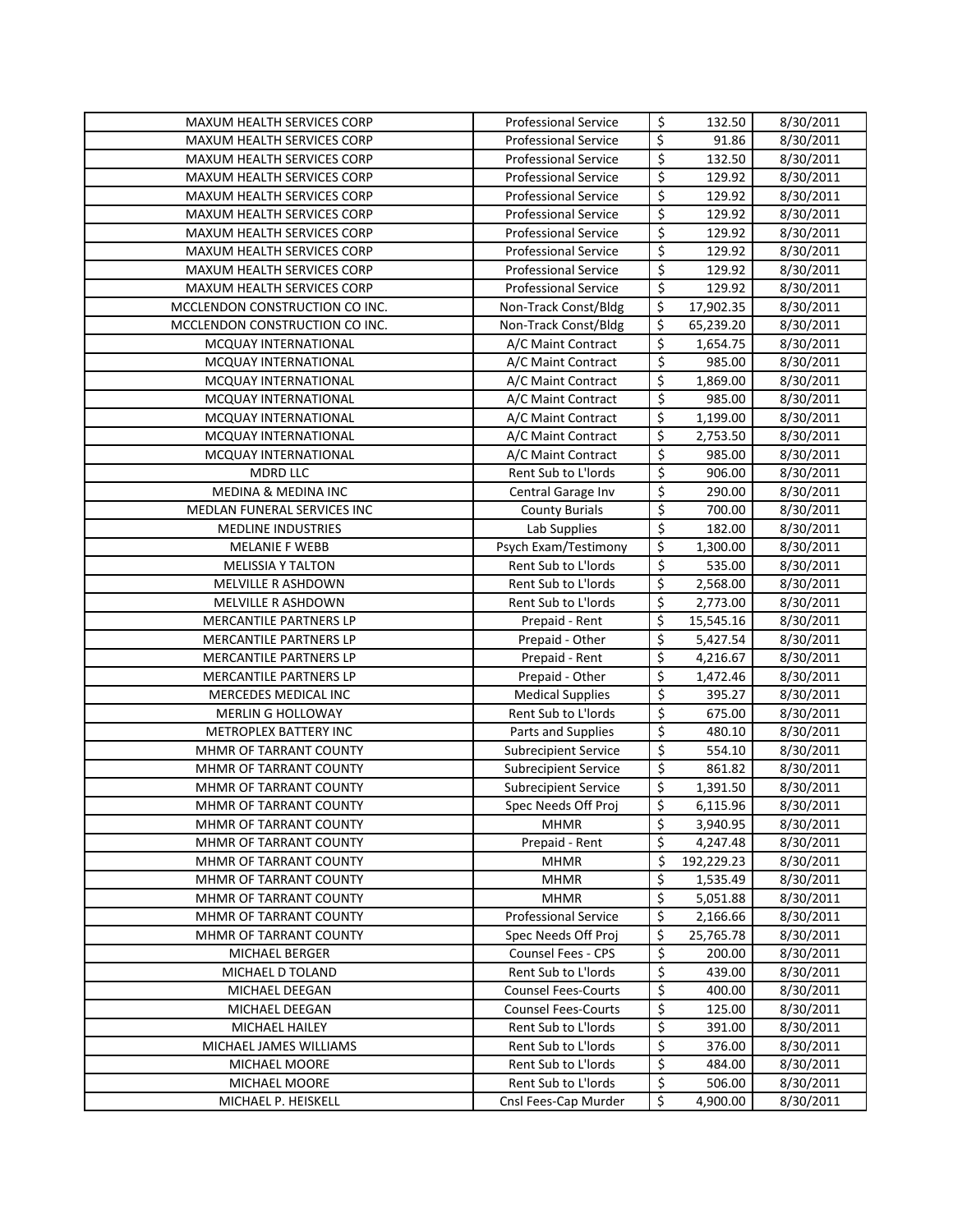| MICHAEL R GARTNER                        | Rent Sub to L'Iords         | \$               | 360.00          | 8/30/2011              |
|------------------------------------------|-----------------------------|------------------|-----------------|------------------------|
| MICHAEL SHAWN MATLOCK                    | Counsel Fees-Juv            | \$               | 200.00          | 8/30/2011              |
| MICHAEL THOMPSON                         | Rent Sub to L'Iords         | \$               | 1,411.00        | 8/30/2011              |
| MICHAEL W MCCOWAN                        | Rent Sub to L'Iords         | \$               | 389.00          | 8/30/2011              |
| MICHELLE DO                              | Rent Sub to L'Iords         | \$               | 1,724.00        | 8/30/2011              |
| MICHELLE I EUGENE                        | Rent Sub to L'Iords         | \$               | 2,039.00        | 8/30/2011              |
| MIDWEST MEDICAL SUPPLY CO, LLC           | <b>Medical Supplies</b>     | \$               | 236.40          | 8/30/2011              |
| MIDWEST MEDICAL SUPPLY CO, LLC           | <b>Medical Supplies</b>     | \$               |                 | 8/30/2011              |
| MIKE CROXTON                             | Rent Sub to L'Iords         | \$               | 528.00          | 8/30/2011              |
| <b>MIKE THOMAS</b>                       | <b>Restitution Payable</b>  | \$               | 112.72          | 8/30/2011              |
| MIMOSA LANE LLC                          | Prepaid - Rent              | \$               | 6,796.84        | 8/30/2011              |
| MINICK LAW PC                            | <b>Counsel Fees-Courts</b>  | \$               | 152.50          | 8/30/2011              |
| MOMENTUM MGMT GROUP LLC                  | Rent Sub to L'Iords         | \$               | 665.00          | 8/30/2011              |
| <b>MONICA LEUCK</b>                      | Rent Sub to L'Iords         | \$               | 561.00          | 8/30/2011              |
| Monica Santiago                          | Education                   | \$               | 371.63          | 8/30/2011              |
| <b>MONTE LAWLIS</b>                      | Travel                      | \$               | 53.84           | 8/30/2011              |
| <b>MONTELENA APARTMENTS</b>              | Rental Assistance           | \$               | 595.00          | 8/30/2011              |
| MOORE MEDICAL LLC                        | Sheriff Inventory           | \$               | 22.00           | 8/30/2011              |
| Mr Brad L Carpenter                      | Travel                      | \$               | 287.45          | 8/30/2011              |
| Mr Charles R Seaberg                     | Travel                      | \$               | 908.00          | 8/30/2011              |
| Mr Chris A Shahan                        | Transportation              | \$               | 40.32           | 8/30/2011              |
| Mr Christopher D Bell                    | Transportation              | \$               | 57.85           | 8/30/2011              |
| Mr Gary Rothbarth                        | Education                   | $\overline{\xi}$ | 25.00           | 8/30/2011              |
| Mr Pat James Huston                      | Travel                      | \$               | 140.00          | 8/30/2011              |
| Mr Renee Castoreno                       | Travel                      | \$               | 10.00           | 8/30/2011              |
| Mr Robert D Cox                          | <b>Meeting Expenses</b>     | \$               | 5.00            | 8/30/2011              |
| MRI COUNTRY BEND INVESTMENT FUND LP      | Rent Sub to L'Iords         | \$               | 3,695.00        | 8/30/2011              |
| MRI COUNTRY BEND INVESTMENT FUND LP      | Rent Sub to L'Iords         | \$               | 378.00          | 8/30/2011              |
| MRI RIVER GLEN INVESTMENT FUND LP        | Rent Sub to L'Iords         | \$               | 3,849.00        | 8/30/2011              |
| MRI RIVER GLEN INVESTMENT FUND LP        | Rent Sub to L'Iords         | \$               | 318.00          | 8/30/2011              |
| MRS BAIRD'S BAKERIES INC                 | Food                        | \$               | 76.84           | 8/30/2011              |
| Ms Ann C Smith                           | Education                   | \$               | 117.60          | 8/30/2011              |
| Ms Brenda G Johnson                      | Supplies                    | \$               | 40.00           | 8/30/2011              |
| Ms Cynthia Bryant                        | Education                   | \$               | 286.30          | 8/30/2011              |
| Ms Cynthia G Williams                    | Mileage Allowance           | \$               | 207.57          | 8/30/2011              |
| Ms Cynthia G Williams                    | Travel                      | \$               | 100.00          | 8/30/2011              |
| Ms Dana M Womack                         | Education                   | \$               | 996.00          | 8/30/2011              |
| Ms Debra Sloan                           | Travel                      | \$               | 205.00          | 8/30/2011              |
| Ms Dorothy A Starr                       | Travel                      | \$               | 211.00          | 8/30/2011              |
| Ms Elizabeth Trowbridge                  | Education                   | \$               | 40.60           | 8/30/2011              |
| Ms Jacquelyn Wright<br>Ms Jeanne M Green | Education                   | \$<br>\$         | 463.43          | 8/30/2011              |
| Ms Karen R Nash                          | Education<br>Education      | \$               | 505.54<br>40.60 | 8/30/2011<br>8/30/2011 |
| Ms Lisa Beebe                            | Education                   | \$               | 1,140.98        | 8/30/2011              |
| Ms Marquetta E Westmoreland              | Mileage Allowance           | \$               | 184.26          | 8/30/2011              |
| Ms Marquetta E Westmoreland              | Travel                      | \$               | 30.00           | 8/30/2011              |
| Ms Nancy J Griggs                        | Education                   | \$               | 229.00          | 8/30/2011              |
| Ms Rhonda L Lewis                        | Travel                      | \$               | 100.00          | 8/30/2011              |
| Ms Rosemary Q Garza                      | Education                   | \$               | 358.00          | 8/30/2011              |
| Ms Susan Q Goldstein                     | Travel                      | \$               | 183.79          | 8/30/2011              |
| MSB SECURITY CONSULTING INC              | <b>Professional Service</b> | \$               | 2,800.00        | 8/30/2011              |
| MVM SERVICES LLC                         | Prepaid - Rent              | \$               | 4,373.33        | 8/30/2011              |
| N T MIAN                                 | Rent Sub to L'Iords         | \$               | 28.00           | 8/30/2011              |
| NADA J RUDDOCK                           | Rent Sub to L'Iords         | \$               | 606.00          | 8/30/2011              |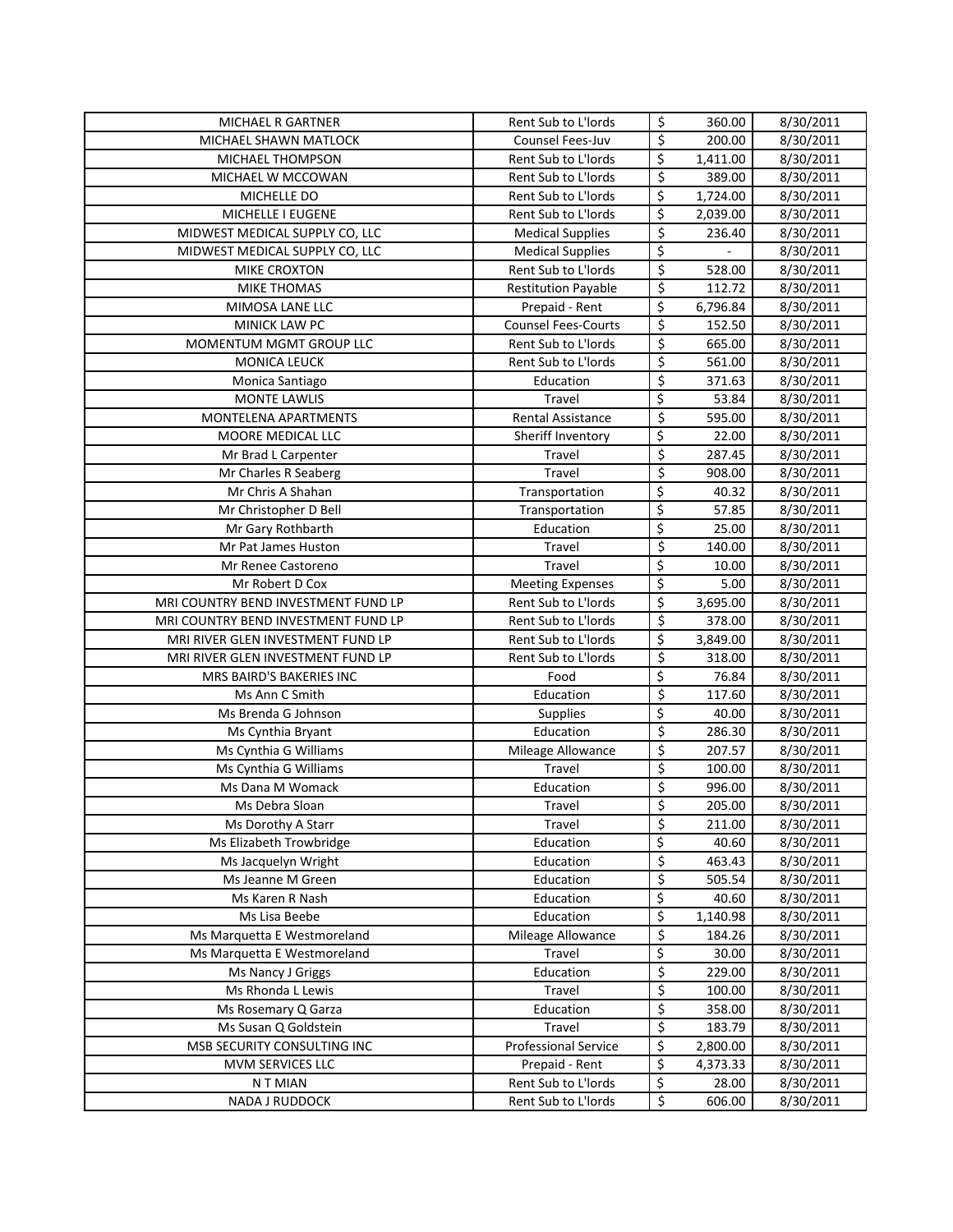| <b>NAHEED S NASIR</b>                         | Rent Sub to L'Iords                           | \$               | 1,383.00            | 8/30/2011              |
|-----------------------------------------------|-----------------------------------------------|------------------|---------------------|------------------------|
| <b>NAN BOWEN</b>                              | Rent Sub to L'Iords                           | \$               | 254.00              | 8/30/2011              |
| <b>NANCY GORDON</b>                           | <b>Counsel Fees - CPS</b>                     | \$               | 200.00              | 8/30/2011              |
| NANCY J CLAUNCH                               | Rent Sub to L'Iords                           | \$               | 875.00              | 8/30/2011              |
| Nancy L Berger                                | Education                                     | \$               | 1,442.07            | 8/30/2011              |
| <b>NANCY RUTH DEWEES</b>                      | Counsel Fees - CPS                            | \$               | 1,515.00            | 8/30/2011              |
| NANKUMARI RAJPUT BHATTI                       | Rent Sub to L'Iords                           | \$               | 1,934.00            | 8/30/2011              |
| NAOYA ORIME                                   | Rent Sub to L'Iords                           | \$               | 1,370.00            | 8/30/2011              |
| <b>NATHAN B POTEET</b>                        | Rent Sub to L'Iords                           | \$               | 888.00              | 8/30/2011              |
| NATHERRAL J WASHINGTON                        | <b>Counsel Fees-Courts</b>                    | \$               | 350.00              | 8/30/2011              |
| NATHERRAL J WASHINGTON                        | <b>Counsel Fees-Courts</b>                    | \$               | 100.00              | 8/30/2011              |
| NATIONAL ACADEMY FOR PROFESSIONAL             | <b>Supplies</b>                               | \$               | 1,230.00            | 8/30/2011              |
| NATIONAL DATA SERVICES INC                    | Printing-Publication                          | \$               | 506.06              | 8/30/2011              |
| <b>NAVID ALBAND</b>                           | <b>Counsel Fees-Courts</b>                    | \$               | 400.00              | 8/30/2011              |
| NAVID ALBAND                                  | <b>Counsel Fees-Courts</b>                    | \$               | 350.00              | 8/30/2011              |
| NCTCOG - NORTH CENTRAL TEXAS                  | Education                                     | \$               | 145.00              | 8/30/2011              |
| NCTCOG - NORTH CENTRAL TEXAS                  | Education                                     | \$               | 500.00              | 8/30/2011              |
| NCTCOG - NORTH CENTRAL TEXAS                  | Education                                     | \$               | 500.00              | 8/30/2011              |
| NEC CORPORATION OF AMERICA                    | Lab Equip Mainten                             | \$               | 708.50              | 8/30/2011              |
| NEI DEVELOPMENT LLC                           | Rent Sub to L'Iords                           | \$               | 750.00              | 8/30/2011              |
| NEIGHBORHOOD PARTNERS OF TX LP                | <b>HAP Reimb Port-in</b>                      | $\overline{\xi}$ | 199.00              | 8/30/2011              |
| NELON LAW GROUP PLLC                          | <b>Counsel Fees-Courts</b>                    | \$               | 150.00              | 8/30/2011              |
| NELON LAW GROUP PLLC                          | <b>Counsel Fees-Courts</b>                    | \$               | 400.00              | 8/30/2011              |
| <b>NELRICA KENDRICK</b>                       | Rent Sub to L'Iords                           | \$               | 863.00              | 8/30/2011              |
| NEOS CONSULTING GROUP LLC                     | <b>Professional Service</b>                   | \$               | 9,606.87            | 8/30/2011              |
| NETIQ CORPORATION                             | Education                                     | \$               | 4,800.00            | 8/30/2011              |
| NEVILL BUSINESS MACHINES INC                  | <b>Equipment Maint</b>                        | \$               | 158.45              | 8/30/2011              |
| NEVILL BUSINESS MACHINES INC                  | <b>Equipment Maint</b>                        | \$               | 89.00               | 8/30/2011              |
| NEW HORIZON PROP MGMT                         | Rental Assistance                             | \$               | 2,250.00            | 8/30/2011              |
| NEW HORIZONS RANCH & CENTER INC               | <b>Residential Servc</b>                      | \$               | 12,857.25           | 8/30/2011              |
| NEWBORN & CHILDRENS MED SRVC                  | <b>Medical Services</b>                       | \$               | 2,640.00            | 8/30/2011              |
| NEXUS RECOVERY CENTER INC                     | <b>Residential Servc</b>                      | \$               | 3,306.46            | 8/30/2011              |
| NGUYEN FINANCIAL NETWORK                      | Rent Sub to L'Iords                           | \$               | 1,250.00            | 8/30/2011              |
| NHUNG THI DINH                                | Rent Sub to L'Iords                           | \$               | 911.00              | 8/30/2011              |
| NHUNG THI DINH                                | HAP Reimb Port-in                             | \$               | 993.00              | 8/30/2011              |
| NICHOLSON-WATERMAN FAMILY TRUST               | Rent Sub to L'Iords                           | \$               | 550.00              | 8/30/2011              |
| NICULINA HODADEA                              | Rent Sub to L'Iords                           | \$               | 929.00              | 8/30/2011              |
| NICVIN LLC                                    | Rent Sub to L'Iords                           | \$               | 750.00              | 8/30/2011              |
| NIGHTINGALE PROPERTIES LLC                    | Rent Sub to L'Iords                           | \$               | 590.00              | 8/30/2011              |
| NIKKI L CHRIESMAN                             | Counsel Fees - CPS                            | \$<br>\$         | 100.00              | 8/30/2011              |
| NORITSU AMERICA CORPORATION<br><b>NORSTAR</b> | <b>Equipment Maint</b><br>Rent Sub to L'Iords |                  | 395.83              | 8/30/2011<br>8/30/2011 |
| <b>NORSTAR</b>                                | Rent Sub to L'Iords                           | \$<br>\$         | 19,950.00<br>763.00 | 8/30/2011              |
| <b>NORSTAR</b>                                | Rent Sub to L'Iords                           | \$               | 444.00              | 8/30/2011              |
| <b>NORSTAR</b>                                | HAP Reimb Port-in                             | \$               | 3,167.00            | 8/30/2011              |
| <b>NORTH HILLS APTS LTD</b>                   | Rent Sub to L'Iords                           | \$               | 2,314.00            | 8/30/2011              |
| NORTH TEXAS FUNERAL HOMES LLC                 | <b>County Burials</b>                         | \$               | 1,360.00            | 8/30/2011              |
| NORTH TEXAS REO GROUP INC                     | Rent Sub to L'Iords                           | \$               | 1,153.00            | 8/30/2011              |
| NORTHCREST SHADYWOOD PARTNERS LP              | Rent Sub to L'Iords                           | \$               | 1,063.00            | 8/30/2011              |
| NORTHCREST SHADYWOOD PARTNERS LP              | Rent Sub to L'Iords                           | \$               | 450.00              | 8/30/2011              |
| NORTHCREST SHADYWOOD PARTNERS LP              | Rent Sub to L'Iords                           | \$               | 1,904.00            | 8/30/2011              |
| NORTHCREST SHADYWOOD PARTNERS LP              | Rent Sub to L'Iords                           | \$               | 693.00              | 8/30/2011              |
| NORTHCREST/SHADYWOOD PARTNERS LP              | Rent Sub to L'Iords                           | \$               | 650.00              | 8/30/2011              |
| NOTTING HILL PARTNERS LP                      | Rent Sub to L'Iords                           | \$               | 10,508.00           | 8/30/2011              |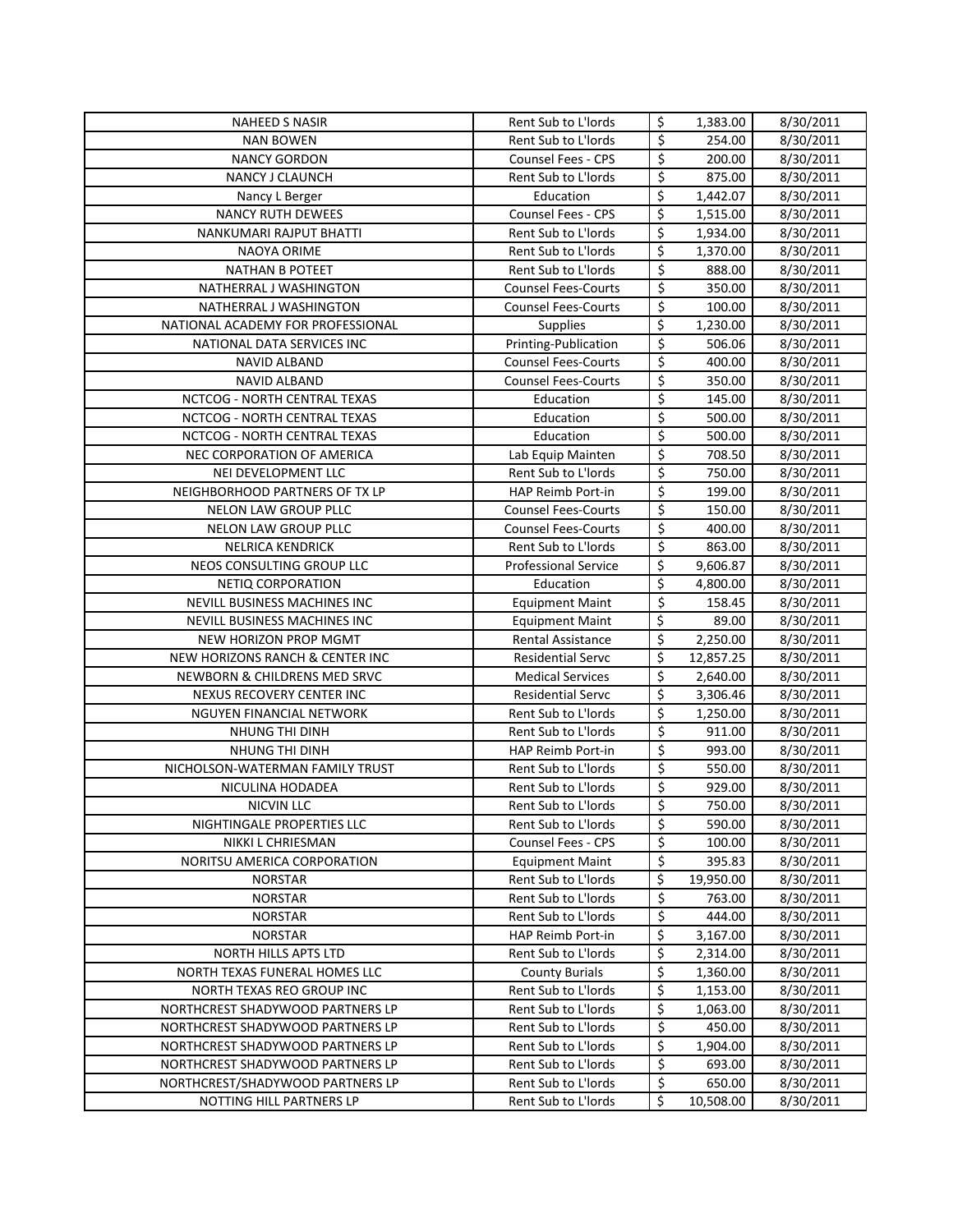| NOTTING HILL PARTNERS LP           | Rent Sub to L'Iords        | \$               | 1,009.00  | 8/30/2011 |
|------------------------------------|----------------------------|------------------|-----------|-----------|
| NOTTING HILL PARTNERS LP           | <b>Utility Allowance</b>   | \$               | 270.00    | 8/30/2011 |
| NPOT PARTNERS I LP                 | Rent Sub to L'Iords        | \$               | 703.00    | 8/30/2011 |
| OAK FARMS DAIRY                    | Food                       | \$               | 261.56    | 8/30/2011 |
| OAK TIMBERS FORT WORTH SOUTH LP    | Rent Sub to L'Iords        | \$               | 631.00    | 8/30/2011 |
| OAK TIMBERS-FORT WORTH SOUTH LP    | Rent Sub to L'Iords        | \$               | 1,733.00  | 8/30/2011 |
| OAK TIMBERS-FORT WORTH SOUTH LP    | Rent Sub to L'Iords        | \$               | 1,488.00  | 8/30/2011 |
| OAK TIMBERS-FORT WORTH SOUTH LP    | HAP Reimb Port-in          | \$               | 1,089.00  | 8/30/2011 |
| OAK TIMBERS-NORTH GREENBRIAR LP    | Rent Sub to L'Iords        | \$               | 1,422.00  | 8/30/2011 |
| OAK TIMBERS-NORTH GREENBRIAR LP    | Rent Sub to L'Iords        | \$               | 911.00    | 8/30/2011 |
| OAK TIMBERS-NORTH GREENBRIAR LP    | HAP Reimb Port-in          | \$               | 1,357.00  | 8/30/2011 |
| OAK TIMBERS-WHITE SETTLEMENT       | Rent Sub to L'Iords        | \$               | 1,744.00  | 8/30/2011 |
| OAK TIMBERS-WHITE SETTLEMENT       | Rent Sub to L'Iords        | \$               | 2,456.00  | 8/30/2011 |
| OAK TIMBERS-WHITE SETTLEMENT       | HAP Reimb Port-in          | \$               | 526.00    | 8/30/2011 |
| OAK TIMBERS-WHITE SETTLEMENT II    | Rent Sub to L'Iords        | \$               | 2,996.00  | 8/30/2011 |
| OAK TIMBERS-WHITE SETTLEMENT II    | Rent Sub to L'Iords        | $\overline{\xi}$ | 877.00    | 8/30/2011 |
| OAK TIMBERS-WHITE SETTLEMENT II    | <b>HAP Reimb Port-in</b>   | $\overline{\xi}$ | 297.00    |           |
|                                    | Rent Sub to L'Iords        | \$               | 1,642.00  | 8/30/2011 |
| <b>OBADIAH BOLES</b>               | Rent Sub to L'Iords        | \$               |           | 8/30/2011 |
| O'BRIAN LT RICHARDS                |                            | \$               | 786.00    | 8/30/2011 |
| OCE-USA INC                        | <b>Equipment Maint</b>     |                  | 3,938.34  | 8/30/2011 |
| OCE-USA INC                        | <b>Equipment Maint</b>     | \$               | 709.85    | 8/30/2011 |
| OCHO VEGAS INC                     | Rent Sub to L'Iords        | $\overline{\xi}$ | 226.00    | 8/30/2011 |
| OCHO VEGAS INC                     | Rent Sub to L'Iords        | \$               | 444.00    | 8/30/2011 |
| O'CONNOR PLACE LP                  | Rent Sub to L'Iords        | $\overline{\xi}$ | 823.00    | 8/30/2011 |
| O'CONNOR PLACE LP                  | Rent Sub to L'Iords        | \$               | 352.00    | 8/30/2011 |
| O'CONNOR PLACE LP                  | Rent Sub to L'Iords        | \$               | 1,989.00  | 8/30/2011 |
| OFEAR MOORE                        | Rent Sub to L'Iords        | \$               | 632.00    | 8/30/2011 |
| OGBURNS TRUCK PARTS OF FT WORTH    | Parts and Supplies         | \$               | 104.02    | 8/30/2011 |
| OHC SPECTRUM ONE LLC               | Rent Sub to L'Iords        | \$               | 6,310.00  | 8/30/2011 |
| OHC SPECTRUM ONE LLC               | Rent Sub to L'Iords        | \$               | 1,006.00  | 8/30/2011 |
| OHC SPECTRUM ONE LLC               | HAP Reimb Port-in          | \$               | 2,164.00  | 8/30/2011 |
| OHC/COBBLESTONE LTD                | Rent Sub to L'Iords        | \$               | 4,806.00  | 8/30/2011 |
| OHC/COBBLESTONE LTD                | Rent Sub to L'Iords        | \$               | 1,195.00  | 8/30/2011 |
| OHC/COBBLESTONE LTD                | Rent Sub to L'Iords        | \$               | 509.00    | 8/30/2011 |
| OHC/COBBLESTONE LTD                | HAP Reimb Port-in          | \$               | 474.00    | 8/30/2011 |
| <b>OKEY AKPOM</b>                  | <b>Counsel Fees-Courts</b> | \$               | 700.00    | 8/30/2011 |
| OKLAHOMA HOUSING FINANCE AGENCY    | Port HAP Port-out          | \$               | 451.00    | 8/30/2011 |
| OKLAHOMA HOUSING FINANCE AGENCY    | Port Admin Fee Expen       | \$               | 42.87     | 8/30/2011 |
| OLIVE TREE REALTY SOLUTION LLC     | Rent Sub to L'Iords        | \$               | 450.00    | 8/30/2011 |
| ONE AMELIA PARC LP                 | Rent Sub to L'Iords        | \$               | 3,715.00  | 8/30/2011 |
| ONE AMELIA PARC LP                 | HAP Reimb Port-in          | \$               | 837.00    | 8/30/2011 |
| ONE VILLAGE CREEK LP               | Rent Sub to L'Iords        | \$               | 18,503.00 | 8/30/2011 |
| ONE VILLAGE CREEK LP               | Rent Sub to L'Iords        | \$               | 2,118.00  | 8/30/2011 |
| ONE VILLAGE CREEK LP               | HAP Reimb Port-in          | \$               | 1,202.00  | 8/30/2011 |
| ONWA GROUP INC                     | Rent Sub to L'Iords        | \$               | 2.00      | 8/30/2011 |
| ONWA GROUP INC                     | HAP Reimb Port-in          | \$               | 446.00    | 8/30/2011 |
| ORACLE                             | Software Maintenance       | \$               | 1,666.68  | 8/30/2011 |
| O'REILLY AUTO PARTS                | Field Equip&Supplies       | \$               | 559.93    | 8/30/2011 |
| O'REILLY AUTO PARTS                | Central Garage Inv         | \$               | 363.76    | 8/30/2011 |
| O'REILLY AUTO PARTS                | Parts and Supplies         | \$               | 35.94     | 8/30/2011 |
| O'REILLY AUTO PARTS                | Parts and Supplies         | \$               | 609.43    | 8/30/2011 |
| OSWALDO ZELAYA                     | Rent Sub to L'Iords        | \$               | 517.00    | 8/30/2011 |
| OVERTON FAMILY LIMITED PARTNERSHIP | Rent Sub to L'Iords        | \$               | 1,665.00  | 8/30/2011 |
| <b>OVERTON SQUARE LP</b>           | Rent Sub to L'Iords        | \$               | 6,515.00  | 8/30/2011 |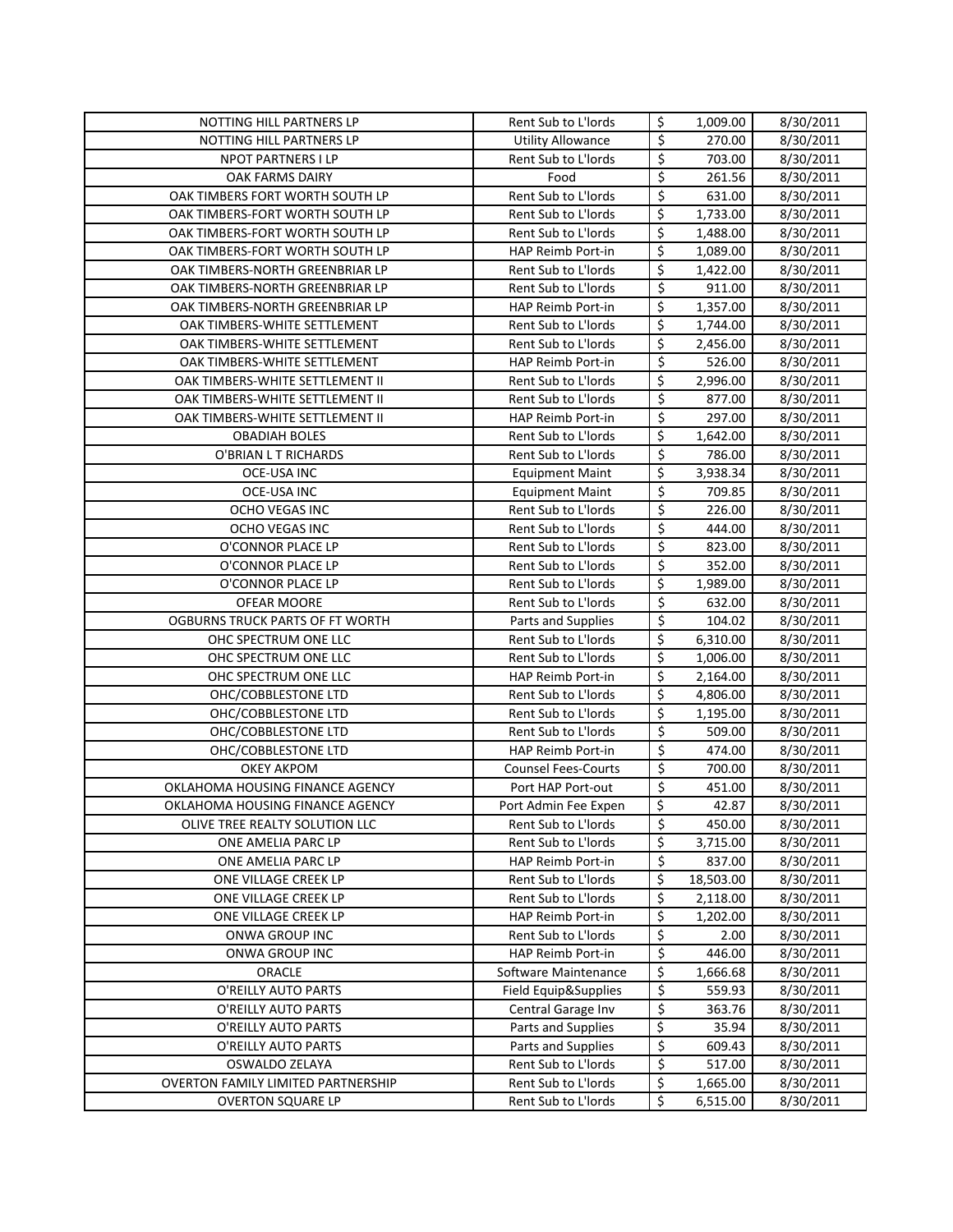| <b>OVERTON SQUARE LP</b>            | Rent Sub to L'Iords                               | \$               | 985.00           | 8/30/2011              |
|-------------------------------------|---------------------------------------------------|------------------|------------------|------------------------|
| <b>OVERTON SQUARE LP</b>            | HAP Reimb Port-in                                 | \$               | 951.00           | 8/30/2011              |
| <b>OVERTON SQUARE LP</b>            | Rent Sub to L'Iords                               | \$               | 717.00           | 8/30/2011              |
| OZARKA DRINKING WATER               | Graphics Inventory                                | \$               | 9.86             | 8/30/2011              |
| <b>OZARKA DRINKING WATER</b>        | Food                                              | \$               | 332.07           | 8/30/2011              |
| OZARKA DRINKING WATER               | Food                                              | $\overline{\xi}$ | 335.56           | 8/30/2011              |
| OZARKA DRINKING WATER               | Water                                             | \$               | 97.26            | 8/30/2011              |
| <b>OZARKA DRINKING WATER</b>        | Health Promo Pgrm                                 | \$               | 66.31            | 8/30/2011              |
| P MICHAEL SCHNEIDER LAW FIRM PC     | <b>Counsel Fees-Courts</b>                        | \$               | 400.00           | 8/30/2011              |
| P.I.E. MANAGEMENT LLC               | <b>Contract Labor</b>                             | \$               | 1,273.60         | 8/30/2011              |
| P.I.E. MANAGEMENT LLC               | <b>Professional Service</b>                       | \$               | 211.00           | 8/30/2011              |
| PACE REALTY                         | <b>Rental Assistance</b>                          | $\overline{\xi}$ | 774.00           | 8/30/2011              |
| PACIFICARE OF TEXAS                 | <b>HMO Premiums</b>                               | \$               | 251,185.98       | 8/30/2011              |
| PAMELA J TREST                      | Rent Sub to L'Iords                               | \$               | 333.00           | 8/30/2011              |
| PAMELA S FERNANDEZ                  | <b>Counsel Fees-Courts</b>                        | \$               | 400.00           | 8/30/2011              |
| PAMELA S FERNANDEZ                  | <b>Counsel Fees-Courts</b>                        | \$               | 1,050.00         | 8/30/2011              |
| <b>PARK PLAZA</b>                   | Rental Assistance                                 | \$               | 560.00           | 8/30/2011              |
| PARK PLAZA SHOPPING CENTER          | Prepaid - Rent                                    | \$               | 4,250.00         | 8/30/2011              |
| PARK VISTA TOWNHOMES L P            | Rent Sub to L'Iords                               | \$               | 19,962.00        | 8/30/2011              |
| <b>PARKER ELECTRIC</b>              | <b>Building Maintenance</b>                       | \$               | 78.50            | 8/30/2011              |
| <b>PARKER ELECTRIC</b>              | <b>Building Maintenance</b>                       | \$               | 1,805.50         | 8/30/2011              |
| <b>PARKER ELECTRIC</b>              | <b>Building Maintenance</b>                       | \$               | 257.87           | 8/30/2011              |
| <b>PARKER ELECTRIC</b>              | <b>Building Maintenance</b>                       | \$               | 117.75           | 8/30/2011              |
| PARKSIDE APARTMENTS LLC             | Rent Sub to L'Iords                               | \$               | 4,011.00         | 8/30/2011              |
| PARODI PROPERTY LTD                 | Rent Sub to L'Iords                               | \$               | 14,768.00        | 8/30/2011              |
| PARODI PROPERTY LTD                 | Rent Sub to L'Iords                               | \$               | 2,392.00         | 8/30/2011              |
| PARODI PROPERTY LTD                 | Rent Sub to L'Iords                               | \$               | 575.00           | 8/30/2011              |
| PASADA PROPERTY INVESTMENTS LLC     | Rent Sub to L'Iords                               | \$               | 1,303.00         | 8/30/2011              |
| PASCALE BARLATIER SURPRIS           | HAP Reimb Port-in                                 | \$               | 653.00           | 8/30/2011              |
| PAT FERGUSON                        | HAP Reimb Port-in                                 | \$               | 800.00           | 8/30/2011              |
| PATHMARK TRAFFIC PRODUCTS INC       | Field Equip&Supplies                              | $\overline{\xi}$ | 865.00           | 8/30/2011              |
| PATHWAY BUILDERS LP                 | Rent Sub to L'Iords                               | \$               | 950.00           | 8/30/2011              |
| PATRICE A HUMPHREY                  | Rent Sub to L'Iords                               | \$               | 461.00           | 8/30/2011              |
| PATRICIA MARGARET MCBRIDE           | <b>Counsel Fees-Courts</b>                        | \$               | 800.00           | 8/30/2011              |
| PATRICIA MARGARET MCBRIDE           | Cnsl Fees-Crim Appls                              | \$               | 1,200.00         | 8/30/2011              |
| PATRICIA MARGARET MCBRIDE           | Crim Appeal-OthrCost                              | \$               | 38.14            | 8/30/2011              |
| PATRICIA R POOL                     | Rent Sub to L'Iords                               | \$               | 331.00           | 8/30/2011              |
| PATRICK CURRAN                      | <b>Counsel Fees-Courts</b>                        | \$               | 1,372.50         | 8/30/2011              |
| <b>PATRICK KEVLIN</b>               | Rent Sub to L'Iords                               | \$               | 882.00           | 8/30/2011              |
| PATRICK R MCCARTY                   | <b>Counsel Fees-Courts</b>                        | \$               | 525.00           | 8/30/2011              |
| PATRICK S DOHONEY & ASSOCIATES PLLC | <b>Counsel Fees-Courts</b>                        | \$               | 500.00           | 8/30/2011              |
| PATRICK S DOHONEY & ASSOCIATES PLLC | <b>Counsel Fees-Courts</b>                        | \$               | 1,800.00         | 8/30/2011              |
| PATTY TILLMAN                       | Counsel Fees-Juv<br><b>Counsel Fees-Courts</b>    | \$               | 375.00           | 8/30/2011              |
| PAUL B ROTHBAND JR                  |                                                   | \$               | 300.00           | 8/30/2011<br>8/30/2011 |
| PAUL B ROTHBAND JR                  | <b>Counsel Fees-Courts</b>                        | \$               | 600.00           |                        |
| PAUL CONNER<br>PAUL E MAYS          | <b>Counsel Fees-Courts</b><br>Rent Sub to L'Iords | \$<br>\$         | 457.50<br>900.00 | 8/30/2011<br>8/30/2011 |
| <b>PAUL MCGINNIS</b>                | Prepaid - Rent                                    | \$               | 3,075.00         | 8/30/2011              |
| PAUL MURRAY                         | Rent Sub to L'Iords                               | \$               | 510.00           | 8/30/2011              |
| PAUL OKELLO                         | Rent Sub to L'Iords                               | \$               | 1,009.00         | 8/30/2011              |
| PAUL V PREVITE                      | <b>Counsel Fees-Courts</b>                        | \$               | 337.50           | 8/30/2011              |
| PAYFLEX SYSTEMS USA INC             | Administration                                    | \$               | 10,596.40        | 8/30/2011              |
| PBG INVESTMENTS                     | Rent Sub to L'Iords                               | \$               | 427.00           | 8/30/2011              |
| PECAN BEND APARTMENTS LTD           | Rent Sub to L'Iords                               | \$               | 750.00           | 8/30/2011              |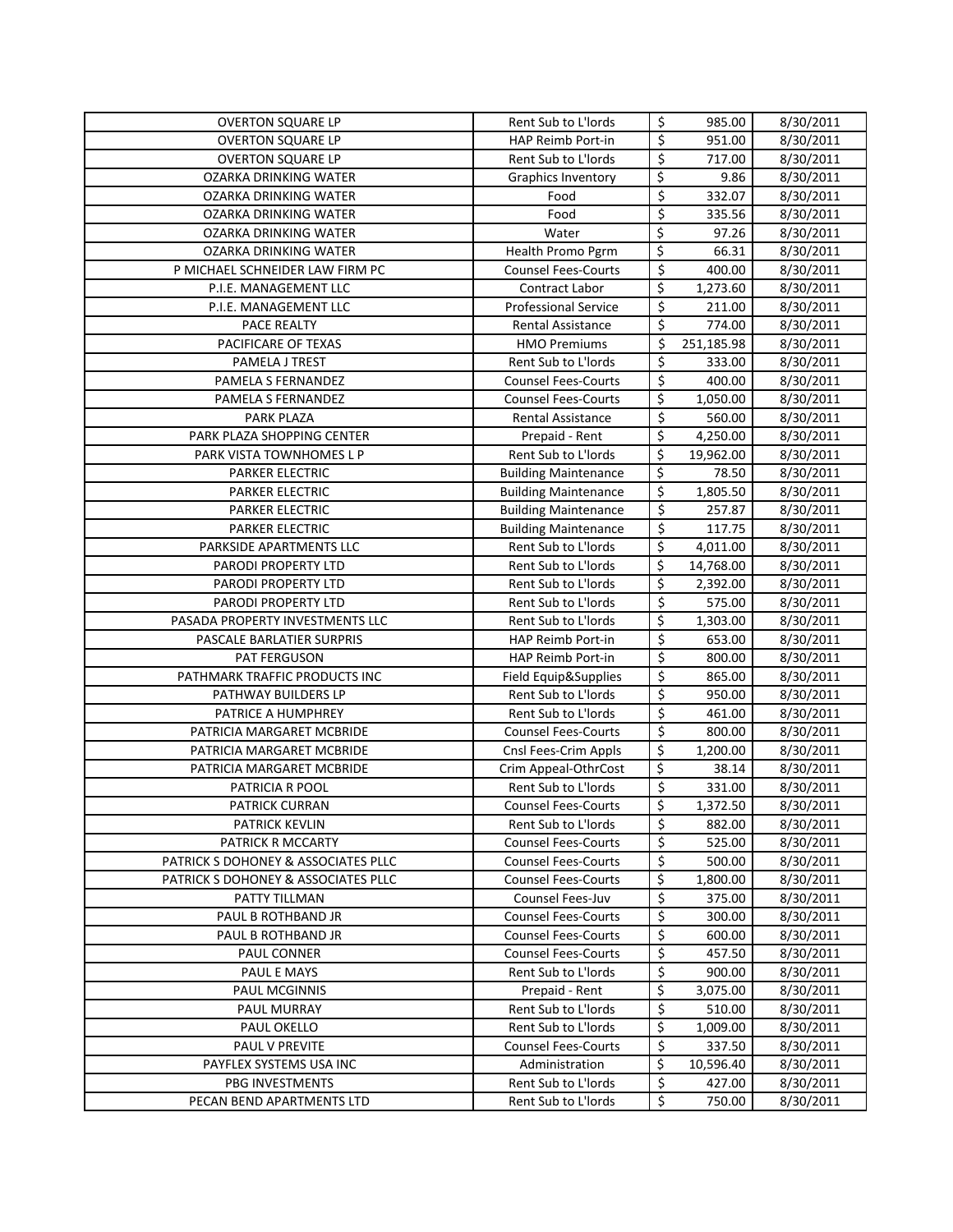| PECAN BEND APARTMENTS LTD                               | HAP Reimb Port-in                       | \$                              | 340.00            | 8/30/2011              |
|---------------------------------------------------------|-----------------------------------------|---------------------------------|-------------------|------------------------|
| PEDRO CISNEROS                                          | Counsel Fees-Juv                        | \$                              | 400.00            | 8/30/2011              |
| PENNSYLVANIA PLACE APARTMENTS LP                        | Rent Sub to L'Iords                     | \$                              | 4,416.00          | 8/30/2011              |
| PENNSYLVANIA PLACE APARTMENTS LP                        | HAP Reimb Port-in                       | \$                              | 1,228.00          | 8/30/2011              |
| PENNSYLVANIA PLACE APARTMENTS LP                        | Rent Sub to L'Iords                     | \$                              | 2,165.00          | 8/30/2011              |
| PENSTAR POWER LLC                                       | Utility Allowance                       | $\varsigma$                     | 420.00            | 8/30/2011              |
| PENTHOUSE CONDOMINIUM HOA                               | Prepaid - Rent                          | \$                              | 265.00            | 8/30/2011              |
| PERIAN L CHEATWOOD                                      | Rent Sub to L'Iords                     | $\overline{\boldsymbol{\zeta}}$ | 600.00            | $\frac{1}{8}$ /30/2011 |
| PERRY BRIGHAM                                           | Rent Sub to L'Iords                     | $\overline{\boldsymbol{\zeta}}$ | 737.00            | 8/30/2011              |
| PERSONAL ACQUISITION MGMT & SALES I                     | Rent Sub to L'Iords                     | \$                              | 2,852.00          | 8/30/2011              |
| PERSONAL ACQUISITION MGMT & SALES I                     | Rent Sub to L'Iords                     | $\overline{\boldsymbol{\zeta}}$ | 550.00            | 8/30/2011              |
| PERSONAL ACQUISITION MGMT & SALES I                     | Rent Sub to L'Iords                     | $\overline{\xi}$                | 122.00            | 8/30/2011              |
| PETER A VAN DALEN                                       | <b>Pest Control Service</b>             | \$                              | 50.00             | 8/30/2011              |
| PETER A VAN DALEN                                       | Pest Control Service                    | $\overline{\xi}$                | 20.00             | 8/30/2011              |
| PETER A VAN DALEN                                       | <b>Building Maintenance</b>             | $\overline{\xi}$                | 193.00            | 8/30/2011              |
| PETER J WEBB                                            | HAP Reimb Port-in                       | $\overline{\xi}$                | 684.00            | 8/30/2011              |
| PETER ROKKAS                                            | Rental Assistance                       | $\overline{\xi}$                | 700.00            | 8/30/2011              |
| PETER SZWEDA                                            | Rent Sub to L'Iords                     | \$                              | 312.00            | 8/30/2011              |
| PHAM HOANG LONG                                         | Rent Sub to L'Iords                     | $\overline{\xi}$                | 1,393.00          | 8/30/2011              |
| PHAMATECH INC                                           | Lab Supplies                            | \$                              | 2,100.00          | 8/30/2011              |
| PHAMATECH INC                                           | Lab Supplies                            | \$                              | 2,100.00          | 8/30/2011              |
| PHAMATECH INC                                           | Lab Supplies                            | \$                              | 2,100.00          | 8/30/2011              |
| PHILLIP BARRON                                          | Rent Sub to L'Iords                     | $\overline{\xi}$                | 603.00            | 8/30/2011              |
| PHILLIP FEVANG                                          | Rent Sub to L'Iords                     | $\overline{\boldsymbol{\zeta}}$ | 938.00            | 8/30/2011              |
| PHILLIP S BARKER                                        | Travel                                  | $\overline{\xi}$                | 100.80            | 8/30/2011              |
| PHILLIP TRINH                                           | Rent Sub to L'Iords                     | \$                              | 3,588.00          | 8/30/2011              |
| PHILLIPS LAWN SPRINKLER CO                              | <b>Building Maintenance</b>             | \$                              | 208.20            | 8/30/2011              |
| PHILLIPS LAWN SPRINKLER CO                              | Landscaping Expense                     | $\overline{\xi}$                | 171.43            | 8/30/2011              |
| PHILLIPS LAWN SPRINKLER CO                              | Landscaping Expense                     | $\varsigma$                     | 276.74            | 8/30/2011              |
| PHILLIPS LAWN SPRINKLER CO                              | Landscaping Expense                     | \$                              | 423.06            | 8/30/2011              |
| PHILLIPS LAWN SPRINKLER CO                              | Landscaping Expense                     | \$                              | 58.46             | 8/30/2011              |
| PHILLIPS LAWN SPRINKLER CO                              | Landscaping Expense                     | \$                              | 434.77            | 8/30/2011              |
| PHILLIPS LAWN SPRINKLER CO                              | Landscaping Expense                     | \$                              | 75.02             | 8/30/2011              |
| PHILLIPS LAWN SPRINKLER CO                              | Landscaping Expense                     | \$                              | 27.50             | 8/30/2011              |
| PHILLIPS LAWN SPRINKLER CO                              | Landscaping Expense                     | $\overline{\boldsymbol{\zeta}}$ | 171.39            | 8/30/2011              |
| PHILLIPS LAWN SPRINKLER CO                              | Landscaping Expense                     | \$                              | 114.10            | 8/30/2011              |
| PHILLIPS LAWN SPRINKLER CO                              | Landscaping Expense                     | \$                              | 80.52             | 8/30/2011              |
| PHUONG PHAM                                             | Rent Sub to L'Iords                     | $\overline{\mathsf{S}}$         | 1,122.00          | 8/30/2011              |
| PHYLLIS GAINES                                          | Rent Sub to L'Iords                     | \$                              | 728.00            | 8/30/2011              |
| PIA R. RODRIGUEZ                                        | <b>Counsel Fees-Courts</b>              | \$                              | 750.00            | 8/30/2011              |
| PIA R. RODRIGUEZ                                        | <b>Counsel Fees-Courts</b>              | \$                              | 1,800.00          | 8/30/2011              |
| PIA R. RODRIGUEZ                                        | <b>Counsel Fees-Courts</b>              | \$                              | 200.00            | 8/30/2011              |
| PINNACLE MISTRY INC                                     | Rent Sub to L'Iords                     | \$                              | 1,035.00          | 8/30/2011              |
| PITNEY BOWES GLOBAL FINANCIAL                           | <b>Equipment Rentals</b>                | \$                              | 46.00             | 8/30/2011              |
| PITNEY BOWES INC                                        | <b>Equipment Maint</b>                  | \$                              | 768.00            | 8/30/2011              |
| PLANO HOUSING AUTHORITY                                 | Port HAP Port-out                       | \$                              | 849.00            | 8/30/2011              |
| PLANO HOUSING AUTHORITY                                 | Port Admin Fee Expen                    | \$                              | 85.74             | 8/30/2011              |
| PLANTATION WEST APARTMENTS                              | Rent Sub to L'Iords                     | \$                              | 444.00            | 8/30/2011              |
| PLATINUM PROPERTY MANAGEMENT                            | Rent Sub to L'Iords                     | \$                              | 1,132.00          | 8/30/2011              |
| PMI SUPPLY INC                                          | <b>Medical Supplies</b>                 | \$<br>\$                        | 152.28            | 8/30/2011              |
| POLLOCK PAPER DISTRIBUTORS                              | Supplies<br><b>Professional Service</b> | \$                              | 50.52<br>1,283.00 | 8/30/2011<br>8/30/2011 |
| POLYGRAPH SCIENCE CENTER<br>POST OAK EAST APARTMENTS LP | Rent Sub to L'Iords                     | \$                              | 21,648.00         | 8/30/2011              |
| POST OAK EAST APARTMENTS LP                             | Rent Sub to L'Iords                     | \$                              | 1,416.00          | 8/30/2011              |
|                                                         |                                         |                                 |                   |                        |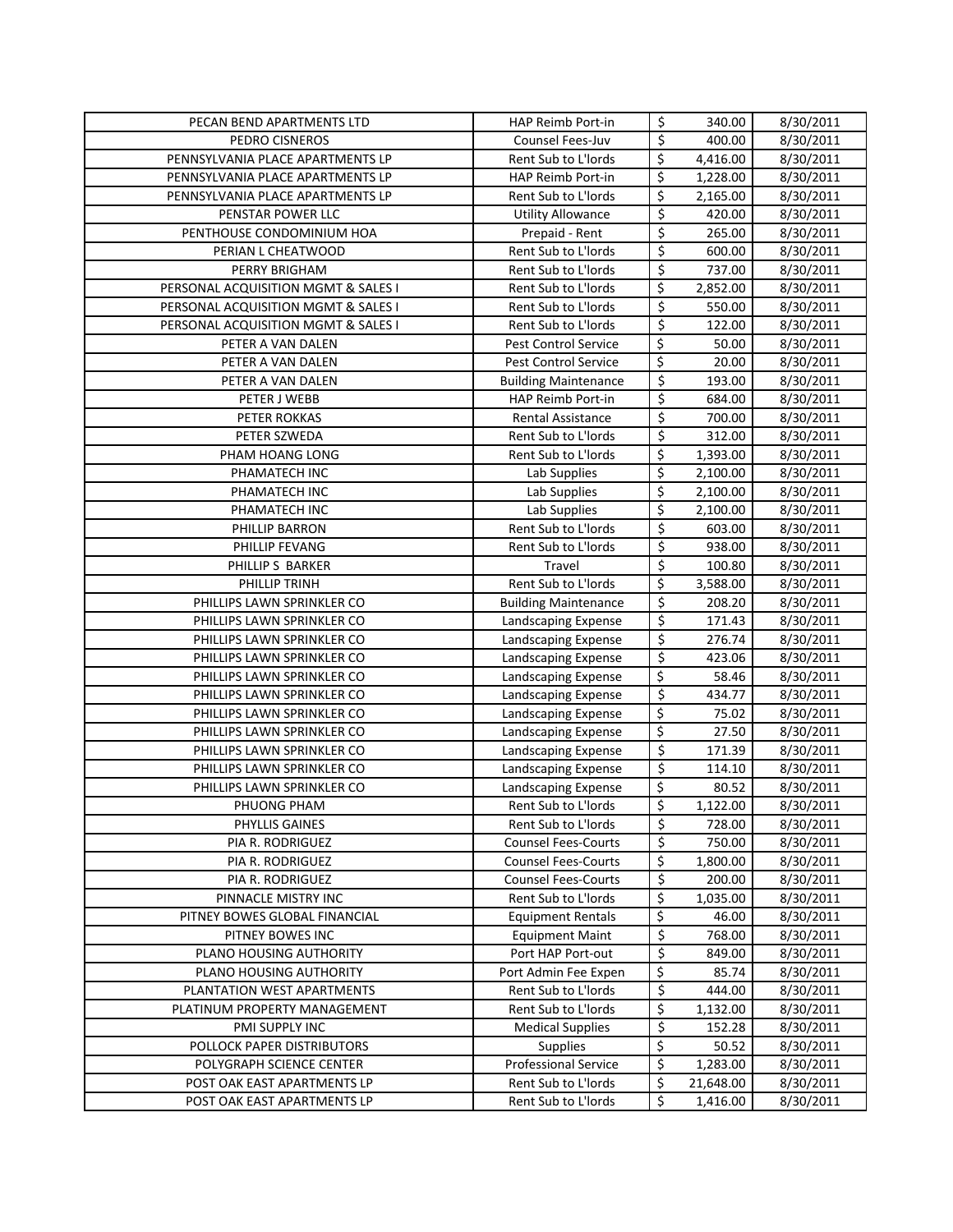| POST OAK EAST APARTMENTS LP                           | Rent Sub to L'Iords                                    | \$                              | 296.00          | 8/30/2011              |
|-------------------------------------------------------|--------------------------------------------------------|---------------------------------|-----------------|------------------------|
| POST OAK EAST APARTMENTS LP                           | HAP Reimb Port-in                                      | \$                              | 2,700.00        | 8/30/2011              |
| POST OAK EAST APARTMENTS LP                           | Rent Sub to L'Iords                                    | \$                              | 2,853.00        | 8/30/2011              |
| PRAETORIAN OPERATING INC                              | Sheriff Inventory                                      | \$                              | 2,275.00        | 8/30/2011              |
| PRAETORIAN OPERATING INC                              | <b>Custodian Supplies</b>                              | $\overline{\xi}$                | 192.20          | 8/30/2011              |
| PRAETORIAN OPERATING INC                              | <b>Custodian Supplies</b>                              | $\overline{\boldsymbol{\zeta}}$ | 175.30          | 8/30/2011              |
| PRATTCO CRESENT OAKS LP                               | HAP Reimb Port-in                                      | \$                              | 250.00          | 8/30/2011              |
| PRESSTEK INC                                          | <b>Equipment Maint</b>                                 | \$                              | 1,263.00        | $\frac{1}{8}$ /30/2011 |
| PRESSTEK INC                                          | <b>Equipment Maint</b>                                 | $\overline{\xi}$                | 433.00          | 8/30/2011              |
| PRICE CAROL OAKS LP                                   | Rent Sub to L'Iords                                    | \$                              | 2,519.00        | 8/30/2011              |
| PROPATH SERVICES LLP                                  | <b>Professional Service</b>                            | $\overline{\xi}$                | 211.48          | 8/30/2011              |
| PROSERV CRANE & EQUIPMENT INC                         | <b>Building Maintenance</b>                            | $\overline{\mathsf{S}}$         | 182.10          | 8/30/2011              |
| PROVANTAGE                                            | <b>Computer Supplies</b>                               | \$                              | 1,263.80        | 8/30/2011              |
| PROVIDENT FOUNDATION BK TEXAS LLC                     | Utility Assistance                                     | \$                              | 99.91           | 8/30/2011              |
| PROVIDENT FOUNDATION BK TEXAS LLC                     | Rent Sub to L'Iords                                    | \$                              | 1,173.00        | 8/30/2011              |
| PTS OF AMERICA LLC                                    | <b>Professional Service</b>                            | \$                              | 12,400.98       | 8/30/2011              |
| PUNDIT JEE LP                                         | Rent Sub to L'Iords                                    | \$                              | 1,742.00        | 8/30/2011              |
| <b>QIAGEN</b>                                         | Furn&Office Eq (Mod)                                   | \$                              | 3,000.00        | 8/30/2011              |
| <b>QUANG CHIEU BUDDIST</b>                            | Rent Sub to L'Iords                                    | $\overline{\mathcal{S}}$        | 408.00          | 8/30/2011              |
| <b>QUANG N M HUYNH</b>                                | Rent Sub to L'Iords                                    | \$                              | 1,138.00        | 8/30/2011              |
| <b>QUANTUM MECHANICAL SERVICES INC</b>                | A/C Maint Contract                                     | $\boldsymbol{\zeta}$            | 957.50          | 8/30/2011              |
| <b>QUEST DIAGNOSTICS INC</b>                          | <b>Professional Service</b>                            | \$                              | 270.71          | 8/30/2011              |
| <b>QUEST DIAGNOSTICS INC</b>                          | <b>Professional Service</b>                            | $\overline{\mathcal{S}}$        | 770.60          | 8/30/2011              |
| <b>QUEST DIAGNOSTICS INC</b>                          | <b>Professional Service</b>                            | \$                              | 8,121.49        | 8/30/2011              |
| <b>QUEST DIAGNOSTICS INC</b>                          | <b>Professional Service</b>                            | \$                              | 1,056.42        | 8/30/2011              |
| <b>QUEST DIAGNOSTICS INC</b>                          | Professional Service                                   | \$                              | 2,399.34        | 8/30/2011              |
| <b>QUEST DIAGNOSTICS INC</b>                          | <b>Laboratory Costs</b>                                | \$                              | 538.75          | 8/30/2011              |
| <b>QUEST DIAGNOSTICS INC</b>                          | Laboratory Costs                                       | $\overline{\mathcal{S}}$        | 365.75          | 8/30/2011              |
| <b>QUEST DIAGNOSTICS INC</b>                          | Laboratory Costs                                       | $\overline{\mathcal{S}}$        | 175.25          | 8/30/2011              |
| R D SHEET METAL INC                                   | <b>Building Maintenance</b>                            | \$                              | 315.00          | 8/30/2011              |
| R MAUREEN TOLBERT                                     | <b>Counsel Fees-Courts</b>                             | $\overline{\mathsf{S}}$         | 475.00          | 8/30/2011              |
| R&M PROPERTY MANAGEMENT LLC                           | Rent Sub to L'Iords                                    | \$                              | 956.00          | 8/30/2011              |
| RADIOLOGY ASSOCIATES OF TARRANT                       | <b>Professional Service</b>                            | $\overline{\boldsymbol{\zeta}}$ | 437.51          | 8/30/2011              |
| RADWAN BEKOWICH                                       | Rent Sub to L'Iords                                    | $\overline{\mathcal{S}}$        | 728.00          | 8/30/2011              |
| <b>RAINA REALTY</b>                                   | Rent Sub to L'Iords                                    | $\overline{\mathcal{S}}$        | 224.00          | 8/30/2011              |
| RALPH WRIGHT COMMERCIAL REFRIG INC                    | <b>Equipment Maint</b>                                 | $\overline{\xi}$                | 211.84          | 8/30/2011              |
| <b>RAM P MALIK</b>                                    | Rent Sub to L'Iords                                    | \$                              | 1,405.00        | 8/30/2011              |
| <b>RAMON D STRIPLING</b>                              | Rent Sub to L'Iords                                    | $\zeta$                         | 925.00          | 8/30/2011              |
| RAN SHNITZER                                          | Rent Sub to L'Iords                                    | \$                              | 1,800.00        | 8/30/2011              |
| RANDOL ASSET MANAGEMENT                               | Prepaid - Rent                                         | \$                              | 11,818.00       | 8/30/2011              |
| RANDY W BOWERS                                        | <b>Counsel Fees-Courts</b>                             | \$                              | 350.00          | 8/30/2011              |
| <b>RANDY W BOWERS</b><br><b>RASHAWN ROGERS TUCKER</b> | Counsel Fees-Juv                                       | \$                              | 200.00          | 8/30/2011              |
| RASIX COMPUTER CENTER INC                             | <b>Restitution Payable</b><br><b>Computer Supplies</b> | \$<br>\$                        | 110.00<br>82.86 | 8/30/2011<br>8/30/2011 |
| RASIX COMPUTER CENTER INC                             | <b>Supplies</b>                                        | \$                              | 165.72          | 8/30/2011              |
| RAUL CANEZ                                            | Counsel Fees - CPS                                     | \$                              | 100.00          | 8/30/2011              |
| RAUL NEVAREZ                                          | <b>Counsel Fees-Courts</b>                             | \$                              | 100.00          | 8/30/2011              |
| <b>RAUL NEVAREZ</b>                                   | Counsel Fees-Juv                                       | \$                              | 600.00          | 8/30/2011              |
| RAUL NEVAREZ                                          | Counsel Fees - CPS                                     | \$                              | 1,235.00        | 8/30/2011              |
| RAY ECKLUND                                           | Rent Sub to L'Iords                                    | \$                              | 4,592.00        | 8/30/2011              |
| <b>RAY ECKLUND</b>                                    | Rent Sub to L'Iords                                    | \$                              | 706.00          | 8/30/2011              |
| RAY ECKLUND                                           | HAP Reimb Port-in                                      | \$                              | (518.00)        | 8/30/2011              |
| RAY ECKLUND                                           |                                                        |                                 |                 |                        |
|                                                       | Rent Sub to L'Iords                                    | \$                              | 953.00          | 8/30/2011              |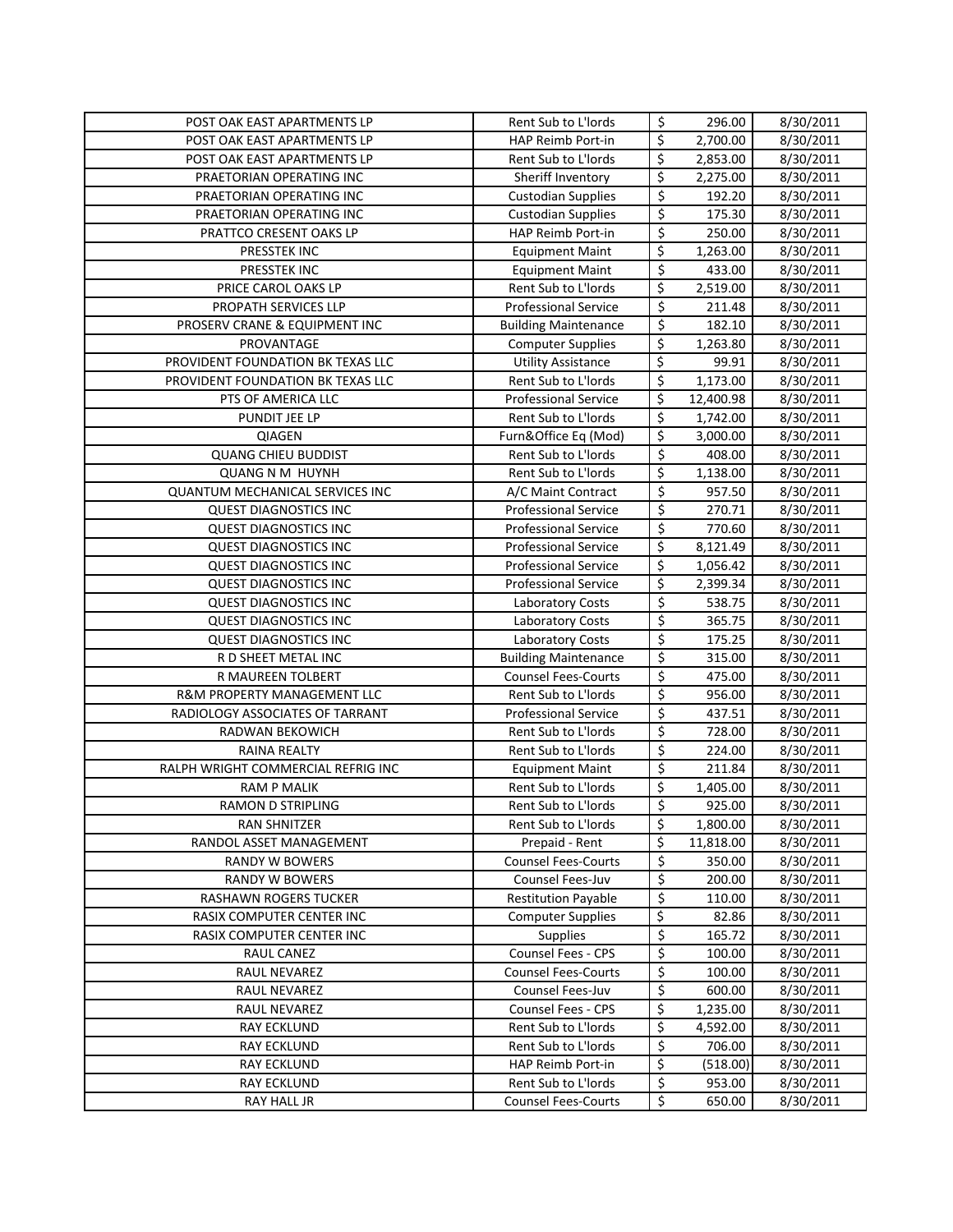| RAY HALL JR                                      | <b>Counsel Fees-Courts</b>                         | \$                       | 100.00               | 8/30/2011              |
|--------------------------------------------------|----------------------------------------------------|--------------------------|----------------------|------------------------|
| <b>RAY HALL JR</b>                               | <b>Counsel Fees - CPS</b>                          | \$                       | 315.00               | 8/30/2011              |
| RAYA ROSALVA                                     | Rent Sub to L'Iords                                | \$                       | 622.00               | 8/30/2011              |
| RAYMOND DANIEL PC                                | <b>Counsel Fees-Courts</b>                         | \$                       | 375.00               | 8/30/2011              |
| <b>RAYMOND DANIEL PC</b>                         | Counsel Fees - CPS                                 | \$                       | 150.00               | 8/30/2011              |
| RAYMOND DANIEL PC                                | Cnsl Fees-Fam Drg Ct                               | \$                       | 150.00               | 8/30/2011              |
| RAZA MIAN                                        | Rent Sub to L'Iords                                | \$                       | 1,274.00             | 8/30/2011              |
| READSOFT INC                                     | Software Maintenance                               | \$                       | 520.52               | 8/30/2011              |
| REAL ESTATE BY PAT GRAY & ASSOC INC              | Rent Sub to L'Iords                                | \$                       | 975.00               | 8/30/2011              |
| <b>REAL PROPERTY MANAGEMENT</b>                  | Rent Sub to L'Iords                                | \$                       | 1,577.00             | 8/30/2011              |
| REAL SYNERGY INVESTMENTS INC                     | Rent Sub to L'Iords                                | \$                       | 767.00               | 8/30/2011              |
| REBECCA WILLIAMS                                 | Rent Sub to L'Iords                                | $\overline{\xi}$         | 950.00               | 8/30/2011              |
| RECEPT PHARMACY LP                               | <b>Medical Supplies</b>                            | \$                       | 1,198.06             | 8/30/2011              |
| REDWOOD TOXICOLOGY                               | <b>Medical Supplies</b>                            | \$                       | 1,147.50             | 8/30/2011              |
| REGENCY IV APART & ART GENERAL PART              | Rent Sub to L'Iords                                | \$                       | 1,289.00             | 8/30/2011              |
| REGENCY IV APART & ART GENERAL PART              | HAP Reimb Port-in                                  | \$                       | 506.00               | 8/30/2011              |
| REGENCY PARK HILLSIDE LP                         | HAP Reimb Port-in                                  | \$                       | 389.00               | 8/30/2011              |
| REGENCY PARK HILLSIDE LP                         | Rent Sub to L'Iords                                | $\overline{\xi}$         | 575.00               | 8/30/2011              |
| REGENCY RAINTREE LTD PARTNERSHIP                 | Rent Sub to L'Iords                                | \$                       | 1,820.00             | 8/30/2011              |
| REGENCY RAINTREE LTD PARTNERSHIP                 | Rent Sub to L'Iords                                | \$                       | 625.00               | 8/30/2011              |
| <b>REHAN MIR</b>                                 | <b>Restitution Payable</b>                         | $\overline{\xi}$         | 150.00               | 8/30/2011              |
| RELIABLE PAVING INC.                             | Non-Track Const/Bldg                               | \$                       | 51,350.40            | 8/30/2011              |
| RELIANT ENERGY RETAIL SERVICES INC               | <b>Utility Allowance</b>                           | \$                       | 7,999.00             | 8/30/2011              |
| RELIANT ENERGY RETAIL SERVICES INC               | <b>Utility Allowance</b>                           | \$                       | 175.00               | 8/30/2011              |
| RELIANT ENERGY RETAIL SERVICES INC               | HAP Reimb Port-in                                  | \$                       | 331.00               | 8/30/2011              |
| RELIANT ENERGY RETAIL SERVICES INC               | <b>Utility Allowance</b>                           | \$                       | 370.00               | 8/30/2011              |
| RELIANT ENERGY SERVICES                          | <b>Utility Assistance</b>                          | \$                       | 12.03                | 8/30/2011              |
| RELIANT ENERGY SERVICES                          | <b>Utility Assistance</b>                          | \$                       | 169.31               | 8/30/2011              |
| RELIANT ENERGY SERVICES                          | <b>Utility Assistance</b>                          | \$                       | 1,413.29             | 8/30/2011              |
| RELIANT ENERGY SERVICES                          | <b>Utility Assistance</b>                          | \$                       | 733.92               | 8/30/2011              |
| RELIANT ENERGY SERVICES                          | <b>Utility Assistance</b>                          | \$                       | 492.96               | 8/30/2011              |
| RELIANT ENERGY SERVICES                          | <b>Utility Assistance</b>                          | \$                       | 449.60               | 8/30/2011              |
| <b>RELIANT ENERGY SERVICES</b>                   | <b>Utility Assistance</b>                          | \$                       | 2,230.04             | 8/30/2011              |
| RELIANT ENERGY SERVICES                          | <b>Utility Assistance</b>                          | \$                       | 189.44               | 8/30/2011              |
| RELIANT ENERGY SOLUTIONS LLC                     | <b>Utility Assistance</b>                          | \$                       | 51.30                | 8/30/2011              |
| <b>RENEE A SANCHEZ</b>                           | Counsel Fees - CPS                                 | \$                       | 100.00               | 8/30/2011              |
| REPUBLIC TITLE OF TEXAS INC                      | <b>County Projects</b>                             | \$                       | 7,300.00             | 8/30/2011              |
| <b>REXEL SUMMERS</b>                             | <b>Building Maintenance</b>                        | \$                       | 81.59                | 8/30/2011              |
| <b>REXEL SUMMERS</b>                             | <b>Building Maintenance</b>                        | \$                       | 1,442.97             | 8/30/2011              |
| <b>REXEL SUMMERS</b>                             | <b>Building Maintenance</b>                        | \$                       | 3,688.17             | 8/30/2011              |
| REYNOLDS ASPHALT                                 | Asphalt-Rock/Hot Mix                               | \$                       | 2,908.58             | 8/30/2011              |
| REYNOLDS ASPHALT                                 | Asphalt-Rock/Hot Mix<br><b>Counsel Fees-Courts</b> | \$<br>\$                 | 9,281.94             | 8/30/2011              |
| RICHARD A HENDERSON PC<br>RICHARD A HENDERSON PC | <b>Counsel Fees-Courts</b>                         | \$                       | 3,270.00<br>1,335.00 | 8/30/2011<br>8/30/2011 |
| RICHARD A HENDERSON PC                           | <b>Counsel Fees-Courts</b>                         | \$                       | 970.00               | 8/30/2011              |
| RICHARD ALLEY                                    | <b>Counsel Fees-Courts</b>                         | \$                       | 130.00               | 8/30/2011              |
| RICHARD ALLEY                                    | <b>Counsel Fees-Courts</b>                         | \$                       | 400.00               | 8/30/2011              |
| RICHARD ALLEY                                    | <b>Counsel Fees-Courts</b>                         | \$                       | 135.00               | 8/30/2011              |
| RICHARD ALLEY                                    | Cnsl Fees-Crim Appls                               | \$                       | 650.00               | 8/30/2011              |
| RICHARD E JOHNSON SR                             | Rent Sub to L'Iords                                | \$                       | 1,523.00             | 8/30/2011              |
| RICHARD GLADSTONE                                | Counsel Fees - CPS                                 | \$                       | 100.00               | 8/30/2011              |
| RICHARD HOLLIS                                   | Rent Sub to L'Iords                                | \$                       | 801.00               | 8/30/2011              |
| RICHARD KLINE                                    | <b>Counsel Fees-Courts</b>                         | \$                       | 700.00               | 8/30/2011              |
| RICHARD KLINE                                    | <b>Counsel Fees-Courts</b>                         | $\overline{\mathcal{S}}$ | 100.00               | 8/30/2011              |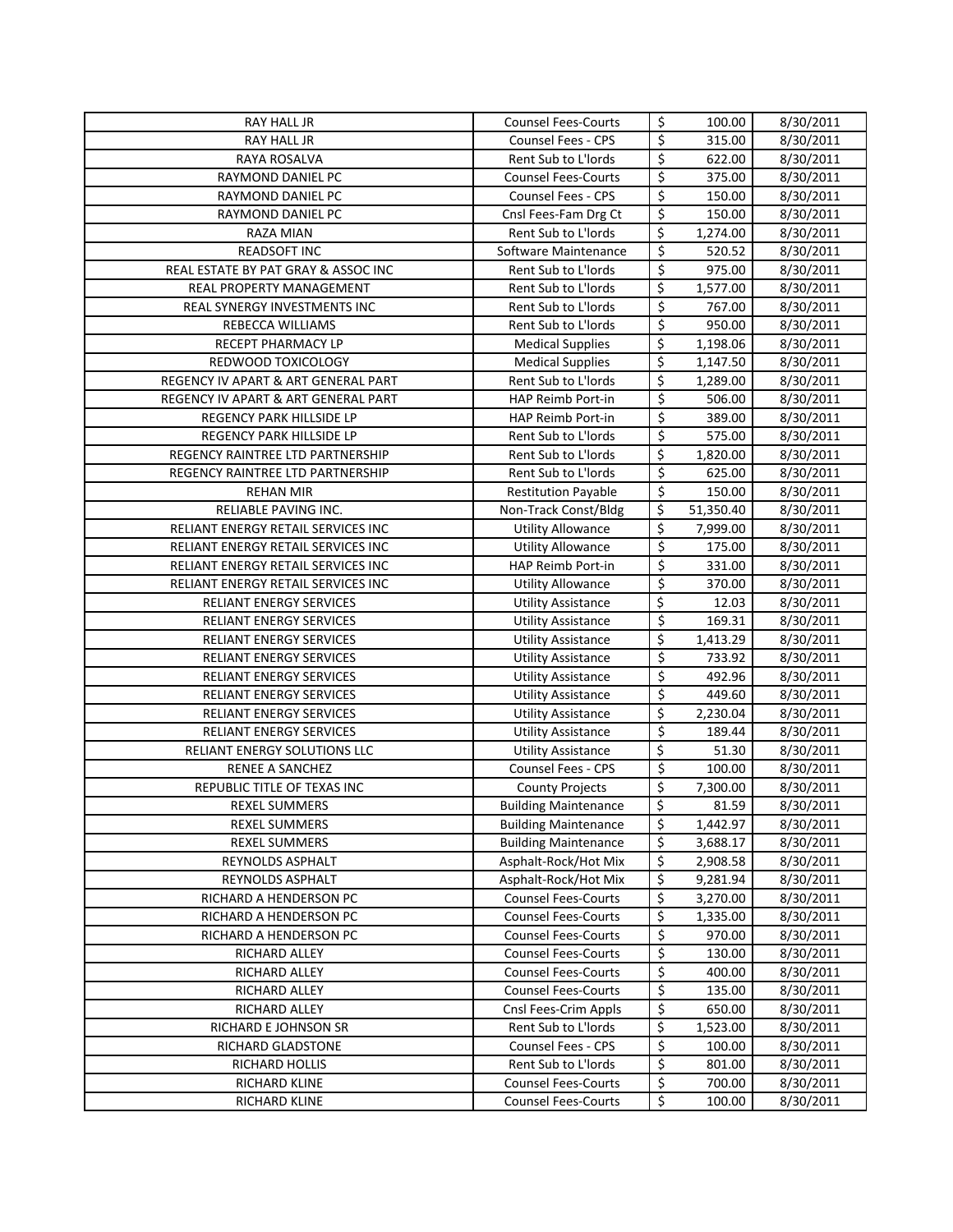| <b>RICHARD KLINE</b>                   | Cnsl Fees-Crim Appls                                     | \$               | 3,175.00        | 8/30/2011              |
|----------------------------------------|----------------------------------------------------------|------------------|-----------------|------------------------|
| RICHARD SCOTT WALKER                   | <b>Counsel Fees-Courts</b>                               | \$               | 1,510.00        | 8/30/2011              |
| RICHLAND HILLS PARTNERS LTD            | Rent Sub to L'Iords                                      | \$               | 1,888.00        | 8/30/2011              |
| RICHLAND HILLS PARTNERS LTD            | <b>Utility Allowance</b>                                 | \$               | (5.00)          | 8/30/2011              |
| RICHLAND PLACE APARTMENTS PARTNERS     | Rent Sub to L'Iords                                      | \$               | 888.00          | 8/30/2011              |
| <b>RICK T BRAME</b>                    | Rent Sub to L'Iords                                      | \$               | 1,003.00        | 8/30/2011              |
| <b>RICKY GILL</b>                      | <b>Restitution Payable</b>                               | \$               | 50.00           | 8/30/2011              |
| RICKY JACKSON                          | Rent Sub to L'Iords                                      | \$               | 321.00          | 8/30/2011              |
| <b>RICKY VANHUSS</b>                   | Rent Sub to L'Iords                                      | \$               | 647.00          | 8/30/2011              |
| <b>RICOH</b>                           | <b>Equipment Maint</b>                                   | \$               | 30.34           | 8/30/2011              |
| <b>RICOH</b>                           | <b>Equipment Rentals</b>                                 | \$               | 369.45          | 8/30/2011              |
| RICOH AMERICAS CORPORATION             | Software Maintenance                                     | $\overline{\xi}$ | 897.26          | 8/30/2011              |
| RITA C. SIMMONS                        | Rent Sub to L'Iords                                      | \$               | 259.00          | 8/30/2011              |
| RIVER GLEN ASSOCIATES LTD              | Rental Assistance                                        | $\overline{\xi}$ | 500.00          | 8/30/2011              |
| RIVER GLEN ASSOCIATES LTD              | <b>Utility Assistance</b>                                | \$               | 46.55           | 8/30/2011              |
| RJ LEE GROUP, INC                      | <b>Professional Service</b>                              | \$               | 13.50           | 8/30/2011              |
| <b>RJD ASSOCIATES LTD</b>              | Rent Sub to L'Iords                                      | \$               | 579.00          | 8/30/2011              |
| RJD ASSOCIATES LTD                     | Rent Sub to L'Iords                                      | $\overline{\xi}$ | 334.00          | 8/30/2011              |
| <b>ROBBY SMITH</b>                     | Rent Sub to L'Iords                                      | \$               | 482.00          | 8/30/2011              |
| ROBERT A WIDMAN                        | <b>HAP Reimb Port-in</b>                                 | \$               | 648.00          | 8/30/2011              |
| <b>ROBERT FORD</b>                     | <b>Counsel Fees-Courts</b>                               | \$               | 800.00          | 8/30/2011              |
| <b>ROBERT GEORGE</b>                   | Rent Sub to L'Iords                                      | \$               | 561.00          | 8/30/2011              |
| <b>ROBERT HONEYSUCKER</b>              | Rent Sub to L'Iords                                      | \$               | 850.00          | 8/30/2011              |
| ROBERT L CROCHETT SR                   | Rent Sub to L'Iords                                      | \$               | 211.00          | 8/30/2011              |
| <b>ROBERT L EPPS SR</b>                | Rent Sub to L'Iords                                      | $\overline{\xi}$ | 950.00          | 8/30/2011              |
| <b>ROBERT W WILLIAMS</b>               | Rent Sub to L'Iords                                      | \$               | 817.00          | 8/30/2011              |
| ROBERTA WALKER                         | <b>Counsel Fees-Courts</b>                               | \$               | 100.00          | 8/30/2011              |
| ROBERTS REALTY ADVISORS INC            | Rent Sub to L'Iords                                      | \$               | 183.00          | 8/30/2011              |
| ROBERTSON MUELLER HARPER               | <b>County Burials</b>                                    | \$               | 700.00          | 8/30/2011              |
| <b>ROBIN LITTERAL</b>                  | <b>Restitution Payable</b>                               | \$               | 37.00           | 8/30/2011              |
| Rochelle D Avina                       | Travel                                                   | \$               | 70.00           | 8/30/2011              |
| RODNEY COLLIER                         | Rent Sub to L'Iords                                      | \$               | 1,882.00        | 8/30/2011              |
| RODNEY LEE THOMAS                      | Advertis/Leg Notice                                      | \$               | 500.00          | 8/30/2011              |
| <b>RODNEY MCNEELY</b>                  | Rent Sub to L'Iords                                      | \$               | 2,293.00        | 8/30/2011              |
| <b>RODNEY PRINCE</b>                   | Rent Sub to L'Iords                                      | \$               | 699.00          | 8/30/2011              |
| <b>RODNEY PRINCE</b>                   | HAP Reimb Port-in                                        | \$               | 1,090.00        | 8/30/2011              |
| ROGERS & ROGERS INVESTMENTS            | Rent Sub to L'Iords                                      | \$               | 282.00          | 8/30/2011              |
| ROMULO L CASAQUITE                     | Rent Sub to L'Iords                                      | \$               | 852.00          | 8/30/2011              |
| RONALD BRUCALE                         | Rent Sub to L'Iords                                      | \$               | 454.00          | 8/30/2011              |
| RONALD COUCH                           | <b>Counsel Fees-Courts</b>                               | \$               | 4,310.00        | 8/30/2011              |
| <b>RONALD DAY</b>                      | Rent Sub to L'Iords                                      | \$               | 594.00          | 8/30/2011              |
| Ronald J Wright                        | Travel                                                   | \$               | 69.04           | 8/30/2011              |
| RONNIE EUGENE THOMAS                   | Rent Sub to L'Iords                                      | \$               | 462.00          | 8/30/2011              |
| ROSA M HANDS                           | <b>Interpreter Fees</b>                                  | \$               | 330.00          | 8/30/2011              |
| ROSE ANNA SALINAS                      | <b>Counsel Fees-Courts</b>                               | \$               | 950.00          | 8/30/2011              |
| ROSE ANNA SALINAS<br>ROSE ANNA SALINAS | <b>Counsel Fees-Courts</b><br><b>Counsel Fees-Courts</b> | \$<br>\$         | 2,200.00        | 8/30/2011              |
| ROSE ANNA SALINAS                      | <b>Counsel Fees-Courts</b>                               | \$               | 100.00          | 8/30/2011              |
| ROSE ANNA SALINAS                      | Counsel Fees-Juv                                         | \$               | 100.00          | 8/30/2011              |
| ROSEMONT MIDDLE SCHOOL                 | <b>Restitution Payable</b>                               | \$               | 300.00<br>40.00 | 8/30/2011<br>8/30/2011 |
| ROSS LAND & REAL ESTATE SERVICES IN    | Rent Sub to L'Iords                                      | \$               | 228.00          | 8/30/2011              |
| ROSSI CALLENDER                        | <b>Restitution Payable</b>                               | \$               | 30.00           | 8/30/2011              |
| ROXANNE ROBINSON                       | <b>Counsel Fees-Courts</b>                               | \$               | 325.00          | 8/30/2011              |
| ROY E BAILEY                           | Rent Sub to L'Iords                                      | \$               | 606.00          | 8/30/2011              |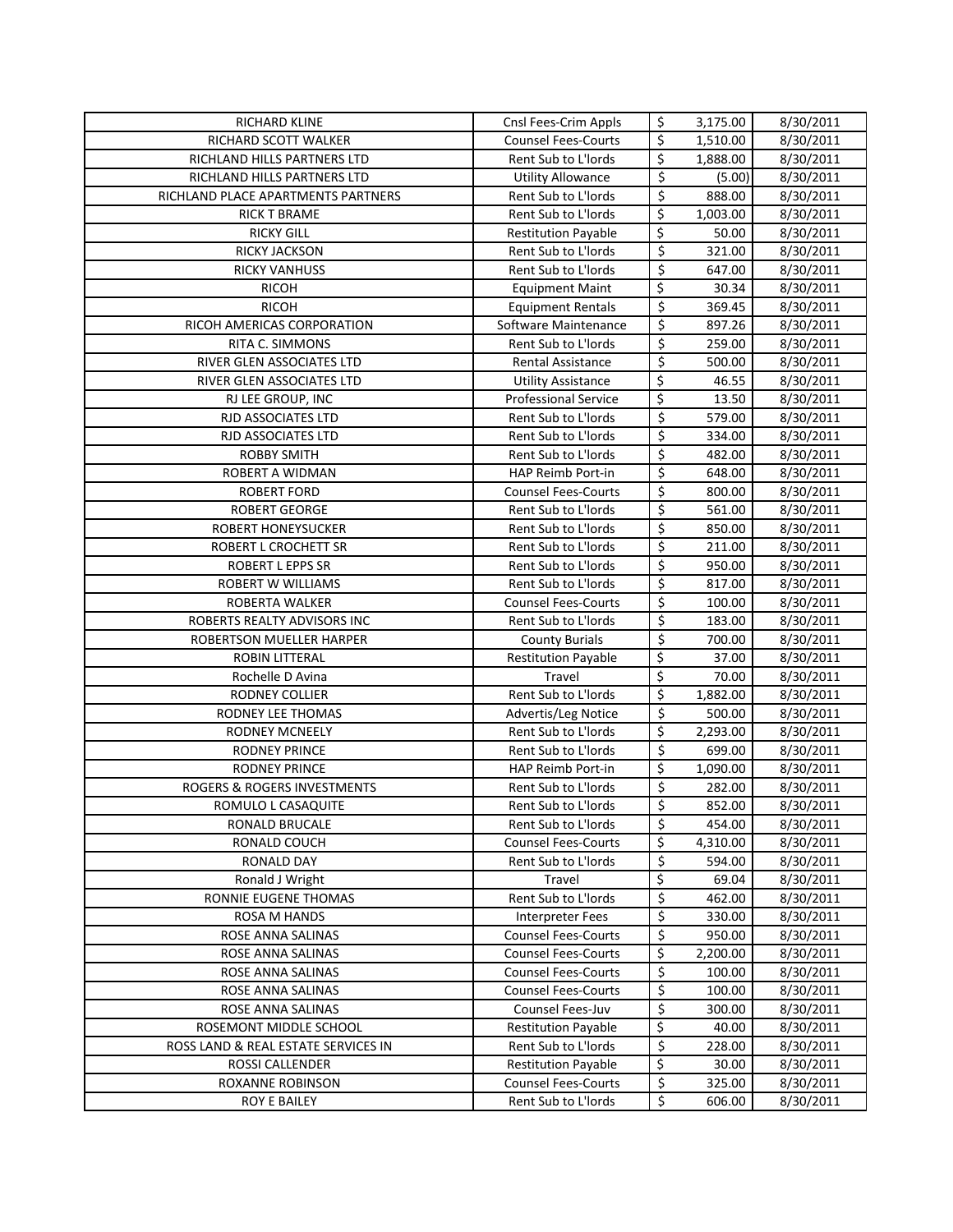| <b>ROY S SHARP</b>                  | HAP Reimb Port-in           | \$                            | 673.00    | 8/30/2011 |
|-------------------------------------|-----------------------------|-------------------------------|-----------|-----------|
| <b>RUBI S SWEANEY</b>               | Rent Sub to L'Iords         | \$                            | 689.00    | 8/30/2011 |
| RUCHAN INVESTMENTS INC              | Rent Sub to L'Iords         | \$                            | 654.00    | 8/30/2011 |
| <b>RUDY VELOZ</b>                   | Rent Sub to L'Iords         | \$                            | 913.00    | 8/30/2011 |
| <b>RUFUS L JEWELL</b>               | HAP Reimb Port-in           | \$                            | 467.00    | 8/30/2011 |
| RUPERT PUPKIN PROPERTIES ROSELLA LL | Rent Sub to L'Iords         | \$                            | 285.00    | 8/30/2011 |
| RUSHMORE CORPORATION                | Temp/Part Time Sal          | \$                            | 859.86    | 8/30/2011 |
| RUSSELL FEED & SUPPLY               | <b>Estray Livestock</b>     | \$                            | 347.46    | 8/30/2011 |
| RUSSELL FEED SUPPLY                 | Canine Expense              | \$                            | 110.96    | 8/30/2011 |
| RUSSELL J GRIECO                    | Rent Sub to L'Iords         | \$                            | 697.00    | 8/30/2011 |
| S & S FAITH FUND LLC                | Rent Sub to L'Iords         | \$                            | 730.00    | 8/30/2011 |
| <b>SATTRUCKING INC</b>              | <b>Rock and Gravel</b>      | \$                            | 17,688.18 | 8/30/2011 |
| SAFESITE INC                        | Space Lease Rental          | $\overline{\xi}$              | 75.00     | 8/30/2011 |
| SAF-T-GLOVE INC                     | Field Equip&Supplies        | \$                            | 2,236.80  | 8/30/2011 |
| SAF-T-GLOVE INC                     | Field Equip&Supplies        | \$                            | 3,858.80  | 8/30/2011 |
| SAF-T-GLOVE INC                     | Field Equip&Supplies        | \$                            | 282.60    | 8/30/2011 |
| SAF-T-GLOVE INC                     | Field Equip&Supplies        | \$                            | 118.10    | 8/30/2011 |
| SAGINAW CROSSING LLC                | Rent Sub to L'Iords         | \$                            | 1,693.00  | 8/30/2011 |
| SAGINAW CROSSING LLC                | Rent Sub to L'Iords         | \$                            | 477.00    | 8/30/2011 |
| SAGINAW CROSSING LLC                | Rent Sub to L'Iords         | \$                            | 1,292.00  | 8/30/2011 |
| SAGINAW CROSSING LLC                | Rent Sub to L'Iords         | \$                            | 900.00    | 8/30/2011 |
| SAINT LEGAL PLLC                    | Counsel Fees-Juv            | $\overline{\xi}$              | 240.00    | 8/30/2011 |
| <b>SALDANA INC</b>                  | <b>County Burials</b>       | \$                            | 1,380.00  | 8/30/2011 |
| SALVATORE LAMENTI                   | Rent Sub to L'Iords         | \$                            | 491.00    | 8/30/2011 |
| <b>SAM BONIFIELD</b>                | <b>Counsel Fees-Courts</b>  | \$                            | 800.00    | 8/30/2011 |
| SAMANTHA K HILL                     | <b>Counsel Fees-Courts</b>  | \$                            | 300.00    | 8/30/2011 |
| SAMANTHA K HILL                     | <b>Counsel Fees-Courts</b>  | \$                            | 100.00    | 8/30/2011 |
| SAMANTHA K HILL                     | <b>Counsel Fees-Courts</b>  | \$                            | 312.50    | 8/30/2011 |
| SAMANTHA K HILL                     | <b>Counsel Fees-Courts</b>  | \$                            | 300.00    | 8/30/2011 |
| SAMUEL E EMUZE                      | Rent Sub to L'Iords         | \$                            | 497.00    | 8/30/2011 |
| SAMUELS AVENUE LP                   | Rent Sub to L'Iords         | \$                            | 5,899.00  | 8/30/2011 |
| SAMUELS AVENUE LP                   | Rent Sub to L'Iords         | $\overline{\xi}$              | 344.00    | 8/30/2011 |
| SANDRA GENE VILLELLI                | Rent Sub to L'Iords         | \$                            | 575.00    | 8/30/2011 |
| SANDRA PETRUSAITIS                  | Rent Sub to L'Iords         | \$                            | 516.00    | 8/30/2011 |
| <b>SANJAY KUMAR</b>                 | Rent Sub to L'Iords         | \$                            | 865.00    | 8/30/2011 |
| <b>SANTIAGO SALINAS</b>             | <b>Counsel Fees-Courts</b>  | \$                            | 600.00    | 8/30/2011 |
| SANTIAGO SALINAS                    | <b>Counsel Fees-Courts</b>  | \$                            | 840.00    | 8/30/2011 |
| SANTIAGO SALINAS                    | <b>Counsel Fees-Courts</b>  | \$                            | 375.00    | 8/30/2011 |
| SANTIAGO SALINAS                    | <b>Counsel Fees-Courts</b>  | \$                            | 1,150.00  | 8/30/2011 |
| SANTIAGO SALINAS                    | <b>Counsel Fees-Courts</b>  | \$                            | 200.00    | 8/30/2011 |
| SANTIAGO SALINAS                    | <b>Interpreter Fees</b>     | \$                            | 50.00     | 8/30/2011 |
| SANZ FORT WORTH HOLDINGS LLC        | Rent Sub to L'Iords         | \$                            | 625.00    | 8/30/2011 |
| SANZ FORT WORTH HOLDINGS LLC        | Rent Sub to L'Iords         | \$                            | 647.00    | 8/30/2011 |
| Sarah T Skiles                      | Education                   | \$                            | 290.00    | 8/30/2011 |
| SARATOGA MANAGEMENT GROUP LLC       | Rent Sub to L'Iords         | \$                            | 4,734.00  | 8/30/2011 |
| SARATOGA MANAGEMENT GROUP LLC       | Rent Sub to L'Iords         | \$                            | 681.00    | 8/30/2011 |
| SAVANT S CHAUHAN                    | Rent Sub to L'Iords         | \$                            | 1,528.00  | 8/30/2011 |
| SAV-ON-FENCE INC                    | <b>Building Maintenance</b> | \$                            | 2,600.00  | 8/30/2011 |
| <b>SCOTT BROWN PROPERTIES INC</b>   | Rent Sub to L'Iords         | \$                            | 988.00    | 8/30/2011 |
| SEQUEL YOUTH SERVICES               | <b>Residential Servc</b>    | \$                            | 2,671.35  | 8/30/2011 |
| SHACOBY J WOMACK                    | Rent Sub to L'Iords         | \$                            | 663.00    | 8/30/2011 |
| SHADOW CREEK APARTMENTS             | Rent Sub to L'Iords         | \$                            | 2,531.00  | 8/30/2011 |
| SHADOW CREEK APARTMENTS             | Rent Sub to L'Iords         | \$<br>$\overline{\mathsf{S}}$ | 640.00    | 8/30/2011 |
| SHALLOM HOLDINGS                    | Rent Sub to L'Iords         |                               | 700.00    | 8/30/2011 |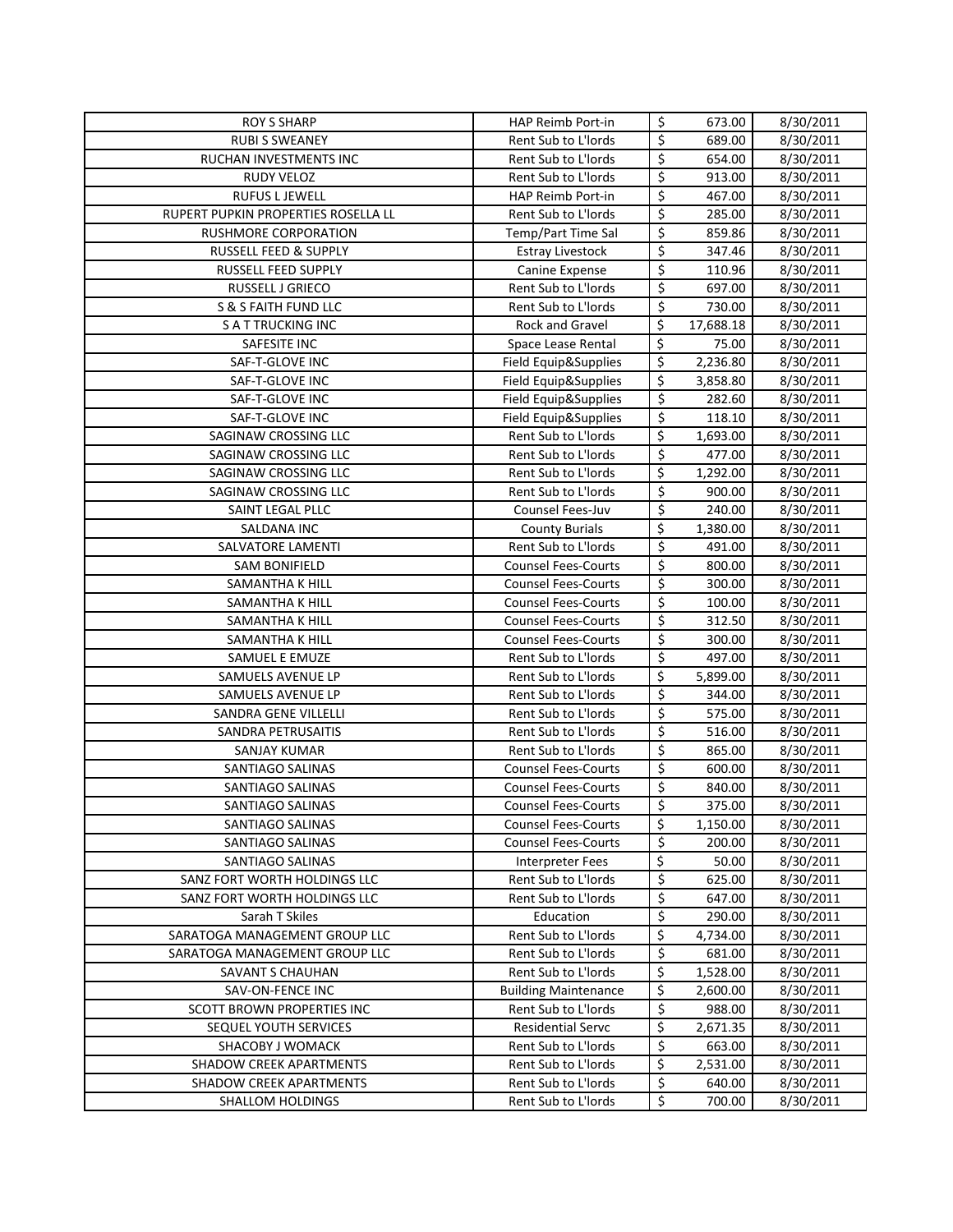| <b>SHARON PATTERSON</b>             | Rent Sub to L'Iords                      | \$                              | 661.00           | 8/30/2011              |
|-------------------------------------|------------------------------------------|---------------------------------|------------------|------------------------|
| SHAWN M WORTHEY                     | Rent Sub to L'Iords                      | $\overline{\boldsymbol{\zeta}}$ | 804.00           | 8/30/2011              |
| SHAWN PASCHALL                      | <b>Counsel Fees-Courts</b>               | \$                              | 200.00           | 8/30/2011              |
| <b>SHAWN PASCHALL</b>               | <b>Counsel Fees-Courts</b>               | \$                              | 980.00           | 8/30/2011              |
| <b>SHAWN PASCHALL</b>               | <b>Counsel Fees-Courts</b>               | $\overline{\xi}$                | 200.00           | 8/30/2011              |
| SHELL FLEET MANAGEMENT              | Fuel                                     | \$                              | 744.65           | 8/30/2011              |
| SHELL FLEET MANAGEMENT              | Travel                                   | \$                              | 227.35           | 8/30/2011              |
| SHELL FLEET MANAGEMENT              | Travel                                   | \$                              | 196.03           | 8/30/2011              |
| SHELL FLEET MANAGEMENT              | Education                                | \$                              | 45.82            | 8/30/2011              |
| SHELL FLEET MANAGEMENT              | Fuel                                     | $\overline{\xi}$                | 12.18            | 8/30/2011              |
| SHENANDOAH TOWNHOMES LTD            | Rent Sub to L'Iords                      | \$                              | 5,990.00         | 8/30/2011              |
| SHENANDOAH TOWNHOMES LTD            | <b>HAP Reimb Port-in</b>                 | \$                              | 1,276.00         | 8/30/2011              |
| SHENANDOAH TOWNHOMES LTD            | Rent Sub to L'Iords                      | \$                              | 697.00           | 8/30/2011              |
| SHENANDOAH VILLAGE APTS LP          | Rent Sub to L'Iords                      | \$                              | 483.00           | 8/30/2011              |
| SHERWIN WILLIAMS #7250              | <b>Building Maintenance</b>              | $\overline{\xi}$                | 417.68           | 8/30/2011              |
| SHERWIN WILLIAMS PAINT              | <b>Building Maintenance</b>              | \$                              | 374.80           | 8/30/2011              |
| SHERYL WRIGHT                       | Rent Sub to L'Iords                      | $\overline{\xi}$                | 750.00           | 8/30/2011              |
| <b>SHEVIA LTD</b>                   | <b>Rent Sub to L'Iords</b>               | $\overline{\xi}$                | 1,565.00         | 8/30/2011              |
| <b>SHEVIA LTD</b>                   | Rent Sub to L'Iords                      | \$                              | 5,613.00         | 8/30/2011              |
| <b>SHEVIA LTD</b>                   |                                          | \$                              |                  | 8/30/2011              |
|                                     | Rent Sub to L'Iords                      | $\overline{\xi}$                | 2,147.00         |                        |
| SHI GOVERNMENT SOLUTIONS            | Capital Outlay Low V                     | \$                              | 1,160.00         | 8/30/2011              |
| SHI GOVERNMENT SOLUTIONS            | <b>Equipment Maint</b>                   |                                 | 894.00           | 8/30/2011              |
| SHIELDS FAMILY LLC III              | HAP Reimb Port-in                        | \$                              | 199.00           | 8/30/2011              |
| SHIELDS FAMILY LLC III              | Rent Sub to L'Iords                      | $\overline{\xi}$                | 345.00           | 8/30/2011              |
| SHOWCASE REALTY PROPERTY MANAGEMENT | Rent Sub to L'Iords                      | \$                              | 1,285.00         | 8/30/2011              |
| SIERRA STRIPES OF TEXAS             | Non-Track Equipment                      | \$                              | 920.00           | 8/30/2011              |
| SIGNATURE LEASING & MANAGEMENT INC  | Rent Sub to L'Iords                      | $\overline{\boldsymbol{\zeta}}$ | 750.00           | 8/30/2011              |
| SIGNTX SIGNS & GRAPHICS INC         | <b>Building Maintenance</b>              | \$                              | 306.00           | 8/30/2011              |
| SILAS OTTONIEL ROSALES              | Rent Sub to L'Iords                      | \$                              | 339.00           | 8/30/2011              |
|                                     |                                          |                                 |                  |                        |
| SILVER CREEK MATERIALS INC          | Supplies                                 | \$                              | 1,403.00         | 8/30/2011              |
| SILVER CREEK PH II                  | Rent Sub to L'Iords                      | \$                              | 1,048.00         | 8/30/2011              |
| SKILLPATH SEMINARS                  | Tuition C/room Train                     | \$                              | 298.00           | 8/30/2011              |
| <b>SKY GROUP LLC</b>                | Rent Sub to L'Iords                      | \$                              | 615.00           | 8/30/2011              |
| SKYLINE NORSTAR USA I LP            | Rent Sub to L'Iords                      | $\overline{\xi}$                | 654.00           | 8/30/2011              |
| SKYVUE MEMORIAL GARDENS             | <b>County Burials</b>                    | $\overline{\xi}$                | 865.00           | 8/30/2011              |
| SMITH COUNTY DISTRICT CLERK         | Constable 7 Fees                         | \$                              | 15.00            | 8/30/2011              |
| SMITH TEMPORARIES INC               | <b>Contract Labor</b>                    | \$                              | 9,446.33         | 8/30/2011              |
| <b>SOLOMON BRACKENS</b>             | Rent Sub to L'Iords                      | \$                              | 779.00           | 8/30/2011              |
| SON V NGUYEN                        | HAP Reimb Port-in                        | \$                              | 666.00           | 8/30/2011              |
| SOUTH HULEN LP                      | Rent Sub to L'Iords                      | \$                              | 11,409.00        | 8/30/2011              |
| SOUTH HULEN LP                      | Rent Sub to L'Iords                      | \$                              | 916.00           | 8/30/2011              |
| SOUTH HULEN LP                      | HAP Reimb Port-in                        | \$                              | 666.00           | 8/30/2011              |
| SOUTHERN COMPUTER WAREHOUSE         | <b>Computer Maintenance</b>              | \$                              | 265.92           | 8/30/2011              |
| SOUTHERN COMPUTER WAREHOUSE         | <b>Computer Maintenance</b>              | \$                              | 123.38           | 8/30/2011              |
| SOUTHWEST ICE CREAM SPEC            | Food                                     | \$                              | 77.76            | 8/30/2011              |
| SOUTHWEST INTERNATIONAL TRUCKS INC  | Parts and Supplies                       | \$                              | 609.39           | 8/30/2011              |
| SOUTHWEST METRO FUEL CORP           | Parts and Supplies                       | \$                              | 728.50           | 8/30/2011              |
| SOUTHWEST PLANNING & DESIGN INC     | <b>Professional Service</b>              | \$                              | 5,363.05         | 8/30/2011              |
| <b>SPARK ENERGY LP</b>              | <b>Utility Allowance</b>                 | \$                              | 49.00            | 8/30/2011              |
| SPINDLEMEDIA INC                    | <b>Computer Maintenance</b>              | \$                              | 2,500.00         | 8/30/2011              |
| SPMG REAL ESTATE SERVICES LLC       | Rent Sub to L'Iords                      | \$                              | 433.00           | 8/30/2011              |
| SPRING OAK APARTMENTS               | Rent Sub to L'Iords                      | \$                              | 216.00           | 8/30/2011              |
| SPRING VALLEY LTD                   | Rent Sub to L'Iords<br>Rental Assistance | \$<br>\$                        | 734.00<br>555.00 | 8/30/2011<br>8/30/2011 |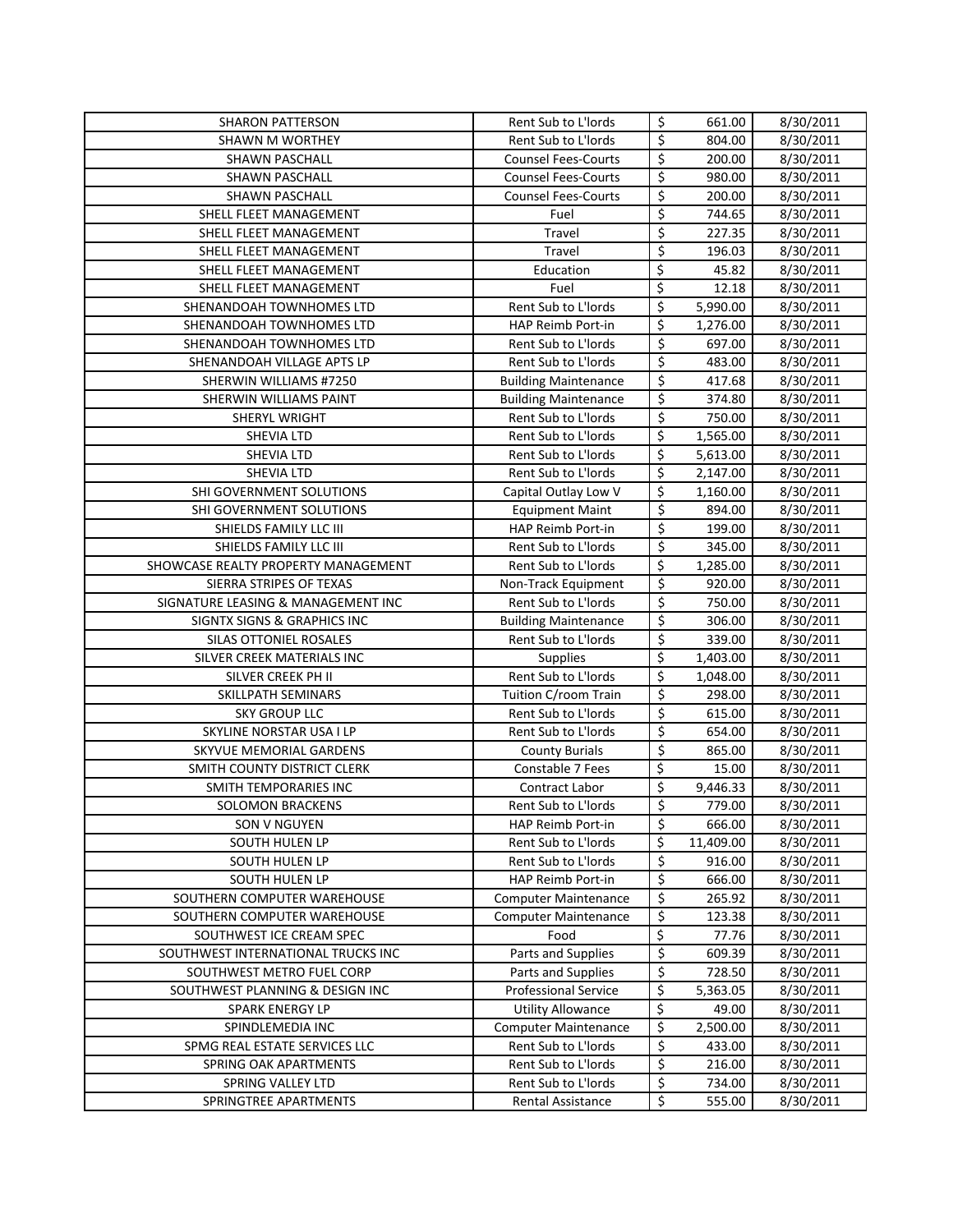| SPRINGTREE APARTMENTS                  | <b>Utility Assistance</b>          | \$       | 32.11          | 8/30/2011              |
|----------------------------------------|------------------------------------|----------|----------------|------------------------|
| SPRINT                                 | Telephone - Mobile                 | \$       | 995.09         | 8/30/2011              |
| SPRINT NEXTEL                          | Telephone - Mobile                 | \$       | 49.99          | 8/30/2011              |
| SPRINT NEXTEL                          | Telephone - Mobile                 | \$       | 1,275.82       | 8/30/2011              |
| <b>SPRINT NEXTEL</b>                   | Telephone - Mobile                 | \$       | 191.96         | 8/30/2011              |
| SPRINT NEXTEL                          | Telephone - Mobile                 | \$       | 292.81         | 8/30/2011              |
| SPRINT NEXTEL                          | Radio Serv-Contract                | \$       | 170.71         | 8/30/2011              |
| SPRINT NEXTEL                          | Telephone - Mobile                 | \$       | 324.05         | 8/30/2011              |
| <b>SPRINT NEXTEL</b>                   | Telephone - Mobile                 | \$       | 63.96          | 8/30/2011              |
| ST BERNARD PARISH GOVERNMENT           | Port HAP Port-out                  | \$       | 986.00         | 8/30/2011              |
| ST BERNARD PARISH GOVERNMENT           | Port Admin Fee Expen               | \$       | 42.87          | 8/30/2011              |
| ST FRANCIS VILLAGE, INC                | Rent Sub to L'Iords                | \$       | 369.00         | 8/30/2011              |
| ST FRANCIS VILLAGE, INC                | Rent Sub to L'Iords                | \$       | 643.00         | 8/30/2011              |
| ST FRANCIS VILLAGE, INC                | Rent Sub to L'Iords                | \$       | 629.00         | 8/30/2011              |
| ST FRANCIS VILLAGE, INC                | HAP Reimb Port-in                  | \$       | 508.00         | 8/30/2011              |
| STAPLES ADVANTAGE                      | Supplies                           | \$       | 263.42         | 8/30/2011              |
| STAPLES ADVANTAGE                      | <b>Supplies</b>                    | \$       | 181.58         | 8/30/2011              |
| STAPLES ADVANTAGE                      | Supplies                           | \$       | 238.41         | 8/30/2011              |
| STAPLES ADVANTAGE                      | Supplies                           | \$       | 9.80           | 8/30/2011              |
| STAPLES ADVANTAGE                      | Lab Supplies                       | \$       | 16.50          | 8/30/2011              |
| STAPLES ADVANTAGE                      | Supplies                           | \$       | ÷,             | 8/30/2011              |
| STAPLES ADVANTAGE                      | Supplies                           | \$       | 38.37          | 8/30/2011              |
| STAPLES ADVANTAGE                      | Books/Pamphlets                    | \$       | 276.00         | 8/30/2011              |
| STAPLES ADVANTAGE                      | Supplies                           | \$       | 101.39         | 8/30/2011              |
| STAPLES ADVANTAGE                      | Supplies                           | \$       | 379.98         | 8/30/2011              |
| STAPLES ADVANTAGE                      | Supplies                           | \$       | 126.51         | 8/30/2011              |
| STAPLES ADVANTAGE                      | Supplies                           | \$       | 65.88          | 8/30/2011              |
| STAPLES ADVANTAGE                      | Supplies                           | \$       | 311.42         | 8/30/2011              |
| STAPLES ADVANTAGE                      | Supplies                           | \$       | 415.20         | 8/30/2011              |
| STAPLES ADVANTAGE                      | Supplies                           | \$       | 168.32         | 8/30/2011              |
| STAPLES ADVANTAGE                      | Supplies                           | \$       | 3.26           | 8/30/2011              |
| STAPLES ADVANTAGE                      | Supplies                           | \$       | 750.04         | 8/30/2011              |
| STAPLES ADVANTAGE                      | Supplies                           | \$       | 233.82         | 8/30/2011              |
| STAPLES ADVANTAGE                      | Supplies                           | \$       | 290.36         | 8/30/2011              |
| STAPLES ADVANTAGE                      | Supplies                           | \$       | 2.60           | 8/30/2011              |
| STAPLES ADVANTAGE                      | <b>Supplies</b>                    | \$       | 321.90         | 8/30/2011              |
| STAPLES ADVANTAGE                      | <b>Supplies</b>                    | \$       | 142.43         | 8/30/2011              |
| STAPLES ADVANTAGE                      | Supplies                           | Ś        | 45.38          | 8/30/2011              |
| STAPLES ADVANTAGE                      | <b>Supplies</b>                    | \$       | 61.08          | 8/30/2011              |
| STAPLES ADVANTAGE                      | Supplies                           | \$       | 34.39          | 8/30/2011              |
| STAPLES ADVANTAGE                      | <b>Supplies</b>                    | \$       | 223.95         | 8/30/2011              |
| STAPLES ADVANTAGE                      | <b>Supplies</b>                    | \$       | 80.39          | 8/30/2011              |
| STAPLES ADVANTAGE                      | <b>Supplies</b>                    | \$<br>\$ | 176.90<br>7.66 | 8/30/2011              |
| STAPLES ADVANTAGE                      | <b>Supplies</b>                    |          | 96.18          | 8/30/2011              |
| STAPLES ADVANTAGE<br>STAPLES ADVANTAGE | <b>Supplies</b>                    | \$<br>\$ | 25.56          | 8/30/2011              |
|                                        | Supplies                           | \$       | 27.02          | 8/30/2011<br>8/30/2011 |
| STAPLES ADVANTAGE<br>STAPLES ADVANTAGE | <b>Supplies</b>                    | \$       | 45.95          | 8/30/2011              |
| STAPLES ADVANTAGE                      | <b>Supplies</b><br><b>Supplies</b> | \$       | 24.16          | 8/30/2011              |
| STAPLES ADVANTAGE                      | <b>Supplies</b>                    | \$       | 412.87         | 8/30/2011              |
| STAPLES ADVANTAGE                      | <b>Supplies</b>                    | \$       | 192.69         | 8/30/2011              |
| STAPLES ADVANTAGE                      | <b>Supplies</b>                    | \$       | 22.08          | 8/30/2011              |
| STAPLES ADVANTAGE                      | <b>Supplies</b>                    | \$       | 12.50          | 8/30/2011              |
| STAPLES ADVANTAGE                      | Supplies                           | \$       | 44.82          | 8/30/2011              |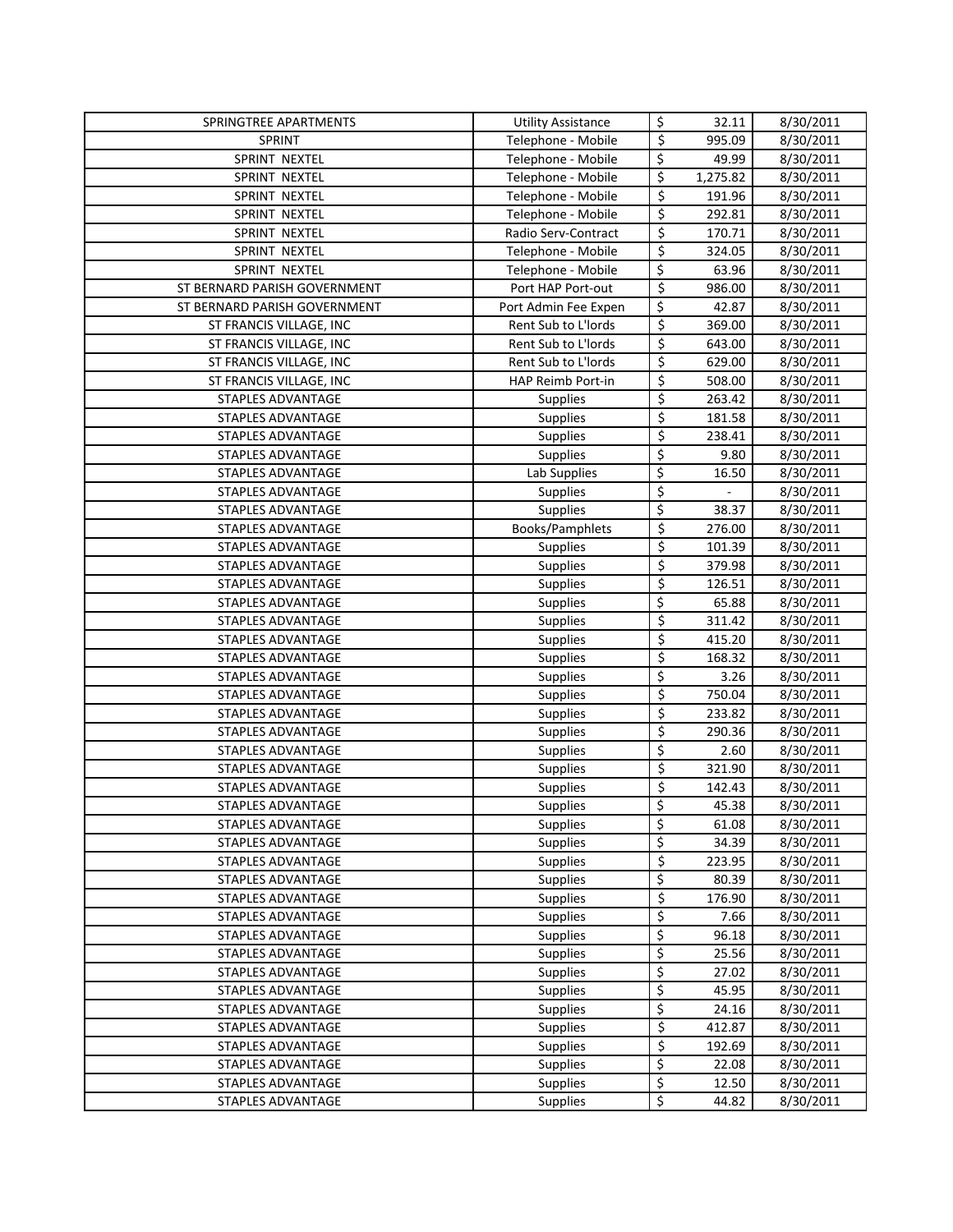| STAPLES ADVANTAGE                   | Supplies                                      | $\overline{\mathcal{S}}$        | 39.92           | 8/30/2011              |
|-------------------------------------|-----------------------------------------------|---------------------------------|-----------------|------------------------|
| STAPLES ADVANTAGE                   | Supplies                                      | \$                              | 179.57          | 8/30/2011              |
| STAPLES ADVANTAGE                   | Supplies                                      | $\varsigma$                     | 18.56           | 8/30/2011              |
| STAPLES ADVANTAGE                   | Supplies                                      | \$                              | 24.66           | 8/30/2011              |
| STAPLES ADVANTAGE                   | Supplies                                      | $\overline{\xi}$                | 31.08           | 8/30/2011              |
| STAPLES ADVANTAGE                   | Supplies                                      | \$                              | 162.64          | 8/30/2011              |
| STAPLES ADVANTAGE                   | Supplies                                      | \$                              | 239.23          | 8/30/2011              |
| STAPLES ADVANTAGE                   | Supplies                                      | \$                              |                 | 8/30/2011              |
| STAPLES ADVANTAGE                   | Supplies                                      | \$                              | 626.78          | 8/30/2011              |
| STAPLES ADVANTAGE                   | Supplies                                      | \$                              | 102.25          | 8/30/2011              |
| STAPLES ADVANTAGE                   | Supplies                                      | \$                              | 76.90           | 8/30/2011              |
| STAPLES ADVANTAGE                   | <b>Supplies</b>                               | $\overline{\xi}$                | 144.00          | 8/30/2011              |
| STAPLES ADVANTAGE                   | Supplies                                      | \$                              | 37.00           | 8/30/2011              |
| STAPLES ADVANTAGE                   | Supplies                                      | $\overline{\xi}$                | 110.08          | 8/30/2011              |
| STAPLES ADVANTAGE                   | Supplies                                      | \$                              | 1,016.36        | 8/30/2011              |
| STAPLES ADVANTAGE                   | Supplies                                      | \$                              | 273.92          | 8/30/2011              |
| STAPLES ADVANTAGE                   | <b>Supplies</b>                               | \$                              | 583.93          | 8/30/2011              |
| STAPLES ADVANTAGE                   | Supplies                                      | \$                              | 112.65          | 8/30/2011              |
| STAPLES ADVANTAGE                   | <b>Educational Material</b>                   | \$                              | 289.61          | 8/30/2011              |
| STAPLES ADVANTAGE                   | Support Serv Supply                           | \$                              |                 | 8/30/2011              |
| STAPLES ADVANTAGE                   | <b>Supplies</b>                               | $\overline{\boldsymbol{\zeta}}$ | 233.31          | 8/30/2011              |
| STAPLES ADVANTAGE                   | Supplies                                      | \$                              | 50.73           | 8/30/2011              |
| STAPLES ADVANTAGE                   | Supplies                                      | \$                              | 25.85           | 8/30/2011              |
| STAPLES ADVANTAGE                   | Supplies                                      | \$                              | 76.83           | 8/30/2011              |
| STAPLES ADVANTAGE                   | Supplies                                      | \$                              | $\overline{a}$  | 8/30/2011              |
| STAPLES ADVANTAGE                   | Supplies                                      | \$                              | 223.75          | 8/30/2011              |
| STAPLES ADVANTAGE                   | Supplies                                      | \$                              | 72.80           | 8/30/2011              |
| STAPLES ADVANTAGE                   | Supplies                                      | \$                              | 129.93          | 8/30/2011              |
| STAPLES ADVANTAGE                   | Supplies                                      | \$                              | 29.34           | 8/30/2011              |
| STAR ELECTRICITY LLC                | <b>Utility Allowance</b>                      | \$                              | 63.00           | 8/30/2011              |
| <b>STAR TEX POWER</b>               | <b>Utility Assistance</b>                     | \$                              | 821.94          | 8/30/2011              |
| <b>STARBUCK &amp; WISE INC</b>      | Rent Sub to L'Iords                           | \$                              | 2,122.00        | 8/30/2011              |
| <b>STATON &amp; TAYLOR PC</b>       | <b>Counsel Fees-Courts</b>                    | \$                              | 200.00          | 8/30/2011              |
| <b>STATON &amp; TAYLOR PC</b>       | <b>Counsel Fees-Courts</b>                    | \$                              | 327.50          | 8/30/2011              |
| <b>STATON &amp; TAYLOR PC</b>       | Cnsl Fees-Juv Det&Tr                          | \$                              | 300.00          | 8/30/2011              |
| STELLA NWANKWO                      | Rent Sub to L'Iords                           | \$                              | 850.00          | 8/30/2011              |
| STEPHAN R BLACK                     | Rent Sub to L'Iords                           | \$                              | 524.00          | 8/30/2011              |
| <b>STEPHANIE GONZALEZ</b>           | <b>Counsel Fees-Courts</b>                    | Ś                               | 900.00          | 8/30/2011              |
| STEPHANIE GONZALEZ                  | <b>Counsel Fees-Courts</b>                    | \$                              | 325.00          | 8/30/2011              |
| STEPHANIE GONZALEZ                  | <b>Counsel Fees-Courts</b>                    | \$                              | 350.00          | 8/30/2011              |
| <b>STEPHANIE PATTEN</b>             | Counsel Fees-Juv                              | \$                              | 300.00          | 8/30/2011              |
| STEPHEN M BURLINGAME                | Rent Sub to L'Iords                           | \$                              | 171.00          | 8/30/2011              |
| STEPHEN N WOOD                      | Rent Sub to L'Iords                           | \$                              | 811.00          | 8/30/2011              |
| STEVE GORDON & ASSOCIATES           | <b>Counsel Fees-Courts</b>                    | \$                              | 2,800.00        | 8/30/2011              |
| <b>STEVE HAMPTON</b>                | Rent Sub to L'Iords                           | \$                              | 432.00          | 8/30/2011              |
| <b>STEVE JOSEPH</b>                 | Rent Sub to L'Iords                           | \$                              | 1,000.00        | 8/30/2011              |
| STEVE JOSEPH                        | HAP Reimb Port-in                             | \$                              | 173.00          | 8/30/2011              |
| <b>STEVEN O BROWN</b>               | Rent Sub to L'Iords                           | \$                              | 57.00           | 8/30/2011              |
| STEVEN ROBERT FROMM                 | Rent Sub to L'Iords                           | \$                              | 886.00          | 8/30/2011              |
| STILETTO SPY&COMPANY INVESTIGATIONS | Investigative                                 | \$                              | 743.00          | 8/30/2011              |
| STREAM ENERGY                       | <b>Utility Assistance</b>                     | \$                              | 2,236.13        | 8/30/2011              |
| <b>STREAM ENERGY</b>                | <b>Utility Allowance</b>                      | \$                              | 4,595.00        | 8/30/2011              |
| STREAM ENERGY                       |                                               |                                 |                 |                        |
| <b>STREAM ENERGY</b>                | HAP Reimb Port-in<br><b>Utility Allowance</b> | \$<br>\$                        | 208.00<br>95.00 | 8/30/2011<br>8/30/2011 |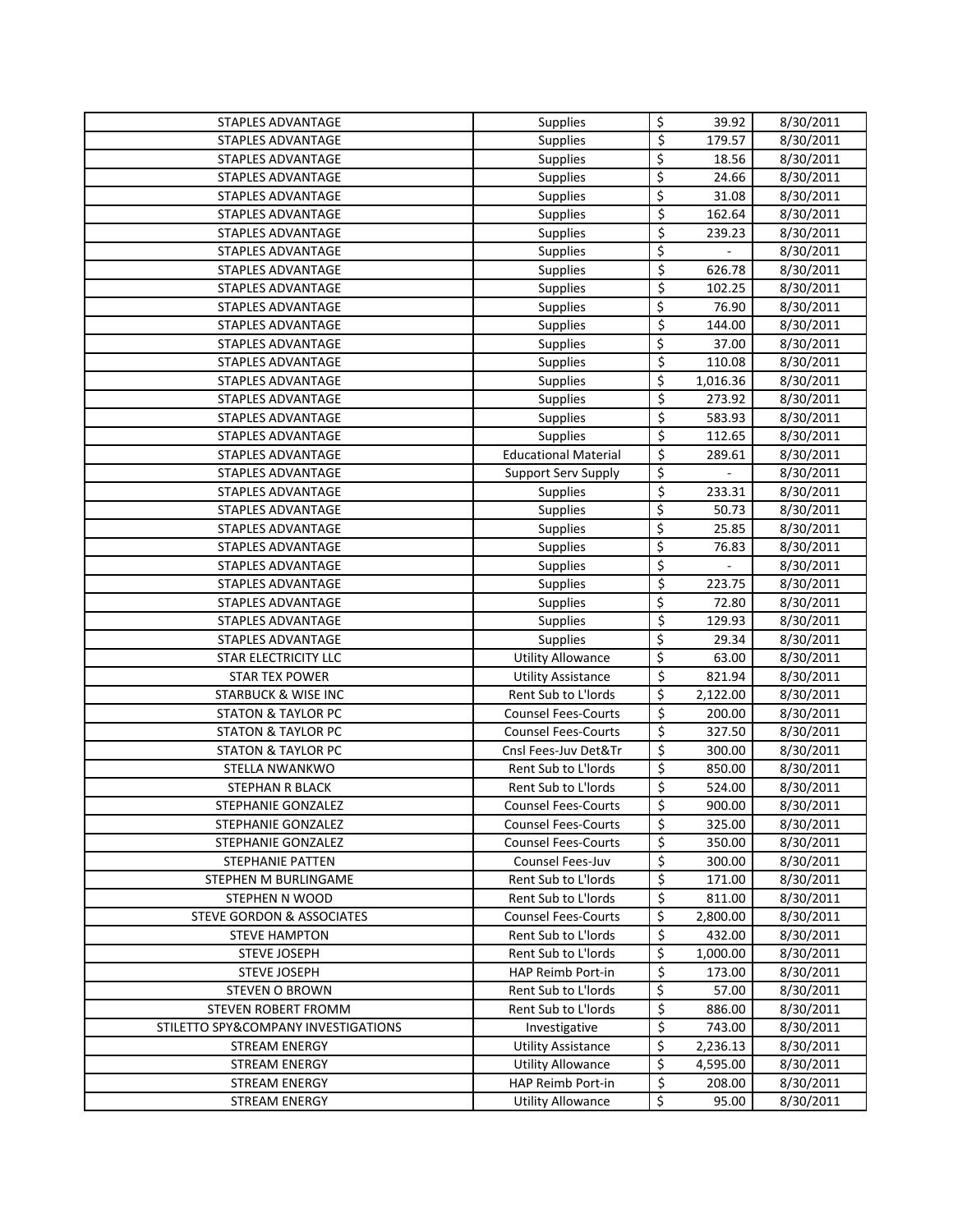| STREAMLINE TRANSPORT                                                       | Central Garage Inv         | \$               | 675.00           | 8/30/2011              |
|----------------------------------------------------------------------------|----------------------------|------------------|------------------|------------------------|
| <b>STREAMLINE TRANSPORT</b>                                                | <b>Auction Expense</b>     | \$               | 1,035.00         | 8/30/2011              |
| <b>STREET CAPITAL RENTALS I</b>                                            | Rent Sub to L'Iords        | \$               | 530.00           | 8/30/2011              |
| STREET CAPITAL RENTALS II LLC                                              | Rent Sub to L'Iords        | \$               | 6,553.00         | 8/30/2011              |
| STUART HOSE AND PIPE CO INC                                                | Field Equip&Supplies       | \$               | 205.20           | 8/30/2011              |
| STUART HOSE AND PIPE CO INC                                                | Parts and Supplies         | \$               | 137.67           | 8/30/2011              |
| <b>SUE S BROWNING</b>                                                      | <b>Counsel Fees-Courts</b> | \$               | 375.00           | 8/30/2011              |
| <b>SUE S BROWNING</b>                                                      | <b>Counsel Fees-Courts</b> | \$               | 250.00           | 8/30/2011              |
| SULTHAR PROPERTIES LLC                                                     | <b>HAP Reimb Port-in</b>   | \$               | 700.00           | 8/30/2011              |
| SULTHAR PROPERTIES LLC                                                     | Rent Sub to L'Iords        | \$               | 585.00           | 8/30/2011              |
| <b>SUMAN BHAT CHERRY</b>                                                   | Rent Sub to L'Iords        | \$               | 1,100.00         | 8/30/2011              |
| SUNSET POINTE HOUSING PARTNERSHIP                                          | Rent Sub to L'Iords        | \$               | 9,661.00         | 8/30/2011              |
| SUNSET POINTE HOUSING PARTNERSHIP                                          | Rent Sub to L'Iords        | \$               | 470.00           | 8/30/2011              |
| SUNSET POINTE HOUSING PARTNERSHIP L                                        | Rent Sub to L'Iords        | $\overline{\xi}$ | 595.00           | 8/30/2011              |
| SUPREME MEDICAL FULFILLMENT                                                | Lab Supplies               | \$               | 217.10           | 8/30/2011              |
| SUVINI SAGARIKA WICKRAMARATNE                                              | Rent Sub to L'Iords        | \$               | 1,039.00         | 8/30/2011              |
| <b>SUZANNE BENINATE</b>                                                    | Rent Sub to L'Iords        | \$               | 965.00           | 8/30/2011              |
| <b>SWEET TALKING LLC</b>                                                   | Prepaid - Rent             | \$               | 4,052.00         | 8/30/2011              |
| SYCAMORE CENTER VILLAS                                                     | Rent Sub to L'Iords        | \$               | 10,131.00        | 8/30/2011              |
| SYCAMORE CENTER VILLAS                                                     | HAP Reimb Port-in          | \$               | 618.00           | 8/30/2011              |
| SYCAMORE CENTER VILLAS                                                     | Rent Sub to L'Iords        | \$               | 1,224.00         | 8/30/2011              |
| SYCAMORE POINTE TOWNHOMES                                                  | Rent Sub to L'Iords        | \$               | 3,693.00         | 8/30/2011              |
| SYCAMORE POINTE TOWNHOMES                                                  | Rent Sub to L'Iords        | \$               | 693.00           | 8/30/2011              |
| SYCAMORE TRACE INVESTORS LP                                                | Rent Sub to L'Iords        | \$               | 825.00           | 8/30/2011              |
| SYCAMORE TRACE INVESTORS LP                                                | Rent Sub to L'Iords        | \$               | 525.00           | 8/30/2011              |
| SYED AJAZ ANWAR                                                            | Rent Sub to L'Iords        | \$               | 493.00           | 8/30/2011              |
| T K MANAGEMENT                                                             | Rent Sub to L'Iords        | \$               | 811.00           | 8/30/2011              |
| TU ELECTRIC                                                                | <b>Utility Allowance</b>   | \$               | 12,195.00        | 8/30/2011              |
| TU ELECTRIC                                                                | <b>Utility Allowance</b>   | \$               | 154.00           | 8/30/2011              |
| TU ELECTRIC                                                                | <b>Utility Allowance</b>   | \$               | 36.00            | 8/30/2011              |
| TU ELECTRIC                                                                | HAP Reimb Port-in          | \$               | 845.00           | 8/30/2011              |
| TU ELECTRIC                                                                | <b>Utility Allowance</b>   | \$               | 357.00           | 8/30/2011              |
| TU ELECTRIC                                                                | <b>Utility Allowance</b>   | \$               | 71.00            | 8/30/2011              |
| TADCP-TX ASSOC OF DRUG COURT PROF                                          | Education                  | \$               | 185.00           | 8/30/2011              |
| TADCP-TX ASSOC OF DRUG COURT PROF                                          | Education                  | \$               | 185.00           | 8/30/2011              |
| TADCP-TX ASSOC OF DRUG COURT PROF                                          | Education                  | \$               | 185.00           | 8/30/2011              |
| TADCP-TX ASSOC OF DRUG COURT PROF                                          | Education                  | \$               | 185.00           | 8/30/2011              |
| TADCP-TX ASSOC OF DRUG COURT PROF                                          | Education                  | \$               | 185.00           | 8/30/2011              |
| TADCP-TX ASSOC OF DRUG COURT PROF                                          | Education                  | \$               | 185.00           | 8/30/2011              |
| TADCP-TX ASSOC OF DRUG COURT PROF                                          | Education                  | \$               | 185.00           | 8/30/2011              |
| TADCP-TX ASSOC OF DRUG COURT PROF                                          | Education                  | \$               | 185.00           | 8/30/2011              |
| TADCP-TX ASSOC OF DRUG COURT PROF                                          | Education                  | \$               | 185.00           | 8/30/2011              |
| TADRO-TEXAS ASSOCIATION OF DOMESTIC<br>TADRO-TEXAS ASSOCIATION OF DOMESTIC | Education<br>Education     | \$               | 150.00           | 8/30/2011              |
|                                                                            |                            | \$               | 150.00           | 8/30/2011              |
| TADRO-TEXAS ASSOCIATION OF DOMESTIC                                        | Education<br>Education     | \$<br>\$         | 150.00           | 8/30/2011<br>8/30/2011 |
| TADRO-TEXAS ASSOCIATION OF DOMESTIC                                        |                            |                  | 150.00<br>150.00 |                        |
| TADRO-TEXAS ASSOCIATION OF DOMESTIC                                        | Education<br>Education     | \$               |                  | 8/30/2011              |
| TADRO-TEXAS ASSOCIATION OF DOMESTIC<br>TADRO-TEXAS ASSOCIATION OF DOMESTIC | Education                  | \$<br>\$         | 150.00<br>150.00 | 8/30/2011              |
| TAE E MARKGRAF                                                             | Rent Sub to L'Iords        | \$               | 2,917.00         | 8/30/2011<br>8/30/2011 |
| TAHIRA MITHANI                                                             | Rent Sub to L'Iords        | \$               | 725.00           | 8/30/2011              |
| TAI NGUYEN                                                                 | <b>Restitution Payable</b> | \$               | 40.00            | 8/30/2011              |
| TANIA JACKSON WILLIAMS                                                     | Rent Sub to L'Iords        | \$               | 1,036.00         | 8/30/2011              |
| <b>TARA ENERGY LLC</b>                                                     | <b>Utility Allowance</b>   | \$               | 77.00            | 8/30/2011              |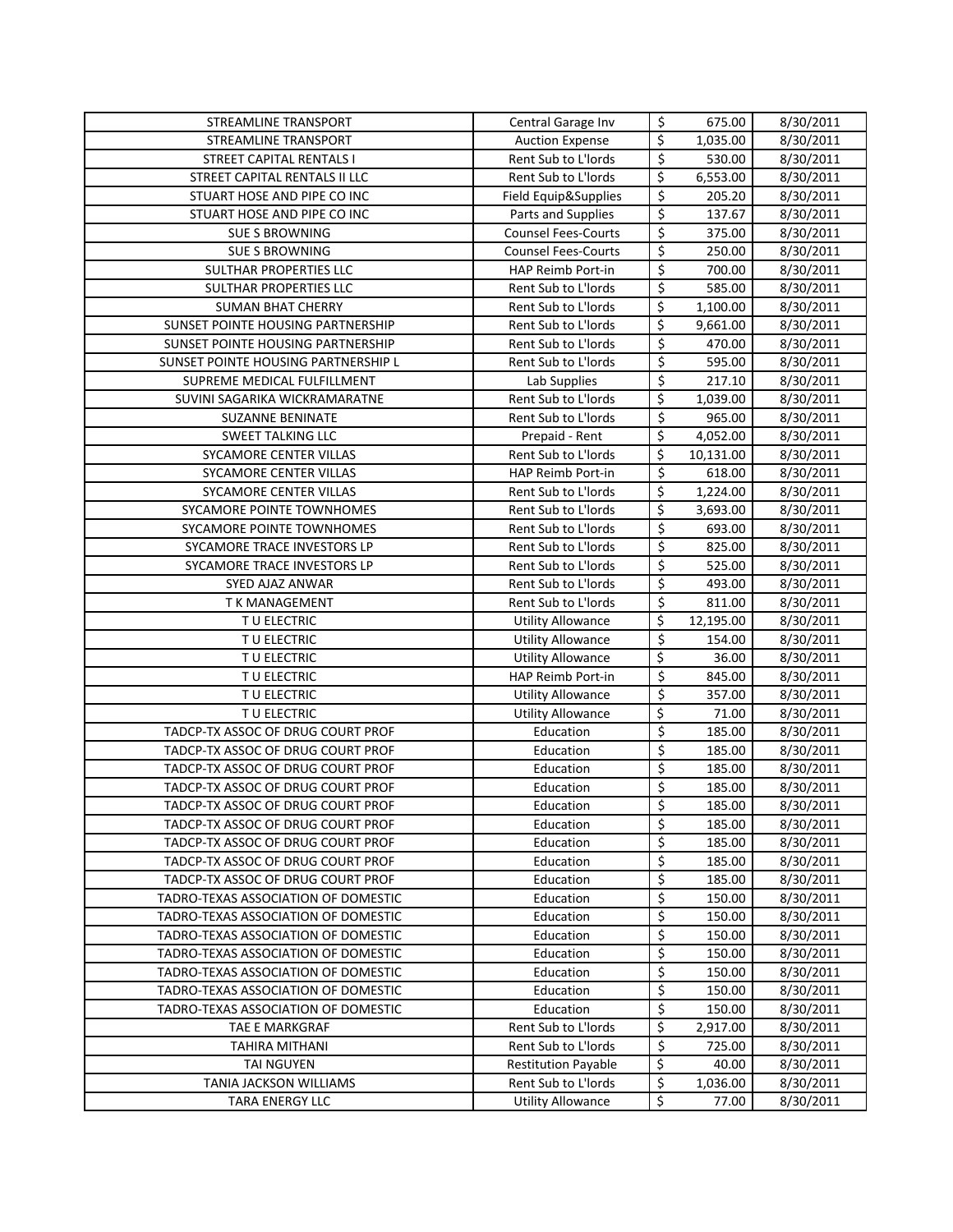| <b>TARA ENERGY LLC</b>                                | HAP Reimb Port-in                        | \$                              | 36.00                | 8/30/2011              |
|-------------------------------------------------------|------------------------------------------|---------------------------------|----------------------|------------------------|
| <b>TARA ENERGY LLC</b>                                | <b>Utility Allowance</b>                 | \$                              | 16.00                | 8/30/2011              |
| <b>TARGET BANK</b>                                    | <b>Meeting Expenses</b>                  | \$                              | 129.93               | 8/30/2011              |
| <b>TARGET BANK</b>                                    | Supplies                                 | \$                              | 1,524.18             | 8/30/2011              |
| <b>TARGET BANK</b>                                    | Household Supp Asst                      | \$                              | 13.21                | 8/30/2011              |
| <b>TARGET BANK</b>                                    | Household Supp Asst                      | \$                              | 36.08                | 8/30/2011              |
| <b>TARGET BANK</b>                                    | <b>Supplies</b>                          | \$                              | 73.91                | 8/30/2011              |
| <b>TARGET BANK</b>                                    | Food                                     | \$                              | 131.83               | 8/30/2011              |
| <b>TARGET BANK</b>                                    | Clothing                                 | \$                              | 177.58               | 8/30/2011              |
| <b>TARGET BANK</b>                                    | Clothing                                 | \$                              | 185.13               | 8/30/2011              |
| <b>TARGET BANK</b>                                    | Clothing                                 | \$                              | 174.77               | 8/30/2011              |
| <b>TARGET BANK</b>                                    | Clothing                                 | $\overline{\xi}$                | 197.61               | 8/30/2011              |
| <b>TARGET BANK</b>                                    | Clothing                                 | \$                              | 92.09                | 8/30/2011              |
| <b>TARGET BANK</b>                                    | Supplies                                 | \$                              | 89.53                | 8/30/2011              |
| TARRANT CO SAMARITAN HOUSE INC                        | <b>Subrecipient Service</b>              | \$                              | 21,956.04            | 8/30/2011              |
| TARRANT CO SAMARITAN HOUSE INC                        | <b>Subrecipient Service</b>              | \$                              | 9,511.08             | 8/30/2011              |
| TARRANT CO TAX ASSESSOR COLLECTOR                     | Trust - Constable 4                      | \$                              | 55.78                | 8/30/2011              |
| TARRANT CO TAX ASSESSOR COLLECTOR                     | Trust - Constable 4                      | $\overline{\xi}$                | 103.80               | 8/30/2011              |
| TARRANT CO TAX ASSESSOR COLLECTOR                     | Trust - Constable 7                      | \$                              | 73.40                | 8/30/2011              |
| <b>TARRANT COUNTRY VILLA ASSOC</b>                    | Rent Sub to L'Iords                      | \$                              | 635.00               | 8/30/2011              |
| <b>TARRANT COUNTY</b>                                 | <b>Professional Service</b>              | \$                              | 1,009.00             | 8/30/2011              |
| <b>TARRANT COUNTY COLLEGE</b>                         | <b>Professional Service</b>              | $\overline{\xi}$                | 900.00               | 8/30/2011              |
| TARRANT COUNTY DISTRICT ATTORNEY                      | <b>Counsel Fees-Courts</b>               | \$                              | 500.00               | 8/30/2011              |
| TARRANT COUNTY DISTRICT ATTORNEY                      | <b>Counsel Fees-Courts</b>               | $\overline{\boldsymbol{\zeta}}$ | 950.00               | 8/30/2011              |
| TARRANT COUNTY DISTRICT ATTORNEY                      | <b>Counsel Fees-Courts</b>               | \$                              | 175.00               | 8/30/2011              |
| TARRANT COUNTY DISTRICT ATTORNEY                      | <b>Counsel Fees-Courts</b>               | \$                              | 400.00               | 8/30/2011              |
| TARRANT COUNTY DISTRICT ATTORNEY                      | <b>Counsel Fees-Courts</b>               | \$                              | 600.00               | 8/30/2011              |
| TARRANT COUNTY HOSPITAL DISTRICT                      | Prepaid - Rent                           | \$                              | 16,545.25            | 8/30/2011              |
| TARRANT COUNTY HOUSING PARTNERSHIP                    | <b>Professional Service</b>              | \$                              | 10,105.48            | 8/30/2011              |
| TARRANT COUNTY HOUSING PARTNERSHIP                    | Rent Sub to L'Iords                      | \$                              | 1,969.00             | 8/30/2011              |
| TARRANT COUNTY HOUSING PARTNERSHIP                    | HAP Reimb Port-in                        | \$                              | 604.00               | 8/30/2011              |
| TARRANT COUNTY SAMARITAN                              | <b>Subrecipient Service</b>              | \$                              | 6,180.87             | 8/30/2011              |
| TARRANT COUNTY SAMARITAN                              | <b>Subrecipient Service</b>              | \$                              | 10,575.41            | 8/30/2011              |
| <b>TARRANT PARTNERS LP</b>                            | Rent Sub to L'Iords                      | \$                              | 700.00               | 8/30/2011              |
| <b>TARRANT PARTNERS LP</b>                            | Rent Sub to L'Iords                      | \$                              | 22,607.00            | 8/30/2011              |
| <b>TARRANT PARTNERS LP</b>                            | Rent Sub to L'Iords                      | \$                              | 415.00               | 8/30/2011              |
| <b>TARRANT PARTNERS LP</b>                            | HAP Reimb Port-in                        | \$                              | 1,690.00             | 8/30/2011              |
| <b>TARRANT PARTNERS LP</b>                            | Rent Sub to L'Iords                      | \$                              | 572.00               | 8/30/2011              |
| TARRANT PATHOLOGY ASSOCIATES                          | <b>Professional Service</b>              | \$                              | 104.02               | 8/30/2011              |
| TARRANT PROPERTIES, INC                               | Rent Sub to L'Iords                      | \$                              | 566.00               | 8/30/2011              |
| TAVANE ALICIA GORDON                                  | Rent Sub to L'Iords                      | \$                              | 996.00               | 8/30/2011              |
| TCLEOSE- TX COMMISSION LAW ENFORCE-                   | Education                                | \$                              | 100.00               | 8/30/2011              |
| TCLEOSE- TX COMMISSION LAW ENFORCE-                   | Education                                | \$                              | 100.00               | 8/30/2011              |
| <b>TDCAA-TEXAS DISTRICT &amp; COUNTY</b>              | Law Books                                | \$                              | 22.00                | 8/30/2011              |
| <b>TEAGUE LUMBER</b>                                  | Parts and Supplies                       | \$                              | 421.45               | 8/30/2011              |
| TEAGUE NALL & PERKINS INC                             | <b>Professional Service</b>              | \$                              | 5,255.93             | 8/30/2011              |
| TECH PLAN INC                                         | A/C Maint Contract                       | \$                              | 734.07               | 8/30/2011              |
| TECHNOLOGY RESOURCE CENTER OF                         | <b>Equipment Maint</b>                   | \$                              | 4,779.00             | 8/30/2011              |
| <b>TEKSYSTEMS INC</b><br>TELETOUCH COMMUNICATIONS INC | <b>Professional Service</b>              | \$<br>\$                        | 2,400.00<br>2,641.85 | 8/30/2011<br>8/30/2011 |
| TELLER LAW FIRM PC                                    | Telephone - Mobile<br>Counsel Fees - CPS | \$                              |                      | 8/30/2011              |
| <b>TENA BROOKS</b>                                    | Rent Sub to L'Iords                      | \$                              | 2,434.00<br>858.00   | 8/30/2011              |
| TERESA A LAWSON                                       | Rent Sub to L'Iords                      | \$                              | 622.00               | 8/30/2011              |
| TERRA MANOR REAL ESTATE INC                           | Rent Sub to L'Iords                      | $\overline{\mathsf{S}}$         | 290.00               | 8/30/2011              |
|                                                       |                                          |                                 |                      |                        |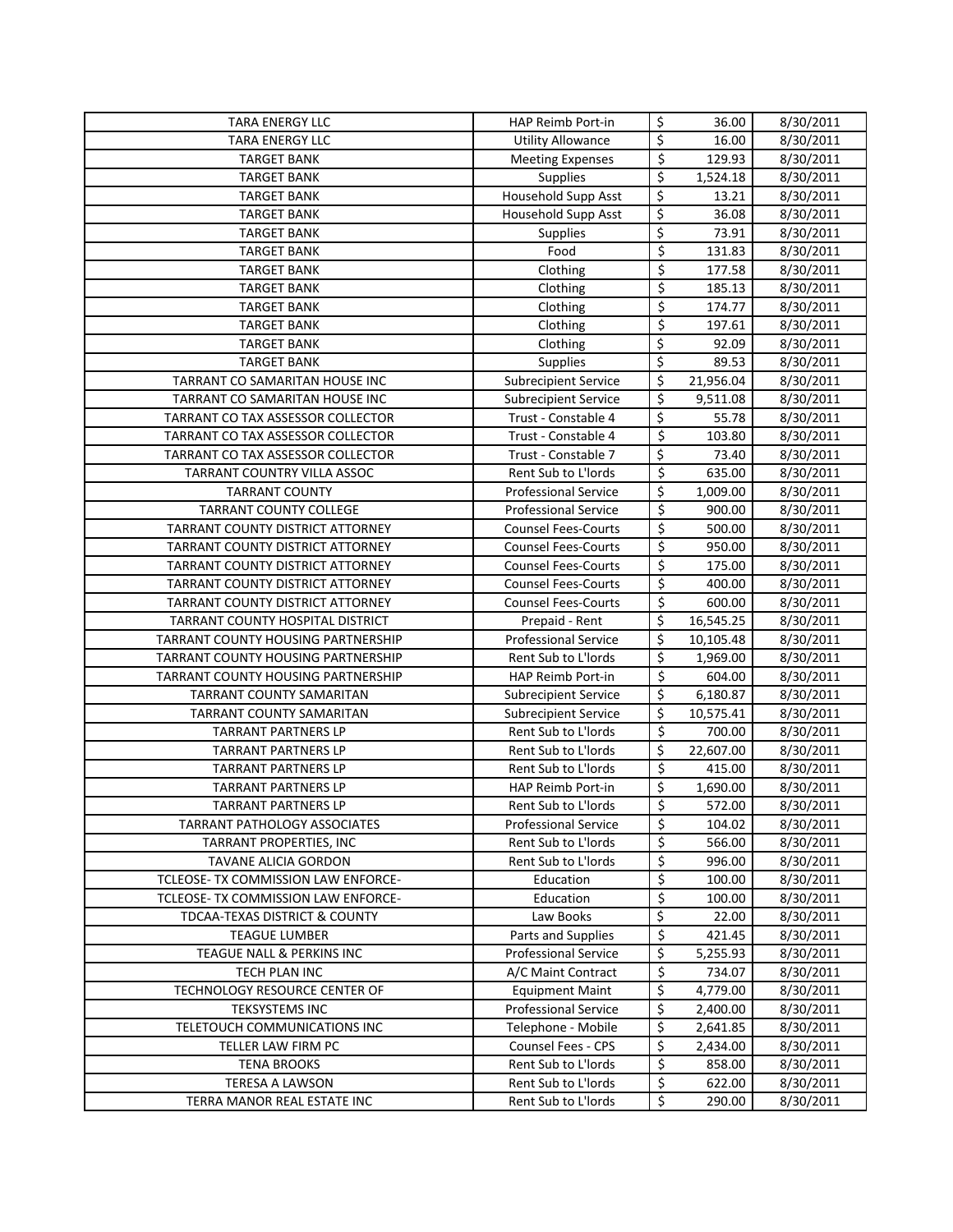| TERRACON CONSULTANTS INC             | <b>Professional Service</b> | \$                              | 3,000.00  | 8/30/2011 |
|--------------------------------------|-----------------------------|---------------------------------|-----------|-----------|
| TERRACON CONSULTANTS INC             | <b>Professional Service</b> | \$                              | 2,250.00  | 8/30/2011 |
| <b>TERRY BARLOW</b>                  | <b>Counsel Fees-Courts</b>  | \$                              | 1,200.00  | 8/30/2011 |
| <b>TERRY BARLOW</b>                  | <b>Counsel Fees-Courts</b>  | $\overline{\mathsf{S}}$         | 100.00    | 8/30/2011 |
| <b>TERRY GIBBONS</b>                 | Rent Sub to L'Iords         | \$                              | 4,520.00  | 8/30/2011 |
| TEXAS AGRILIFE EXTENSION SERVICE     | <b>Meeting Expenses</b>     | $\overline{\boldsymbol{\zeta}}$ | 105.00    | 8/30/2011 |
| TEXAS AIR SYSTEMS, INC               | A/C Maint Contract          | \$                              | 3,498.00  | 8/30/2011 |
| <b>TEXAS ASSOCIATION OF COUNTIES</b> | Education                   | $\overline{\boldsymbol{\zeta}}$ | 225.00    | 8/30/2011 |
| TEXAS DEPARTMENT OF LICENSING        | <b>Building Maintenance</b> | \$                              | 40.00     | 8/30/2011 |
| TEXAS DEPT OF CRIMINAL JUSTICE       | Sheriff Inventory           | \$                              | 1,703.28  | 8/30/2011 |
| TEXAS FURNITURE SOURCE INC           | Supplies                    | $\overline{\xi}$                | 1,953.68  | 8/30/2011 |
| TEXAS FURNITURE SOURCE INC           | Supplies                    | $\overline{\xi}$                | 264.85    | 8/30/2011 |
| TEXAS FURNITURE SOURCE INC           | Supplies                    | \$                              | 177.12    | 8/30/2011 |
| TEXAS FURNITURE SOURCE INC           | Non-Track Equipment         | \$                              | 1,551.20  | 8/30/2011 |
| TEXAS HI-PORT PROPERTIES LTD         | Rent Sub to L'Iords         | \$                              | 1,130.00  | 8/30/2011 |
| TEXAS HI-PORT PROPERTIES LTD         | Rent Sub to L'Iords         | \$                              | 1,165.00  | 8/30/2011 |
| TEXAS HOMELESS NETWORK               | Education                   | $\overline{\mathsf{S}}$         | 310.00    | 8/30/2011 |
| <b>TEXAS LAWYER</b>                  | Subscriptions               | \$                              | 363.00    | 8/30/2011 |
| TEXAS LONGEVITY HOUSING, INC         | Rent Sub to L'Iords         | $\overline{\xi}$                | 4,054.00  | 8/30/2011 |
| TEXAS LONGEVITY HOUSING, INC         | Rent Sub to L'Iords         | $\overline{\xi}$                | 742.00    | 8/30/2011 |
| <b>TEXAS POWER LP</b>                | <b>Utility Assistance</b>   | $\overline{\boldsymbol{\zeta}}$ | 350.35    | 8/30/2011 |
| <b>TEXAS POWER LP</b>                | <b>Utility Allowance</b>    | $\overline{\xi}$                | 198.00    | 8/30/2011 |
| <b>TEXAS POWER LP</b>                | <b>Utility Allowance</b>    | $\overline{\xi}$                | 200.00    | 8/30/2011 |
| <b>TEXAS POWER LP</b>                | <b>Utility Allowance</b>    | \$                              | 98.00     | 8/30/2011 |
| TEXAS PROPERTY MANAGEMENT            | Rent Sub to L'Iords         | $\overline{\mathcal{S}}$        | 528.00    | 8/30/2011 |
| TEXAS REHAB GROUP LLC                | Rehab/Preserve Act          | \$                              | 2,000.00  | 8/30/2011 |
| <b>TEXAS REHAB GROUP LLC</b>         | Rehab/Preserve Act          | \$                              | 23,749.00 | 8/30/2011 |
| TEXCAN VENTURES II LTD               | Rent Sub to L'Iords         | \$                              | 1,961.00  | 8/30/2011 |
| TEXCAN VENTURES II LTD               | Rent Sub to L'Iords         | \$                              | 3,484.00  | 8/30/2011 |
| TEXCAN VENTURES II LTD               | <b>Utility Allowance</b>    | \$                              | 56.00     | 8/30/2011 |
| <b>TEXCAN VENTURES III</b>           | Rent Sub to L'Iords         | \$                              | 4,426.00  | 8/30/2011 |
| <b>TEXCAN VENTURES III</b>           | HAP Reimb Port-in           | \$                              | 1,144.00  | 8/30/2011 |
| <b>TEXCAN VENTURES III</b>           | Rent Sub to L'Iords         | \$                              | 501.00    | 8/30/2011 |
| THANH LE                             | Rent Sub to L'Iords         | $\overline{\mathcal{S}}$        | 433.00    | 8/30/2011 |
| THANH LE                             | HAP Reimb Port-in           | $\overline{\mathcal{S}}$        | 610.00    | 8/30/2011 |
| THANKSGIVING REALTY INC              | Rent Sub to L'Iords         | \$                              | 1,999.00  | 8/30/2011 |
| THE DECKER LAW FIRM PC               | Counsel Fees - CPS          | \$                              | 100.00    | 8/30/2011 |
| THE HAMPTON LAW FIRM PLLC            | <b>Counsel Fees-Courts</b>  | $\zeta$                         | 650.00    | 8/30/2011 |
| THE HAMPTON LAW FIRM PLLC            | <b>Counsel Fees-Courts</b>  | \$                              | 200.00    | 8/30/2011 |
| THE HOUSING AUTHORITY OF MARICOPA    | Port HAP Port-out           | \$                              | 878.00    | 8/30/2011 |
| THE HOUSING AUTHORITY OF MARICOPA    | Port Admin Fee Expen        | \$                              | 42.87     | 8/30/2011 |
| THE HUSTON FIRM PC                   | <b>Counsel Fees-Courts</b>  | \$                              | 1,350.00  | 8/30/2011 |
| THE HUSTON FIRM PC                   | Counsel Fees-Juv            | \$                              | 200.00    | 8/30/2011 |
| THE LAKES OF WILLIAMSBERG            | Rent Sub to L'Iords         | \$                              | 873.00    | 8/30/2011 |
| THE LAKES OF WILLIAMSBERG            | Rent Sub to L'Iords         | \$                              | 19,601.00 | 8/30/2011 |
| THE LAKES OF WILLIAMSBERG            | Rent Sub to L'Iords         | \$                              | 638.00    | 8/30/2011 |
| THE LAKES OF WILLIAMSBERG            | Rent Sub to L'Iords         | \$                              | 620.00    | 8/30/2011 |
| THE LAW FIRM OF DAVID C JONES        | <b>Counsel Fees-Courts</b>  | \$                              | 3,175.00  | 8/30/2011 |
| THE LAW FIRM OF DAVID C JONES        | <b>Counsel Fees-Courts</b>  | \$                              | 450.00    | 8/30/2011 |
| THE LAW OFFICE OF STEPHEN K HARMON   | Counsel Fees - CPS          | \$                              | 730.00    | 8/30/2011 |
| THE LAW OFFICES OF MICHAEL POOL PLL  | <b>Counsel Fees-Courts</b>  | \$                              | 1,100.00  | 8/30/2011 |
| THE LAW OFFICES OF MICHAEL POOL PLL  | <b>Counsel Fees-Courts</b>  | \$                              | 500.00    | 8/30/2011 |
| THE LODGE APARTMENTS                 | Rent Sub to L'Iords         | \$                              | 1,320.00  | 8/30/2011 |
| THE LODGE APARTMENTS                 | Rent Sub to L'Iords         | \$                              | 595.00    | 8/30/2011 |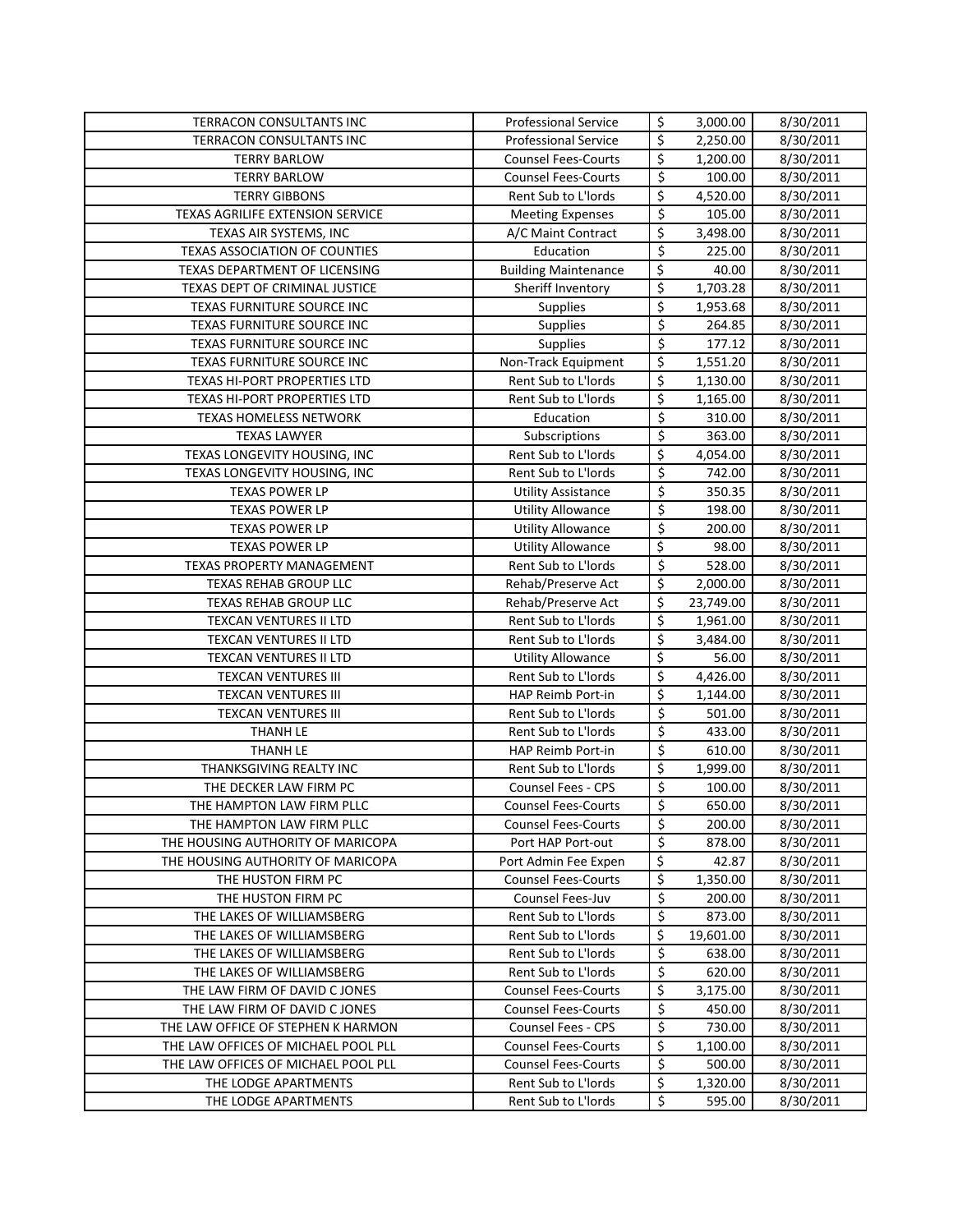| THE M. A. DAVIDSON FAMILY LTD PARTN                    | Rent Sub to L'Iords                        | \$                              | 1,069.00         | 8/30/2011              |
|--------------------------------------------------------|--------------------------------------------|---------------------------------|------------------|------------------------|
| THE MAJOR FUNERAL HOME CHAPEL                          | <b>County Burials</b>                      | \$                              | 165.00           | 8/30/2011              |
| THE MULHOLLAND CO                                      | Supplies                                   | \$                              | 47.50            | 8/30/2011              |
| THE MULHOLLAND CO                                      | Supplies                                   | \$                              | 9.00             | 8/30/2011              |
| THE MULHOLLAND CO                                      | Supplies                                   | \$                              | 97.25            | 8/30/2011              |
| THE MULHOLLAND CO                                      | Supplies                                   | \$                              | 6.75             | 8/30/2011              |
| THE MULHOLLAND CO                                      | Supplies                                   | \$                              | 33.00            | 8/30/2011              |
| THE MULHOLLAND CO                                      | Supplies                                   | $\overline{\mathsf{S}}$         | 10.00            | 8/30/2011              |
| THE S.R. DAVIDSON FAMILY LIMITED PA                    | Rent Sub to L'Iords                        | \$                              | 4,278.00         | 8/30/2011              |
| THE S.R. DAVIDSON FAMILY LIMITED PA                    | Rent Sub to L'Iords                        | \$                              | 914.00           | 8/30/2011              |
| THE SCOTT R DAVIDSON INTEREST INC                      | Rent Sub to L'Iords                        | \$                              | 8,125.00         | 8/30/2011              |
| THE SPOKEN WORD LLC                                    | <b>Interpreter Fees</b>                    | \$                              | 120.00           | 8/30/2011              |
| THE SPOKEN WORD LLC                                    | <b>Interpreter Fees</b>                    | $\overline{\mathsf{S}}$         | 360.00           | 8/30/2011              |
| THE SPOKEN WORD LLC                                    | <b>Interpreter Fees</b>                    | \$                              | 120.00           | 8/30/2011              |
| THE SPOKEN WORD LLC                                    | <b>Interpreter Fees</b>                    | $\overline{\xi}$                | 120.00           | 8/30/2011              |
| THE SPOKEN WORD LLC                                    | Interpreter Fees                           | \$                              | 300.00           | 8/30/2011              |
| THE TEXAS OAKS APT                                     | Rent Sub to L'Iords                        | \$                              | 7,934.00         | 8/30/2011              |
| THE TEXAS OAKS APT                                     | <b>Utility Allowance</b>                   | $\overline{\boldsymbol{\zeta}}$ | 214.00           | 8/30/2011              |
| THE TEXAS OAKS APT                                     | HAP Reimb Port-in                          | $\overline{\mathcal{S}}$        | 492.00           | 8/30/2011              |
| THE VERDUN GROUP LP                                    | Rent Sub to L'Iords                        | \$                              | 1,158.00         | 8/30/2011              |
| THEODORE YARIYEP LOT                                   | Rent Sub to L'Iords                        | \$                              | 1,035.00         | 8/30/2011              |
| THEODORE YARIYEP LOT                                   | HAP Reimb Port-in                          | \$                              | 990.00           | 8/30/2011              |
| THOMAS BENJAMIN JR                                     | Rent Sub to L'Iords                        | $\overline{\mathcal{S}}$        | 379.00           | 8/30/2011              |
| THOMAS FRANK ENRIGHT                                   | Investigative                              | \$                              | 486.50           | 8/30/2011              |
| THOMAS J COBB                                          | HAP Reimb Port-in                          | \$                              | 403.00           | 8/30/2011              |
| THOMAS JOHNSON                                         | Rent Sub to L'Iords                        | \$                              | 526.00           | 8/30/2011              |
| THOMAS M HOLBROOK                                      | Rent Sub to L'Iords                        | \$                              | 730.00           | 8/30/2011              |
| THOMAS W BALLANTYNE                                    | Rent Sub to L'Iords                        | \$                              | 1,410.00         | 8/30/2011              |
| THORLAUG DANIELSDOTTIR                                 | Rent Sub to L'Iords                        | \$                              | 715.00           | 8/30/2011              |
| THYSSENKRUPP ELEVATOR                                  | <b>Elevator Maintenance</b>                | \$                              | 1,153.98         | 8/30/2011              |
| THYSSENKRUPP ELEVATOR                                  | Elevator Maintenance                       | \$                              | 1,226.47         | 8/30/2011              |
| TIC EXPRESS LLC                                        | Supplies                                   | \$                              | 371.62           | 8/30/2011              |
| TIC EXPRESS LLC                                        | Supplies                                   | $\overline{\xi}$                | 393.18           | 8/30/2011              |
| TIC EXPRESS LLC                                        | Supplies                                   | \$                              | 108.00           | 8/30/2011              |
| TIC EXPRESS LLC                                        | Supplies                                   | \$                              | 49.00            | 8/30/2011              |
| TIC EXPRESS LLC                                        | Supplies                                   | \$                              | 79.99            | 8/30/2011              |
| TIC EXPRESS LLC                                        | Supplies                                   | \$                              | 372.90           | 8/30/2011              |
| TIC EXPRESS LLC                                        | <b>Computer Supplies</b>                   | Ś.                              | 172.14           | 8/30/2011              |
| TIMBER CHASE APARTMENTS LLC                            | Rent Sub to L'Iords                        | \$                              | 2,704.00         | 8/30/2011              |
| TIME WARNER CABLE MEDIA SALES                          | <b>Utilities</b>                           | \$                              | 79.60            | 8/30/2011              |
| TIMES SQUARE ON THE HILL                               | Rent Sub to L'Iords                        | \$                              | 975.58           | 8/30/2011              |
| TIMES SQUARE ON THE HILL                               | Rent Sub/Dep L'Iords                       | \$                              | 99.00            | 8/30/2011              |
| TIMOTHY J AYRES                                        | Rent Sub to L'Iords                        | \$                              | 516.00           | 8/30/2011              |
| TIMOTHY J LEDOUX                                       | Rent Sub to L'Iords                        | \$                              | 691.00           | 8/30/2011              |
| TINA D ROBINSON                                        | Rent Sub to L'Iords                        | \$                              | 607.00           | 8/30/2011              |
| TIPTON GLOBAL SALES & SERVICES INC                     | <b>Equipment Maint</b>                     | \$                              | 194.08           | 8/30/2011              |
| TLG LEGACY APARTMENTS LLC                              | Rent Sub to L'Iords                        | \$                              | 4,660.00         | 8/30/2011              |
| TLG LEGACY APARTMENTS LLC<br>TLG LEGACY APARTMENTS LLC | Rent Sub to L'Iords                        | \$<br>\$                        | 494.00           | 8/30/2011              |
| TOKUNBO KAY O OYE-NELKAN                               | Rent Sub to L'Iords<br>Rent Sub to L'Iords | \$                              | 615.00<br>963.00 | 8/30/2011<br>8/30/2011 |
| TOM MINH LE                                            | Rent Sub to L'Iords                        | \$                              | 502.00           | 8/30/2011              |
| TOM TILTON                                             | Rent Sub to L'Iords                        | \$                              | 639.00           | 8/30/2011              |
| TOM WITTROCK                                           | Rent Sub to L'Iords                        | \$                              | 13,492.00        | 8/30/2011              |
| <b>TOM WITTROCK</b>                                    | HAP Reimb Port-in                          | \$                              | 900.00           | 8/30/2011              |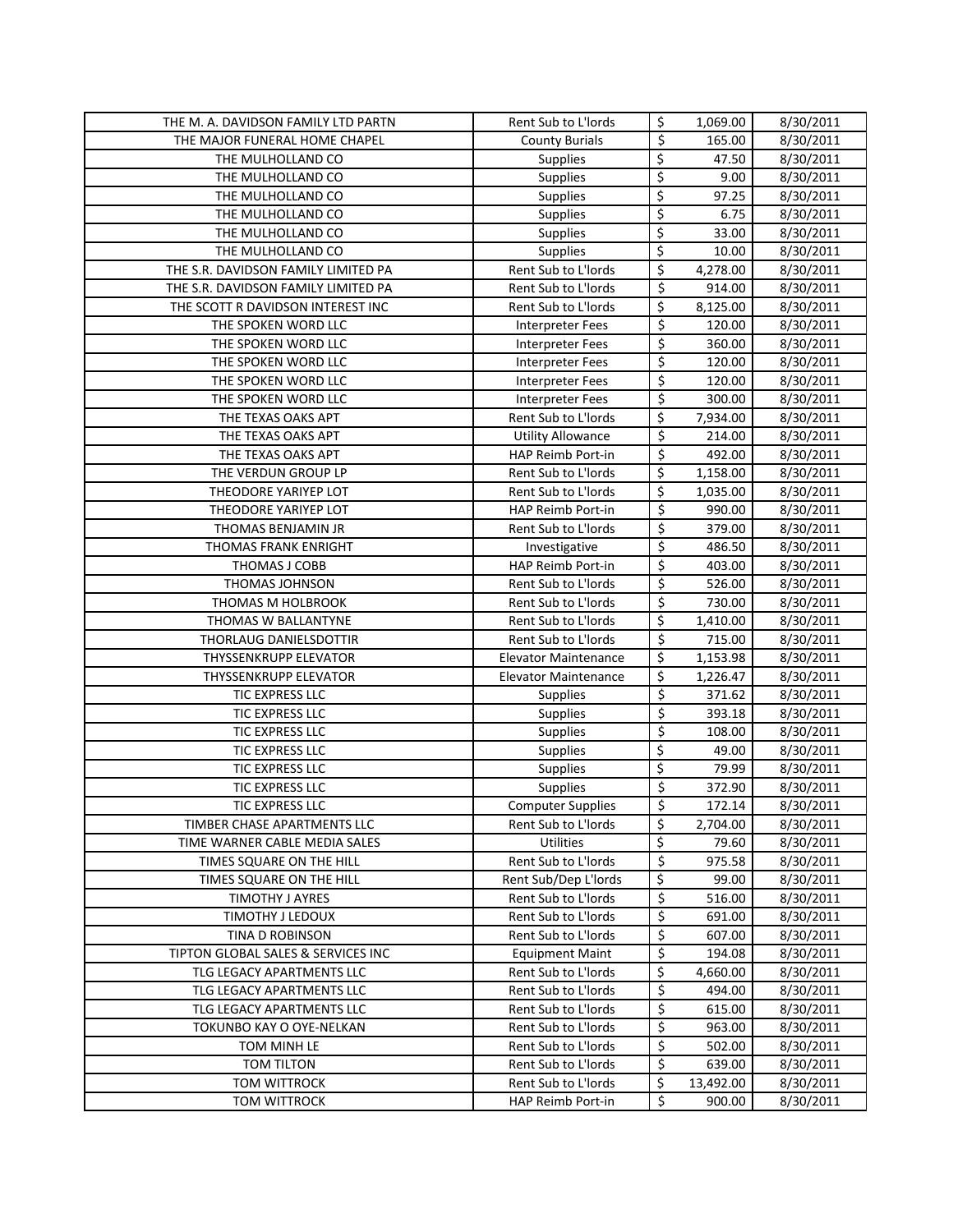| <b>TOM WITTROCK</b>                                          | Rent Sub to L'Iords                                   | \$                              | 550.00               | 8/30/2011              |
|--------------------------------------------------------------|-------------------------------------------------------|---------------------------------|----------------------|------------------------|
| TONI T WILLIAMS                                              | Rent Sub to L'Iords                                   | \$                              | 665.00               | 8/30/2011              |
| TONY P HOLMES                                                | Rent Sub to L'Iords                                   | \$                              | 1,546.00             | 8/30/2011              |
| <b>TONY TRUONG</b>                                           | Rent Sub to L'Iords                                   | \$                              | 280.00               | 8/30/2011              |
| <b>TOOL TOWN</b>                                             | <b>Building Maintenance</b>                           | \$                              | 33.30                | 8/30/2011              |
| TOP NOTCH PROPERTY MANAGEMENT                                | Rent Sub to L'Iords                                   | \$                              | 1,478.00             | 8/30/2011              |
| TOWN NORTH ASSOCIATION LTD.                                  | Prepaid - Rent                                        | \$                              | 1,878.80             | 8/30/2011              |
| TOWN NORTH ASSOCIATION LTD.                                  | Prepaid - Rent                                        | \$                              | 2,500.00             | 8/30/2011              |
| TOWN NORTH ASSOCIATION LTD.                                  | Prepaid - Rent                                        | \$                              | 4,831.20             | 8/30/2011              |
| TRACI D WILKINSON PC                                         | <b>Counsel Fees - CPS</b>                             | \$                              | 1,300.00             | 8/30/2011              |
| <b>TRANE COMPANY</b>                                         | A/C Maint Contract                                    | \$                              | 7,049.00             | 8/30/2011              |
| <b>TRANE COMPANY</b>                                         | A/C Maint Contract                                    | $\overline{\xi}$                | 859.00               | 8/30/2011              |
| <b>TRAVIS YOUNG</b>                                          | <b>Counsel Fees-Courts</b>                            | $\overline{\xi}$                | 200.00               | 8/30/2011              |
| TRI COUNTY ELECTRIC CO-OP                                    | <b>Utility Assistance</b>                             | $\overline{\xi}$                | 307.73               | 8/30/2011              |
| TRI COUNTY ELECTRIC CO-OP                                    | <b>Utility Allowance</b>                              | \$                              | 16.00                | 8/30/2011              |
| TRI COUNTY ELECTRIC CO-OP                                    | <b>Utility Allowance</b>                              | \$                              | 85.00                | 8/30/2011              |
| TRI TECH FORENSICS INC                                       | <b>Supplies</b>                                       | \$                              | 337.80               | 8/30/2011              |
| TRIEAGLE ENERGY LP                                           | <b>Utility Allowance</b>                              | \$                              | 50.00                | 8/30/2011              |
| TRINITY QUALITY HOUSING LP                                   | Rent Sub to L'Iords                                   | \$                              | 600.00               | 8/30/2011              |
| TRINITY QUALITY HOUSING LP                                   | Rent Sub to L'Iords                                   | $\overline{\xi}$                | 358.00               | 8/30/2011              |
| TRINITY QUALITY HOUSING LP                                   | Rent Sub to L'Iords                                   | $\overline{\xi}$                | 570.00               | 8/30/2011              |
| TRINITY TRACE APARTMENTS                                     | <b>Rental Assistance</b>                              | \$                              | 341.00               | 8/30/2011              |
| TRIVEST CAMERON LP                                           | <b>Utility Assistance</b>                             | \$                              | 64.93                | 8/30/2011              |
| <b>TROY BETHLEY</b>                                          | Rent Sub to L'Iords                                   | $\overline{\boldsymbol{\zeta}}$ | 556.00               | 8/30/2011              |
| TROY EUGENE THOMAS                                           | Rent Sub to L'Iords                                   | \$                              | 850.00               | 8/30/2011              |
| TRUGREEN CHEMLAWN                                            | Landscaping Expense                                   | \$                              | 670.00               | 8/30/2011              |
| <b>TRUONG DAO</b>                                            | Rent Sub to L'Iords                                   | \$                              | 1,000.00             | 8/30/2011              |
| TRW ENTERPRISES                                              | Rent Sub to L'Iords                                   | \$                              | 955.00               | 8/30/2011              |
| TSPS - TX SOCIETY OF PROFESSIONAL                            | Education                                             | \$                              | 200.00               | 8/30/2011              |
| <b>TUAN Q TRAN</b>                                           | Rent Sub to L'Iords                                   | \$                              | 877.00               | 8/30/2011              |
| T-UNIVERSAL CORP                                             | Rent Sub to L'Iords                                   | \$                              | 2,916.00             | 8/30/2011              |
| TX SUPREME COURT JOURNAL                                     | Law Books                                             | \$                              | 735.00               | 8/30/2011              |
| TXI OPERATIONS, LP (NT)                                      | <b>Cement and Concrete</b>                            | \$                              | 19,856.10            | 8/30/2011              |
| TXU ELECTRIC COMPANY                                         | <b>Utility Assistance</b>                             | \$                              | 501.83               | 8/30/2011              |
| TXU ELECTRIC COMPANY                                         | <b>Utility Assistance</b>                             | \$                              | 145.96               | 8/30/2011              |
| TXU ELECTRIC COMPANY                                         | <b>Utility Assistance</b>                             | \$                              | 844.24               | 8/30/2011              |
| TXU ELECTRIC COMPANY                                         | <b>Utility Assistance</b>                             | \$                              | 1,424.17             | 8/30/2011              |
| TXU ELECTRIC COMPANY                                         | <b>Utility Assistance</b>                             | \$                              | 10,656.32            | 8/30/2011              |
| TXU ELECTRIC COMPANY                                         | <b>Utility Assistance</b>                             | \$                              | 115.82               | 8/30/2011              |
| TXU ELECTRIC COMPANY                                         | <b>Utility Assistance</b>                             | \$                              | 962.04               | 8/30/2011              |
| TXU ELECTRIC COMPANY                                         | <b>Utility Assistance</b>                             | \$                              | 6,717.21             | 8/30/2011              |
| TXU ELECTRIC COMPANY                                         | <b>Utility Assistance</b>                             | \$                              | 277.24               | 8/30/2011              |
| <b>TXU ENERGY</b>                                            | Electricity                                           | \$                              | 56.76                | 8/30/2011              |
| TYLER TECHNOLOGIES INC                                       | <b>Professional Service</b>                           | \$                              | 2,434.00             | 8/30/2011              |
| U S POSTMASTER                                               | Prepaid - Postage                                     | \$                              | 125,000.00           | 8/30/2011              |
| U S POSTMASTER                                               | Postage                                               | \$                              | 1,760.00             | 8/30/2011              |
| <b>ULINE INC</b>                                             | Lab Supplies                                          | \$                              | 176.00               | 8/30/2011              |
| ULINE INC                                                    | Supplies                                              | \$                              | 141.19               | 8/30/2011              |
| UNION GOSPEL MISSION                                         | Rental Assistance                                     | \$<br>\$                        | 885.00               | 8/30/2011              |
| UNITED APARTMENT GROUP                                       | <b>Utility Assistance</b><br><b>Medical Admn Fees</b> | \$                              | 132.29<br>180,089.23 | 8/30/2011              |
| UNITED HEALTHCARE INSURANCE COMPANY                          | <b>Medical Admn Fees</b>                              | \$                              | 13,366.60            | 8/30/2011<br>8/30/2011 |
| UNITED HEALTHCARE INSURANCE COMPANY<br>UNITED MORTGAGE TRUST | Rent Sub to L'Iords                                   | \$                              | 977.00               | 8/30/2011              |
| UNITED SITE SERVICES                                         | Range Supplies                                        | \$                              | 101.76               | 8/30/2011              |
|                                                              |                                                       |                                 |                      |                        |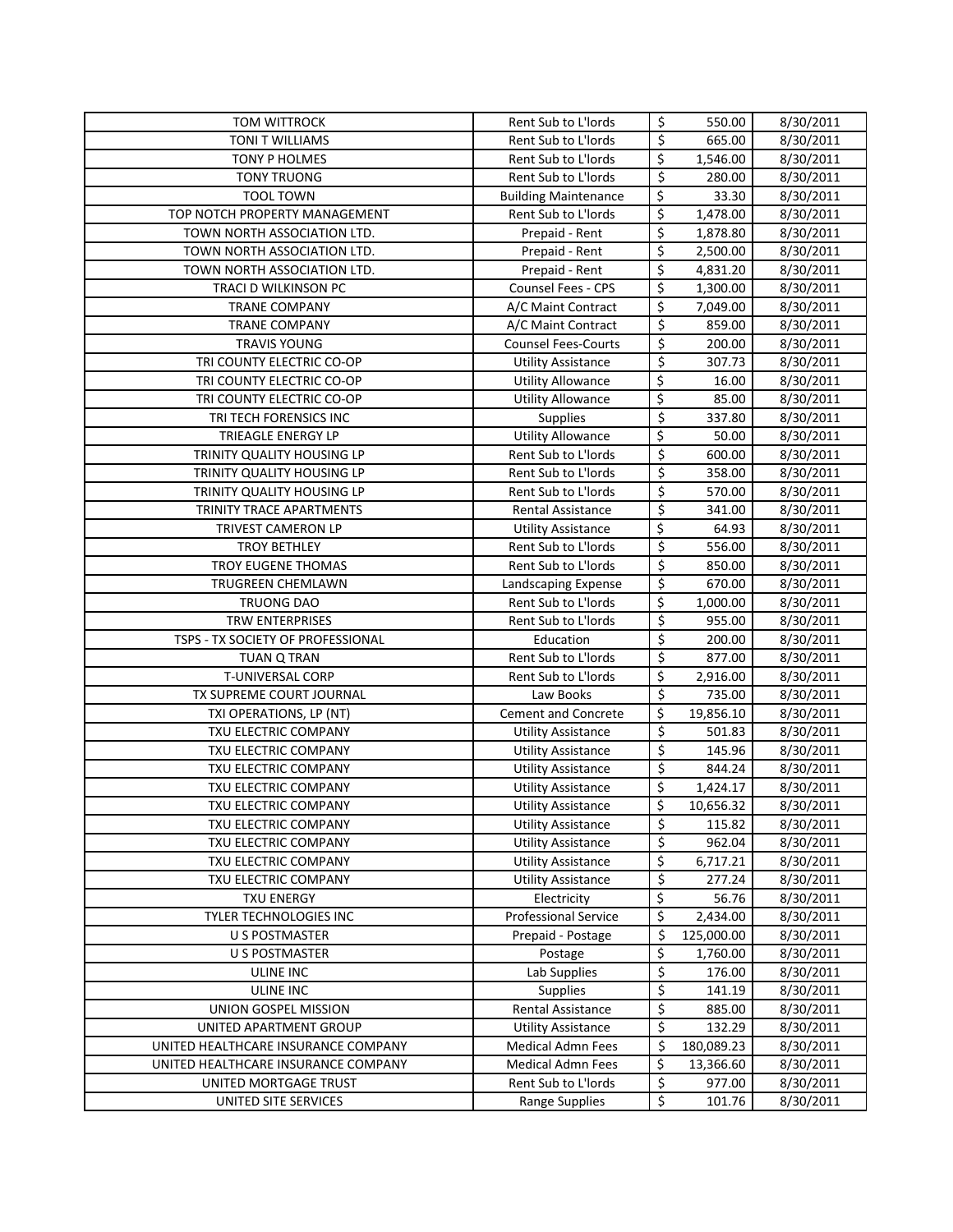| UNITED SITE SERVICES                               | Disposal Service                           | \$                      | 153.71         | 8/30/2011              |
|----------------------------------------------------|--------------------------------------------|-------------------------|----------------|------------------------|
| UNITED WAY OF METROPOLITAN                         | Prepaid - Rent                             | \$                      | 1,652.85       | 8/30/2011              |
| UNITED WAY OF METROPOLITAN                         | Prepaid - Rent                             | \$                      | 924.36         | 8/30/2011              |
| UNITED WAY OF METROPOLITAN                         | Prepaid - Rent                             | \$                      | 1,702.80       | 8/30/2011              |
| <b>UPFRONT LETTERPRESS</b>                         | Graphics Inventory                         | \$                      | 42.50          | 8/30/2011              |
| UPS/UNITED PARCEL SERVICE                          | Postage                                    | \$                      | 46.89          | 8/30/2011              |
| UPS/UNITED PARCEL SERVICE                          | Postage                                    | \$                      | 182.02         | 8/30/2011              |
| UPS/UNITED PARCEL SERVICE                          | Postage                                    | \$                      | 8.21           | 8/30/2011              |
| UPS/UNITED PARCEL SERVICE                          | Postage                                    | \$                      | 2.83           | 8/30/2011              |
| US BANK HOME MORTGAGE                              | Rent Sub to L'Iords                        | \$                      | 454.00         | 8/30/2011              |
| <b>UVALDO GOMEZ</b>                                | Rental Assistance                          | \$                      | 550.00         | 8/30/2011              |
| V A DAVIS                                          | Rent Sub to L'Iords                        | \$                      | 2,338.00       | 8/30/2011              |
| <b>VALERIE ALLEN</b>                               | Reporter's Records                         | \$                      | 456.00         | 8/30/2011              |
| <b>VALHALLA APARTMENTS</b>                         | Rental Assistance                          | $\overline{\xi}$        | 495.00         | 8/30/2011              |
| <b>VALHALLA APARTMENTS</b>                         | <b>Utility Assistance</b>                  | \$                      | 105.53         | 8/30/2011              |
| <b>VALLEY CREEK APARTMENTS</b>                     | Rent Sub to L'Iords                        | \$                      | 3,502.00       | 8/30/2011              |
| <b>VALLEY CREEK APARTMENTS</b>                     | Rent Sub to L'Iords                        | $\overline{\mathsf{S}}$ | 692.00         | 8/30/2011              |
| <b>VALLEY OAKS APARTMENTS</b>                      | Rent Sub to L'Iords                        | \$                      | 1,106.00       | 8/30/2011              |
| <b>VAN T NGUYEN</b>                                | Rent Sub to L'Iords                        | \$                      | 750.00         | 8/30/2011              |
| VAN T NGUYEN                                       | Rent Sub to L'Iords                        | \$                      | 1,748.00       | 8/30/2011              |
| VANDERBILT APARTMENTS LLP                          | Rent Sub to L'Iords                        | \$                      | 3,995.00       | 8/30/2011              |
| <b>VENDING NUT COMPANY</b>                         | Food                                       | \$                      | 155.00         | 8/30/2011              |
| VENKATESWARA RAO B ADDEPALLI                       | Rent Sub to L'Iords                        | \$                      | 342.00         | 8/30/2011              |
| VENTURE ALTERNATIVE HIGH SCHOOL                    | Education                                  | \$                      | 100.00         | 8/30/2011              |
| <b>VERIZON SOUTHWEST</b>                           | Telephone-Basic                            | \$                      | 111.04         | 8/30/2011              |
| <b>VERNON RUDD</b>                                 | Prepaid - Rent                             | \$                      | 1,429.05       | 8/30/2011              |
| <b>VERNON RUDD</b>                                 | Prepaid - Rent                             | \$                      | 2,775.00       | 8/30/2011              |
| <b>VERNONA E CARTER</b>                            | Rent Sub to L'Iords                        | \$                      | 141.00         | 8/30/2011              |
| <b>VERONICA HULITT</b>                             | Rent Sub to L'Iords                        | \$                      | 679.00         | 8/30/2011              |
| <b>VIC A AKERS</b>                                 | Rent Sub to L'Iords                        | \$                      | 1,456.00       | 8/30/2011              |
| VICKERY RESIDENTIAL PROPERTIES LP                  | Rent Sub to L'Iords                        | \$                      | 42.00          | 8/30/2011              |
| <b>VICKI E WILEY</b>                               | <b>Counsel Fees - CPS</b>                  | \$                      | 100.00         | 8/30/2011              |
| <b>VICTOR DAY</b>                                  | Rent Sub to L'Iords                        | \$                      | 583.00         | 8/30/2011              |
| <b>VIJAY K CHAWLA</b>                              | Rent Sub to L'Iords                        | \$                      | 24,159.00      | 8/30/2011              |
| <b>VIJAY K CHAWLA</b>                              | Rent Sub to L'Iords                        | \$                      | 983.00         | 8/30/2011              |
| <b>VILLAGE CREEK TOWNHOMES</b>                     | Rent Sub to L'Iords                        | \$                      | 883.00         | 8/30/2011              |
| VILLAS OF EASTWOOD TERRACE LLC                     | Rent Sub to L'Iords                        | \$                      | 782.00         | 8/30/2011              |
| <b>VILLAS OF MARINE CREEK LTD PARTNER</b>          | Rent Sub to L'Iords                        | \$                      | 63.00          | 8/30/2011              |
| VILLAS OF MARINE CREEK LTD PARTNER                 | Rent Sub to L'Iords                        | \$                      | 326.00         | 8/30/2011              |
| <b>VINH HUYNH</b>                                  | Rent Sub to L'Iords                        | \$                      | 1,397.00       | 8/30/2011              |
| <b>VIRGINIA CARTER</b>                             | <b>Counsel Fees-Courts</b>                 | \$                      | 275.00         | 8/30/2011              |
| <b>VIRGINIA HITCHCOCK</b>                          | <b>Restitution Payable</b>                 | \$                      | 60.00          | 8/30/2011              |
| VND LTD                                            | Rental Assistance                          | \$                      | 595.00         | 8/30/2011              |
| VND LTD                                            | <b>Utility Assistance</b>                  | \$                      | 41.49          | 8/30/2011              |
| <b>VWR SCIENTIFIC PRODUCTS</b>                     | Lab Supplies                               | \$                      | 486.72         | 8/30/2011              |
| W & M ENVIRONMENTAL GROUP INC                      | Capital Outlay Land                        | \$                      | 649.45         | 8/30/2011              |
| W R STARKEY MORTGAGE LLP                           | Rent Sub to L'Iords                        | \$                      | 862.00         | 8/30/2011              |
| WADE TYLER WILSON                                  | Cnsl Fees-Crim Appls                       | \$                      | 5,340.00       | 8/30/2011              |
| <b>WADE TYLER WILSON</b>                           | Crim Appeal-OthrCost                       | \$                      | 46.22          | 8/30/2011              |
| WAK - FS LP                                        | Rent Sub to L'Iords                        | \$                      | 3,271.00       | 8/30/2011              |
| WAK - FS LP                                        | Rent Sub to L'Iords                        | \$                      | 629.00         | 8/30/2011              |
| WALMART #266                                       |                                            |                         |                |                        |
|                                                    | Food/Hygiene Assist                        | \$                      | 17.00          | 8/30/2011              |
| WALMART #5416<br>WALMART NEIGHBORHOOD MARKET #3594 | Food/Hygiene Assist<br>Food/Hygiene Assist | \$<br>\$                | 14.40<br>20.60 | 8/30/2011<br>8/30/2011 |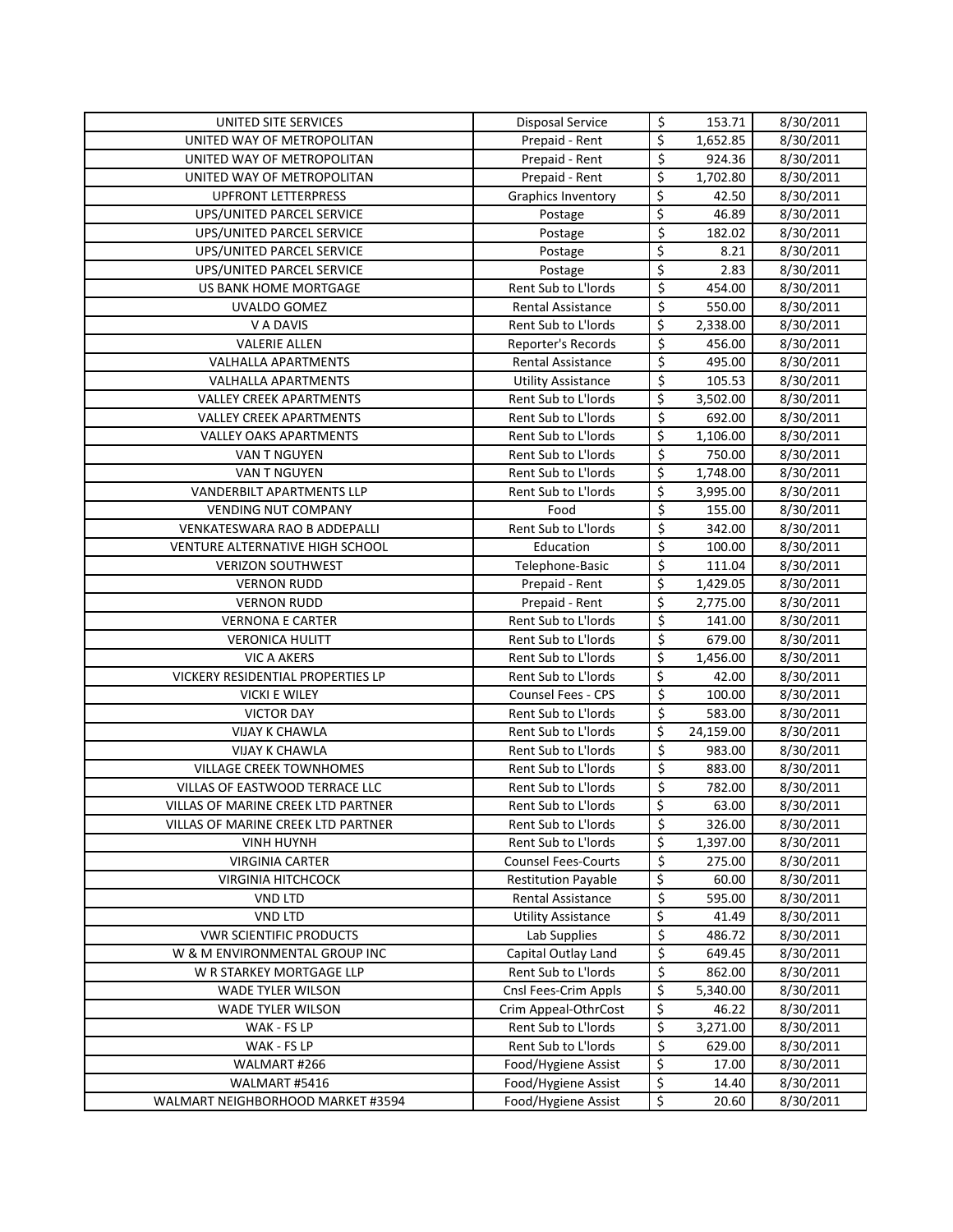| WALT A CLEVELAND                                     | <b>Counsel Fees-Courts</b>  | \$               | 100.00           | 8/30/2011              |
|------------------------------------------------------|-----------------------------|------------------|------------------|------------------------|
| WALT A CLEVELAND                                     | Counsel Fees-Juv            | \$               | 400.00           | 8/30/2011              |
| WALT A CLEVELAND                                     | Counsel Fees - CPS          | \$               | 100.00           | 8/30/2011              |
| WARREN HOUSE FORT WORTH LP                           | Rent Sub to L'Iords         | \$               | 505.00           | 8/30/2011              |
| WARREN WINSLOW WILSON                                | Rent Sub to L'Iords         | \$               | 1,000.00         | 8/30/2011              |
| <b>WARREN-WARRICK APARTMENTS LLC</b>                 | Rent Sub to L'Iords         | \$               | 575.00           | 8/30/2011              |
| WDOP SUB 1 LP                                        | Rent Sub to L'Iords         | \$               | 1,382.00         | 8/30/2011              |
| WDOP SUB II LP                                       | Rent Sub to L'Iords         | \$               | 4,893.00         | 8/30/2011              |
| WDOP SUB II LP                                       | Rent Sub to L'Iords         | \$               | 3,286.00         | 8/30/2011              |
| WDOP SUB II LP                                       | Rent Sub to L'Iords         | $\overline{\xi}$ | 745.00           | 8/30/2011              |
| WEATHERFORD HOUSING AUTHORITY                        | Port HAP Port-out           | \$               | 1,020.00         | 8/30/2011              |
| WEATHERFORD HOUSING AUTHORITY                        | Port Admin Fee Expen        | \$               | 171.48           | 8/30/2011              |
| WEIR INVESTMENTS FUND LLC                            | <b>Utility Allowance</b>    | \$               | 105.00           | 8/30/2011              |
| WEIR INVESTMENTS FUND LLC                            | <b>Utility Allowance</b>    | \$               | 96.00            | 8/30/2011              |
| <b>WELDON CONTRACTORS LTD</b>                        | <b>Building Maintenance</b> | \$               | 2,400.00         | 8/30/2011              |
| <b>WELDON MARTIN</b>                                 | Rent Sub to L'Iords         | \$               | 900.00           | 8/30/2011              |
| <b>WELLINGTON ALLEN</b>                              | Rent Sub to L'Iords         | \$               | 295.00           | 8/30/2011              |
| WELLS FARGO HOME MORTGAGE                            | Rent Sub to L'Iords         | $\overline{\xi}$ | 420.00           | 8/30/2011              |
| WELLS FARGO HOME MORTGAGE                            | Rent Sub to L'Iords         | \$               | 184.00           | 8/30/2011              |
| WELLS FARGO HOME MORTGAGE                            | Rent Sub to L'Iords         | \$               | 471.00           | 8/30/2011              |
| WELLS FARGO HOME MORTGAGE                            | Rent Sub to L'Iords         | \$               | 535.00           | 8/30/2011              |
| <b>WELLS FARGO HOME MORTGAGE</b>                     | Rent Sub to L'Iords         | \$               | 218.00           | 8/30/2011              |
| WELLS FARGO HOME MORTGAGE                            | Rent Sub to L'Iords         | $\overline{\xi}$ | 331.00           | 8/30/2011              |
| WELLS FARGO HOME MORTGAGE                            | Rent Sub to L'Iords         | \$               | 821.00           | 8/30/2011              |
| WELLS FARGO TRADE CAPITAL SERVICES                   | Clothing                    | \$               | 1,614.00         | 8/30/2011              |
| WELLS FRAMING CONTRACTORS INC                        | Rent Sub to L'Iords         | \$               | 900.00           | 8/30/2011              |
| <b>WENDY BOHANON</b>                                 | Rent Sub to L'Iords         | \$               | 319.00           | 8/30/2011              |
| <b>WEST GROUP</b>                                    | Law Books                   | \$               | 862.25           | 8/30/2011              |
| <b>WEST GROUP</b>                                    | On-Line Service             | \$               | 13,762.40        | 8/30/2011              |
| <b>WEST GROUP</b>                                    | On-Line Service             | \$               | 260.00           | 8/30/2011              |
| WEST SIDE LANDFILL WM                                | <b>Disposal Service</b>     | \$               | 90.57            | 8/30/2011              |
| WEST WIND ONE                                        | Rent Sub to L'Iords         | \$               | 199.00           | 8/30/2011              |
| WESTDALE ASSET MANAGEMENT                            | <b>Rental Assistance</b>    | \$               | 844.00           | 8/30/2011              |
| WESTDALE ASSET MANAGEMENT                            | <b>Utility Assistance</b>   | \$               | 19.00            | 8/30/2011              |
| WESTDALE ASSET MANAGEMENT                            | Rent Sub to L'Iords         | \$               | 317.00           | 8/30/2011              |
| WESTERN HILLS AFFORDABLE HOUSING LP                  | Rent Sub to L'Iords         | \$               | 4,287.00         | 8/30/2011              |
| WESTERN HILLS AFFORDABLE HOUSING LP                  | Rent Sub to L'Iords         | \$               | 939.00           | 8/30/2011              |
| <b>WESTERN RIM PROPERTIES</b>                        | Rent Sub to L'Iords         | Ś                | 1.807.00         | 8/30/2011              |
| <b>WESTERN RIM PROPERTIES</b>                        | Rent Sub to L'Iords         | \$               | 518.00           | 8/30/2011              |
| <b>WESTERN RIM PROPERTIES</b>                        | HAP Reimb Port-in           | \$               | 433.00           | 8/30/2011              |
| WESTERN-BRW PAPER CO INC                             | <b>Supplies</b>             | \$               | 438.00           | 8/30/2011              |
| WESTERN-BRW PAPER CO INC                             | Supplies                    | \$               | 365.00           | 8/30/2011              |
| WESTERN-BRW PAPER CO INC                             | <b>Supplies</b>             | \$<br>\$         | 365.00           | 8/30/2011              |
| WESTERN-BRW PAPER CO INC                             | Supplies                    |                  | 159.60           | 8/30/2011              |
| WESTERN-BRW PAPER CO INC                             | Supplies                    | \$               | 547.50           | 8/30/2011              |
| WESTERN-BRW PAPER CO INC                             | <b>Supplies</b>             | \$               | 219.00           | 8/30/2011              |
| WESTERN-BRW PAPER CO INC                             | Supplies<br><b>Supplies</b> | \$<br>\$         | 292.00<br>182.50 | 8/30/2011<br>8/30/2011 |
| WESTERN-BRW PAPER CO INC<br>WESTERN-BRW PAPER CO INC | <b>Supplies</b>             | \$               | 182.50           | 8/30/2011              |
| WESTERN-BRW PAPER CO INC                             | <b>Medical Supplies</b>     | \$               | 182.50           | 8/30/2011              |
| WHIGHAM FLP                                          | Rent Sub to L'Iords         | \$               | 878.00           | 8/30/2011              |
| <b>WHITNEY ILLIES</b>                                | Rent Sub to L'Iords         | \$               | 847.00           | 8/30/2011              |
| WILC/MDR PTNSHIP & WILC/MVL AS TIC                   | Rent Sub to L'Iords         | \$               | 955.00           | 8/30/2011              |
| WILDWOOD BRANCH TOWNHOMES LP                         | Rent Sub to L'Iords         | \$               | 1,329.00         | 8/30/2011              |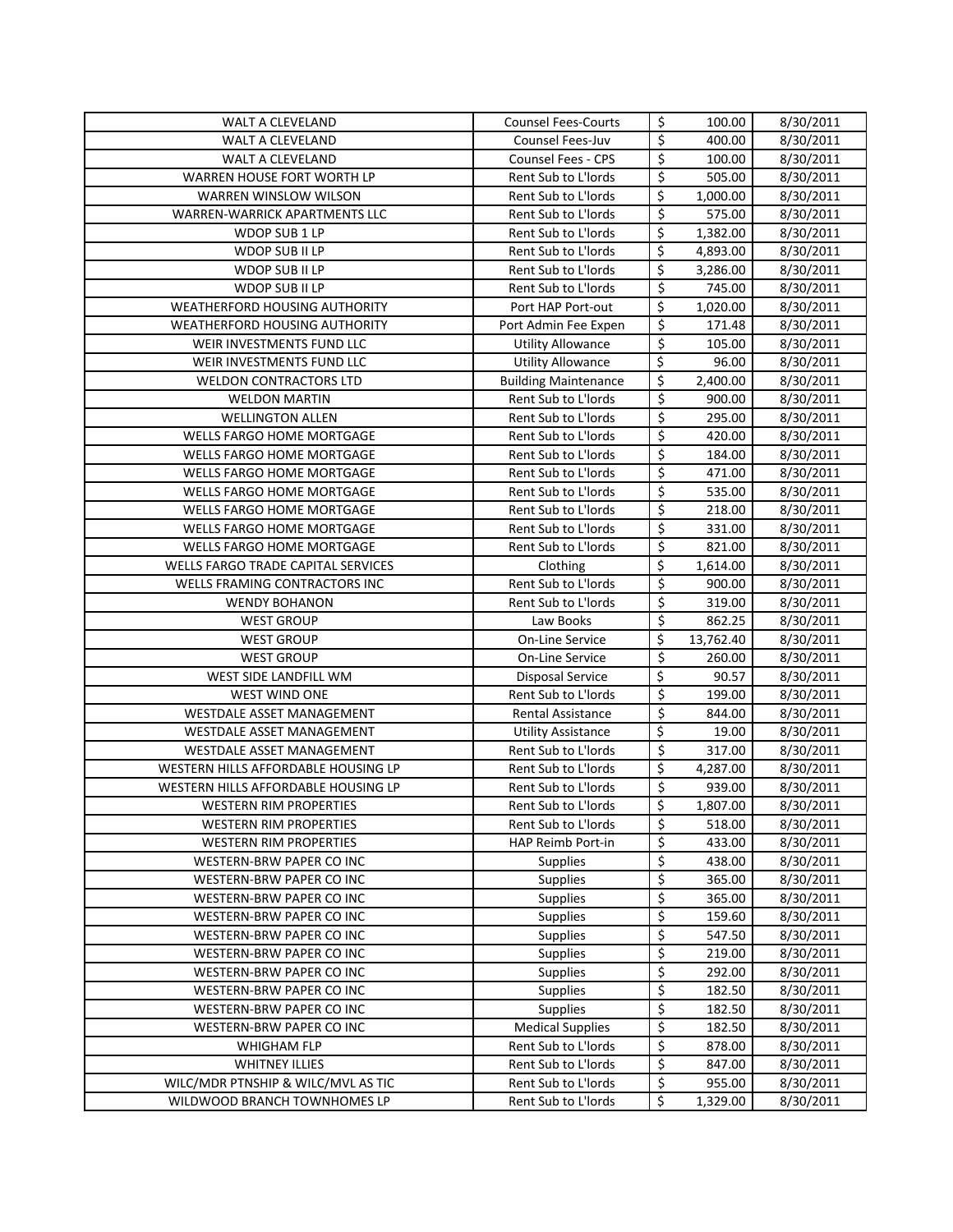| WILDWOOD BRANCH TOWNHOMES LP                  | Rental Assistance                          | \$<br>620.00               | 8/30/2011              |
|-----------------------------------------------|--------------------------------------------|----------------------------|------------------------|
| <b>WILLANDA GRIMES</b>                        | Rent Sub to L'Iords                        | \$<br>806.00               | 8/30/2011              |
| WILLARD ELDON WILLIAMS SR                     | Rent Sub to L'Iords                        | \$<br>719.00               | 8/30/2011              |
| <b>WILLIAM ALLEN SHEARER</b>                  | Rent Sub to L'Iords                        | \$<br>845.00               | 8/30/2011              |
| WILLIAM BARRY NORMAN                          | Psych Exam/Testimony                       | \$<br>400.00               | 8/30/2011              |
| <b>WILLIAM BRIAN GOZA</b>                     | <b>Counsel Fees-Courts</b>                 | \$<br>550.00               | 8/30/2011              |
| <b>WILLIAM BRIAN GOZA</b>                     | <b>Counsel Fees-Courts</b>                 | \$<br>100.00               | 8/30/2011              |
| WILLIAM BRIAN GOZA                            | <b>Counsel Fees-Courts</b>                 | \$<br>300.00               | 8/30/2011              |
| <b>WILLIAM BURK ROSENTHAL</b>                 | Rent Sub to L'Iords                        | \$<br>474.00               | 8/30/2011              |
| WILLIAM H BILL RAY PC                         | <b>Counsel Fees-Courts</b>                 | \$<br>600.00               | 8/30/2011              |
| WILLIAM H MCDOWELL                            | Rent Sub to L'Iords                        | \$<br>443.00               | 8/30/2011              |
| <b>WILLIAM H NORRIS</b>                       | Rent Sub to L'Iords                        | \$<br>385.00               | 8/30/2011              |
| WILLIAM MICHAEL HARBER JR                     | <b>Counsel Fees-Courts</b>                 | \$<br>125.00               | 8/30/2011              |
| <b>WILLIAM RUCKER</b>                         | Rent Sub to L'Iords                        | \$<br>750.00               | 8/30/2011              |
| <b>WILLIAM S HARRIS</b>                       | <b>Counsel Fees-Courts</b>                 | \$<br>6,075.00             | 8/30/2011              |
| <b>WILLIAM S HARRIS</b>                       | Cnsl Fees-Crim Appls                       | \$<br>4,950.00             | 8/30/2011              |
| <b>WILLIAM S HARRIS</b>                       | Crim Appeal-OthrCost                       | \$<br>52.57                | 8/30/2011              |
| <b>WILLIAM THOMAS</b>                         | Rent Sub to L'Iords                        | \$<br>800.00               | 8/30/2011              |
| <b>WILLIE F LESTER</b>                        | Rent Sub to L'Iords                        | \$<br>832.00               | 8/30/2011              |
| <b>WILLYE WILLIAMS ESTATE</b>                 | Rent Sub to L'Iords                        | \$<br>1,028.00             | 8/30/2011              |
| <b>WINIFRED HANEY</b>                         | HAP Reimb Port-in                          | \$<br>314.00               | 8/30/2011              |
| WOOD HOLLOW APARTMENTS                        | Rental Assistance                          | \$<br>545.00               | 8/30/2011              |
| WOODMONT APARTMENTS LP                        | Rent Sub to L'Iords                        | \$<br>14,119.00            |                        |
|                                               |                                            | \$                         | 8/30/2011              |
| WOODMONT APARTMENTS LP                        | Rent Sub to L'Iords                        | \$<br>566.00               | 8/30/2011              |
| WOODWAY ON THE GREEN APTS INC                 | Rent Sub to L'Iords                        | \$<br>1,505.00             | 8/30/2011              |
| <b>WOOF BROTHERS LLC</b>                      | HAP Reimb Port-in                          | \$<br>740.00               | 8/30/2011              |
| <b>WORTHINGTON POINT LP</b>                   | Rent Sub to L'Iords                        | \$<br>5,874.00             | 8/30/2011              |
| <b>WORTHINGTON POINT LP</b>                   | Rent Sub to L'Iords                        | \$<br>1,008.00             | 8/30/2011              |
| <b>WORTHINGTON POINT LP</b>                   | HAP Reimb Port-in                          | \$<br>3,819.00             | 8/30/2011              |
| <b>WORTHINGTON POINT LP</b><br><b>WRBD LP</b> | Rent Sub to L'Iords<br>Rent Sub to L'Iords | \$<br>1,456.00<br>7,185.00 | 8/30/2011<br>8/30/2011 |
| <b>WRBD LP</b>                                | Rent Sub to L'Iords                        | \$<br>1,159.00             | 8/30/2011              |
|                                               |                                            | \$                         | 8/30/2011              |
| WRBD LP<br><b>WRBD LP</b>                     | Rent Sub to L'Iords<br>HAP Reimb Port-in   | \$<br>1,505.00<br>922.00   |                        |
| WRH REGENTS COVE LLLP                         | <b>Rental Assistance</b>                   | \$<br>589.00               | 8/30/2011<br>8/30/2011 |
| WRH REGENTS COVE LLLP                         | Rental Assistance                          | \$<br>524.00               | 8/30/2011              |
| WS NRB INCORPORATED 80                        | Rent Sub to L'Iords                        | \$<br>1,190.00             | 8/30/2011              |
| WW SALEM PARK LP                              | Rent Sub to L'Iords                        | \$<br>703.00               |                        |
| WYNSTONE INVESTMENTS LLC                      | Rent Sub to L'Iords                        | \$<br>890.00               | 8/30/2011              |
| XPEDX - DFW DIVISION                          | Kitchen Supplies                           | \$<br>49.86                | 8/30/2011<br>8/30/2011 |
| YELLOW CAB CO                                 | Transportation                             | \$<br>200.75               | 8/30/2011              |
| YOLANDA SMITH                                 | Rent Sub to L'Iords                        | \$<br>925.00               | 8/30/2011              |
| YOUTH ADVOCATE PROGRAMS INC                   | <b>Professional Service</b>                | \$<br>2,882.18             |                        |
| YOUTH ADVOCATE PROGRAMS INC                   | <b>Professional Service</b>                | \$<br>67,879.79            | 8/30/2011<br>8/30/2011 |
| YOUTH ADVOCATE PROGRAMS INC                   | <b>Professional Service</b>                | \$                         | 8/30/2011              |
| YUEN LING LI                                  | Rent Sub to L'Iords                        | \$<br>2,641.22<br>821.00   | 8/30/2011              |
| YVONNE ELAINE ROSS                            | Rent Sub to L'Iords                        | \$<br>731.00               | 8/30/2011              |
| <b>ZEP MFG</b>                                | Kitchen Supplies                           | \$<br>2,921.43             | 8/30/2011              |
| <b>ZEP MFG</b>                                | <b>Laundry Services</b>                    | \$<br>722.16               | 8/30/2011              |
|                                               |                                            |                            |                        |
|                                               |                                            |                            |                        |
|                                               |                                            |                            |                        |
|                                               |                                            |                            |                        |
|                                               |                                            |                            |                        |
|                                               |                                            |                            |                        |